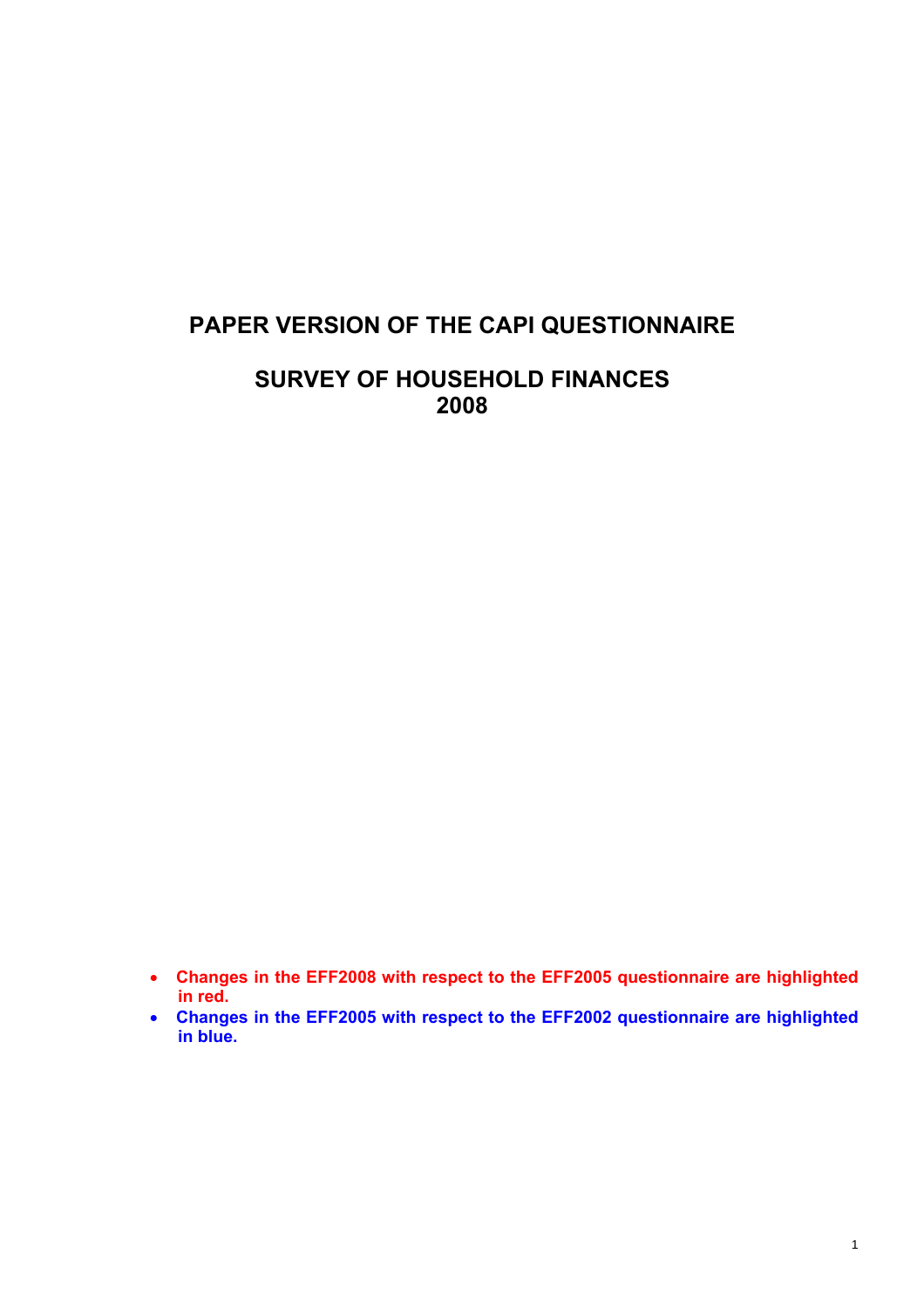## **1. DEMOGRAPHIC CHARACTERISTICS (ALL HOUSEHOLDS)**

#### P.1. NUMBER OF HOUSEHOLD MEMBERS

I AM NOW GOING TO ASK YOU ABOUT EACH HOUSEHOLD<sup>1</sup> MEMBER

|                                                                                                                                                                                                                                                                        | <b>HOUSEHOLD MEMBERS</b>                                                                                       |                                                                                      |                                                                                                   |                                                                                                            |                                                                                                            |                                                                                                                         |                                                                         |
|------------------------------------------------------------------------------------------------------------------------------------------------------------------------------------------------------------------------------------------------------------------------|----------------------------------------------------------------------------------------------------------------|--------------------------------------------------------------------------------------|---------------------------------------------------------------------------------------------------|------------------------------------------------------------------------------------------------------------|------------------------------------------------------------------------------------------------------------|-------------------------------------------------------------------------------------------------------------------------|-------------------------------------------------------------------------|
| <b>NUMBER OF PERSON IN THE HOUSEHOLD</b>                                                                                                                                                                                                                               | <b>P.R 1</b>                                                                                                   | $\overline{2}$                                                                       | 3                                                                                                 | 4                                                                                                          | 5                                                                                                          | 6                                                                                                                       | 79                                                                      |
| $\cancel{E}$<br><b>NEW QUESTION</b>                                                                                                                                                                                                                                    |                                                                                                                |                                                                                      |                                                                                                   |                                                                                                            |                                                                                                            |                                                                                                                         |                                                                         |
| NAME.<br>[IF THE REFERENCE PERSON <sup>2</sup> ] WHAT IS YOUR FIRST NAME?<br>[IF THE OTHER HOUSEHOLD MEMBERS] WHAT IS THE FIRST NAME<br>OF THE NEXT MEMBER OF THIS HOUSEHOLD?                                                                                          |                                                                                                                |                                                                                      |                                                                                                   |                                                                                                            |                                                                                                            |                                                                                                                         |                                                                         |
| P.1.1. [INTERVIEWER, RECORD THE GENDER OF EACH MEMBER.<br>IF IT IS NOT OBVIOUS, SAY:] I AM REQUIRED TO ASK YOUR<br><b>GENDER: THAT IS TO SAY, MAN OR WOMAN?</b>                                                                                                        | 1<br>2                                                                                                         | 1<br>2                                                                               | $\mathbf{1}$<br>2                                                                                 | 1<br>$\overline{2}$                                                                                        | 1<br>$\mathfrak{p}$                                                                                        | 1<br>$\overline{2}$                                                                                                     | $\mathfrak{p}$                                                          |
| P.1.2a. WHICH MONTH WERE YOU BORN IN?                                                                                                                                                                                                                                  | 1<br>$\overline{2}$<br>3<br>$\overline{4}$<br>5<br>6<br>$\overline{7}$<br>8<br>9<br>10<br>11<br>12<br>98<br>99 | 1<br>$\overline{2}$<br>3<br>4<br>5<br>6<br>7<br>8<br>9<br>10<br>11<br>12<br>98<br>99 | 1<br>$\overline{2}$<br>3<br>4<br>5<br>6<br>$\overline{7}$<br>8<br>9<br>10<br>11<br>12<br>98<br>99 | 1<br>$\overline{2}$<br>3<br>$\overline{\mathbf{4}}$<br>5<br>6<br>7<br>8<br>9<br>10<br>11<br>12<br>98<br>99 | 1<br>$\overline{2}$<br>3<br>$\overline{\mathbf{4}}$<br>5<br>6<br>7<br>8<br>9<br>10<br>11<br>12<br>98<br>99 | 1<br>$\overline{2}$<br>3<br>$\overline{\mathbf{A}}$<br>5<br>6<br>$\overline{7}$<br>8<br>9<br>10<br>11<br>12<br>98<br>99 | 1<br>2<br>3<br>4<br>5<br>6<br>7<br>8<br>9<br>10<br>11<br>12<br>98<br>99 |
| P.1.2b. WHICH YEAR WERE YOU BORN IN?                                                                                                                                                                                                                                   | $-1$<br>$-2$                                                                                                   | $-1$<br>$-2$                                                                         | $-1$<br>$-2$                                                                                      | $-1$<br>$-2$                                                                                               | $-1$<br>$-2$                                                                                               | $-1$<br>$-2$                                                                                                            | $-1$<br>$-2$                                                            |
| $\cancel{E}$<br><b>NEW QUESTION</b><br>P.1.2c. IF P1.2a (MONTH OF BIRTH) = MONTH OF THE INTERVIEW.<br><b>WHICH DAY WERE YOU BORN ON?</b>                                                                                                                               |                                                                                                                |                                                                                      |                                                                                                   |                                                                                                            |                                                                                                            |                                                                                                                         |                                                                         |
| $\cancel{E}$<br><b>NEW QUESTION</b><br>P.1.2d1. THEREFORE, [NAME] IS [CALCULATED AGE] YEARS OLD.<br><b>CORRECT?</b><br>No, age is incorrect – correct date of birth $\rightarrow$ go to p1.2a<br>No, age is incorrect – give a different age $\rightarrow$ go to p1.2d | 1<br>$\overline{2}$<br>3<br>98<br>99                                                                           | 1<br>$\overline{2}$<br>3<br>98<br>99                                                 | 1<br>$\overline{2}$<br>3<br>98<br>99                                                              | 1<br>2<br>3<br>98<br>99                                                                                    | 1<br>$\overline{2}$<br>3<br>98<br>99                                                                       | 1<br>$\overline{2}$<br>3<br>98<br>99                                                                                    | $\overline{2}$<br>3<br>98<br>99                                         |

<sup>1&</sup>lt;br>The household is defined as a group of people living together in the same accommodation and sharing expenses. It includes members of the household who are temporarily absent (for example, on holiday, studying away from home, etc.) and excludes domestic servants<br><sup>2</sup> The reference person is the person, or one of the persons, responsible for the accommodation. It will normally

with the financial issues.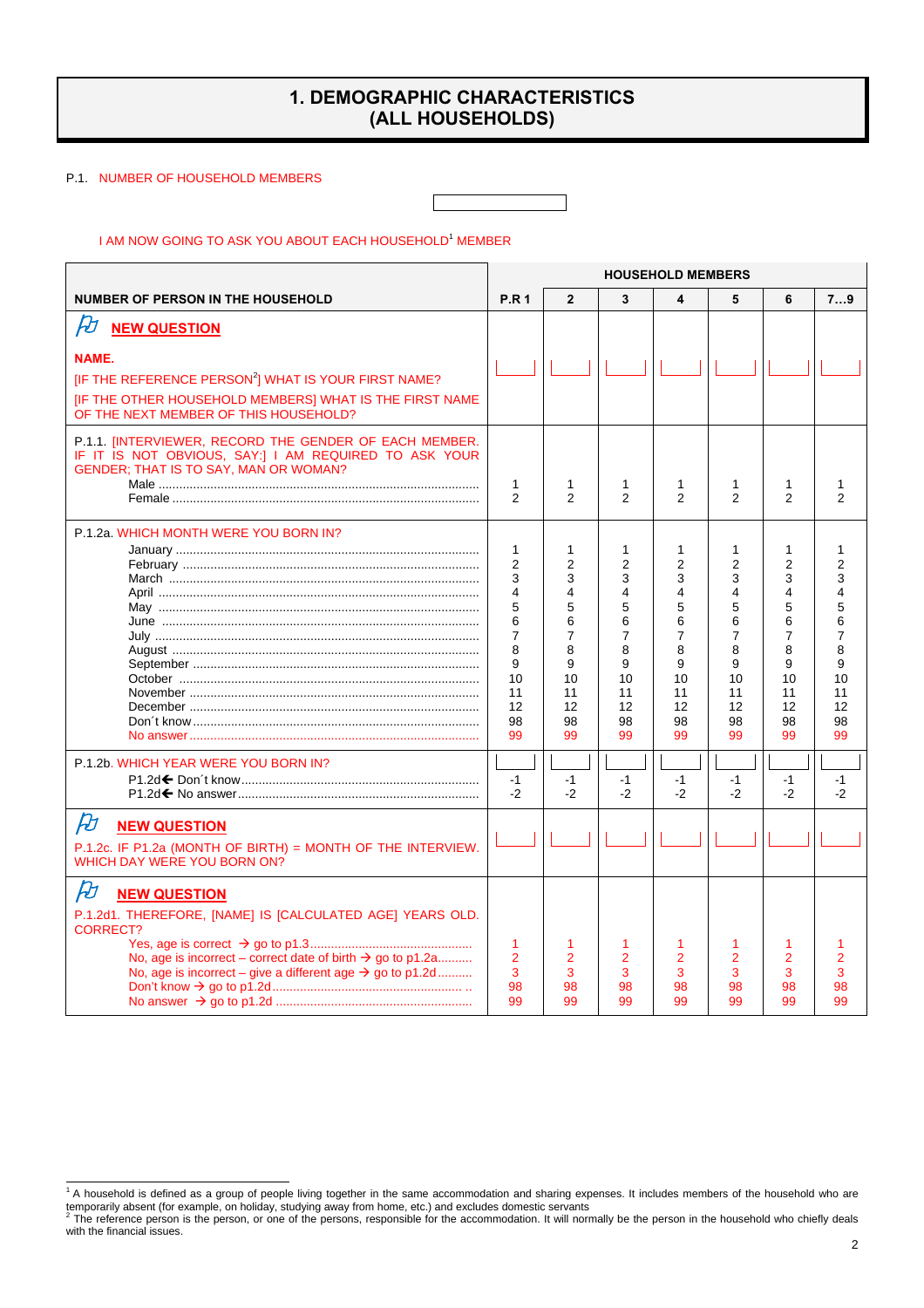|                                                                                                                                    | <b>HOUSEHOLD MEMBERS</b> |                      |                     |                     |                     |                     |          |
|------------------------------------------------------------------------------------------------------------------------------------|--------------------------|----------------------|---------------------|---------------------|---------------------|---------------------|----------|
| <b>NUMBER OF PERSON IN THE HOUSEHOLD</b>                                                                                           | <b>P.R1</b>              | $\overline{2}$       | 3                   | 4                   | 5                   | 6                   | 79       |
| $\cancel{E}$<br><b>NEW QUESTION</b>                                                                                                |                          |                      |                     |                     |                     |                     |          |
| P.1.2d. IF P1.2a or P1.2b = DK/NA, ASK:                                                                                            |                          |                      |                     |                     |                     |                     |          |
| COULD YOU PLEASE TELL ME THE APPROXIMATE AGE?                                                                                      |                          |                      |                     |                     |                     |                     |          |
| P.1.3. WHAT IS THE RELATIONSHIP BETWEEN [NAME] AND YOU                                                                             |                          |                      |                     |                     |                     |                     |          |
| (AND THE REFERENCE PERSON)?<br><b><i><b>D</b></i> NEW CLARIFICATION</b>                                                            |                          |                      |                     |                     |                     |                     |          |
| Interviewer: if the same person, mark reference person                                                                             |                          |                      |                     |                     |                     |                     |          |
| Interviewer: unless specified otherwise, the family relationship<br>refers to the reference person or his/her partner indistinctly |                          |                      |                     |                     |                     |                     |          |
|                                                                                                                                    | 1                        | 1                    | 1                   | 1                   | 1                   | 1                   |          |
| Partner<br>Child                                                                                                                   | $\overline{2}$<br>3      | 2<br>3               | 2<br>3              | 2<br>3              | 2<br>3              | $\overline{2}$<br>3 |          |
|                                                                                                                                    | 4                        | 4                    | 4                   | 4                   | 4                   | 4                   |          |
|                                                                                                                                    | 5                        | 5                    | 5                   | 5                   | 5                   | 5                   |          |
|                                                                                                                                    | 6<br>$\overline{7}$      | 6<br>$\overline{7}$  | 6<br>7              | 6<br>$\overline{7}$ | 6<br>$\overline{7}$ | 6<br>7              |          |
|                                                                                                                                    | 8                        | 8                    | 8                   | 8                   | 8                   | 8                   |          |
| Grandson/granddaughter (NEW ANSWER OPTION)                                                                                         | 9                        | 9                    | 9                   | 9                   | 9                   | 9                   |          |
|                                                                                                                                    | 10<br>11                 | 10<br>11             | 10<br>11            | 10<br>11            | 10<br>11            | 10<br>11            | 10<br>11 |
| Other unrelated household member unrelated to the RP or                                                                            | 12                       |                      |                     |                     |                     |                     |          |
|                                                                                                                                    |                          | 12                   | 12                  | 12                  | 12                  | 12                  | 12       |
| P.1.6 BORN IN SPAIN OR ABROAD?                                                                                                     |                          |                      |                     |                     |                     |                     |          |
| $\bullet$                                                                                                                          | 1<br>$\mathfrak{p}$      | $\mathbf{1}$<br>2    | 1<br>$\overline{2}$ | 1<br>$\mathcal{P}$  | 1<br>2              | 1<br>$\overline{2}$ | 2        |
|                                                                                                                                    |                          |                      |                     |                     |                     |                     |          |
| $\cancel{E}$<br><b>NEW QUESTIONS</b>                                                                                               |                          |                      |                     |                     |                     |                     |          |
| IF CODE 1 IN P1.6                                                                                                                  |                          |                      |                     |                     |                     |                     |          |
| P.1.6a. PROVINCE OF BIRTH?                                                                                                         |                          |                      |                     |                     |                     |                     |          |
| THE PROVINCES WILL BE DISPLAYED ON-SCREEN SO THE<br>INTERVIEWER CAN MARK THE ONE STATED BY THE HOUSEHOLD <sup>3</sup>              |                          |                      |                     |                     |                     |                     |          |
| IF CODE 2 IN P1.6                                                                                                                  |                          |                      |                     |                     |                     |                     |          |
| P.1.6b. COUNTRY OF BIRTH?                                                                                                          |                          |                      |                     |                     |                     |                     |          |
| THE COUNTRIES WILL BE DISPLAYED ON-SCREEN SO THE                                                                                   |                          |                      |                     |                     |                     |                     |          |
| INTERVIEWER CAN MARK THE ONE STATED BY THE HOUSEHOLD <sup>4</sup>                                                                  |                          |                      |                     |                     |                     |                     |          |
| P.1.4. WHAT IS THE CURRENT MARITAL STATUS? <sup>5</sup>                                                                            |                          |                      |                     |                     |                     |                     |          |
|                                                                                                                                    | 1<br>$\overline{2}$      | -1<br>$\overline{2}$ | 1<br>$\overline{2}$ | 1<br>$\overline{2}$ | 1<br>$\overline{2}$ | 1<br>2              |          |
|                                                                                                                                    | 3                        | 3                    | 3                   | 3                   | 3                   | 3                   | 3        |
|                                                                                                                                    | 4                        | 4                    | 4                   | 4                   | 4                   | 4                   |          |
|                                                                                                                                    | 5<br>6                   | 5<br>6               | 5<br>6              | 5<br>6              | 5<br>6              | 5<br>6              | 6        |
|                                                                                                                                    |                          |                      |                     |                     |                     |                     |          |
| $\cancel{E}$<br><b>NEW LOCATION</b>                                                                                                |                          |                      |                     |                     |                     |                     |          |
| ONLY IF P1.3=1 and (P1.4=2 or P1.4=3)<br>P.1.13. WHAT IS THE PROPERTY OWNERSHIP REGIME?                                            |                          |                      |                     |                     |                     |                     |          |
|                                                                                                                                    | 1                        | 1                    | 1                   | 1                   | 1                   | 1                   |          |
|                                                                                                                                    | 2                        | 2                    | 2                   | 2                   | 2                   | 2                   | 2        |
|                                                                                                                                    | 97<br>98                 | 97<br>98             | 97<br>98            | 97<br>98            | 97<br>98            | 97<br>98            | 97<br>98 |
|                                                                                                                                    | 99                       | 99                   | 99                  | 99                  | 99                  | 99                  | 99       |

<sup>&</sup>lt;sup>3</sup> The order and numbering in the related classifications of the Instituto Nacional de Estadística (INE) must be followed.<br><sup>4</sup> The order and numbering in the related classifications of the Instituto Nacional de Estadístic about marital status and level of education.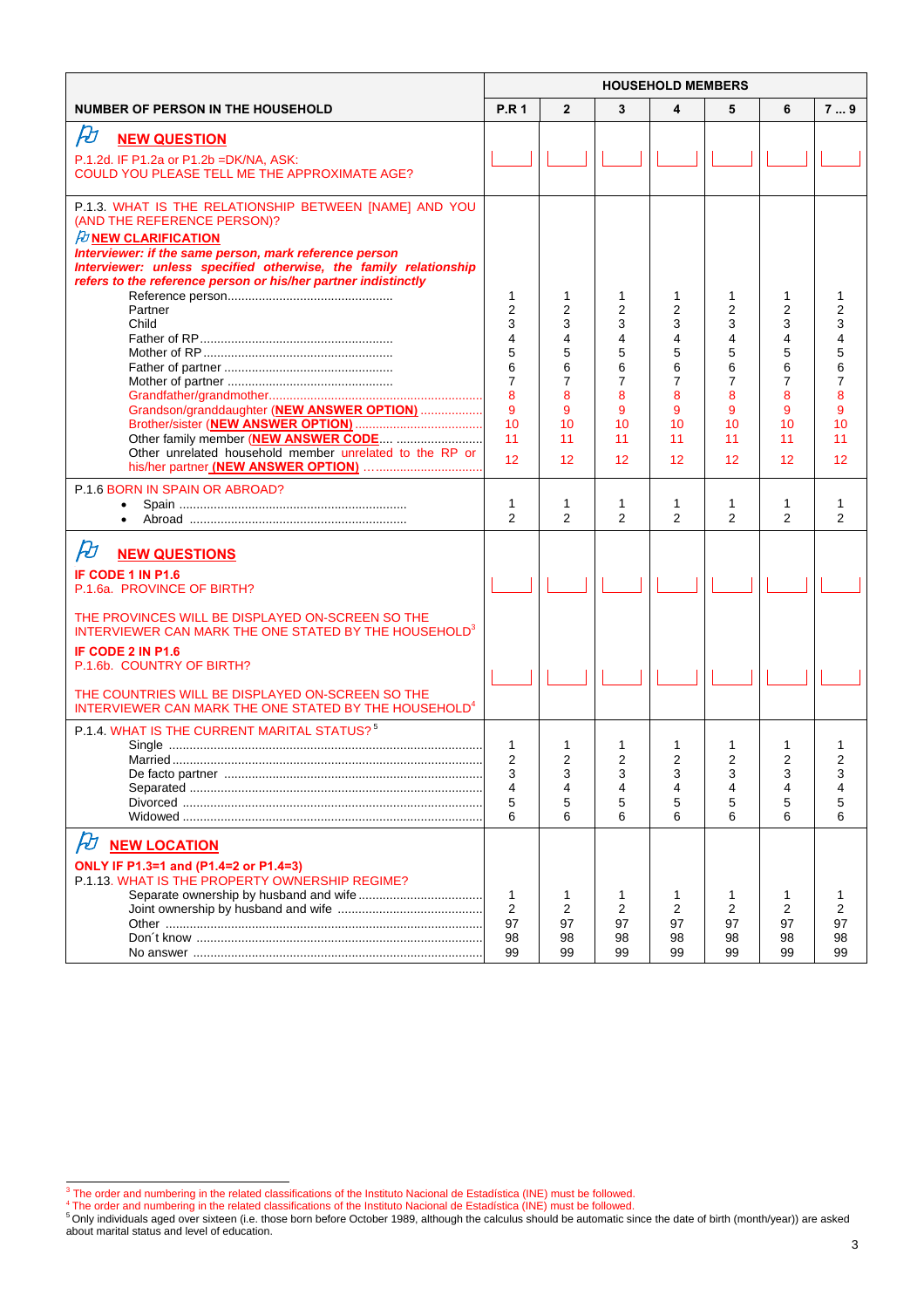|                                                                                                                                                         | <b>HOUSEHOLD MEMBERS</b>     |                     |                     |                              |                     |                     |                     |
|---------------------------------------------------------------------------------------------------------------------------------------------------------|------------------------------|---------------------|---------------------|------------------------------|---------------------|---------------------|---------------------|
| NUMERO DE PERSONA DEL HOGAR                                                                                                                             | <b>P.R1</b>                  | $\mathbf{2}$        | 3                   | 4                            | 5                   | 6                   | 79                  |
| CARD 1                                                                                                                                                  |                              |                     |                     |                              |                     |                     |                     |
| <b>P.1.5 WHAT IS THE HIGHEST EDUCATIONAL LEVEL REACHED?</b><br>[Highest qualification attained (do not confuse with studies<br>currently in progress):] |                              |                     |                     |                              |                     |                     |                     |
| $\bullet$                                                                                                                                               | $\mathbf{1}$                 | 1                   | 1                   | 1                            | 1                   | 1                   | 1                   |
| $\bullet$<br>Vocational or employment-related training not requiring<br>$\bullet$<br>academic qualifications at lower secondary school level            | $\mathfrak{p}$               | $\mathfrak{p}$      | $\mathfrak{p}$      | $\overline{2}$               | $\mathcal{P}$       | $\mathfrak{p}$      | $\mathfrak{p}$      |
|                                                                                                                                                         | 3                            | 3                   | 3                   | 3                            | 3                   | 3                   | 3                   |
| Vocational or employment-related training requiring<br>academic qualifications at lower secondary school level                                          | $\overline{\mathbf{4}}$<br>5 | 4<br>5              | 4<br>5              | $\overline{\mathbf{4}}$<br>5 | 4<br>5              | $\overline{4}$<br>5 | Δ                   |
|                                                                                                                                                         | 6                            | 6                   | 6                   | 6                            | 6                   | 6                   | 5<br>6              |
| Vocational or employment-related training requiring<br>academic qualifications at higher secondary school level                                         | $\overline{7}$               | 7                   | $\overline{7}$      | $\overline{7}$               | $\overline{7}$      | $\overline{7}$      | 7                   |
| Specialised vocational training, higher level training in                                                                                               |                              |                     |                     |                              |                     |                     |                     |
| Other education lasting 2 or more years requiring higher<br>$\bullet$                                                                                   | 8                            | 8                   | 8                   | 8                            | 8                   | 8                   | 8                   |
|                                                                                                                                                         | 9                            | 9                   | 9                   | 9                            | 9                   | 9                   | 9                   |
| Ordinary university degree → P.1.5.2<br>$\bullet$<br>Training leading to an officially recognised professional<br>$\bullet$                             | 10                           | 10                  | 10                  | 10                           | 10                  | 10                  | 10                  |
| Postgraduate university education → P.1.5.2.<br>$\bullet$                                                                                               | 11<br>12                     | 11<br>12            | 11<br>12            | 11<br>12                     | 11<br>12            | 11<br>12            | 11<br>12            |
| CARD <sub>2</sub>                                                                                                                                       |                              |                     |                     |                              |                     |                     |                     |
| P.1.5.2 IN WHAT AREA WAS THIS UNIVERSITY DEGREE<br><b>OBTAINED?</b>                                                                                     |                              |                     |                     |                              |                     |                     |                     |
| $\bullet$                                                                                                                                               | $\mathbf{1}$                 | 1                   | $\mathbf 1$         | 1                            | 1                   | $\mathbf{1}$        | 1                   |
| $\bullet$                                                                                                                                               | $\overline{2}$               | $\overline{2}$      | $\overline{2}$      | $\overline{2}$               | $\overline{2}$      | $\overline{2}$      | $\overline{2}$      |
|                                                                                                                                                         | 3                            | 3                   | 3                   | 3                            | 3                   | 3                   | 3                   |
|                                                                                                                                                         | 4                            | 4                   | 4                   | $\overline{\mathbf{4}}$      | 4                   | 4                   | 4                   |
| $\bullet$                                                                                                                                               | 5                            | 5                   | 5                   | 5                            | 5                   | 5                   | 5                   |
| Other university degrees (first cycle)<br>$\bullet$<br>Other university degrees (second cycle)                                                          | 6<br>$\overline{7}$          | 6<br>$\overline{7}$ | 6<br>$\overline{7}$ | 6<br>$\overline{7}$          | 6<br>$\overline{7}$ | 6<br>$\overline{7}$ | 6<br>$\overline{7}$ |
| <b>STATE OF HEALTH?</b><br>P.1.7.                                                                                                                       | $\mathbf{1}$                 | 1                   | $\mathbf{1}$        | 1                            | 1                   | $\mathbf{1}$        | 1                   |
|                                                                                                                                                         | 2                            | $\overline{2}$      | $\overline{2}$      | $\overline{2}$               | $\overline{2}$      | $\overline{2}$      | $\overline{2}$      |
|                                                                                                                                                         | 3                            | 3                   | 3                   | 3                            | 3                   | 3                   | 3                   |
|                                                                                                                                                         | $\overline{4}$               | 4                   | 4                   | 4                            | 4                   | 4                   | 4                   |
|                                                                                                                                                         | 5                            | 5                   | 5                   | 5                            | 5                   | 5                   | 5                   |
| P.1.8. WAS HE/SHE A HOUSEHOLD MEMBER IN 2007? <sup>6</sup>                                                                                              |                              |                     |                     |                              |                     |                     |                     |
|                                                                                                                                                         | 1<br>2                       | 1<br>$\overline{2}$ | 1<br>$\overline{2}$ | 1<br>$\overline{2}$          | 1<br>2              | 1<br>$\overline{2}$ | 1<br>2              |
| THIS HOUSEHOLD MEMBER IS<br>P.1.9.                                                                                                                      | $\mathbf{1}$<br>2            | 1<br>$\overline{2}$ | 1<br>$\overline{2}$ | 1<br>$\overline{2}$          | 1<br>$\overline{2}$ | 1<br>$\overline{2}$ | 1<br>$\overline{2}$ |

 $\overline{a}$ 

 $6$  An individual is considered to be a member of the household in 2007 if they were part of the household for at least three months.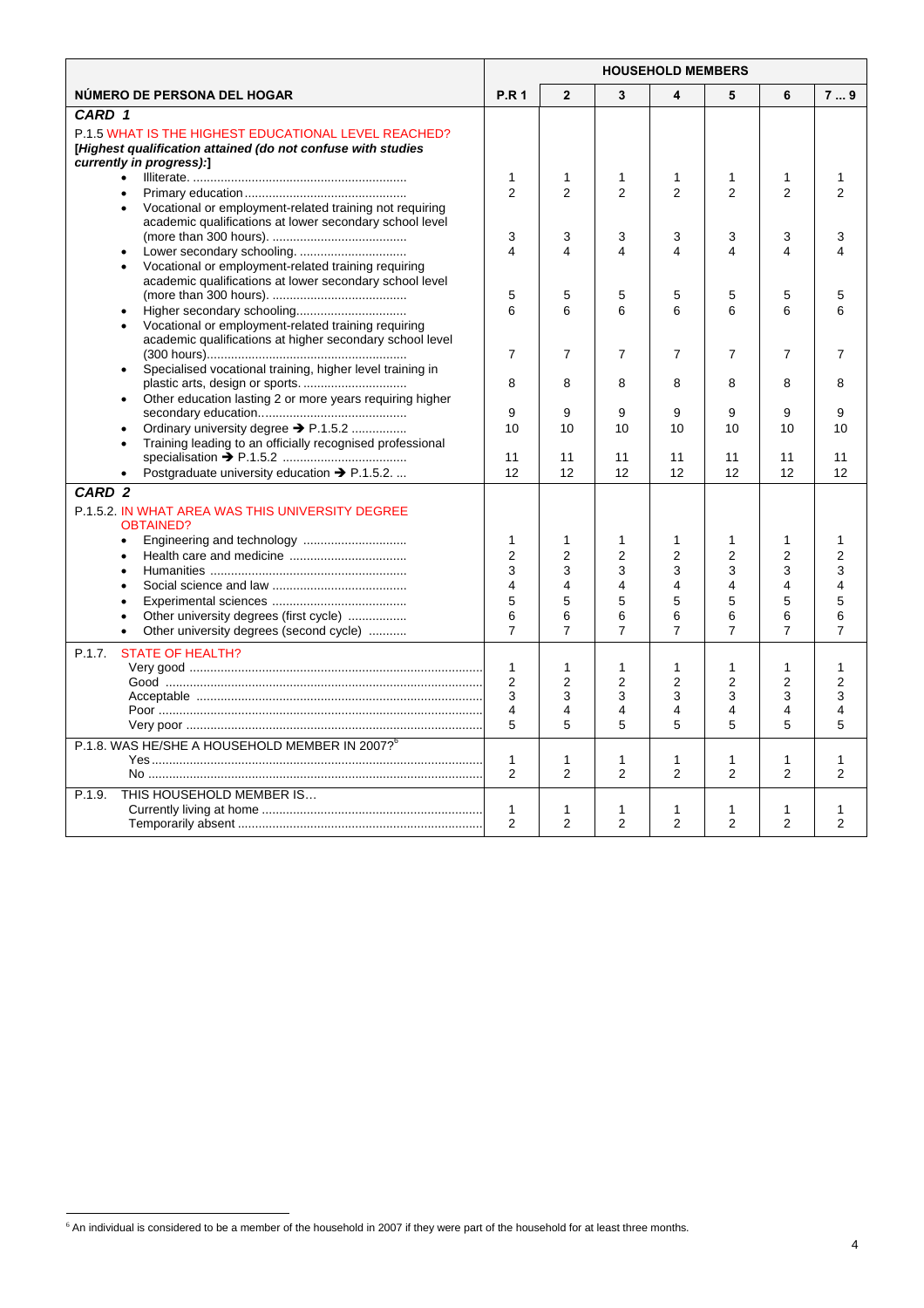|                                                                                                                                                                                                                                                                                        |                            | <b>REFERENCE</b><br><b>PERSON</b> |                          | <b>PARTNER</b>           |                          |
|----------------------------------------------------------------------------------------------------------------------------------------------------------------------------------------------------------------------------------------------------------------------------------------|----------------------------|-----------------------------------|--------------------------|--------------------------|--------------------------|
| $\beta t$<br><b>NEW WORDING</b><br>P.1.11. ¿HOW MANY CHILDREN DO YOU OR YOUR PARTNER (if any) HAVE THAT DO NOT LIVE<br>IN YOUR HOUSEHOLD AND ARE ECONOMICALLY DEPENDENT ON IT (THAT YOU HAVE<br>NOT MENTIONED PREVIOUSLY)?                                                             |                            |                                   |                          | 0<br>$-2$                |                          |
| P.1.12. HOW OLD IS?                                                                                                                                                                                                                                                                    | 1 <sup>st</sup><br>child   | 2 <sup>nd</sup><br>child          | 3 <sup>rd</sup><br>child | 4 <sup>th</sup><br>child | 5 <sup>th</sup><br>child |
|                                                                                                                                                                                                                                                                                        | $-2$                       | $-2$                              | $-2$                     | $-2$                     | $-2$                     |
| CARD <sub>3</sub>                                                                                                                                                                                                                                                                      | <b>Father</b>              | <b>Mother</b>                     |                          | <b>Father</b>            | <b>Mother</b>            |
| If any household member is the partner of the reference person (P1.3=2), P1.14.3 and P1.14.4 are<br>asked.<br>P.1.14. COULD YOU TELL ME WHAT OCCUPATION YOUR PARENTS (WHO EITHER DO NOT<br>BELONG TO THE HOUSEHOLD OR HAVE DIED) HAVE OR HAD FOR MOST OF THEIR<br><b>WORKING LIFE?</b> | P <sub>1.14.1</sub>        | P <sub>1.14.2</sub>               |                          | P1.14.3                  | P <sub>1.14.4</sub>      |
|                                                                                                                                                                                                                                                                                        | 1                          | 1                                 |                          | 1                        | 1                        |
|                                                                                                                                                                                                                                                                                        | 2                          | 2                                 |                          | 2                        | $\overline{2}$           |
|                                                                                                                                                                                                                                                                                        | 3<br>$\boldsymbol{\Delta}$ | 3<br>4                            |                          | 3<br>4                   | 3<br>4                   |
|                                                                                                                                                                                                                                                                                        | 5                          | 5                                 |                          | 5                        | 5                        |
|                                                                                                                                                                                                                                                                                        | 6                          | 6                                 |                          | 6                        | 6                        |
| Skilled craftsman or worker in manufacturing, construction or mining industries                                                                                                                                                                                                        | $\overline{7}$             | $\overline{7}$                    |                          | 7                        | 7                        |
|                                                                                                                                                                                                                                                                                        | 8                          | 8                                 |                          | 8                        | 8                        |
|                                                                                                                                                                                                                                                                                        | 9                          | 9                                 |                          | 9                        | 9                        |
|                                                                                                                                                                                                                                                                                        | 10                         | 10                                |                          | 10                       | 10                       |
|                                                                                                                                                                                                                                                                                        | 11                         | 11                                |                          | 11                       | 11                       |
|                                                                                                                                                                                                                                                                                        | 98<br>99                   | 98<br>99                          |                          | 98<br>99                 | 98<br>99                 |
|                                                                                                                                                                                                                                                                                        |                            |                                   |                          |                          |                          |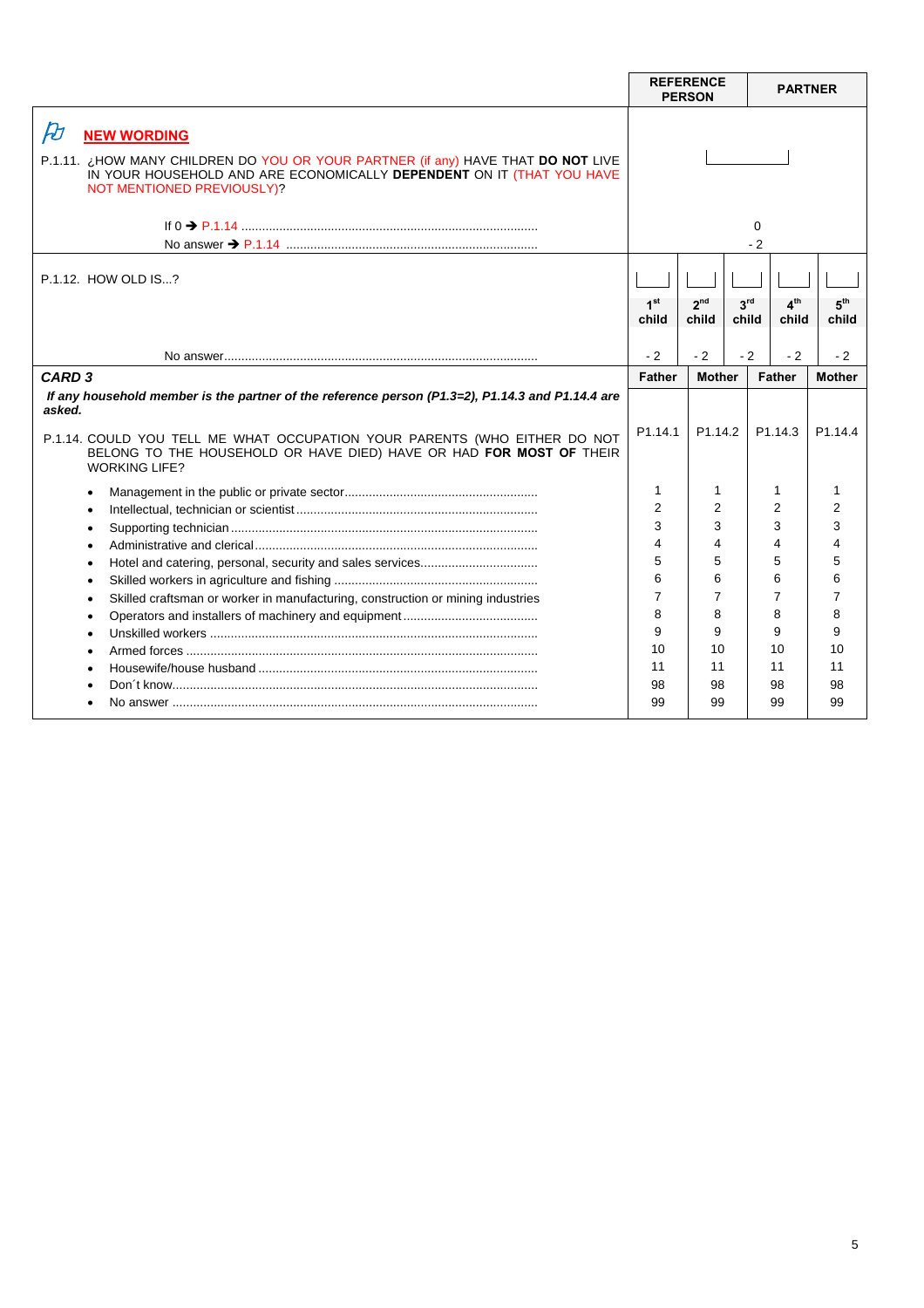## **2. REAL ASSETS (ALL HOUSEHOLDS)**

IN THE ANSWERS TO QUESTIONS ON REAL AND FINANCIAL ASSETS, PLEASE ALSO CONSIDER ASSETS (AND LIABILITIES) THAT ARE ACTUALLY OWNED BY A HOUSEHOLD MEMBER EVEN THOUGH THEY ARE IN THE NAME OF A COMPANY (FOR EXAMPLE AN ASSET-HOLDING COMPANY).

## **MAIN RESIDENCE (ALL HOUSEHOLDS)**

P.2.1. WHAT IS THE OWNERSHIP STATUS OF YOUR MAIN RESIDENCE?

|  | Ownership (includes inheritance and gift) |    |
|--|-------------------------------------------|----|
|  |                                           |    |
|  |                                           |    |
|  |                                           | 98 |
|  |                                           | 99 |
|  |                                           |    |
|  |                                           |    |
|  |                                           |    |

### **HOUSEHOLDS THAT OWN THEIR MAIN RESIDENCE CODE 2 IN P.2.1.**

P.2.1a. THE VALUE OF THE MAIN RESIDENCE YOU OWN IS:

| 98. |
|-----|
| 99. |

# $\cancel{F}$  NEW QUESTIONS

 $\overline{a}$ 

P.2.1b. DOES YOUR HOUSEHOLD OWN ALL YOUR MAIN RESIDENCE OR A PART OF IT?

 $\overline{\phantom{a}}$ 

| $P.2.2 \leftarrow$ All |     |
|------------------------|-----|
|                        |     |
|                        | 98. |
|                        | 99. |

P.2.1c. WHAT PERCENTAGE OF THE VALUE OF YOUR RESIDENCE BELONGS TO YOUR HOUSEHOLD?

P.2.1d. **IF P2.1b=2** DO YOU PAY ANY RENT FOR THE PART OF THE HOUSE THAT IS NOT OWNED BY THE HOUSEHOLD?

|  | 98. |
|--|-----|
|  | 99  |

#### P.2.1e. **IF P2.1d=1** HOW MUCH DO YOU PAY PER MONTH?

P.2.2. HOW DID YOU ACQUIRE OWNERSHIP OF YOUR HOME? IF BY VARIOUS MEANS, INDICATE WHICH PLAYED THE LARGEST ROLE.

7 Throughout this survey, transmission to the reference person from a deceased spouse is not to be considered inheritance.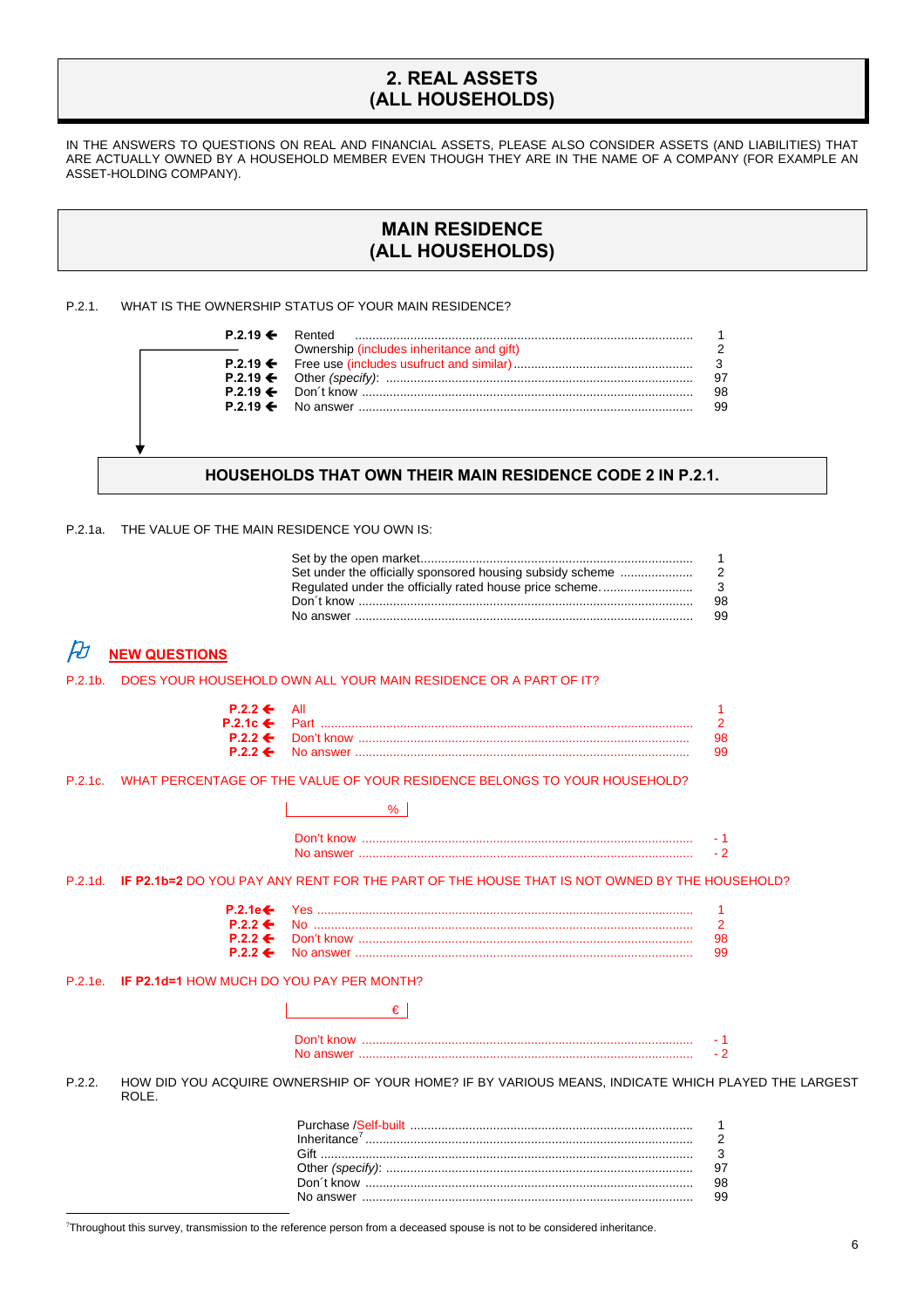| P.2.3. | IN WHAT YEAR DID YOU ACQUIRE OWNERSHIP OF YOUR HOME? <sup>8</sup>                                                                                                                                       |                           |  |                     |                                                                                                                                                                                                                       |
|--------|---------------------------------------------------------------------------------------------------------------------------------------------------------------------------------------------------------|---------------------------|--|---------------------|-----------------------------------------------------------------------------------------------------------------------------------------------------------------------------------------------------------------------|
|        | <b><i>O</i></b> NEW CLARIFICATION<br>(Explanatory note: one or more of the current household members)                                                                                                   |                           |  |                     |                                                                                                                                                                                                                       |
|        |                                                                                                                                                                                                         |                           |  |                     |                                                                                                                                                                                                                       |
|        |                                                                                                                                                                                                         |                           |  |                     | - 1<br>$-2$                                                                                                                                                                                                           |
|        | P.2.4. WHAT WAS THE CASH PURCHASE PRICE OR VALUE AT THE TIME OF ACQUISITION, EXCLUDING VAT OR OTHER SIMILAR<br>TAX? INCLUDE ANY GARAGE OR PARKING SPACE IF IN THE SAME BUILDING OR COMPLEX <sup>9</sup> |                           |  |                     |                                                                                                                                                                                                                       |
|        |                                                                                                                                                                                                         | €                         |  |                     |                                                                                                                                                                                                                       |
|        |                                                                                                                                                                                                         |                           |  |                     | - 1<br>$-2$                                                                                                                                                                                                           |
|        | P.2.5. WHAT IS THE CURRENT VALUE OF YOUR HOME <sup>10,11</sup> ? (I.E. HOW MUCH YOU WOULD OBTAIN FOR IT IF YOU SOLD IT TODAY).                                                                          |                           |  |                     |                                                                                                                                                                                                                       |
|        |                                                                                                                                                                                                         | €                         |  |                     |                                                                                                                                                                                                                       |
|        |                                                                                                                                                                                                         |                           |  |                     | - 1<br>$-2$                                                                                                                                                                                                           |
|        | P.2.7. DID YOU USE A LOAN TO PAY FOR THE PURCHASE OF YOUR HOME?                                                                                                                                         |                           |  |                     |                                                                                                                                                                                                                       |
|        | <b>NEW COMMENT</b>                                                                                                                                                                                      |                           |  |                     |                                                                                                                                                                                                                       |
|        | (Interviewer: Even in the case of inheritance or gift, there may be cases where a part of the property has to be paid for)                                                                              |                           |  |                     |                                                                                                                                                                                                                       |
|        | $P.2.19 \leftarrow$                                                                                                                                                                                     |                           |  |                     | 1<br>2                                                                                                                                                                                                                |
|        | $P.2.19 \leftarrow$<br>$P.2.19 \leftarrow$                                                                                                                                                              |                           |  |                     | 98<br>99                                                                                                                                                                                                              |
| P.2.8. | $H$ NEW WORDING<br>TO BUY YOUR HOME)?<br>$P.2.19 \leftarrow$<br>$P.2.19 \leftarrow$<br>$P.2.19 \leftarrow$                                                                                              |                           |  |                     | DO YOU CURRENTLY HAVE ANY PAYMENTS OUTSTANDING ON A MORTGAGE OR OTHER LOAN TAKEN OUT TO BUY<br>YOUR HOME? (INCLUDING PAYMENTS ON ANY LOANS WHICH MAY HAVE REPLACED THE ONE ORIGINALLY TAKEN OUT<br>1<br>2<br>98<br>99 |
|        | P.2.8a. HOW MANY OUTSTANDING LOANS DO YOU CURRENTLY HAVE TO THIS END?                                                                                                                                   |                           |  |                     |                                                                                                                                                                                                                       |
|        |                                                                                                                                                                                                         | Note down number of loans |  | $\rightarrow$ P.2.9 |                                                                                                                                                                                                                       |
|        |                                                                                                                                                                                                         |                           |  |                     | - 1<br>- 2                                                                                                                                                                                                            |
|        | <b>NEW ROUTING.</b><br>In EFF2002 if P2.8a=-1 or P2.8a=-2 we went to question P2.19                                                                                                                     |                           |  |                     |                                                                                                                                                                                                                       |
|        | ${\cal H}$ NEW QUESTIONS:<br>P2.12.0 and P2.18.0 are new questions in EFF2005, which are only asked if the household does not know the number of outstanding loans                                      |                           |  |                     |                                                                                                                                                                                                                       |
|        | P.2.12.0. IF P2.8a=-1 or P2.8a=-2 WHAT IS THE TOTAL AMOUNT PENDING REPAYMENT?                                                                                                                           |                           |  |                     |                                                                                                                                                                                                                       |
|        |                                                                                                                                                                                                         | €                         |  |                     |                                                                                                                                                                                                                       |
|        |                                                                                                                                                                                                         |                           |  |                     | - 1<br>$-2$                                                                                                                                                                                                           |
|        | P.2.18.0. IF P2.8a=-1 or P2.8a=-2 HOW MUCH IS THE TOTAL CURRENT MONTHLY PAYMENT ON THESE LOANS, INCLUDING<br><b>REPAYMENT OF CAPITAL AND INTEREST?</b>                                                  |                           |  |                     |                                                                                                                                                                                                                       |
|        |                                                                                                                                                                                                         | €                         |  |                     |                                                                                                                                                                                                                       |
|        |                                                                                                                                                                                                         |                           |  |                     | - 1<br>$-2$                                                                                                                                                                                                           |
|        |                                                                                                                                                                                                         |                           |  |                     |                                                                                                                                                                                                                       |

 $8$ When coding dates, always enter the code for the earliest date applicable to the property.

<sup>&</sup>lt;sup>9</sup> If you own only part of your home, give the price or value of the whole dwelling, not just the part you own.

 $10$  As above in footnote 9.<br><sup>11</sup> Real estate properties should be valued excluding tax and interest.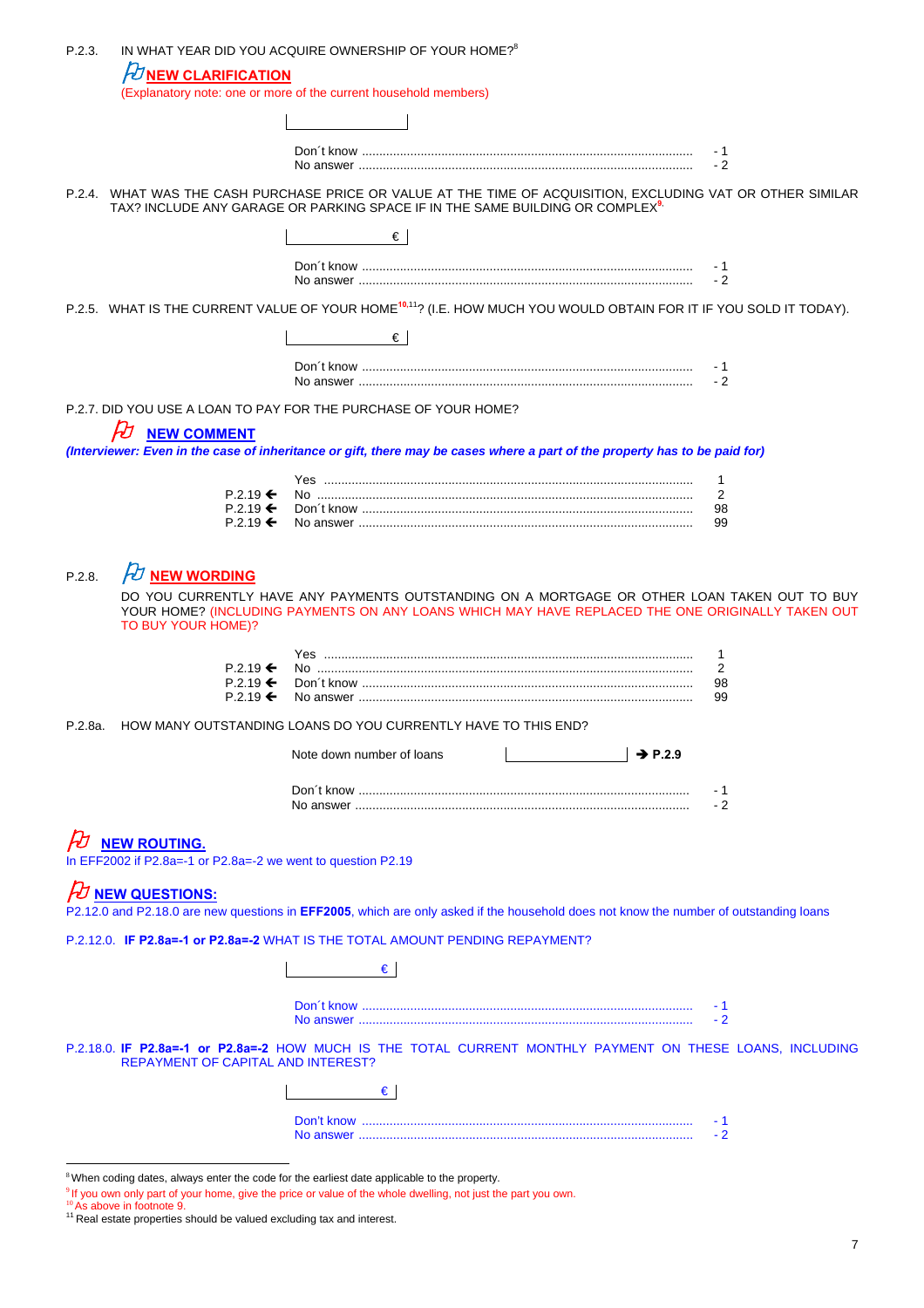**NEW QUESTION** 

P.2.9.0. IF P2.8a=-1 or P2.8a=-2 ARE THEY MAINLY MORTGAGE LOANS?

|  | - 98 |
|--|------|
|  | - 99 |

 $\frac{A}{A}$  we will talk about the **FOUR** BIGGEST LOANS CURRENTLY OUTSTANDING FOR YOUR HOUSEHOLD FOR THE PURCHASE OF YOUR MAIN RESIDENCE. BEGIN WITH THE LARGEST AND CONTINUE IN ORDER OF DECREASING AMOUNT.

## MODULE ON THE CHARACTERISTICS OF THE LOANS TAKEN OUT FOR THE PURCHASE OF THE MAIN RESIDENCE (QUESTIONS FOR HOUSEHOLDS WHO HAVE **LOANS OUTSTANDING ON THE MAIN RESIDENCE)**

|                                                                                                                                                                                                                                                                                                                                                                                                                                                                                                         |                                 |                    | <b>LOANS OUTSTANDING</b> |                    |
|---------------------------------------------------------------------------------------------------------------------------------------------------------------------------------------------------------------------------------------------------------------------------------------------------------------------------------------------------------------------------------------------------------------------------------------------------------------------------------------------------------|---------------------------------|--------------------|--------------------------|--------------------|
| <b>LOAN NUMBER</b>                                                                                                                                                                                                                                                                                                                                                                                                                                                                                      | 1                               | $\overline{2}$     | 3                        | 4                  |
| CARD <sub>4</sub><br>P.2.9. WHAT TYPE OF LOAN DID YOU USE TO PAY FOR THE PURCHASE?                                                                                                                                                                                                                                                                                                                                                                                                                      |                                 |                    |                          |                    |
| $\bullet$<br>$\bullet$                                                                                                                                                                                                                                                                                                                                                                                                                                                                                  | 1<br>$\overline{2}$             | 1<br>2             | 1<br>2                   | 1<br>2             |
| $\bullet$<br>$\bullet$                                                                                                                                                                                                                                                                                                                                                                                                                                                                                  | 3<br>4                          | 3<br>4             | 3<br>4                   | 3                  |
| $\bullet$<br>$\bullet$                                                                                                                                                                                                                                                                                                                                                                                                                                                                                  | 5<br>6                          | 5<br>6             | 5<br>6                   | 5<br>6             |
| $\bullet$                                                                                                                                                                                                                                                                                                                                                                                                                                                                                               | $\overline{7}$                  | 7                  | 7                        | 7                  |
| $\bullet$<br>$\bullet$                                                                                                                                                                                                                                                                                                                                                                                                                                                                                  | 97<br>98                        | 97<br>98           | 97<br>98                 | 97<br>98           |
| $\bullet$                                                                                                                                                                                                                                                                                                                                                                                                                                                                                               | 99                              | 99                 | 99                       | 99                 |
| $\cancel{E}$<br><b>NEW QUESTION</b><br>P.2.9a. DID THIS LOAN REFINANCE A PREVIOUS LOAN?<br><b>Read only if necessary:</b> Refinancing a loan means that you pay off an existing<br>loan with the money borrowed through a new loan of the same amount, or of a<br>larger amount if the borrower needs additional funds. Replacing a loan with<br>another normally allows the borrower to take advantage of better conditions,<br>including probably a lower interest rate or a longer term to maturity. | 1<br>2<br>98<br>99              | 1<br>2<br>98<br>99 | 1<br>2<br>98<br>99       | 1<br>2<br>98<br>99 |
| $\cancel{E}$<br><b>NEW QUESTION</b><br>P.2.9b. WHEN YOU REFINANCED THE OLD LOAN, WAS THE AMOUNT OF THE NEW<br><b>LOAN LARGER?</b><br>$\bullet$<br>IF P2.9a=1 (REFINANCING OF A LOAN)<br>THE QUESTIONS YOU WILL BE ASKED REFER TO THE CURRENT LOAN.                                                                                                                                                                                                                                                      | 1<br>$\overline{2}$<br>98<br>99 | 1<br>2<br>98<br>99 | 1<br>2<br>98<br>99       | 2<br>98<br>99      |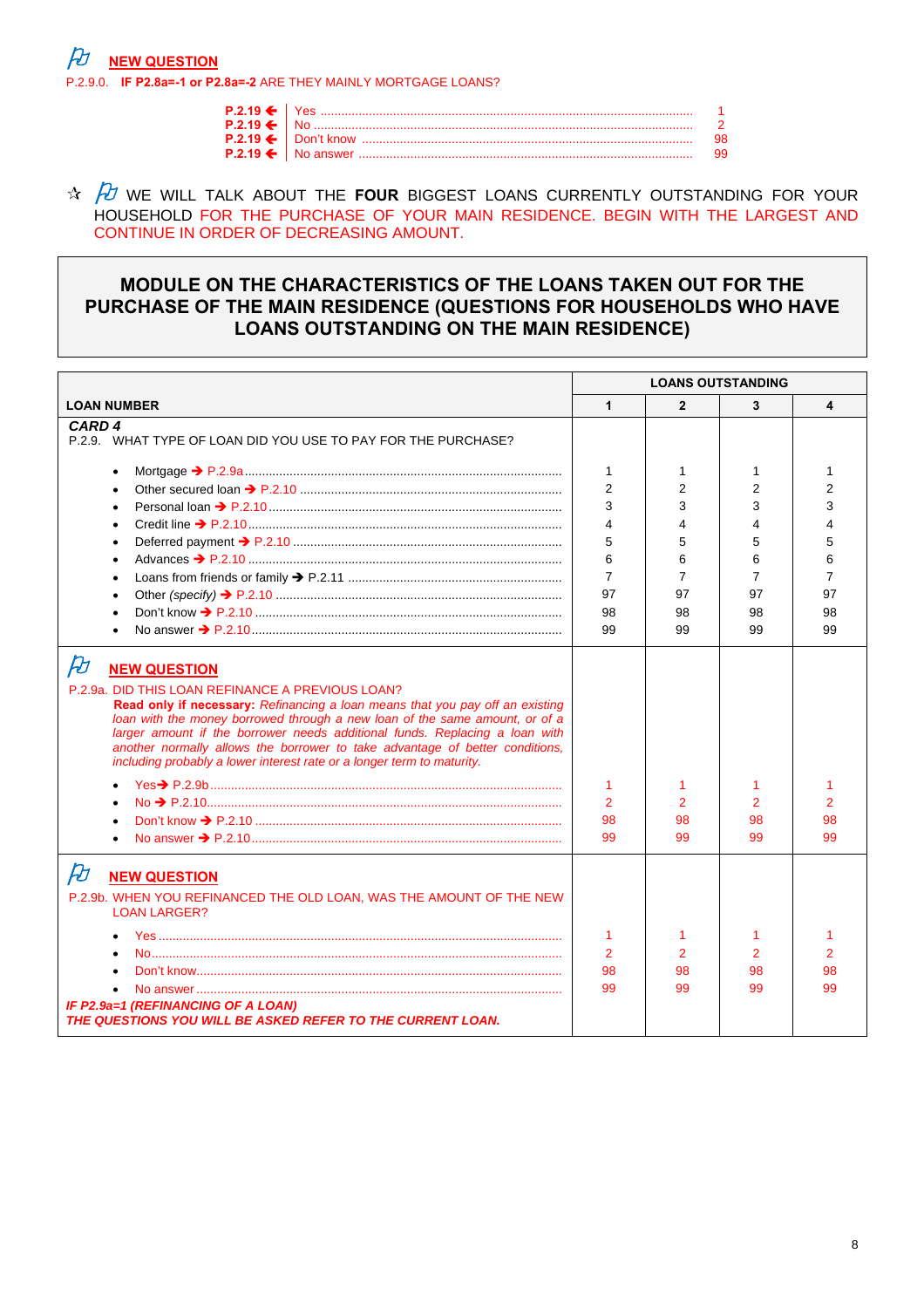|                                                                                                                                                                                      | <b>LOANS OUTSTANDING</b> |                   |                |                |
|--------------------------------------------------------------------------------------------------------------------------------------------------------------------------------------|--------------------------|-------------------|----------------|----------------|
| <b>LOAN NUMBER</b>                                                                                                                                                                   | $\mathbf{1}$             | $\overline{2}$    | 3              | 4              |
| P.2.10. WHAT KIND OF INSTITUTION PROVIDED THE LOAN?                                                                                                                                  |                          |                   |                |                |
|                                                                                                                                                                                      | 1                        | 1                 | 1              |                |
| $\bullet$                                                                                                                                                                            | $\overline{2}$           | 2                 | $\overline{2}$ | 2              |
|                                                                                                                                                                                      | 3                        | 3                 | 3              |                |
|                                                                                                                                                                                      | 4                        | 4                 | 4              |                |
|                                                                                                                                                                                      | 5                        | 5                 | 5              |                |
| $\bullet$<br>$\bullet$                                                                                                                                                               | 6                        | 6                 | 6              | 6              |
| $\bullet$                                                                                                                                                                            | $\overline{7}$           | 7                 | 7              | 7              |
| $\bullet$                                                                                                                                                                            | 97                       | 97                | 97             | 97             |
| $\bullet$                                                                                                                                                                            | 98                       | 98                | 98             | 98             |
|                                                                                                                                                                                      | 99                       | 99                | 99             | 99             |
|                                                                                                                                                                                      |                          |                   |                |                |
| P.2.11. WHAT WAS THE INITIAL SUM OF THE LOAN? <sup>13</sup>                                                                                                                          | €                        | €                 | €              | €              |
|                                                                                                                                                                                      | - 1                      | - 1               | $-1$           | - 1            |
| $\bullet$                                                                                                                                                                            | $-2$                     | $-2$              | $-2$           | - 2            |
|                                                                                                                                                                                      |                          |                   |                |                |
| P.2.12. WHAT IS THE AMOUNT PENDING REPAYMENT? <sup>14</sup>                                                                                                                          | $\epsilon$               | €                 | €              | €              |
|                                                                                                                                                                                      | - 1                      | - 1               | $-1$           | - 1            |
|                                                                                                                                                                                      | $-2$                     | $-2$              | $-2$           | $-2$           |
| P.2.13. WHAT IS THE ANNUAL INTEREST RATE ON THIS LOAN? IF THE LOAN HAS A VARIABLE<br>INTEREST RATE, PLEASE GIVE AN ESTIMATE OF THE ANNUAL INTEREST RATE YOU<br><b>CURRENTLY PAY.</b> | %                        | %                 | %              | %              |
|                                                                                                                                                                                      | IF 0%<br>go to           | IF $0\%$<br>go to | IF 0%<br>go to | IF 0%<br>go to |
|                                                                                                                                                                                      | P.2.15                   | P.2.15            | P.2.15         | P.2.15         |
|                                                                                                                                                                                      |                          |                   |                |                |
|                                                                                                                                                                                      | - 1                      | - 1               | $-1$           | - 1            |
|                                                                                                                                                                                      | $-2$                     | $-2$              | $-2$           | $-2$           |
| P.2.14. DOES THIS LOAN HAVE A FIXED OR VARIABLE INTEREST RATE?<br>$\beta$ NEW CLARIFICATION (If the interest rate is partly fixed and partly variable, the answer                    |                          |                   |                |                |
| should refer to the largest part).                                                                                                                                                   |                          |                   |                |                |
|                                                                                                                                                                                      | 1                        | 1                 | 1              |                |
|                                                                                                                                                                                      | $\overline{2}$           | 2                 | 2              | 2              |
|                                                                                                                                                                                      | 98                       | 98                | 98             | 98             |
|                                                                                                                                                                                      | 99                       | 99                | 99             | 99             |
| <b>CARD 4B</b><br>P.2.15. WHAT TYPE OF COMMISSIONS IS THE LOAN SUBJECT TO?                                                                                                           |                          |                   |                |                |
| $\bullet$                                                                                                                                                                            | 1                        | 1                 | 1              | 1              |
|                                                                                                                                                                                      | 2M                       | 2M                | 2M             | 2M             |
| $\bullet$                                                                                                                                                                            | ЗM                       | ЗM                | 3M             | 3M             |
| $\bullet$                                                                                                                                                                            | 4M                       | 4M                | 4M             | 4M             |
| $\bullet$                                                                                                                                                                            | 5M                       | 5M                | 5M             | 5M             |
|                                                                                                                                                                                      | 97M                      | 97M               | 97M            | 97M            |
|                                                                                                                                                                                      | 98                       | 98                | 98             | 98             |
|                                                                                                                                                                                      | 99                       | 99                | 99             | 99             |
| P.2.16. HOW MANY YEARS DID YOU ASK TO TAKE OUT THE LOAN FOR?<br>(Maximum limit 60 years. For less than one year, enter 0)                                                            |                          |                   |                |                |
|                                                                                                                                                                                      | $-1$                     | - 1               | $-1$           | - 1            |
|                                                                                                                                                                                      | - 2                      | $-2$              | $-2$           | - 2            |
| $\bullet$                                                                                                                                                                            | - 3                      | - 3               | - 3            | - 3            |

 $\overline{a}$ 

<sup>&</sup>lt;sup>12</sup> The internet-based institutions without a sales network are ING-Direct, Uno-e, Openbank (before known as Patagón), Popular-e and Activo-bank.

 $13$  Excluding the cost of processing the loan.

<sup>&</sup>lt;sup>14</sup> Outstanding capital to be repaid, excluding interest.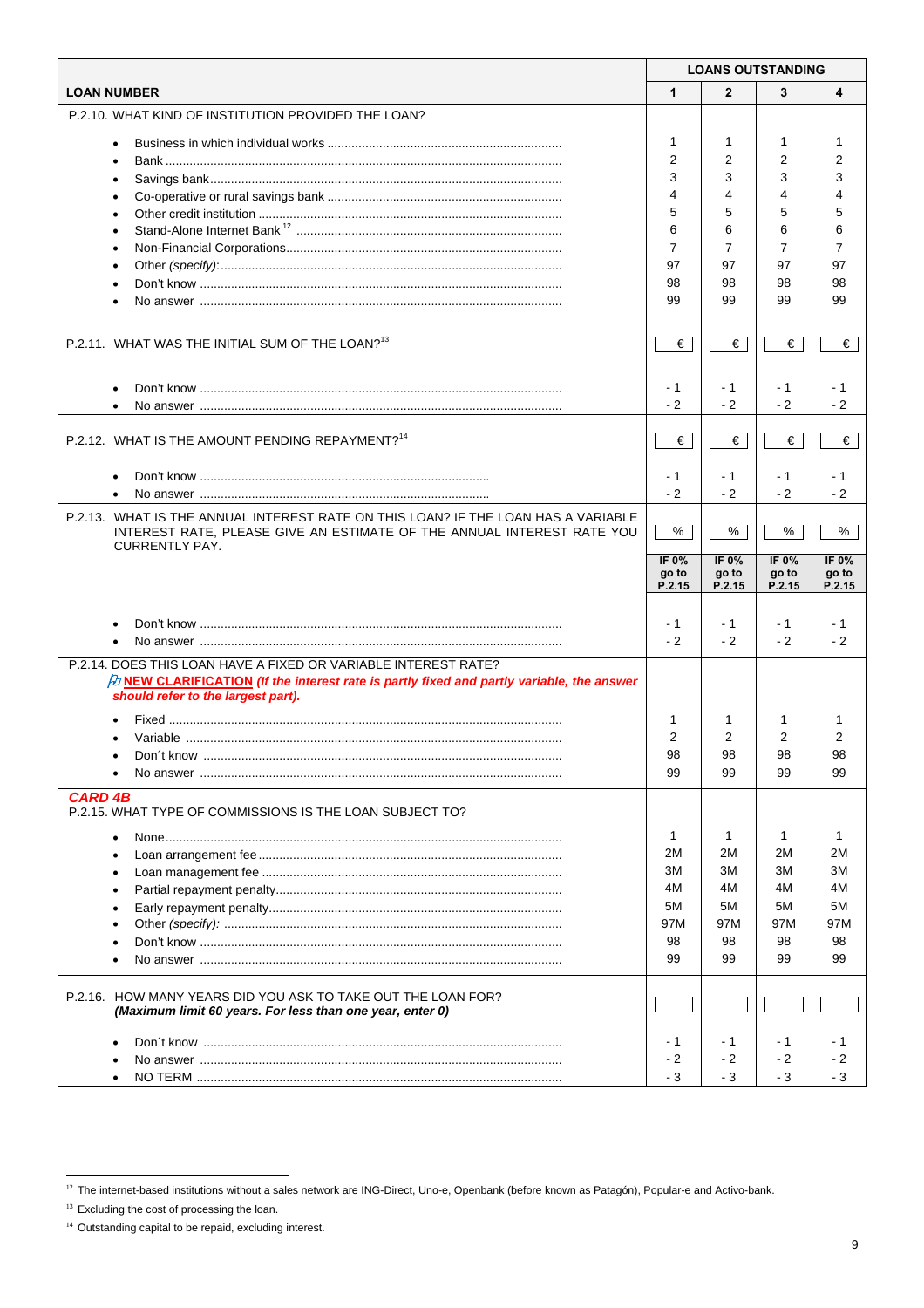|                                                                                                                                                                                               | <b>LOANS OUTSTANDING</b> |            |             |  |
|-----------------------------------------------------------------------------------------------------------------------------------------------------------------------------------------------|--------------------------|------------|-------------|--|
| <b>LOAN NUMBER</b>                                                                                                                                                                            |                          |            |             |  |
| P.2.17. HOW LONG UNTIL THE LOAN IS FULLY REPAID?<br>$\beta$ NEW CLARIFICATION (Maximum limit answer to p2.16. For less than one<br>year, enter 0)                                             |                          |            |             |  |
| $\bullet$<br>$\bullet$<br>$\bullet$                                                                                                                                                           | $-2$<br>- 3              | - 1<br>- 3 | $-2$<br>- 3 |  |
| P.2.18. HOW MUCH IS THE CURRENT MONTHLY PAYMENT ON THE LOAN,<br>INCLUDING REPAYMENT OF CAPITAL AND INTEREST? (IF THE PAYMENT<br>IS ANNUAL, SIX-MONTHLY, ETC. PLEASE GIVE A MONTHLY ESTIMATE). | €                        | €          | €           |  |
| No answer                                                                                                                                                                                     | - 1<br>- 2               | - 1<br>- 2 | $-2$        |  |

## ALL HOUSEHOLDS

P.2.19. HAVE YOU CARRIED OUT ANY REFURBISHMENT WORK ON THE MAIN RESIDENCE IN THE LAST TWELVE MONTHS?

|         | $P.2.21 \leftarrow$               |                                                                      | 1<br>2             |
|---------|-----------------------------------|----------------------------------------------------------------------|--------------------|
| P.2.20. | HOW MUCH DID THE WORK COST?       |                                                                      |                    |
|         |                                   | €                                                                    |                    |
|         |                                   |                                                                      | - 1<br>$-2$        |
| P.2.21. | IN WHAT YEAR WAS YOUR HOME BUILT? |                                                                      |                    |
|         |                                   |                                                                      |                    |
|         |                                   |                                                                      | - 1<br>$-2$        |
|         |                                   | P.2.22. WHAT IS THE APPROXIMATE SIZE OF YOUR HOME IN SQUARE METRES?  |                    |
|         |                                   | 2<br>m                                                               |                    |
|         |                                   |                                                                      | - 1<br>$-2$        |
| P.2.23. | DO YOU RENT OUT ANY ROOMS?        |                                                                      |                    |
|         | $P.2.25 \leftarrow$               |                                                                      | 1<br>$\mathcal{P}$ |
| P.2.24. |                                   | HOW MUCH INCOME DO YOU EARN EACH MONTH FROM RENTING A ROOM OR ROOMS? |                    |
|         |                                   | €                                                                    |                    |
|         |                                   |                                                                      | - 1<br>$-2$        |
| P.2.25. |                                   | DO YOU PLAN TO MOVE HOUSE IN THE NEXT TWO YEARS?                     |                    |
|         |                                   | Yes.                                                                 | 1.                 |

 $\overline{2}$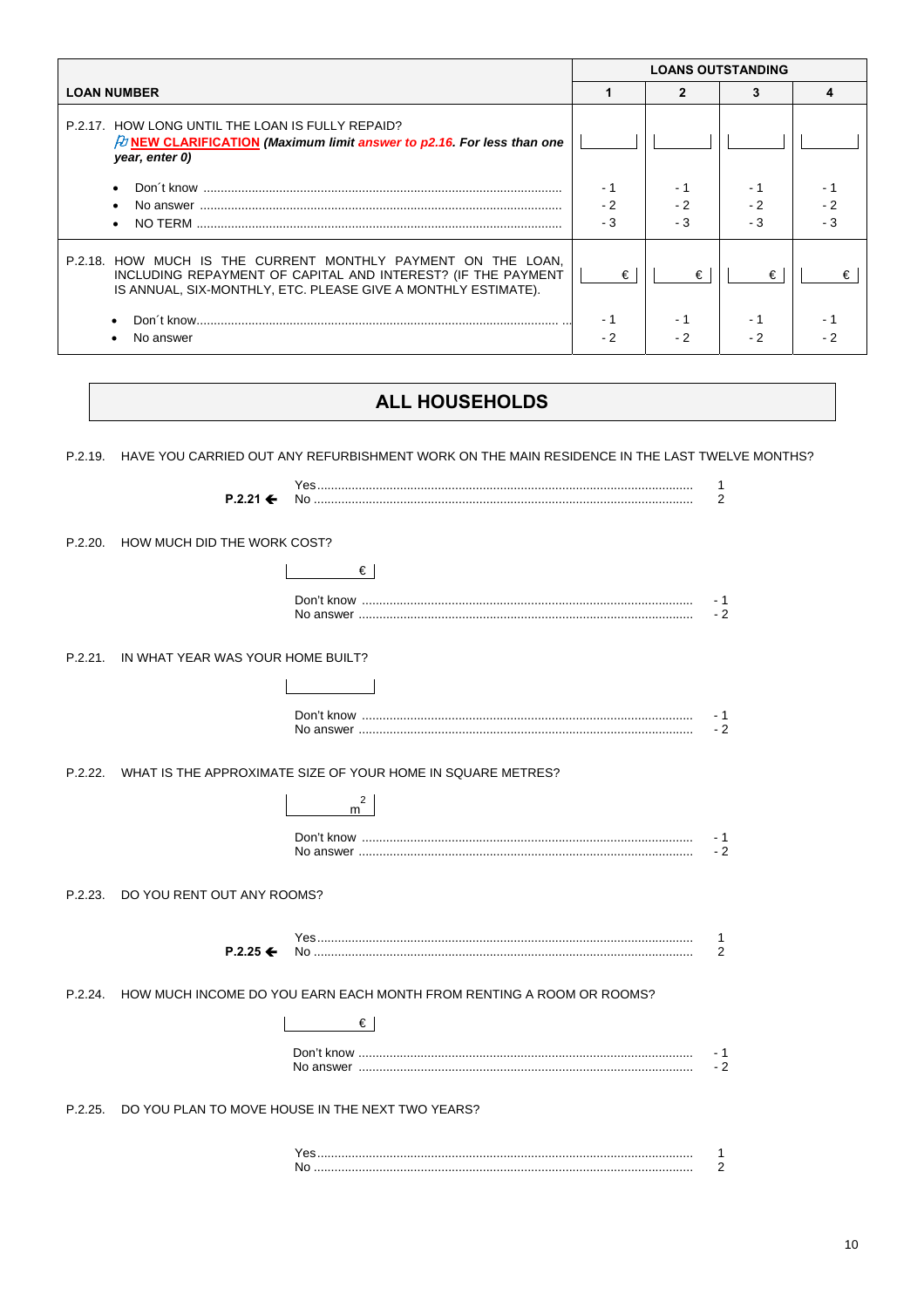### **FOR HOUSEHOLDS STATING A SMALLER AMOUNT IN P.2.4 THAN IN P.2.5**

P.2.26. YOU SAID THAT YOUR HOME COST YOU \_\_\_\_ *(see P.2.4.)* EUROS AND THAT ITS CURRENT VALUE IS \_\_\_\_ **(***see P.2.5.***)**  EUROS. HAS THIS INCREASE IN THE VALUE OF YOUR ASSETS LED YOU TO TAKE ON NEW DEBT IN THE LAST YEARS?

|         |               | $P.2.32 \leftarrow$ | Yes.<br>No.                                                          | 2                                                   |
|---------|---------------|---------------------|----------------------------------------------------------------------|-----------------------------------------------------|
| P.2.27. | <b>CARD 5</b> |                     | WHAT DID YOU DO WITH THE EXTRA MONEY?                                |                                                     |
|         |               |                     | Purchase of durable consumer goods (vehicles, electrical appliances, | 1M<br>2 M<br>3 M<br>4 M<br>5 M<br>6 M<br>7 M<br>8 M |
|         |               |                     |                                                                      | 97 M<br>98<br>99                                    |

**HOUSEHOLDS THAT RENT THEIR MAIN RESIDENCE CODE 1 IN P.2.1.** 

P.2.28. DOES THE RENT INCLUDE THE FURNITURE AND/OR EQUIPMENT (WASHING MACHINE, FRIDGE, TELEVISION, ETC.)?

P.2.29. HOW LONG HAVE YOU BEEN LIVING IN THIS HOUSE OR FLAT? *(Interviewer: enter year, e.g.: 1962)* 

| Don't know |  |
|------------|--|
| No answer. |  |

P.2.30. IS THE RENT MARKET-SET OR REGULATED?

| 99. |
|-----|

P.2.31. HOW MUCH DO YOU CURRENTLY PAY EACH MONTH IN RENT? GIVE THE AMOUNT FOR THE MOST RECENT PAYMENT, AND EXCLUDE, IF POSSIBLE, COMMUNAL CHARGES, REPAIRS, WATER BILLS, ETC.

| Don't know |  |
|------------|--|
|            |  |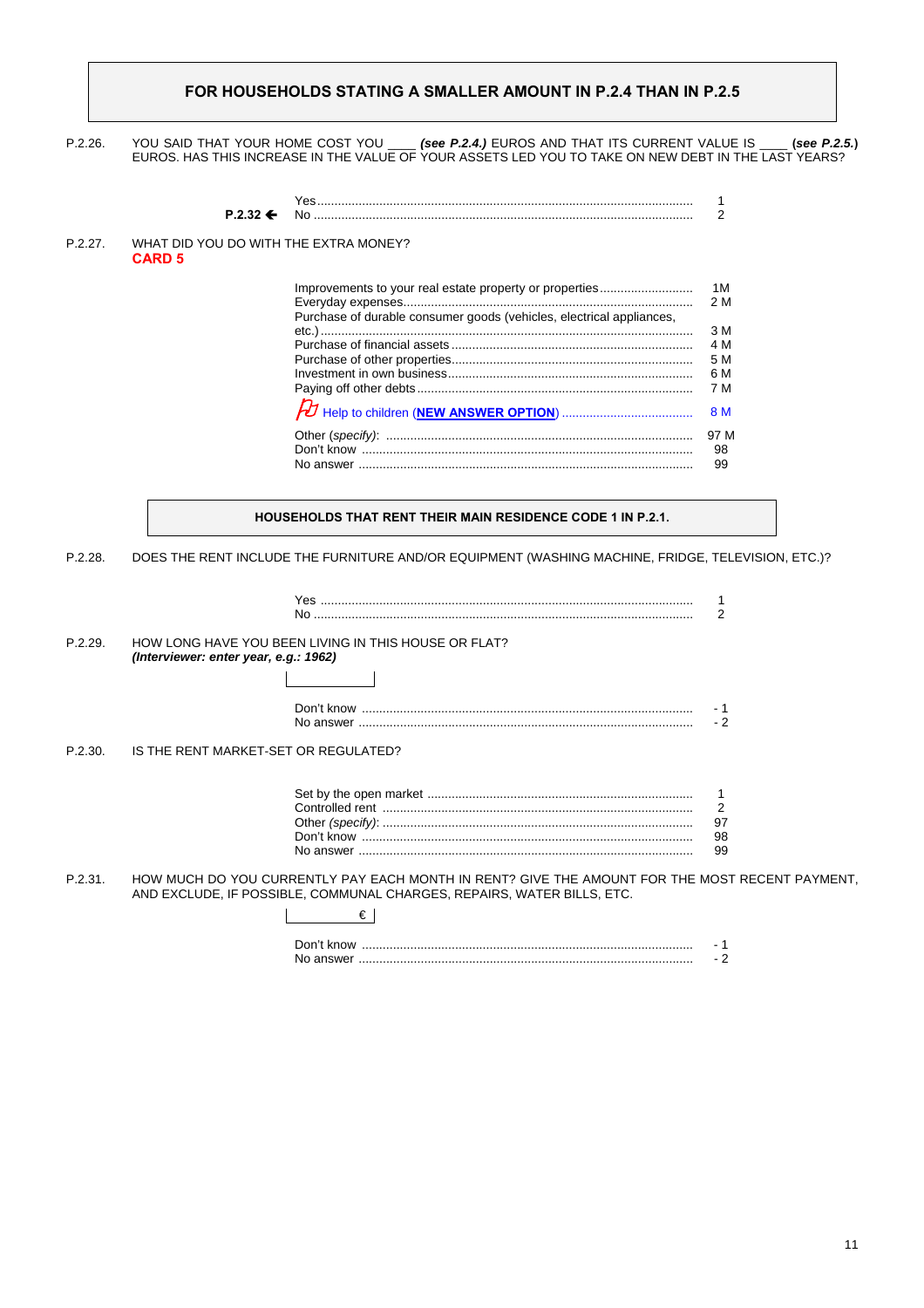## **OTHER REAL ESTATE PROPERTIES APART FROM THE HOME (ALL HOUSEHOLDS)**

P.2.32. DO YOU OWN ANY OTHER PROPERTIES (APART FROM YOUR MAIN RESIDENCE), SUCH AS HOUSES, FLATS, SHOPS, OFFICES, HOTELS, GARAGES (EXCLUDING ANY ALREADY INCLUDED IN THE VALUE OF THE MAIN RESIDENCE), PLOTS OF LAND, ETC?

## $\cancel{P}$   $\cancel{P}$  **NEW CLARIFICATION**

*(Interviewer: We refer to any household member properties, including both those fully owned and those partly owned) (Interviewer: Only main residence parking spaces will be considered part of the main residence If the household owns additionally various parking spaces, they will be considered all together and classed as just one "other property". If various storerooms are owned, they will be classed as one other additional property.* 

| M |  |
|---|--|

P.2.33. HOW MANY?

# $\not\!\!\! D$  **NEW CLARIFICATION**

*(Interviewer: allow the household to count various properties as a single one if they are substantially similar and managed together. For example, a building with various flats. If this is the case, note it down).* 

| P.2.35a. ← $\blacksquare$ |  |
|---------------------------|--|
|                           |  |
|                           |  |

## **NEW ROUTING**

In EFF2002 if P2.33=-1 or P2.33=-2 we went to P2.62

## *HU* NEW QUESTIONS

The block of questions P2.39.0 and P2.61.0 are new questions in EFF2005, which are only asked if the household does not know the number of other real estate properties it owns

P.2.39.0. WHAT IS THE TOTAL CURRENT VALUE OF THE PART OF THE PROPERTIES THE HOUSEHOLD OWNS?

|           | €                                                                                                                                                                                            |
|-----------|----------------------------------------------------------------------------------------------------------------------------------------------------------------------------------------------|
|           | - 1<br>$-2$                                                                                                                                                                                  |
|           | P.2.43.0. HOW MUCH INCOME DO YOU EARN EACH MONTH FROM RENT?                                                                                                                                  |
|           | €                                                                                                                                                                                            |
|           | $-2$                                                                                                                                                                                         |
| P.2.50.0. | DO YOU HAVE ANY DEBTS OUTSTANDING ON ANY OF THESE PROPERTIES?                                                                                                                                |
|           | 1<br>$\overline{2}$<br>$P.2.62 \div$                                                                                                                                                         |
|           | P.2.55.0. COULD YOU TELL ME HOW MUCH DOYOU OWE, IN TOTAL?                                                                                                                                    |
|           | €                                                                                                                                                                                            |
|           | - 1<br>$-2$                                                                                                                                                                                  |
| P.2.61.0. | HOW MUCH IS THE CURRENT MONTHLY PAYMENT ON THESE LOANS, INCLUDING REPAYMENT OF BOTH CAPITAL AND<br>INTEREST? (If the payment is yearly, six-monthly, etc., please, give a monthly estimate). |
|           | €<br>$P.2.62 \Leftrightarrow$                                                                                                                                                                |
|           | $P.2.62 \leftarrow$<br>- 1<br>$P.2.62 \Leftrightarrow$<br>$-2$                                                                                                                               |
| P.2.34    | HAVE YOU OWNED ANY DURING THE LAST TWELVE MONTHS?                                                                                                                                            |

| <b>P 2 62 9</b> |     |  |
|-----------------|-----|--|
| P 2 69          | 'NL |  |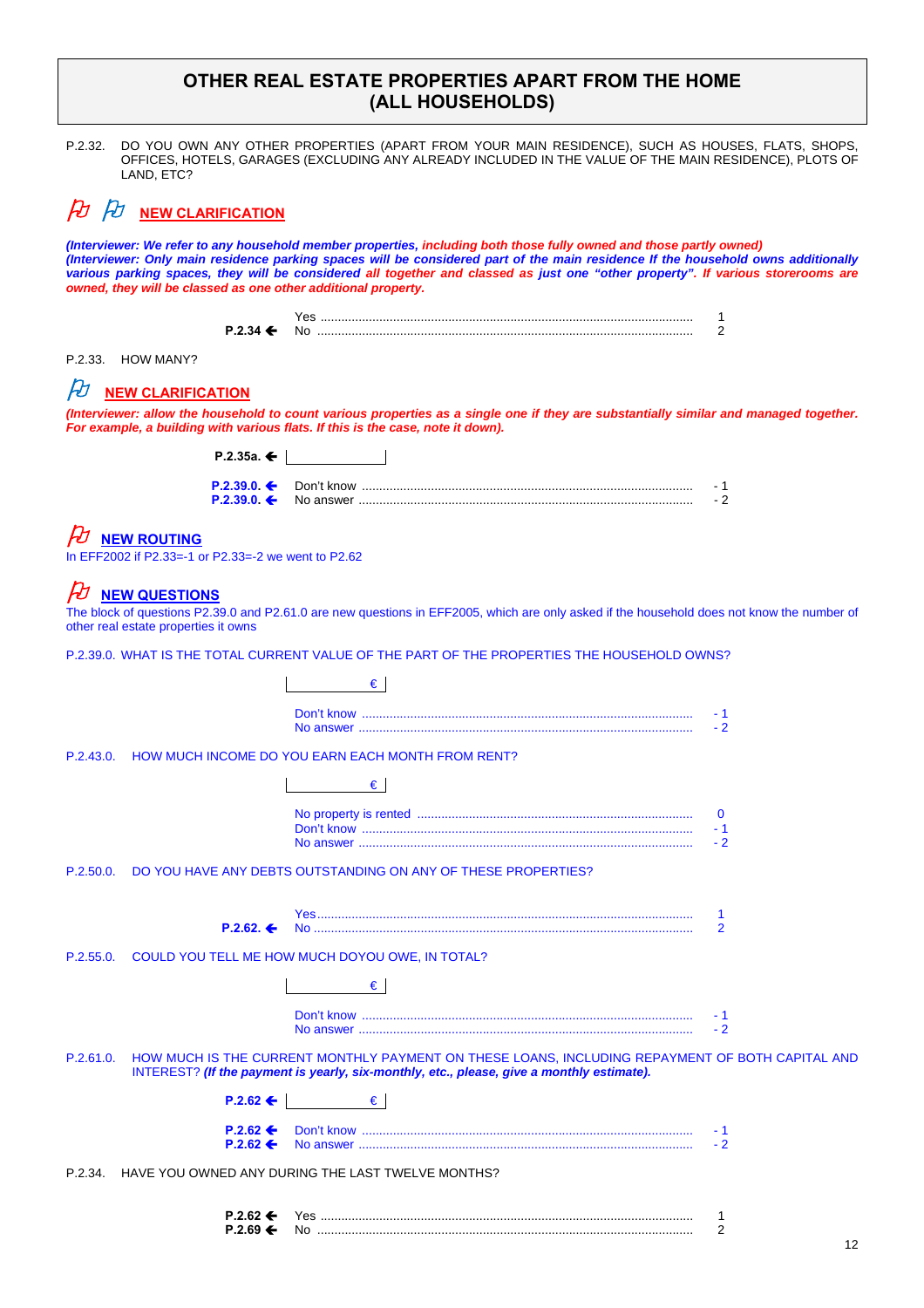$\frac{A}{A}$  we will talk about the three real estate properties you consider most important in terms of their economic value, and then the rest as a whole. Begin with THE MOST IMPORTANT AND CONTINUE IN DECREASING ORDER

|                                                                                                 |                     | OTHER REAL ESTATE PROPERTIES |              |
|-------------------------------------------------------------------------------------------------|---------------------|------------------------------|--------------|
| <b>NUMBER OF PROPERTY</b>                                                                       | 1                   | $\overline{2}$               | 3            |
| P.2.35a. WHAT KIND OF PROPERTY IS IT?                                                           |                     |                              |              |
|                                                                                                 | 1<br>$\overline{2}$ | 1<br>2                       | 1<br>2       |
|                                                                                                 | 3                   | 3                            | 3            |
|                                                                                                 |                     | 4                            |              |
|                                                                                                 | 5                   | 5                            | 5            |
|                                                                                                 | 6                   | 6                            | 6            |
|                                                                                                 | 7                   | 7                            |              |
|                                                                                                 | 8                   | 8                            | 8            |
|                                                                                                 |                     |                              |              |
|                                                                                                 | 9                   | 9                            | 9            |
|                                                                                                 | 97                  | 97                           | 97           |
|                                                                                                 | 98                  | 98                           | 98           |
|                                                                                                 | 99                  | 99                           | 99           |
| P.2.35. HOW DID YOU ACQUIRE THE PROPERTY? (If by various means, indicate<br>the most important) |                     |                              |              |
|                                                                                                 | 1                   | 1                            | 1            |
|                                                                                                 | 2                   | 2                            | 2            |
|                                                                                                 | 3                   | 3                            | 3            |
|                                                                                                 | 97                  | 97                           | 97           |
|                                                                                                 | 98                  | 98                           | 98           |
|                                                                                                 | 99                  | 99                           | 99           |
| P.2.36. IN WHICH YEAR DID YOU ADQUIRE THE PROPERTY?                                             |                     |                              |              |
|                                                                                                 | $-1$<br>$-2$        | - 1<br>$-2$                  | - 1<br>$-2$  |
|                                                                                                 |                     |                              |              |
| P.2.37. WHAT PERCENTAGE OF THE PROPERTY BELONGS TO THE<br>HOUSEHOLD?                            | %                   | %                            | %            |
|                                                                                                 | $-1$<br>$-2$        | - 1<br>$-2$                  | - 1<br>$-2$  |
| P.2.38. WHAT WAS THE PURCHASE VALUE OR ITS VALUE AT THE TIME OF<br>ACQUISITION? <sup>15</sup>   | €                   | €                            | €            |
|                                                                                                 | - 1<br>$-2$         | - 1<br>$-2$                  | $-2$         |
| P.2.39. WHAT IS THE CURRENT VALUE OF THE PROPERTY? <sup>16</sup>                                | $\epsilon$          | €                            | $\epsilon$   |
|                                                                                                 | $-1$<br>$-2$        | - 1<br>$-2$                  | $-1$<br>$-2$ |

<sup>&</sup>lt;sup>15</sup> If you own only part of the property, give the price or value of the whole property, not just the part you own.<br><sup>16</sup> As above in footnote 15.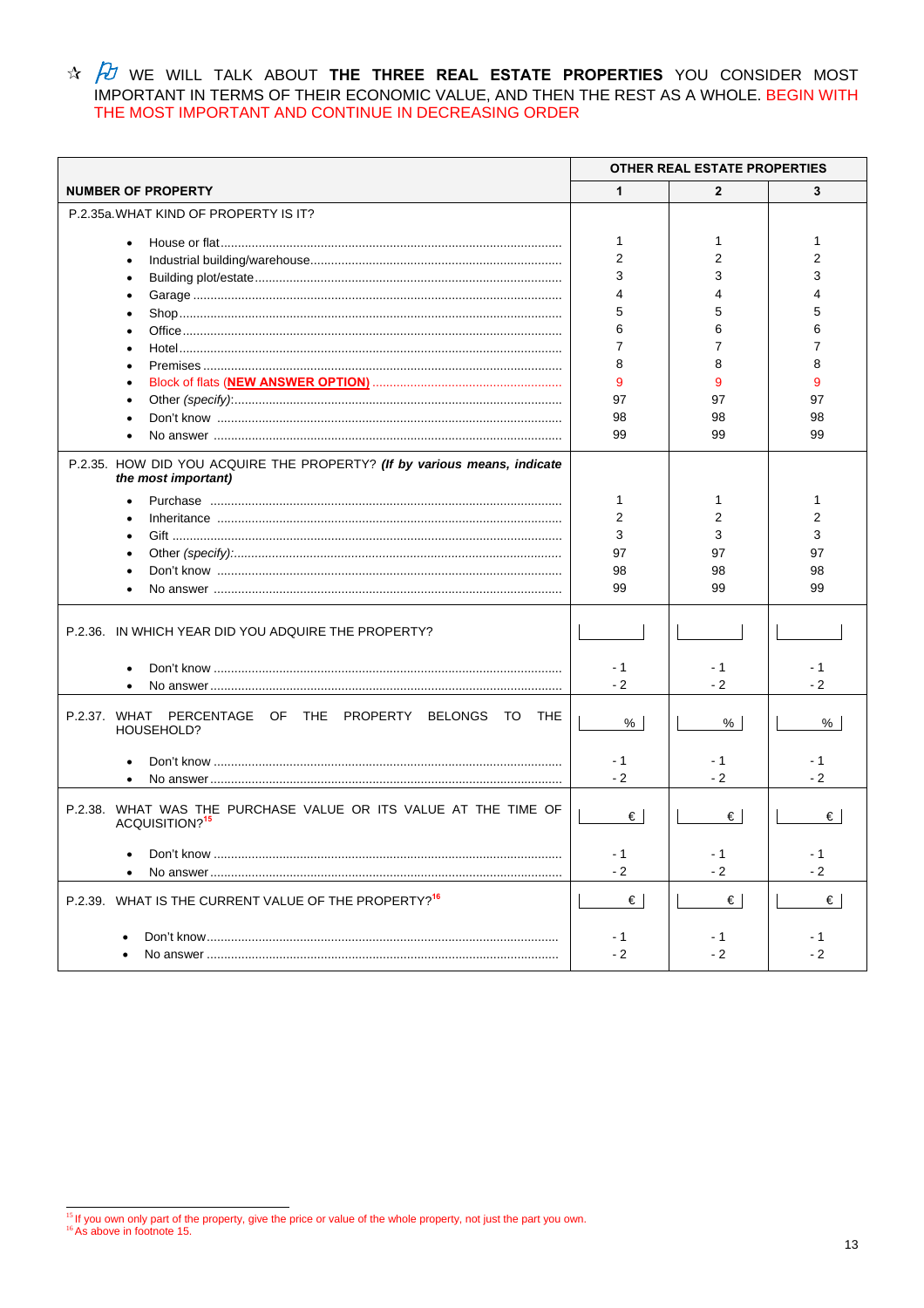|                                                                                                                                                                                                                                                                                         | <b>OTHER REAL ESTATE PROPERTIES</b> |                     |      |
|-----------------------------------------------------------------------------------------------------------------------------------------------------------------------------------------------------------------------------------------------------------------------------------------|-------------------------------------|---------------------|------|
| <b>NUMBER OF PROPERTY</b>                                                                                                                                                                                                                                                               | 1                                   | $\overline{2}$      | 3    |
| P.2.41. IF P.2.35a ≠ 3 EXCEPT IN THE CASE OF LAND, IS THE PROPERTY NEW OR                                                                                                                                                                                                               |                                     |                     |      |
| SECOND-HAND?                                                                                                                                                                                                                                                                            | 1                                   | 1                   | 1    |
|                                                                                                                                                                                                                                                                                         | $\overline{2}$                      | 2                   | 2    |
|                                                                                                                                                                                                                                                                                         | 98                                  | 98                  | 98   |
|                                                                                                                                                                                                                                                                                         | 99                                  | 99                  | 99   |
|                                                                                                                                                                                                                                                                                         |                                     |                     |      |
| <b>CARD 5A</b><br>P.2.42. WHAT IS THE MAIN USE MADE OF THIS PROPERTY?<br>$\n  D$ NEW COMMENT<br>Interviewer: Parking space is not a reply to this question. If they answer "parking<br>space", ask whether the parking space is for private use, for work purposes, rented<br>out, etc. |                                     |                     |      |
|                                                                                                                                                                                                                                                                                         | 1                                   | 1                   | 1    |
|                                                                                                                                                                                                                                                                                         | $\overline{2}$                      | 2                   | 2    |
|                                                                                                                                                                                                                                                                                         | 3                                   | 3                   | 3    |
|                                                                                                                                                                                                                                                                                         | 4                                   | 4                   |      |
|                                                                                                                                                                                                                                                                                         | 5                                   | 5                   | 5    |
|                                                                                                                                                                                                                                                                                         | 6                                   | 6                   | 6    |
|                                                                                                                                                                                                                                                                                         | 7                                   | 7                   | 7    |
|                                                                                                                                                                                                                                                                                         | 97                                  | 97                  | 97   |
|                                                                                                                                                                                                                                                                                         | 98                                  | 98                  | 98   |
|                                                                                                                                                                                                                                                                                         | 99                                  | 99                  | 99   |
| $\beta$ "Parking space" has been deleted as a answer option                                                                                                                                                                                                                             |                                     |                     |      |
| P.2.43. HOW MUCH INCOME DO YOU EARN EACH MONTH FROM RENT?                                                                                                                                                                                                                               | $\epsilon$                          | €∣                  | €    |
|                                                                                                                                                                                                                                                                                         | $-1$                                | - 1                 | - 1  |
|                                                                                                                                                                                                                                                                                         | $-2$                                | $-2$                | $-2$ |
|                                                                                                                                                                                                                                                                                         |                                     |                     |      |
| P.2.47. HAVE YOU CARRIED OUT ANY REFURBISHMENT WORK ON, OR<br>INVESTED ANY MONEY IN, THE PROPERTY IN THE LAST TWELVE<br>MONTHS?                                                                                                                                                         |                                     |                     |      |
|                                                                                                                                                                                                                                                                                         |                                     |                     |      |
|                                                                                                                                                                                                                                                                                         | 1<br>2                              | 1<br>2              | 2    |
|                                                                                                                                                                                                                                                                                         |                                     |                     |      |
| P.2.48. HOW MUCH DID YOU SPEND?                                                                                                                                                                                                                                                         | €                                   | €                   | €    |
|                                                                                                                                                                                                                                                                                         |                                     |                     |      |
|                                                                                                                                                                                                                                                                                         | - 1                                 | - 1                 | - 1  |
|                                                                                                                                                                                                                                                                                         | $-2$                                | $-2$                | $-2$ |
| P.2.49. DID YOU USE A LOAN TO PAY FOR THE PURCHASE OF THIS PROPERTY?                                                                                                                                                                                                                    |                                     |                     |      |
| $\n  D$ NEW COMMENT                                                                                                                                                                                                                                                                     |                                     |                     |      |
| Interviewer: The property may have been received as an inheritance or gift, part of<br>which has to be paid for                                                                                                                                                                         |                                     |                     |      |
|                                                                                                                                                                                                                                                                                         | 1                                   | 1                   | 1    |
|                                                                                                                                                                                                                                                                                         | $\overline{2}$                      | $\mathfrak{p}$      | 2    |
| P.2.50. ARE THERE ANY PAYMENTS OUTSTANDING ON THIS (THESE) LOAN(S)?                                                                                                                                                                                                                     |                                     |                     |      |
|                                                                                                                                                                                                                                                                                         |                                     |                     |      |
|                                                                                                                                                                                                                                                                                         | 1<br>2                              | 1<br>$\mathfrak{p}$ | 1    |
|                                                                                                                                                                                                                                                                                         |                                     |                     |      |

 $\overline{a}$  $17$  We should go in order of priority to question P.2.35a.2 (if there is a second real estate property) and/or P.2.35a.3 (if there is a third real estate property) and/or P.2.35a.4 (if there are more than three real estate properties) and/or P.2.62 (if there isn't any other real estate properties*).*<br><sup>18</sup> As in previous note.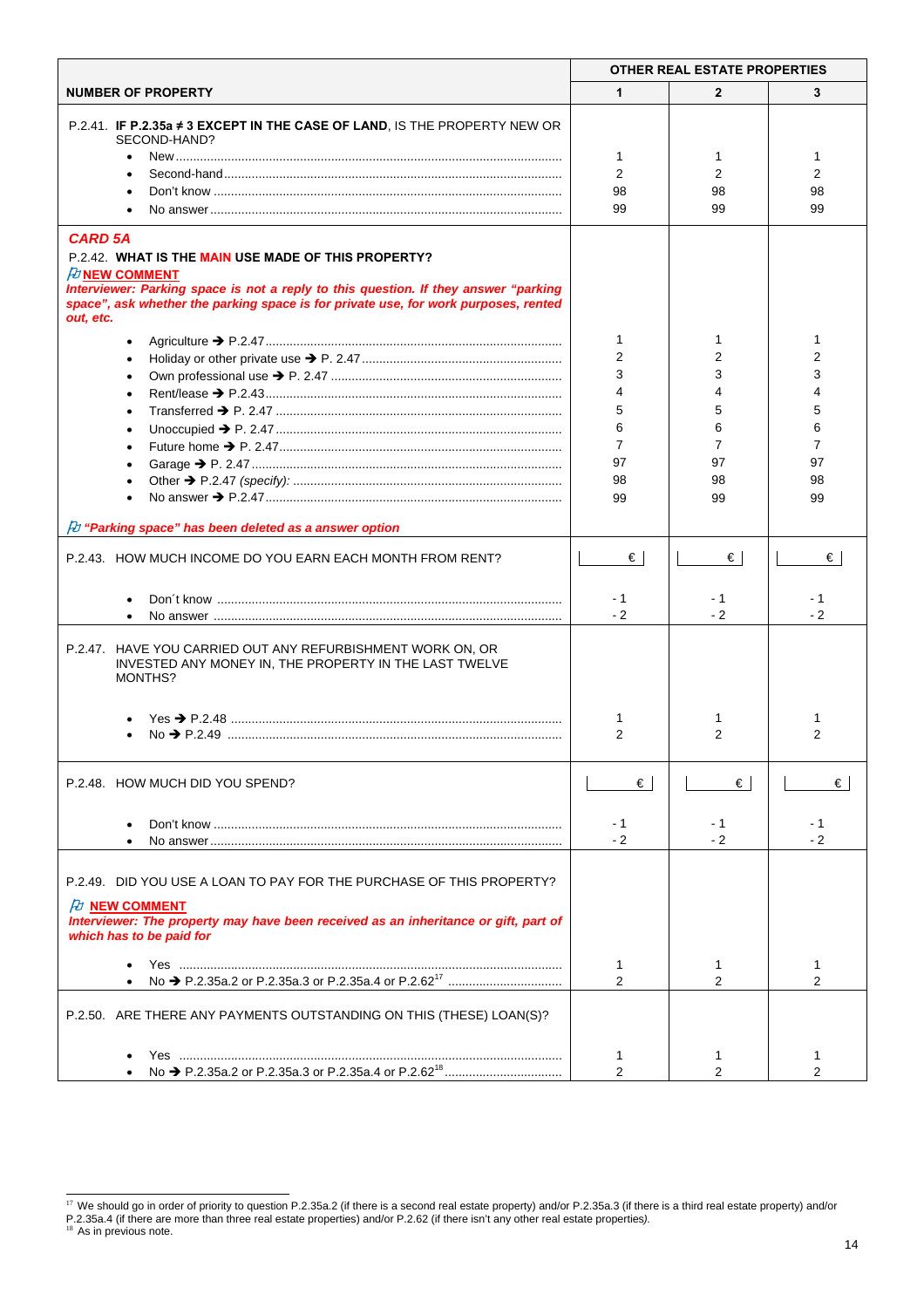|                                                                                                                                                                                                                                                                                                                     | <b>OTHER REAL ESTATE PROPERTIES</b> |            |          |
|---------------------------------------------------------------------------------------------------------------------------------------------------------------------------------------------------------------------------------------------------------------------------------------------------------------------|-------------------------------------|------------|----------|
| <b>NUMBER OF PROPERTY</b>                                                                                                                                                                                                                                                                                           |                                     | 2          |          |
| P.2.51. HOW MANY LOANS DO YOU CURRENTLY HAVE ON THIS PROPERTY?                                                                                                                                                                                                                                                      | P.2.52                              | P.2.52     | P.2.52   |
|                                                                                                                                                                                                                                                                                                                     | $-1$                                | - 1        | - 1      |
|                                                                                                                                                                                                                                                                                                                     | $-2$                                | $-2$       | $-2$     |
| <b>NEW ROUTING</b><br>In EFF2002 if P2.51=-1 or P2.51=-2 we went to P2.35.4<br><b>NEW QUESTIONS</b><br>P2.55.0b and P2.61.0b are new questions in EFF2005, which are only asked if the household does not know the number of outstanding loans<br>associated with the purchase of the other real estate properties. |                                     |            |          |
| P.2.55.0b. WHAT IS THE AMOUNT PENDING REPAYMENT?                                                                                                                                                                                                                                                                    | €                                   | €          | €        |
|                                                                                                                                                                                                                                                                                                                     | -1<br>-2                            | -1<br>$-2$ | $-2^{1}$ |
| P.2.61.0b. HOW MUCH IS THE CURRENT MONTHLY PAYMENT ON THESE LOANS.<br>INCLUDING REPAYMENT OF CAPITAL AND INTEREST? (If the payment is<br>annual, six-monthly, etc. please give a monthly estimate).                                                                                                                 | €                                   | €          | €        |

 $\overline{a}$ 

<sup>&</sup>lt;sup>19</sup> As in previous note.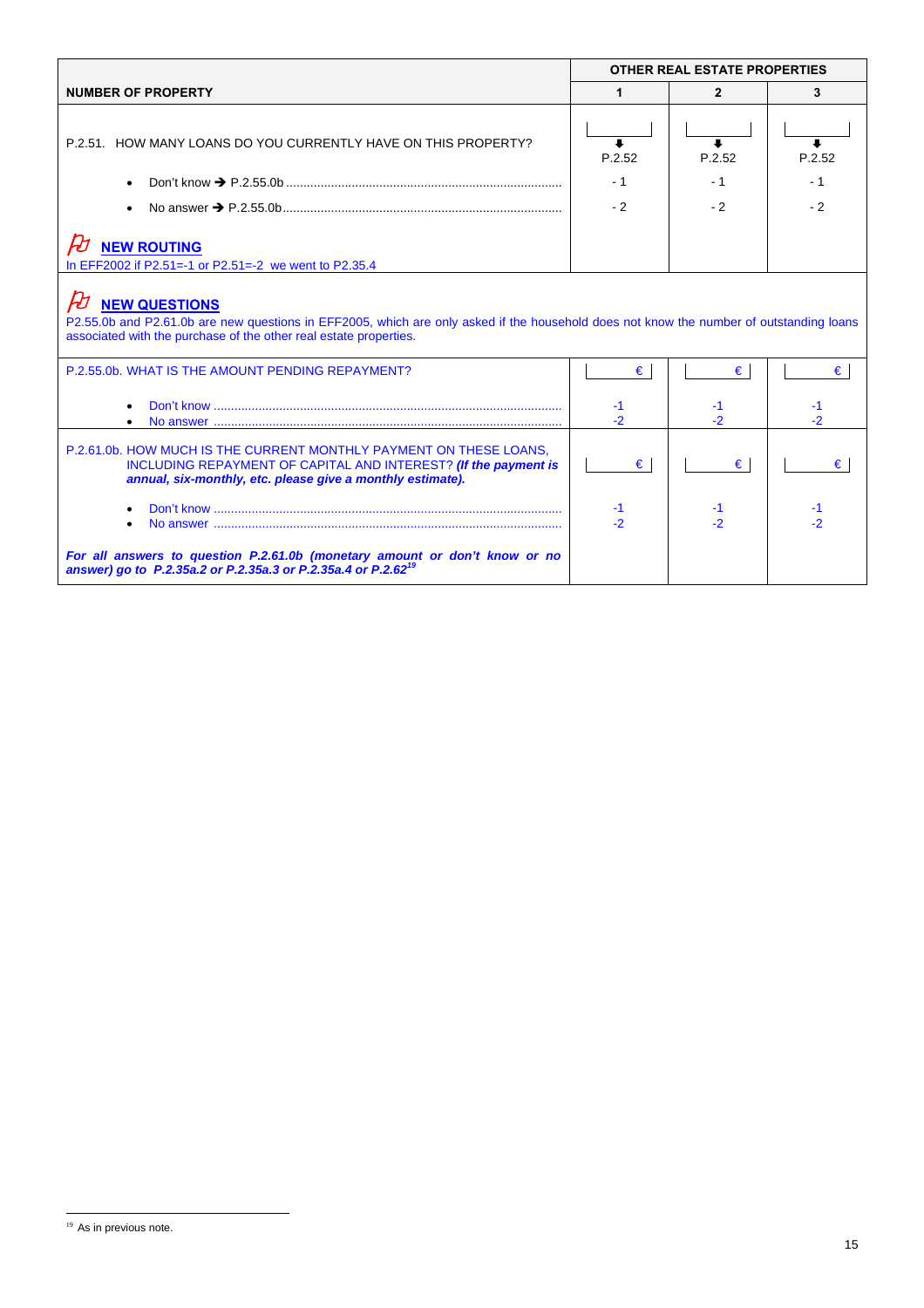## **IN THE CASE OF FINANCE WITH LOANS STILL OUTSTANDING, ASK THE QUESTIONS IN THE MODULE ON THE CHARACTERISTICS OF LOANS TAKEN OUT FOR THE PURCHASE OF REAL ESTATE PROPERTY FOR EACH OF THE REAL ESTATE PROPERTIES. (QUESTIONS FOR HOUSEHOLDS WHO HAVE LOANS FOR THE**

 **PURCHASE OF OTHER PROPERTIES)** 

 **Other real estate properties**  Number of property 1 1 2 3

 $\beta$  record a maximum of 3. If there are more than three, include the 3 most important **IN TERMS OF ECONOMIC VALUE. BEGIN WITH THE MOST IMPORTANT AND CONTINUE IN DECREASING ORDER.**

| <b>LOAN NUMBER</b><br>1<br>$\overline{2}$<br>3<br>CARD <sub>4</sub><br>P.2.52. WHAT TYPE OF LOAN DID YOU USE TO PAY FOR THE PURCHASE?<br>$\mathbf{1}$<br>1<br>1<br>$\overline{2}$<br>2<br>2<br>3<br>3<br>3<br>4<br>4<br>4<br>5<br>5<br>5<br>6<br>6<br>6<br>$\overline{7}$<br>$\overline{7}$<br>7 | <b>LOANS OUTSTANDING</b> |    |    |
|--------------------------------------------------------------------------------------------------------------------------------------------------------------------------------------------------------------------------------------------------------------------------------------------------|--------------------------|----|----|
|                                                                                                                                                                                                                                                                                                  |                          |    |    |
|                                                                                                                                                                                                                                                                                                  |                          |    |    |
|                                                                                                                                                                                                                                                                                                  |                          |    |    |
|                                                                                                                                                                                                                                                                                                  |                          |    |    |
|                                                                                                                                                                                                                                                                                                  |                          |    |    |
|                                                                                                                                                                                                                                                                                                  |                          |    |    |
|                                                                                                                                                                                                                                                                                                  |                          |    |    |
|                                                                                                                                                                                                                                                                                                  |                          |    |    |
|                                                                                                                                                                                                                                                                                                  |                          |    |    |
|                                                                                                                                                                                                                                                                                                  |                          |    |    |
|                                                                                                                                                                                                                                                                                                  | 97                       | 97 | 97 |
| 98<br>98<br>98                                                                                                                                                                                                                                                                                   |                          |    |    |
| 99<br>99<br>99                                                                                                                                                                                                                                                                                   |                          |    |    |
| P.2.53. WHAT KIND OF INSTITUTION PROVIDED THE LOAN?                                                                                                                                                                                                                                              |                          |    |    |
| 1<br>1<br>1                                                                                                                                                                                                                                                                                      |                          |    |    |
| $\overline{2}$<br>2<br>2                                                                                                                                                                                                                                                                         |                          |    |    |
| 3<br>3<br>3                                                                                                                                                                                                                                                                                      |                          |    |    |
| 4<br>4<br>4                                                                                                                                                                                                                                                                                      |                          |    |    |
| 5<br>5<br>5                                                                                                                                                                                                                                                                                      |                          |    |    |
| 6<br>6<br>6                                                                                                                                                                                                                                                                                      |                          |    |    |
| 7<br>7<br>7                                                                                                                                                                                                                                                                                      |                          |    |    |
| 97<br>97<br>97                                                                                                                                                                                                                                                                                   |                          |    |    |
| 98<br>98<br>98                                                                                                                                                                                                                                                                                   |                          |    |    |
| 99<br>99<br>99                                                                                                                                                                                                                                                                                   |                          |    |    |
| €<br>€<br>€<br>P.2.54. WHAT WAS THE INITIAL AMOUNT OF THE LOAN?                                                                                                                                                                                                                                  |                          |    |    |
| $-1$<br>- 1<br>- 1                                                                                                                                                                                                                                                                               |                          |    |    |
| $-2$<br>$-2$<br>$-2$                                                                                                                                                                                                                                                                             |                          |    |    |
|                                                                                                                                                                                                                                                                                                  |                          |    |    |
| €<br>P.2.55. WHAT IS THE AMOUNT PENDING REPAYMENT?<br>€<br>€                                                                                                                                                                                                                                     |                          |    |    |
| $-1$<br>$-1$<br>$-1$                                                                                                                                                                                                                                                                             |                          |    |    |
| $-2$<br>$-2$<br>$-2$                                                                                                                                                                                                                                                                             |                          |    |    |
| P.2.56. WHAT IS THE ANNUAL INTEREST RATE ON THIS LOAN? If the loan has a                                                                                                                                                                                                                         |                          |    |    |
| %<br>%<br>%<br>variable interest rate, please give an estimate of the annual interest rate you<br>currently pay.                                                                                                                                                                                 |                          |    |    |
| IF 0% go to<br>IF 0% go to<br>IF 0% go to<br>P.2.58<br>P.2.58<br>P.2.58                                                                                                                                                                                                                          |                          |    |    |
| $-1$<br>$-1$<br>$-1$                                                                                                                                                                                                                                                                             |                          |    |    |
| $-2$<br>$-2$<br>$-2$                                                                                                                                                                                                                                                                             |                          |    |    |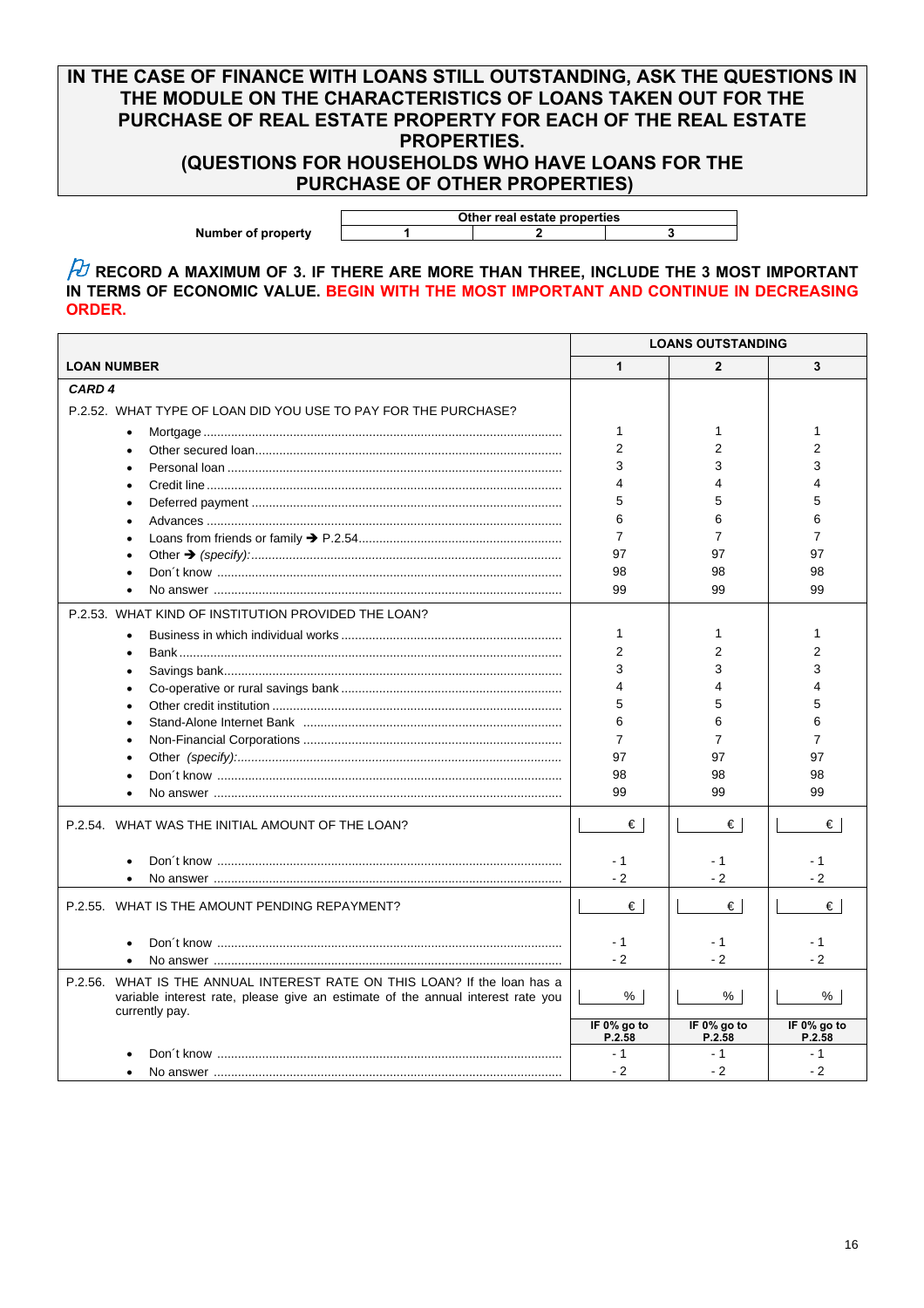|                                                                                                                                                                                                         | <b>LOANS OUTSTANDING</b> |                     |                    |
|---------------------------------------------------------------------------------------------------------------------------------------------------------------------------------------------------------|--------------------------|---------------------|--------------------|
| <b>LOAN NUMBER</b>                                                                                                                                                                                      | $\mathbf{1}$             | $\overline{2}$      | 3                  |
| P.2.57. DOES THIS LOAN HAVE A FIXED OR VARIABLE INTEREST RATE?<br>$\beta$ NEW CLARIFICATION (If the interest rate is partly fixed and partly<br>variable, the answer should refer to the largest part). |                          |                     |                    |
|                                                                                                                                                                                                         | $\mathbf{1}$             | 1                   | 1                  |
|                                                                                                                                                                                                         | $\overline{2}$           | 2                   | 2                  |
|                                                                                                                                                                                                         | 98                       | 98                  | 98                 |
|                                                                                                                                                                                                         | 99                       | 99                  | 99                 |
| <b>CARD 4B</b><br>P.2.58. WHAT TYPE OF COMMISSION IS THE LOAN SUBJECT TO?                                                                                                                               | $\mathbf{1}$             | $\mathbf{1}$        | $\mathbf{1}$       |
|                                                                                                                                                                                                         | 2 M                      | 2 M                 | 2 M                |
|                                                                                                                                                                                                         | 3 M                      | 3 M                 | 3 M                |
|                                                                                                                                                                                                         | 4 M                      | 4 M                 | 4 M                |
|                                                                                                                                                                                                         | 5 M                      | 5 M                 | 5 M                |
|                                                                                                                                                                                                         | 97 M                     | 97 M                | 97 M               |
|                                                                                                                                                                                                         | 98                       | 98                  | 98                 |
|                                                                                                                                                                                                         | 99                       | 99                  | 99                 |
|                                                                                                                                                                                                         |                          |                     |                    |
| P.2.59. HOW MANY YEARS DID YOU ASK TO TAKE OUT THE LOAN FOR?<br>(Maximum limit 60 years. For less than one year enter 0)                                                                                |                          |                     |                    |
|                                                                                                                                                                                                         | $-1$                     | - 1                 | - 1                |
|                                                                                                                                                                                                         | $-2$                     | $-2$                | $-2$               |
|                                                                                                                                                                                                         | - 3                      | - 3                 | - 3                |
| P.2.60. HOW LONG WILL IT BE UNTIL THE LOAN IS FULLY REPAID?<br>$\beta$ NEW CLARIFICATION (Maximum limit answer to p2.59. For less than                                                                  |                          |                     |                    |
| one year enter 0)                                                                                                                                                                                       |                          |                     |                    |
|                                                                                                                                                                                                         | $-1$<br>$-2$<br>$-3$     | - 1<br>$-2$<br>$-3$ | - 1<br>$-2$<br>- 3 |
| P.2.61. HOW MUCH IS THE CURRENT MONTHLY PAYMENT ON THE LOAN,<br>INCLUDING REPAYMENT OF CAPITAL AND INTEREST? (If the payment is<br>annual, six-monthly, etc. please give a monthly estimate).           | €                        | €                   | €                  |
|                                                                                                                                                                                                         | - 1<br>$-2$              | - 1<br>$-2$         | - 1<br>$-2$        |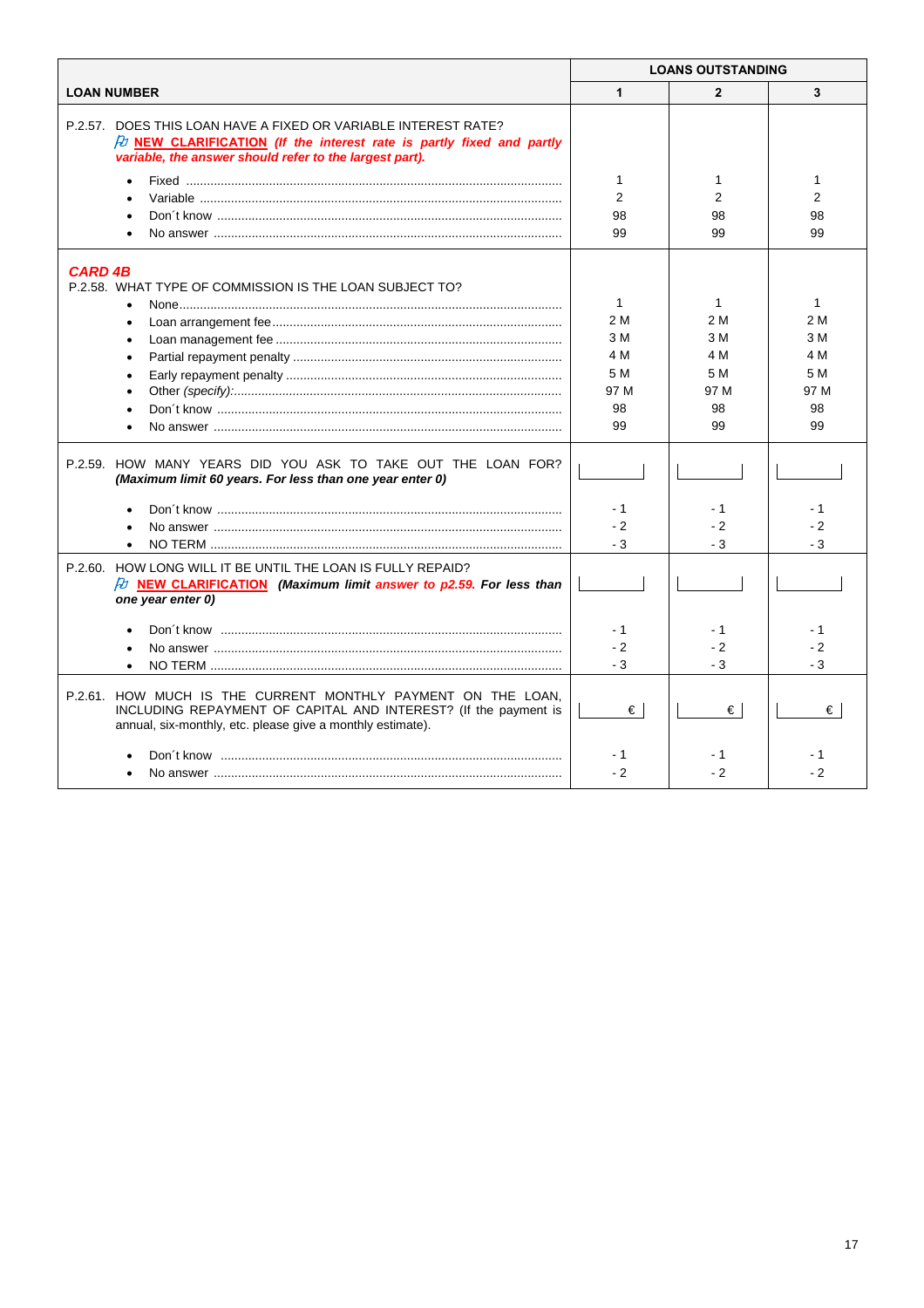## **FOR THE REMAINING REAL ESTATE PROPERTIES (HOUSEHOLDS WITH MORE THAN THREE PROPERTIES)**

 $\not\!\!\! D$  NEW QUESTION

P.2.35a.4 is a new question in EFF2005. P.2.35a.4 ON THE WHOLE, WHAT KIND OF PROPERTY ARE THEY?

|                                           | $\mathcal{P}$ |
|-------------------------------------------|---------------|
|                                           | 3             |
|                                           | 4             |
|                                           | 5             |
| Office ………………………………………………………………………………………… | 6             |
|                                           |               |
|                                           | 8             |
|                                           |               |
|                                           | 97            |
|                                           | 98            |
|                                           | 99            |
|                                           |               |

P.2.35.4. HOW DID YOU ACQUIRE MOST OF THESE PROPERTIES? *If by various means, indicate the most important*.

**NEW CODING of variable P2.35.4.** In EFF2002 more than one answer was allowed, whereas in EFF2005 only one answer is possible.

|  | 98 |
|--|----|

# $\not\!\!\! D$  NEW QUESTIONS

P.2.36b.4. **IF P2.35.4=2**, IN WHICH YEAR DID YOUR HOUSEHOLD RECEIVE THIS INHERITANCE? If in various years, state the year in which you received the most important part.

**IF P2.35.4=3**, IN WHICH YEAR DID YOUR HOUSEHOLD RECEIVE THIS GIFT? If in various years, state the year in which you received the most important part.

### P.2.38b.4. **IF P2.35.4=2**, WHAT WAS THE VALUE OF THIS INHERITANCE WHEN YOU RECEIVED IT? **IF P2.35.4=3**, WHAT WAS THE VALUE OF THIS INHERITANCE WHEN YOU RECEIVED IT?

€

 $\overline{\phantom{0}}$ 

 $\overline{\phantom{a}}$ 

P.2.39.4. WHAT IS THE CURRENT TOTAL VALUE OF ALL THESE PROPERTIES THAT BELONG TO THE HOUSEHOLD?

| Don't know<br>No answer |  |
|-------------------------|--|

P.2.42.4. WHAT DO YOU USE THESE PROPERTIES FOR?

#### **NEW COMMENT**

.

*Interviewer: Parking space is not a reply to this question. If they answer "parking space", ask whether the parking space is for private use, for work purposes, rented out, etc.*

|  | 1M |
|--|----|
|  |    |
|  |    |
|  | 4M |
|  | 5M |
|  | 6M |
|  |    |
|  |    |
|  |    |
|  |    |

*"Parking space" has been deleted as a answer option*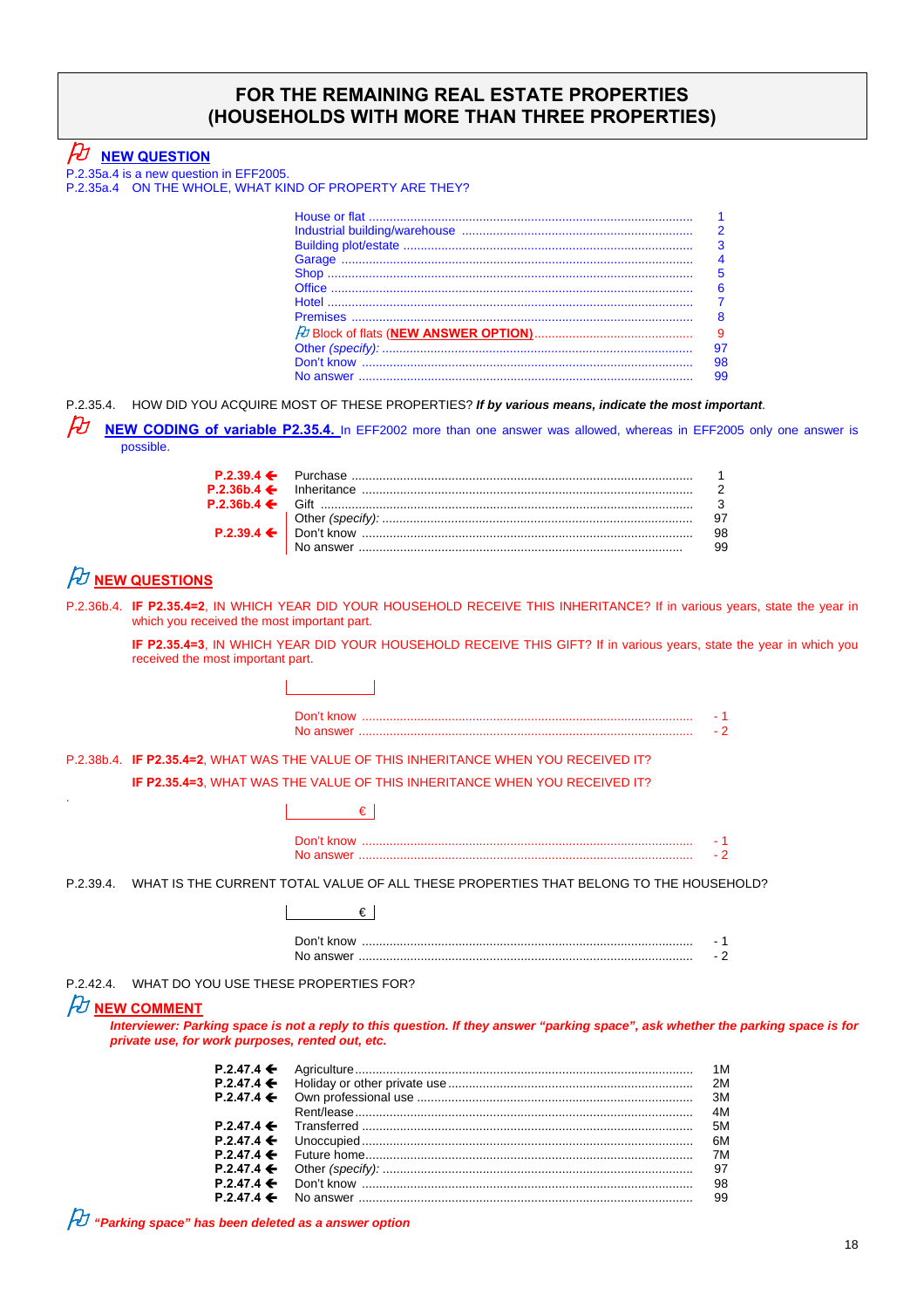|  | P.2.43.4. |  | HOW MUCH INCOME DO YOU RECEIVE EACH MONTH FROM RENT? |
|--|-----------|--|------------------------------------------------------|
|--|-----------|--|------------------------------------------------------|

| €                                                                                       |                                                                                                             |                |
|-----------------------------------------------------------------------------------------|-------------------------------------------------------------------------------------------------------------|----------------|
|                                                                                         |                                                                                                             | $-2$           |
| <b>LAST TWELVE MONTHS?</b>                                                              | P.2.47.4. HAVE YOU CARRIED OUT ANY REFURBISHMENT WORK ON, OR INVESTED ANY MONEY IN, THESE PROPERTIES IN THE |                |
| $P.2.50.4 \leftarrow$                                                                   |                                                                                                             | $\overline{2}$ |
| P.2.48.4. HOW MUCH DID YOU SPEND?                                                       |                                                                                                             |                |
| €                                                                                       |                                                                                                             | $-2$           |
| P.2.50.4. DO YOU HAVE UNPAID DEBTS FOR THE PURCHASE OF ANY OF THESE PROPERTIES?         |                                                                                                             |                |
| $P.2.62 \leftarrow$                                                                     |                                                                                                             | $\overline{2}$ |
| P.2.55.4. COULD YOU TELL ME HOW MUCH YOU OWE, IN TOTAL?                                 |                                                                                                             |                |
| €                                                                                       |                                                                                                             |                |
|                                                                                         |                                                                                                             | $-2$           |
| INTEREST? (If the payment is annual, six-monthly, etc. please give a monthly estimate). | P.2.61.4. HOW MUCH IS THE CURRENT MONTHLY PAYMENT ON THE LOAN, INCLUDING REPAYMENT OF BOTH CAPITAL AND      |                |
| €                                                                                       |                                                                                                             |                |

|           | - |
|-----------|---|
| No answer | - |
|           |   |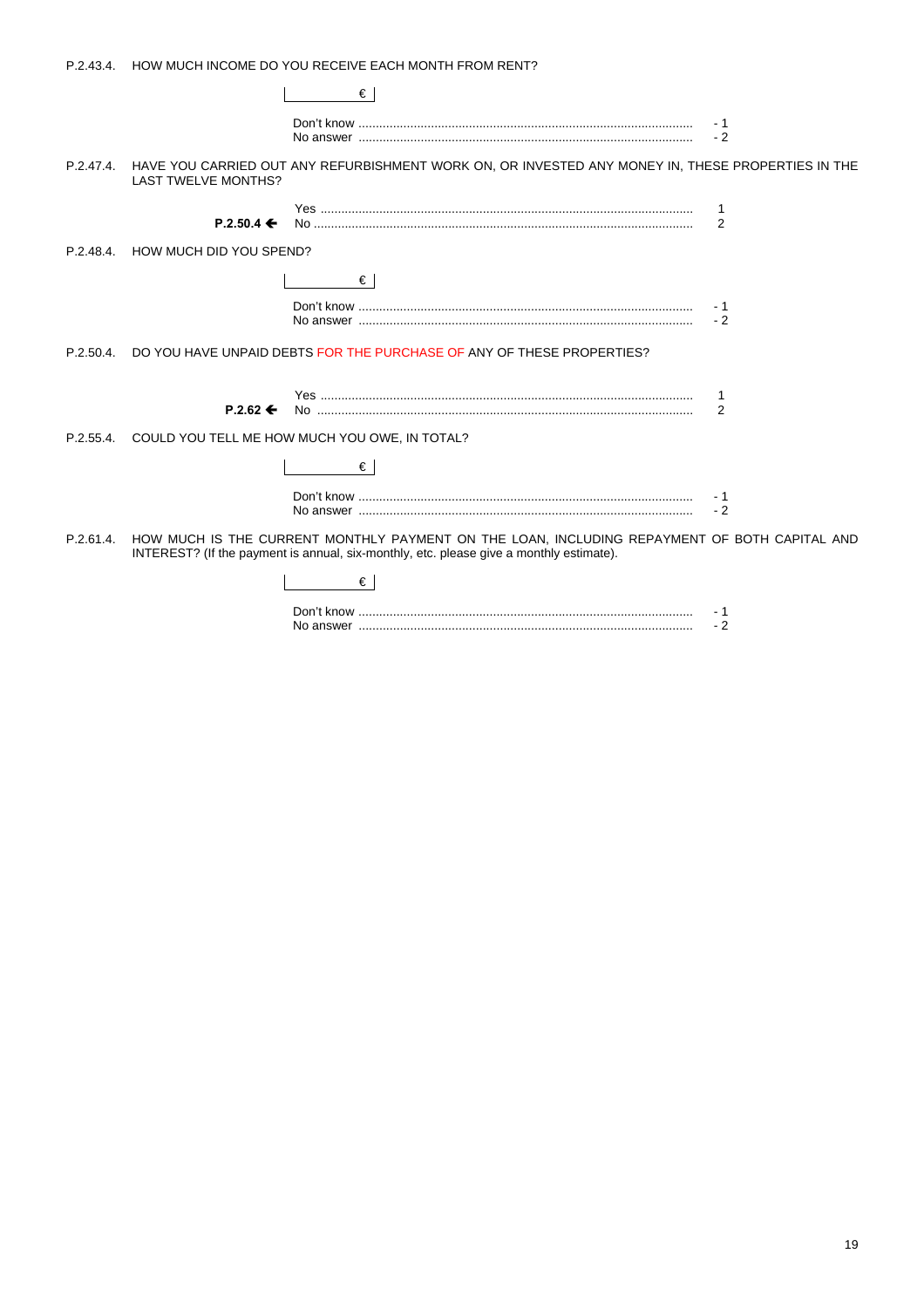## **REAL ESTATE IN GENERAL (ALL HOUSEHOLDS)**

|         | $\n  D NEW CLARIFICATION\n$                                                                                                                    |
|---------|------------------------------------------------------------------------------------------------------------------------------------------------|
| P.2.62. | HAVE YOU SOLD ANY PROPERTY IN THE LAST TWELVE MONTHS? Also consider your main residence.<br>(Note: this question is not asked if p2.34=2 (no)) |
|         | 2<br>$P.2.69 \leftarrow$                                                                                                                       |
| P.2.63. | HOW MANY PROPERTIES HAVE YOU SOLD?                                                                                                             |
|         |                                                                                                                                                |
|         | - 1<br>$-2$                                                                                                                                    |
|         | PLEASE ANSWER THE FOLLOWING QUESTIONS ABOUT THE PROPERTIES YOU HAVE SOLD IN THE<br><b>LAST TWELVE MONTHS:</b>                                  |
| P.2.64. | WHAT WAS THE <b>TOTAL SALE PRICE</b> OF THE PROPERTIES YOU SOLD?                                                                               |
|         | €                                                                                                                                              |
|         | - 1<br>$-2$                                                                                                                                    |
| P.2.66. | WHAT WAS THE VALUE OF THE MORTGAGE(S) OR LOAN(S) ON THESE PROPERTIES AT THE TIME OF SELLING THEM? If<br>none, enter 0.<br>€                    |
|         | $-2$                                                                                                                                           |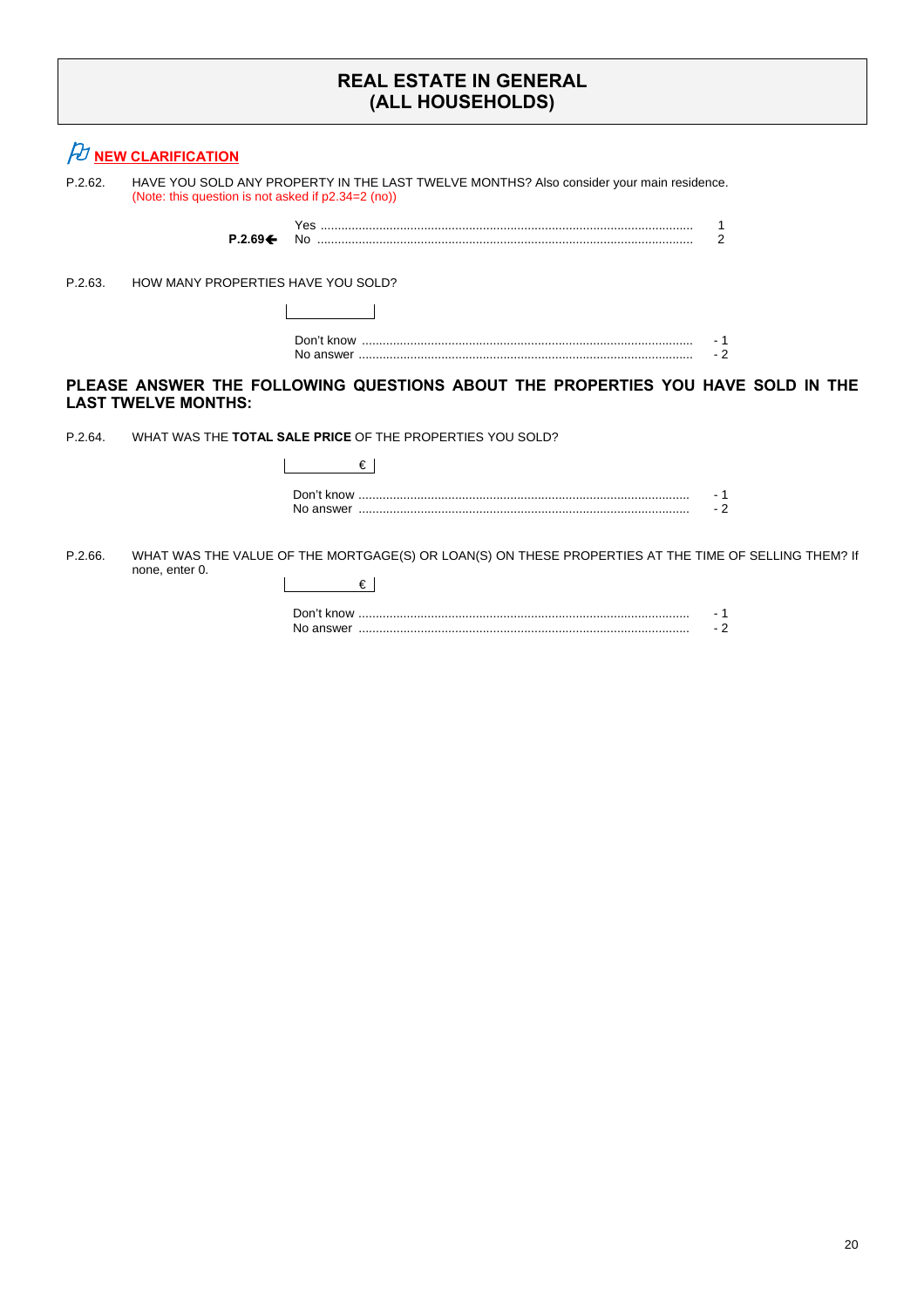## **HOUSEHOLD FURNISHINGS, FITTINGS AND APPLIANCES (ALL HOUSEHOLDS)**

# $\not\!\!\! D$  NEW WORDING

P.2.69. HAVE YOU BOUGHT ANY FURNISHINGS, FITTINGS OR APPLIANCES FOR YOUR HOME OR ANY OF THE OTHER HOUSES OR FLATS (the EFF2002 wording was REAL ESTATE PROPERTIES) YOU OWN OVER THE LAST YEAR, SUCH AS FURNITURE, RUGS, CURTAINS, FRIDGES, WASHING MACHINES, DISHWASHERS, VACUUM CLEANERS, HI-FI SYSTEMS, TELEVISION SETS, VIDEOS, CAMERAS, ETC?

> Yes ............................................................................................................ 1 **P.2.71**  No ............................................................................................................. 2

P.2.70. WHAT WAS THE TOTAL VALUE OF THESE PURCHASES?

| Don't know |  |
|------------|--|

# *A***<sub>D</sub>** NEW WORDING

P.2.71. WHAT IS THE TOTAL VALUE OF THE FURNISHINGS, FITTINGS AND APPLIANCES IN YOUR HOME AND OTHER HOUSES OR FLATS (the EFF2002 wording was REAL ESTATE PROPERTIES)?

| Don't know |  |
|------------|--|
|            |  |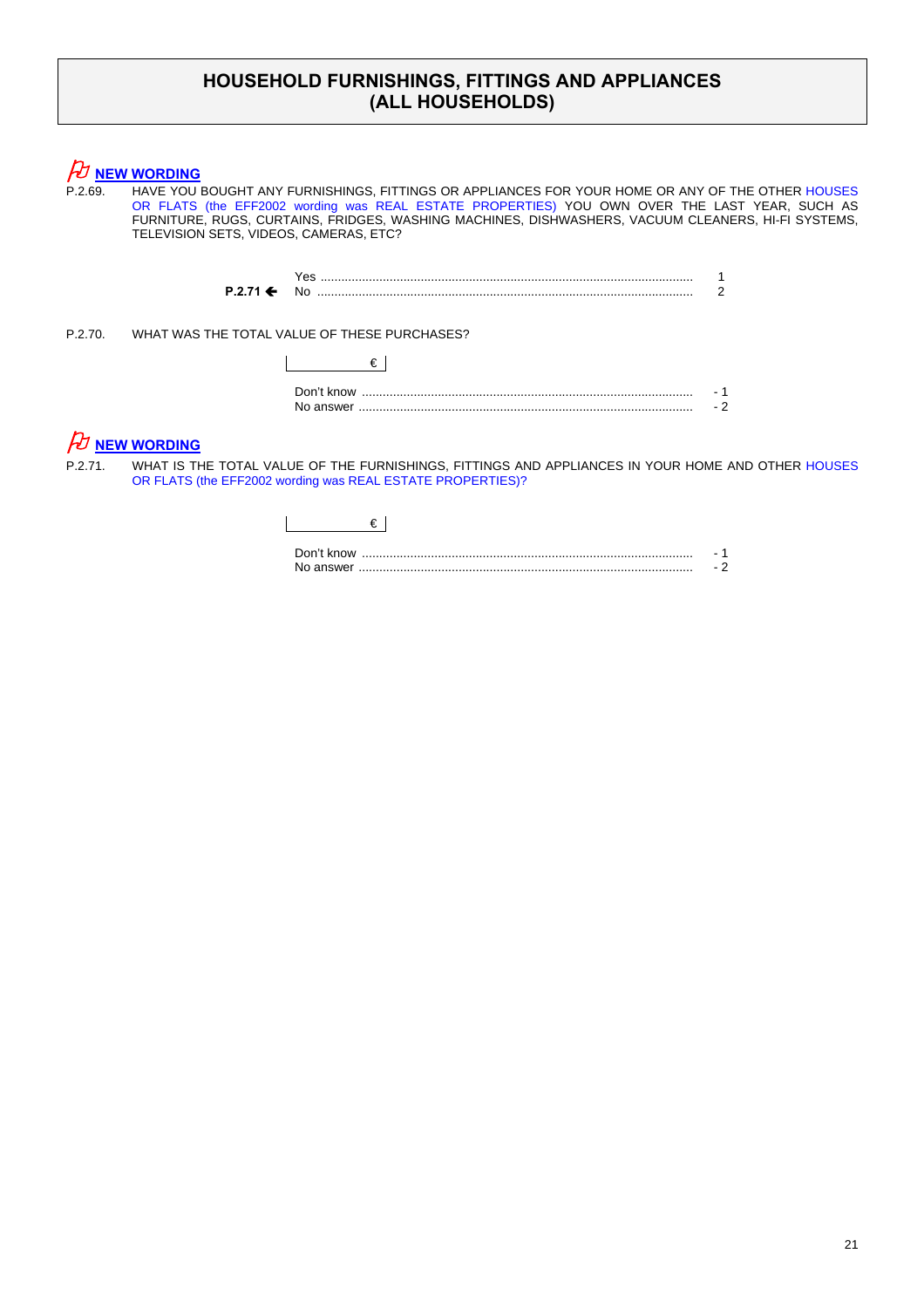| <b>MEANS OF TRANSPORT OWNED BY THE HOUSEHOLD</b> |
|--------------------------------------------------|
| (ALL HOUSEHOLDS)                                 |

| P.2.72. |                                                     | HOW MANY CARS DO YOU HAVE IN YOUR HOUSEHOLD? 20                                                                                                                                                  |                  |
|---------|-----------------------------------------------------|--------------------------------------------------------------------------------------------------------------------------------------------------------------------------------------------------|------------------|
|         |                                                     |                                                                                                                                                                                                  |                  |
|         |                                                     |                                                                                                                                                                                                  | - 1              |
|         |                                                     |                                                                                                                                                                                                  | $-2$<br>$\Omega$ |
|         | <b>NEW ROUTING</b>                                  |                                                                                                                                                                                                  |                  |
|         | In EFF2002 if P2.72=-1 or P2.72=-2 we went to P2.76 |                                                                                                                                                                                                  |                  |
| P.2.73. |                                                     | HAVE YOU BOUGHT ANY NEW CARS OVER THE LAST YEAR?                                                                                                                                                 |                  |
|         |                                                     |                                                                                                                                                                                                  | -1               |
|         | $P.2.75 \Leftrightarrow$                            |                                                                                                                                                                                                  | 2                |
| P.2.74. |                                                     | WHAT WAS THE TOTAL VALUE OF THESE PURCHASES?                                                                                                                                                     |                  |
|         |                                                     | €∣                                                                                                                                                                                               | - 1              |
|         |                                                     |                                                                                                                                                                                                  | - 2              |
| P.2.75. |                                                     | WE ARE GOING TO TALK ABOUT THE CARS THE HOUSEHOLD OWNS. PLEASE GIVE US AN ESTIMATE OF THE CURRENT<br>VALUE OF YOUR CARS (I.E. WHAT YOU WOULD OBTAIN FOR THEM IF YOU DECIDED TO SELL THEM TODAY). |                  |
|         |                                                     | €∣                                                                                                                                                                                               |                  |
|         |                                                     |                                                                                                                                                                                                  | - 1<br>$-2$      |
| P.2.76. |                                                     | MANY OTHER MEANS OF TRANSPORT (MOTORCYCLES, BOATS, AIRPLANES, ETC.) DOES YOUR HOUSEHOLD HAVE? <sup>21</sup>                                                                                      |                  |
|         |                                                     |                                                                                                                                                                                                  |                  |
|         |                                                     |                                                                                                                                                                                                  | - 1              |
|         | $P.2.80 \leftarrow$                                 |                                                                                                                                                                                                  | - 2<br>$\Omega$  |
|         | <b>NEW ROUTING</b>                                  |                                                                                                                                                                                                  |                  |
|         | In EFF2002 if P2.76=-1 or P2.76=-2 we went to P2.80 |                                                                                                                                                                                                  |                  |
| P.2.77. |                                                     | HAS YOUR HOUSEHOLD BOUGHT ANY MEANS OF TRANSPORT (EXCLUDING CARS) OVER THE LAST YEAR?                                                                                                            |                  |
|         | $P.2.79 \Leftrightarrow$                            |                                                                                                                                                                                                  | 1<br>2           |
| P.2.78. |                                                     | WHAT WAS THE TOTAL VALUE OF THESE PURCHASES?                                                                                                                                                     |                  |
|         |                                                     | €                                                                                                                                                                                                |                  |
|         |                                                     |                                                                                                                                                                                                  |                  |
|         |                                                     |                                                                                                                                                                                                  |                  |
| P.2.79. | DECIDED TO SELL THEM TODAY).                        | LET'S TALK ABOUT THE HOUSEHOLD'S OTHER MEANS OF TRANSPORT. PLEASE GIVE US AN ESTIMATE OF THE<br>CURRENT VALUE OF YOUR OTHER MEANS OF TRANSPORT (I.E. WHAT YOU WOULD OBTAIN FOR THEM IF YOU       |                  |
|         |                                                     | €                                                                                                                                                                                                |                  |
|         |                                                     |                                                                                                                                                                                                  | - 1<br>$-2$      |
| P.2.80. |                                                     | LET'S TALK ABOUT THE HOUSEHOLD'S MEANS OF TRANSPORT. HAVE YOU SOLD ANY MEANS OF TRANSPORT<br>(INCLUDING CARS) OVER THE LAST TWELVE MONTHS?                                                       |                  |
|         |                                                     |                                                                                                                                                                                                  | -1               |
|         | $P.2.82 \leftarrow$                                 |                                                                                                                                                                                                  | 2                |
| P.2.81. |                                                     | WHAT WAS THE TOTAL VALUE OF THIS (THESE) SALE(S)?<br>€                                                                                                                                           |                  |
|         |                                                     |                                                                                                                                                                                                  |                  |
|         |                                                     |                                                                                                                                                                                                  | - 1<br>$-2$      |
|         |                                                     |                                                                                                                                                                                                  |                  |

 $20$  The answer should include all cars owned by the household, even if they are also used for work purposes, provided they are at least partly owned by the

household. Vehicles held under leasing or renting agreements should not be included.<br><sup>21</sup> As in previous note, but in relation to other means of transport.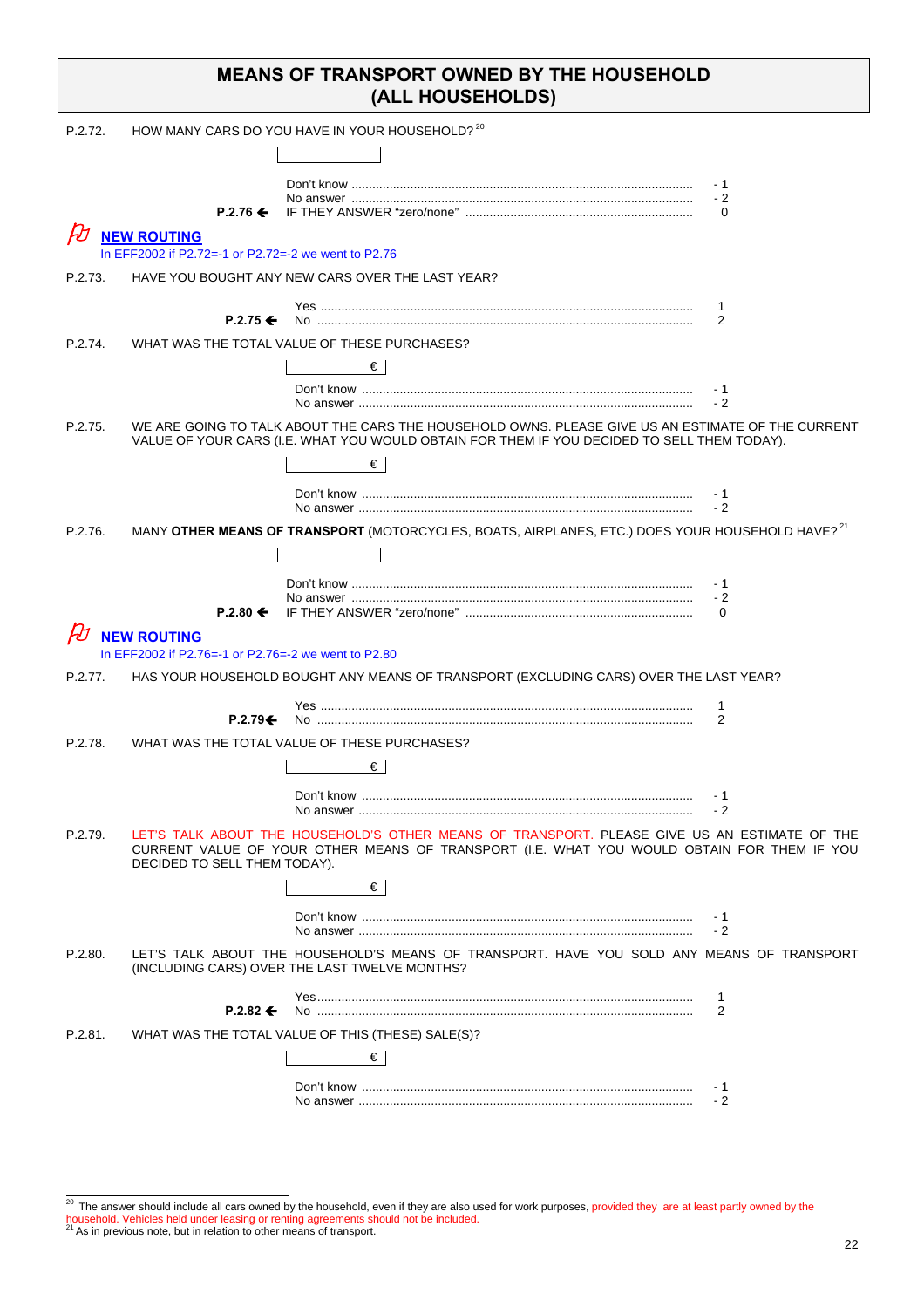## JEWELLERY, WORKS OF ART, ANTIQUES, ETC. OWNED BY THE HOUSEHOLD (ALL HOUSEHOLDS)

| P.2.82. |                                         | DO YOU OWN ANY JEWELLERY, ANTIQUES OR WORKS OF ART?                                                  |                                      |
|---------|-----------------------------------------|------------------------------------------------------------------------------------------------------|--------------------------------------|
|         | $P.2.85 \leftarrow$                     |                                                                                                      | -1<br>2                              |
| P.2.83. | HOW DID YOU ACQUIRE THEM?               |                                                                                                      |                                      |
|         |                                         |                                                                                                      | 1M<br>2 M<br>3 M<br>97 M<br>98<br>99 |
| P.2.84. | JEWELLERY, WORKS OF ART, ANTIQUES, ETC? | LET'S TALK ABOUT ALL THE JEWELS IN THE HOUSEHOLD. WHAT IS THE ESTIMATED TOTAL VALUE OF ALL YOUR<br>€ |                                      |
|         |                                         |                                                                                                      | $-1$<br>$-2$                         |
| P.2.85. | THE LAST TWELVE MONTHS?                 | HAS YOUR HOUSEHOLD ACQUIRED ANY OBJECT OF THIS KIND (JEWELLERY, WORKS OF ART, ANTIQUES, ETC.) OVER   |                                      |
|         | $P.2.87 \div$                           |                                                                                                      | $\mathbf{1}$<br>2                    |
| P.2.86. |                                         | WHAT WAS THE TOTAL VALUE OF THESE PURCHASES?                                                         |                                      |
|         |                                         | €                                                                                                    |                                      |
|         |                                         |                                                                                                      | - 1<br>$-2$                          |
| P.2.87. | <b>LAST TWELVE MONTHS?</b>              | HAS YOUR HOUSEHOLD SOLD ANY OBJECT OF THIS KIND (JEWELLERY, WORKS OF ART, ANTIQUES, ETC.) OVER THE   |                                      |
|         | Go to Section 3 "Debts" ←               |                                                                                                      | $\mathbf{1}$<br>2                    |
| P.2.88. |                                         | WHAT WAS THE TOTAL VALUE OF THIS (THESE) SALE(S)?                                                    |                                      |
|         |                                         | €                                                                                                    |                                      |
|         |                                         |                                                                                                      | - 1<br>$-2$                          |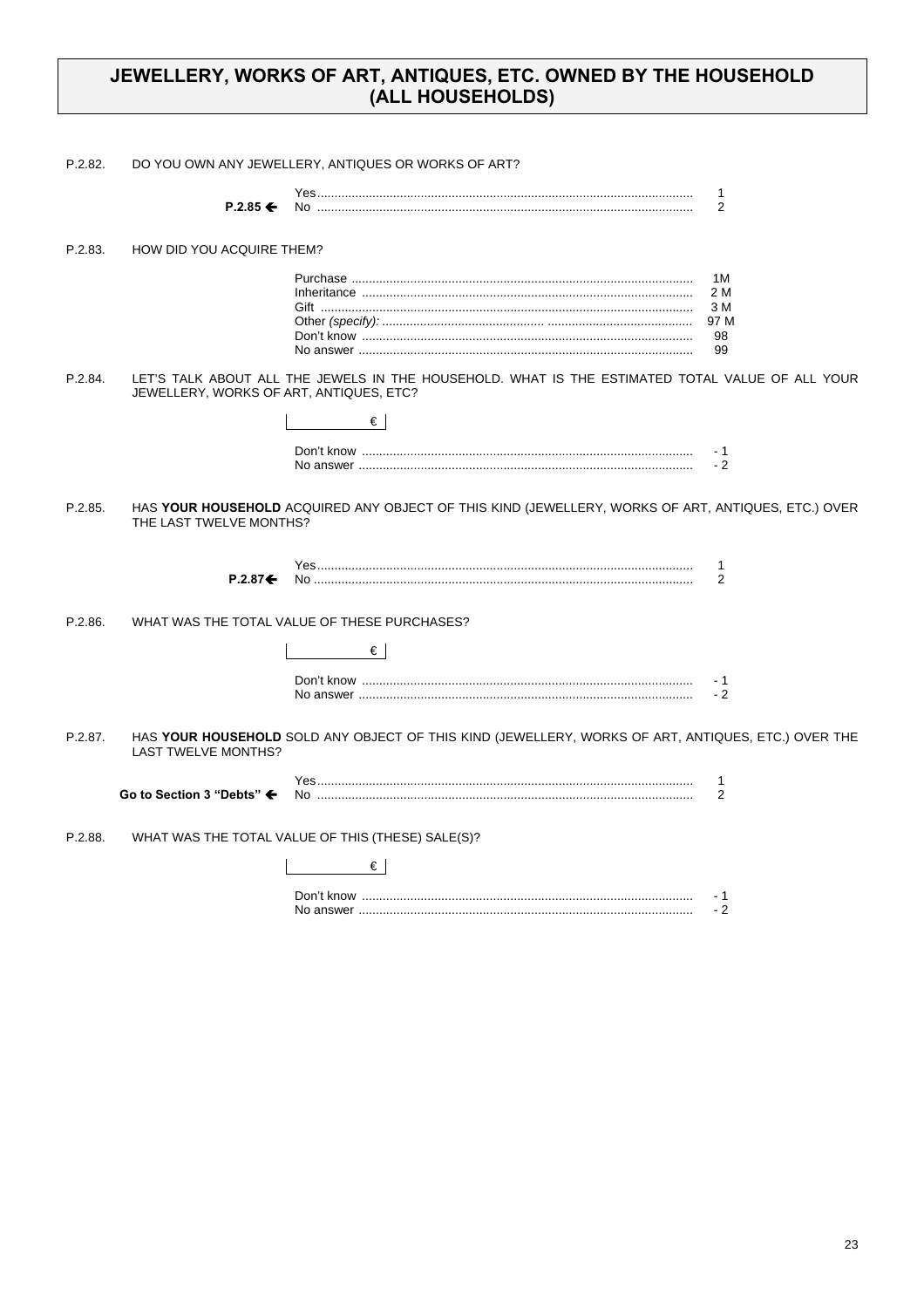## **3. DEBTS (ALL HOUSEHOLDS)**

SO FAR WE HAVE ONLY ASKED IN DETAIL ABOUT DEBTS THAT ENABLED YOU TO BUY REAL ESTATE PROPERTY. THE FOLLOWING QUESTIONS REFER TO THOSE **OUTSTANDING DEBTS NOT PREVIOUSLY DETAILED** (EXCEPT DEBIT BALANCES ON CREDIT CARDS, TO WHICH WE WILL REFER LATER). THIS SECTION IS TO INCLUDE LOANS FROM FINANCIAL INSTITUTIONS, THOSE FROM FRIENDS AND FAMILY MEMBERS, AND PURCHASES PAYABLE IN INSTALMENTS.

REMEMBER THAT THE DEBTS OF **ALL THE MEMBERS OF THE HOUSEHOLD** MUST BE INCLUDED.

P.3.1. HOW MANY LOANS OTHER THAN THOSE ALREADY MENTIONED DO MEMBERS OF THE HOUSEHOLD OR INDIVIDUAL FIRMS THAT BELONG TO ANY MEMBER OF THE HOUSEHOLD HAVE? PLEASE EXCLUDE THOSE TAKEN OUT TO PAY FOR THE PURCHASE OF THE MAIN RESIDENCE OR OTHER PROPERTIES WHICH HAVE ALREADY BEEN TALKED ABOUT **OR DEBIT BALANCES ON CREDIT CARDS.** 

| $\cancel{tU}$ new reminder |                    |  |
|----------------------------|--------------------|--|
|                            | $P.3.2 \leftarrow$ |  |
|                            |                    |  |
|                            |                    |  |
|                            |                    |  |

### **NEW ROUTING**

In EFF2002 if P3.1=-1 or P3.1=-2 we went to P3.12

### $H$  NEW QUESTIONS

 P3.6.0 and P3.11.0 are new questions in EFF2005, which are only asked if the household does not know the number of other outstanding loans.

P.3.6.0. WHAT IS THE TOTAL AMOUNT PENDING REPAYMENT?

P.3.11.0. HOW MUCH IS THE CURRENT TOTAL MONTHLY PAYMENT ON THESE LOANS, INCLUDING REPAYMENT OF CAPITAL AND INTEREST? *(If the payment is annual, six-monthly, etc., please give a monthly estimate***).**

## **LET'S TALK ABOUT EACH OF THESE LOANS. BEGIN WITH THE MOST IMPORTANT AND CONTINUE IN DECREASING ORDER**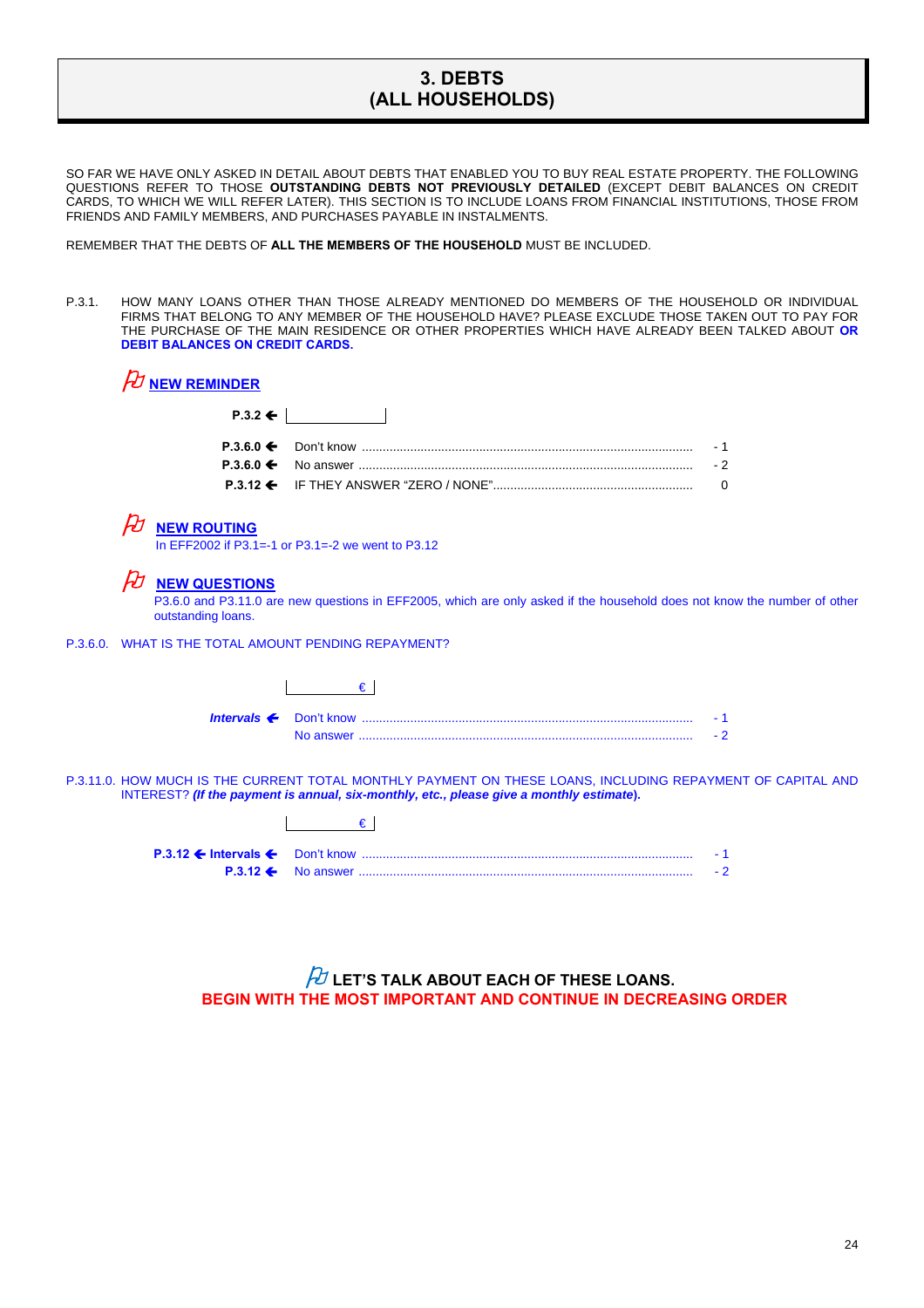## **THE MAXIMUM NUMBER OF LOANS CONSIDERED HAS BEEN INCREASED AS COMPARED TO THE EFF2002, where details were asked about the 4 more important loans.**

### **MAXIMUM 8 LOANS. IF MORE THAN 8, ASK ABOUT THE BIGGEST IN TERMS OF ECONOMIC VALUE.**

## **FOR EACH OF THE LOANS WITH PAYMENTS OUTSTANDING, ASK THE QUESTIONS IN THE FOLLOWING ABBREVIATED MODULE ABOUT THE CHARACTERISTICS OF THE LOAN**

## **ABBREVIATED MODULE ON THE CHARACTERISTICS OF OTHER LOANS (QUESTIONS FOR HOUSEHOLDS WHO HAVE LOANS OUTSTANDING THAT WERE NOT MENTIONED EARLIER)**

| <b>LOAN NUMBER</b><br>$\mathbf{1}$<br>$\mathbf{2}$<br>3<br>48<br><b>CARD 6</b><br>P.3.2.<br>WHAT TYPE OF LOAN IS IT?<br>1<br>1<br>1<br>1<br>$\bullet$<br>$\overline{2}$<br>2<br>2<br>2<br>$\bullet$<br>3<br>3<br>3<br>3<br>4<br>4<br>4<br>4<br>٠<br>5<br>5<br>5<br>5<br>$\bullet$<br>6<br>6<br>6<br>6<br>$\bullet$<br>7<br>7<br>7<br>7<br>$\bullet$<br>8<br>8<br>8<br>8<br>$\bullet$<br>9<br>9<br>9<br>9<br>٠<br>10<br>10<br>10<br>10<br>$\bullet$<br>97<br>97<br>97<br>97<br>$\bullet$ |
|-----------------------------------------------------------------------------------------------------------------------------------------------------------------------------------------------------------------------------------------------------------------------------------------------------------------------------------------------------------------------------------------------------------------------------------------------------------------------------------------|
|                                                                                                                                                                                                                                                                                                                                                                                                                                                                                         |
|                                                                                                                                                                                                                                                                                                                                                                                                                                                                                         |
|                                                                                                                                                                                                                                                                                                                                                                                                                                                                                         |
|                                                                                                                                                                                                                                                                                                                                                                                                                                                                                         |
|                                                                                                                                                                                                                                                                                                                                                                                                                                                                                         |
|                                                                                                                                                                                                                                                                                                                                                                                                                                                                                         |
|                                                                                                                                                                                                                                                                                                                                                                                                                                                                                         |
|                                                                                                                                                                                                                                                                                                                                                                                                                                                                                         |
|                                                                                                                                                                                                                                                                                                                                                                                                                                                                                         |
|                                                                                                                                                                                                                                                                                                                                                                                                                                                                                         |
|                                                                                                                                                                                                                                                                                                                                                                                                                                                                                         |
|                                                                                                                                                                                                                                                                                                                                                                                                                                                                                         |
|                                                                                                                                                                                                                                                                                                                                                                                                                                                                                         |
|                                                                                                                                                                                                                                                                                                                                                                                                                                                                                         |
|                                                                                                                                                                                                                                                                                                                                                                                                                                                                                         |
| 98<br>98<br>98<br>98                                                                                                                                                                                                                                                                                                                                                                                                                                                                    |
| 99<br>99<br>99<br>99                                                                                                                                                                                                                                                                                                                                                                                                                                                                    |
| <b><i>FU</i></b> NEW QUESTION                                                                                                                                                                                                                                                                                                                                                                                                                                                           |
| P.3.2a. WHAT TYPE OF REAL ESTATE ASSETS ARE USED AS COLLATERAL?                                                                                                                                                                                                                                                                                                                                                                                                                         |
| 1<br>1<br>1<br>$\bullet$                                                                                                                                                                                                                                                                                                                                                                                                                                                                |
| $\overline{2}$<br>$\overline{2}$<br>$\overline{2}$<br>$\overline{2}$<br>$\bullet$                                                                                                                                                                                                                                                                                                                                                                                                       |
| 97<br>97<br>97<br>97<br>$\bullet$                                                                                                                                                                                                                                                                                                                                                                                                                                                       |
| 98<br>98<br>98<br>98<br>$\bullet$                                                                                                                                                                                                                                                                                                                                                                                                                                                       |
| 99<br>99<br>99<br>99<br>$\bullet$                                                                                                                                                                                                                                                                                                                                                                                                                                                       |
| <b>CARD 7</b>                                                                                                                                                                                                                                                                                                                                                                                                                                                                           |
| P.3.3.<br>WHY DID YOU TAKE ON THIS DEBT?                                                                                                                                                                                                                                                                                                                                                                                                                                                |
| 1<br>1<br>1<br>1<br>$\bullet$                                                                                                                                                                                                                                                                                                                                                                                                                                                           |
| 2<br>2<br>2<br>2                                                                                                                                                                                                                                                                                                                                                                                                                                                                        |
| To buy jewellery, works of art and antiques (NEW ANSWER CODE. (Answer<br>$\bullet$                                                                                                                                                                                                                                                                                                                                                                                                      |
| 34<br>34<br>34<br>34                                                                                                                                                                                                                                                                                                                                                                                                                                                                    |
| 5<br>5<br>5<br>5<br>$\bullet$                                                                                                                                                                                                                                                                                                                                                                                                                                                           |
| 6<br>6<br>6<br>6<br>٠                                                                                                                                                                                                                                                                                                                                                                                                                                                                   |
| 7<br>7<br>7<br>7<br>$\bullet$                                                                                                                                                                                                                                                                                                                                                                                                                                                           |
| 8<br>8<br>8<br>8                                                                                                                                                                                                                                                                                                                                                                                                                                                                        |
| 9<br>9<br>9<br>9                                                                                                                                                                                                                                                                                                                                                                                                                                                                        |
| 10<br>10<br>10<br>10                                                                                                                                                                                                                                                                                                                                                                                                                                                                    |
| 11<br>11<br>11<br>11                                                                                                                                                                                                                                                                                                                                                                                                                                                                    |
| 12<br>12<br>12<br>12<br>$\bullet$                                                                                                                                                                                                                                                                                                                                                                                                                                                       |
| 13<br>13<br>13<br>13<br>$\bullet$                                                                                                                                                                                                                                                                                                                                                                                                                                                       |
| 14<br>14<br>14<br>14<br>$\bullet$                                                                                                                                                                                                                                                                                                                                                                                                                                                       |
| 15<br>15<br>15<br>15<br>$\bullet$                                                                                                                                                                                                                                                                                                                                                                                                                                                       |
| 16<br>16<br>16<br>16<br>$\bullet$                                                                                                                                                                                                                                                                                                                                                                                                                                                       |
| 97<br>97<br>97<br>97<br>$\bullet$                                                                                                                                                                                                                                                                                                                                                                                                                                                       |
| 98<br>98<br>98<br>98<br>$\bullet$                                                                                                                                                                                                                                                                                                                                                                                                                                                       |
| 99<br>99<br>99<br>99<br>$\bullet$                                                                                                                                                                                                                                                                                                                                                                                                                                                       |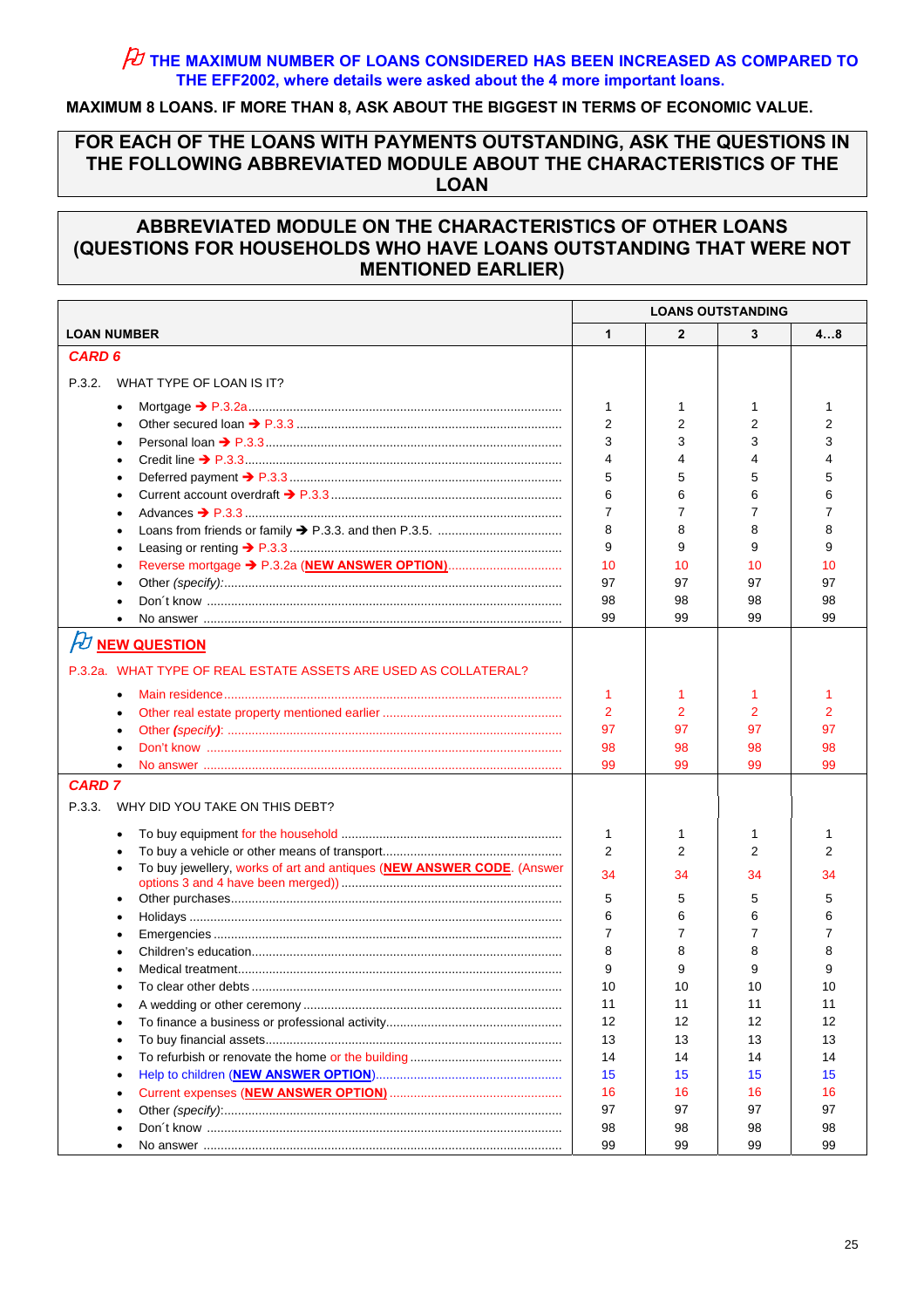|                                                                                                                                                                                                                                                                                                                                                                                                                                  | <b>LOANS OUTSTANDING</b> |                      |                         |                         |
|----------------------------------------------------------------------------------------------------------------------------------------------------------------------------------------------------------------------------------------------------------------------------------------------------------------------------------------------------------------------------------------------------------------------------------|--------------------------|----------------------|-------------------------|-------------------------|
| <b>LOAN NUMBER</b>                                                                                                                                                                                                                                                                                                                                                                                                               | $\mathbf{1}$             | $\overline{2}$       | 3                       | 48                      |
| <b>CARD 4A</b>                                                                                                                                                                                                                                                                                                                                                                                                                   |                          |                      |                         |                         |
| P.3.4. WHAT KIND OF INSTITUTION PROVIDED THE LOAN?                                                                                                                                                                                                                                                                                                                                                                               |                          |                      |                         |                         |
| $\bullet$                                                                                                                                                                                                                                                                                                                                                                                                                        | 1                        | 1                    | 1                       |                         |
| $\bullet$                                                                                                                                                                                                                                                                                                                                                                                                                        | $\overline{2}$           | 2                    | 2                       | 2                       |
|                                                                                                                                                                                                                                                                                                                                                                                                                                  | 3                        | 3                    | 3                       | 3                       |
| $\bullet$                                                                                                                                                                                                                                                                                                                                                                                                                        | 4                        | 4                    | 4                       | 4                       |
| $\bullet$                                                                                                                                                                                                                                                                                                                                                                                                                        | 5                        | 5                    | 5                       | 5                       |
| $\bullet$                                                                                                                                                                                                                                                                                                                                                                                                                        | 6                        | 6                    | 6                       | 6                       |
| $\bullet$                                                                                                                                                                                                                                                                                                                                                                                                                        | $\overline{7}$           | $\overline{7}$       | $\overline{7}$          | 7                       |
| $\bullet$                                                                                                                                                                                                                                                                                                                                                                                                                        | 97                       | 97                   | 97                      | 97                      |
|                                                                                                                                                                                                                                                                                                                                                                                                                                  | 98                       | 98                   | 98                      | 98                      |
|                                                                                                                                                                                                                                                                                                                                                                                                                                  | 99                       | 99                   | 99                      | 99                      |
| P.3.5.<br>WHAT WAS THE INITIAL AMOUNT OF THE LOAN?<br>$\n  D$ NEW COMMENT<br>Interviewer: in the case of a reverse mortgage which provides an income,<br>note this down and ask the amount of the initial payment, if there was one.                                                                                                                                                                                             | €                        | $\epsilon$           | €                       | €                       |
| This initial payment may be zero or may be the refinanced amount of a<br>previous loan                                                                                                                                                                                                                                                                                                                                           | $-1$                     | - 1                  | - 1                     | - 1                     |
|                                                                                                                                                                                                                                                                                                                                                                                                                                  | $-2$                     | $-2$                 | $-2$                    | $-2$                    |
| P.3.6.<br>WHAT IS THE AMOUNT PENDING REPAYMENT?<br><b><i>PU</i></b> NEW COMMENT<br>Interviewer: in the case of a reverse mortgage which provides an income,<br>note this down. The required amount is that needed to repay the loan at the<br>current date, not the sum of the future payments                                                                                                                                   | $\epsilon$               | €                    | €                       | €                       |
|                                                                                                                                                                                                                                                                                                                                                                                                                                  | $-1$<br>$-2$             | - 1<br>$-2$          | - 1<br>$-2$             | - 1<br>$-2$             |
| P.3.7.<br>WHAT IS THE ANNUAL INTEREST RATE ON THIS LOAN? IF THE LOAN HAS A<br>VARIABLE INTEREST RATE, PLEASE GIVE AN ESTIMATE OF THE ANNUAL<br>INTEREST RATE YOU CURRENTLY PAY.                                                                                                                                                                                                                                                  | %                        | %                    | %                       | %                       |
|                                                                                                                                                                                                                                                                                                                                                                                                                                  | IF 0% go<br>to P.3.9     | IF 0% go<br>to P.3.9 | IF $0\%$ go<br>to P.3.9 | IF $0\%$ go<br>to P.3.9 |
|                                                                                                                                                                                                                                                                                                                                                                                                                                  |                          |                      |                         |                         |
|                                                                                                                                                                                                                                                                                                                                                                                                                                  | $-1$                     | - 1                  | $-1$                    | - 1                     |
|                                                                                                                                                                                                                                                                                                                                                                                                                                  | $-2$                     | - 2                  | $-2$                    | - 2                     |
| P.3.8.<br>DOES THIS LOAN HAVE A FIXED OR VARIABLE INTEREST RATE?<br><b><i>H</i></b> NEW CLARIFICATION<br>(If the interest rate is partly fixed and partly variable, the answer should<br>refer to the largest part).                                                                                                                                                                                                             |                          |                      |                         |                         |
| $\bullet$                                                                                                                                                                                                                                                                                                                                                                                                                        | 1                        | 1                    | 1                       | 1                       |
| $\bullet$                                                                                                                                                                                                                                                                                                                                                                                                                        | 2                        | 2                    | 2                       | 2                       |
| $\bullet$                                                                                                                                                                                                                                                                                                                                                                                                                        | 98                       | 98                   | 98                      | 98                      |
| $\bullet$                                                                                                                                                                                                                                                                                                                                                                                                                        | 99                       | 99                   | 99                      | 99                      |
| P.3.9.<br>HOW MANY YEARS DID YOU ASK TO TAKE OUT THE LOAN FOR?<br>(Maximum limit 60 years. For less than one year enter 0)<br>$\n  D$ NEW COMMENT<br>Interviewer: in the case of a reverse mortgage which provides an income,<br>note this down. The number of years initially requested is the number of<br>years during which it is expected to receive the loan annuity, or, if the<br>annuity is for life, there is no term. |                          |                      |                         |                         |
|                                                                                                                                                                                                                                                                                                                                                                                                                                  | $-1$                     | - 1                  | - 1                     | - 1                     |
|                                                                                                                                                                                                                                                                                                                                                                                                                                  | $-2$                     | - 2                  | - 2                     | - 2                     |
| $\bullet$                                                                                                                                                                                                                                                                                                                                                                                                                        | $-3$                     | - 3                  | $-3$                    | - 3                     |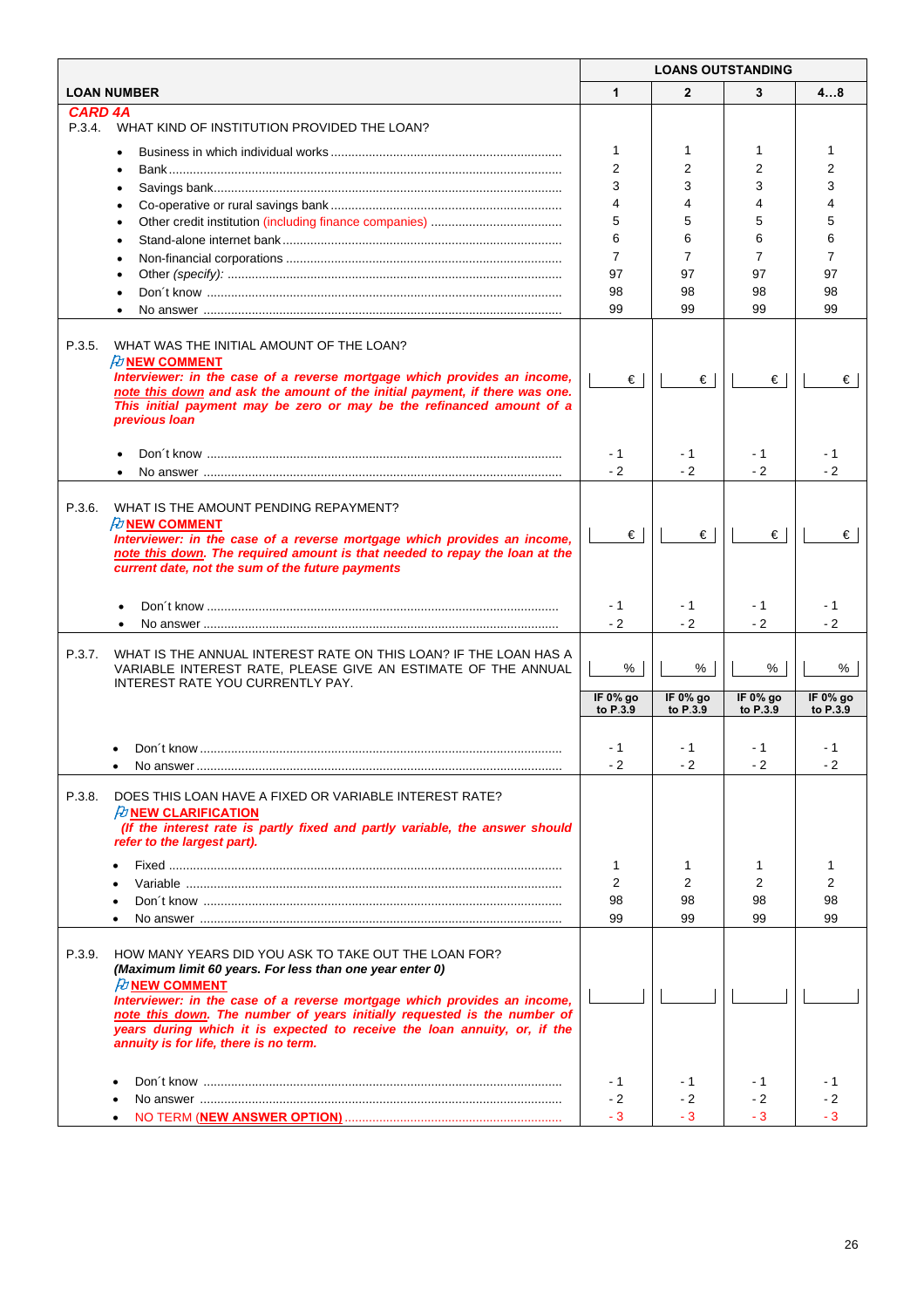|                                                                                                                                                                                                                                                                                                                                                                                                                      | <b>LOANS OUTSTANDING</b> |                    |                     |             |
|----------------------------------------------------------------------------------------------------------------------------------------------------------------------------------------------------------------------------------------------------------------------------------------------------------------------------------------------------------------------------------------------------------------------|--------------------------|--------------------|---------------------|-------------|
| <b>LOAN NUMBER</b>                                                                                                                                                                                                                                                                                                                                                                                                   |                          | 2                  | 3                   | 48          |
| P.3.10. HOW LONG UNTIL THE LOAN IS FULLY REPAID?<br>$\n  D$ NEW COMMENT<br>(Maximum limit answer to p3.9. For less than one year enter 0)<br>Interviewer: in the case of a reverse mortgage which provides an income,<br>note this down. The number of years outstanding is the remaining number of<br>years during which this income annuity will be received, or, if the annuity is<br>for life, there is no term. |                          |                    |                     |             |
|                                                                                                                                                                                                                                                                                                                                                                                                                      | - 1<br>$-2$<br>$-3$      | - 1<br>$-2$<br>- 3 | - 1<br>$-2$<br>$-3$ | $-2$<br>- 3 |
| <b>NEW WORDING</b><br>P.3.11. IF P3.2≠10, HOW MUCH IS THE CURRENT MONTHLY PAYMENT ON THE<br>LOAN, INCLUDING REPAYMENT OF CAPITAL AND INTEREST?<br>IF P3.2=10, WHAT MONTHLY AMOUNT DO YOU CURRENTLY RECEIVE FOR<br>THIS REVERSE MORTGAGE? <sup>22</sup><br>(If the payment is annual, six-monthly, etc. Please give a monthly estimate).                                                                              | €                        | €                  | €                   | €           |
|                                                                                                                                                                                                                                                                                                                                                                                                                      | - 2                      | - 2                | - 2                 |             |

 $22$  Note that the answer may be 0 because the reverse mortgage may consist of a single payment (which would be recorded in P3.5), with no periodic payments being received.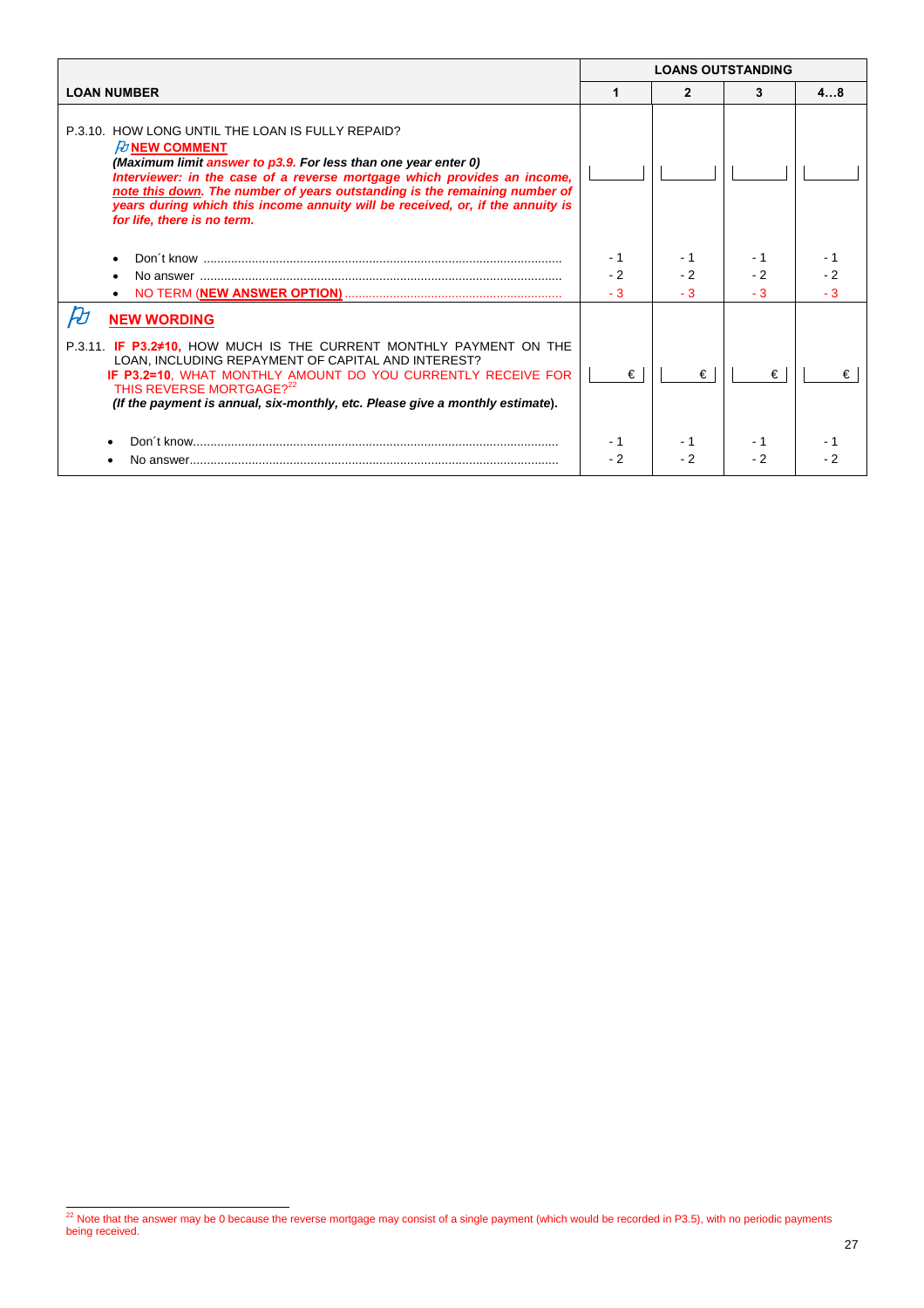### **APPLICATIONS FOR LOANS AND REFINANCING (ALL HOUSEHOLDS)**

# *A* <u>**NEW COMMENT**</u>

*Interviewer: the screen will display information on loans already talked about in detail which were granted less than two years ago. Calculated by the CAPI program: number of loans for which two years or less have elapsed since they were granted (P2.16.X- P2.17.X, P2.59.X- P2.60.X, P3.9.X- P3.10.X)*

## $\cancel{E}$  NEW WORDING

P.3.12. HOW MANY LOAN **APPLICATIONS** HAVE YOU MADE IN THE LAST TWO YEARS (INCLUDING APPLICATIONS TO REFINANCE PREVIOUS LOANS)? INCLUDE APPLICATIONS FOR THE LOANS DESCRIBED PREVIOUSLY PROVIDED THEY WERE REQUESTED IN THE LAST TWO YEARS

#### P.3.13. WHY **DIDN'T** YOU?

| 2M   |
|------|
| - 3M |
| 4M   |
| 5M   |
| 97M  |
| 98   |
|      |
|      |

#### P.3.14. HOW MANY APPLICATIONS HAVE BEEN TOTALLY REJECTED?

**P.3.14 ←** 

|  | - 1  |
|--|------|
|  | $-2$ |

#### P.3.15. WHAT REASONS DID THE FINANCIAL INSTITUTION GIVE FOR TURNING DOWN YOUR APPLICATION?  *CARD 7A*

| Characteristics of household (marital status, age, health, etc.) | 1 M<br>2M |
|------------------------------------------------------------------|-----------|
|                                                                  |           |
| Guarantees (bank accounts, level of income, assets, etc.)        | ЗM        |
|                                                                  | 4M        |
|                                                                  | 5M        |
|                                                                  | 6M        |
|                                                                  | 97M       |
|                                                                  | 98        |
|                                                                  | 99        |
|                                                                  |           |

### **ONLY IF P.3.12 > P.3.14 OR IF P.3.12 > 0 AND P.3.14 DK/NA**

P.3.16. OF THE LOAN APPLICATIONS THAT HAVE BEEN ACCEPTED, IN HOW MANY CASES WERE YOU GRANTED A SMALLER AMOUNT THAN YOU HAD ASKED FOR?



| Don't know |  |
|------------|--|
| No answer  |  |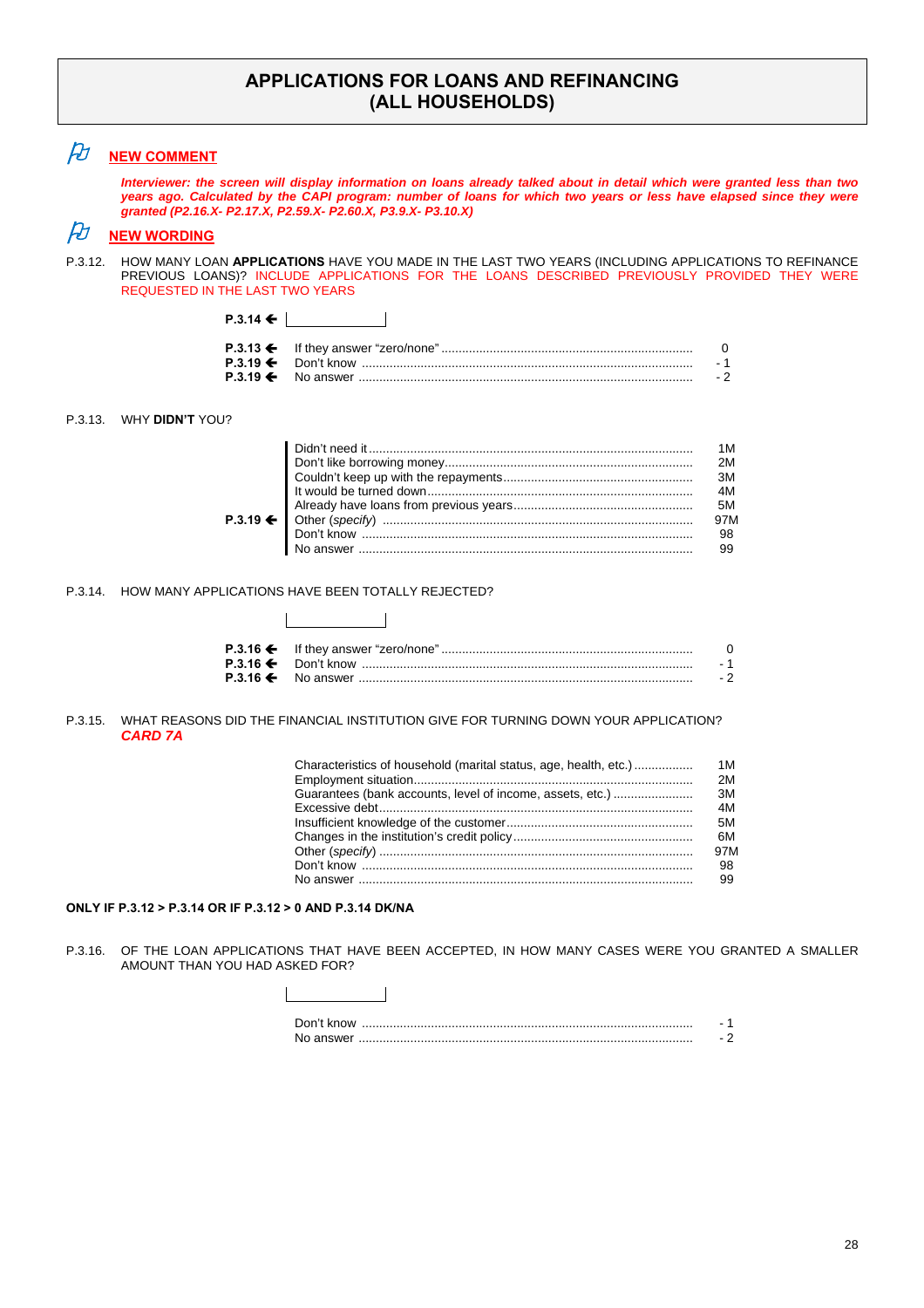## **CREDIT LINES (ALL HOUSEHOLDS)**

P.3.19. DO YOU OR ANY OTHER MEMBER OF THE HOUSEHOLD HAVE A CREDIT LINE OR CREDIT ACCOUNT WITH A FINANCIAL INSTITUTION?<sup>23</sup> *(Do not include credit cards)*.

| NO (NEW ROUT |  |
|--------------|--|

P.3.20. WHAT IS THE MAXIMUM CREDIT AVAILABLE?

€

| Don't know |  |
|------------|--|
| No answer  |  |

 $23$  A credit line or credit account is understood to mean the commitment to make funds available to the lender up to a predetermined maximum amount, which the lender can draw upon according to his needs, and collecting interest on the amount drawn down and charging a commission for the undrawn amount; this form of finance is generally used by the self-employed. Revolving (automatically rolled over) credit is considered to be a type of credit line.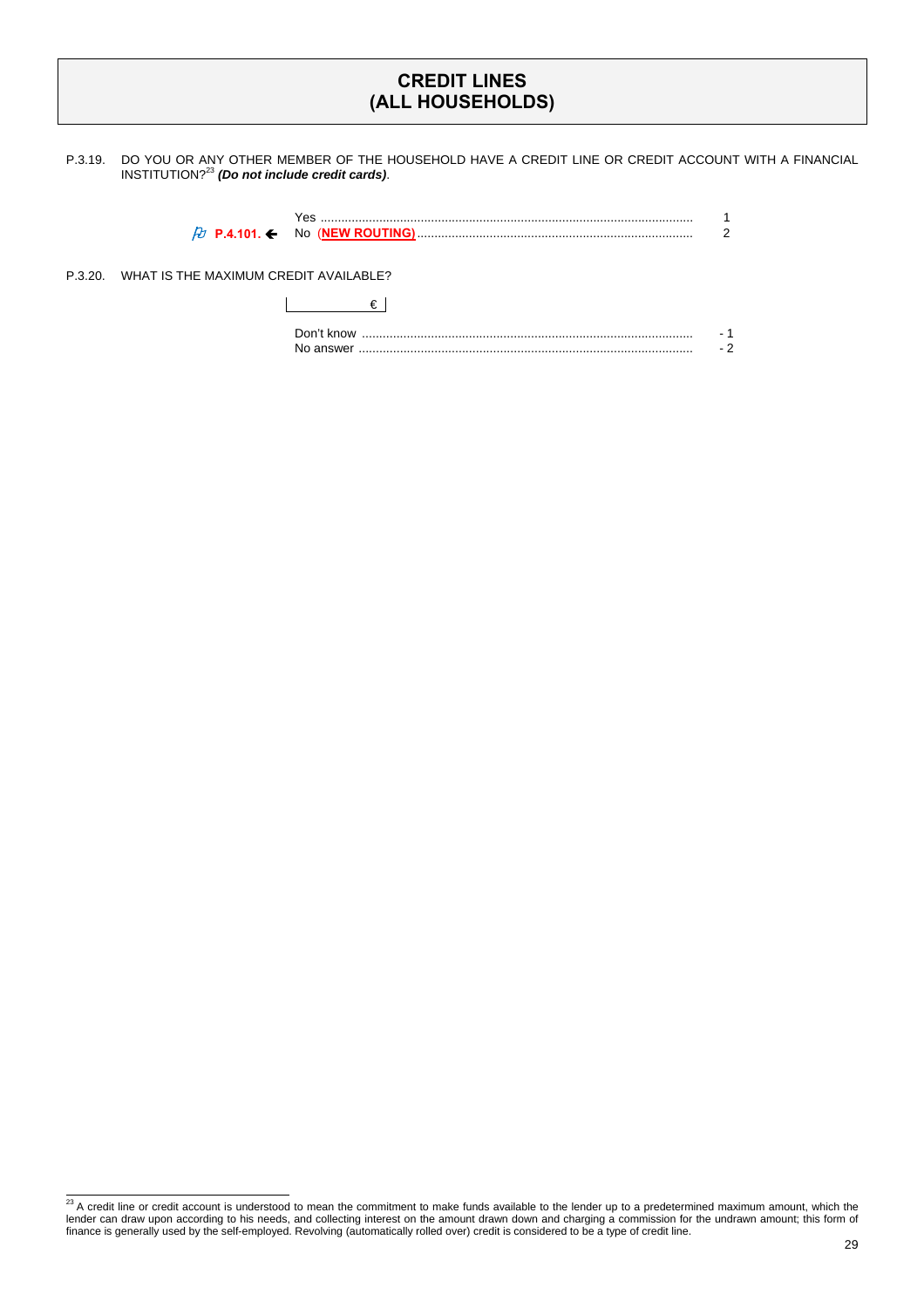## **4. BUSINESSES AND FINANCIAL ASSETS (ALL HOUSEHOLDS)**

| <b>BUSINESSES RELATED TO SELF-EMPLOYMENT (ALL HOUSEHOLDS)</b>                                                                                                                                                                                                                                                                                                                                                                          |   |                                      |                                      |                                      |                                      |
|----------------------------------------------------------------------------------------------------------------------------------------------------------------------------------------------------------------------------------------------------------------------------------------------------------------------------------------------------------------------------------------------------------------------------------------|---|--------------------------------------|--------------------------------------|--------------------------------------|--------------------------------------|
| $\cancel{E}$<br>NEW QUESTIONS: This sub-section covers, for the entire household, businesses related to self-employment. In<br>the EFF2005 these questions were asked for each household member in Section 6 "Labour market status and<br>related income". Specifically, the questions removed from Section 6 and reformulated in this sub-section are:<br>P6.34, P6.35, P6.36 and questions P6.38.1a to P6.44.                        |   |                                      |                                      |                                      |                                      |
| P4.101 ARE THERE ANY FULLY OR PARTLY OWNED BUSINESSES IN YOUR HOUSEHOLD? WE REFER HERE TO BUSINESSES NOT<br>LISTED ON THE STOCK MARKET AND IN WHOSE MANAGEMENT ONE OR MORE HOUSEHOLD MEMBERS PARTICIPATE<br>DIRECTLY. THEY MAY BE SELF-EMPLOYED PERSONS, OWNERS OR MEMBERS OF A FAMILY BUSINESS, SOLE<br>PROPRIETORS OF A BUSINESS, FEE-EARNING PROFESSIONALS, OR MANAGING PARTNERS OF A NON-FAMILY JOINTLY-<br><b>OWNED BUSINESS.</b> |   |                                      |                                      |                                      |                                      |
| $P.4.18 \div$<br>$P.4.18 \div$                                                                                                                                                                                                                                                                                                                                                                                                         |   |                                      |                                      | $\overline{2}$<br>98                 |                                      |
| $P.4.18 \div$                                                                                                                                                                                                                                                                                                                                                                                                                          |   |                                      |                                      | 99                                   |                                      |
| P4.102 HOW MANY FULLY OR PARTLY OWNED BUSINESSES OF THIS TYPE ARE THERE IN YOUR HOUSEHOLD?                                                                                                                                                                                                                                                                                                                                             |   |                                      |                                      |                                      |                                      |
|                                                                                                                                                                                                                                                                                                                                                                                                                                        |   |                                      |                                      | - 1                                  |                                      |
|                                                                                                                                                                                                                                                                                                                                                                                                                                        |   |                                      |                                      | $-2$                                 |                                      |
| WE ARE GOING TO TALK ABOUT THE DETAILS OF THE BUSINESSES. MAXIMUM OF SIX BUSINESSES; IF THERE ARE<br>MORE THAN SIX, ASK ABOUT THE MOST IMPORTANT ONES IN TERMS OF ECONOMIC VALUE. BEGIN WITH THE<br>MOST IMPORTANT AND CONTINUE IN DESCENDING ORDER IF THERE IS MORE THAN ONE BUSINESS                                                                                                                                                 |   |                                      |                                      |                                      |                                      |
|                                                                                                                                                                                                                                                                                                                                                                                                                                        |   |                                      | <b>BUSINESSES</b>                    |                                      |                                      |
| <b>NUMBER OF BUSINESS</b>                                                                                                                                                                                                                                                                                                                                                                                                              |   | $\blacktriangleleft$                 | $\overline{2}$                       | $\mathbf{3}$                         | 46                                   |
| P.4.103. IF P1 > 1, WHICH HOUSEHOLD MEMBERS WORK IN THIS BUSINESS?                                                                                                                                                                                                                                                                                                                                                                     |   |                                      |                                      |                                      |                                      |
| CAPI will display the list of household members with the following information for each<br>member: (MULTIPLE ANSWER)<br>Relationship with the reference person, first name, member number                                                                                                                                                                                                                                              | . | number of<br>relevant<br>member<br>М | number of<br>relevant<br>member<br>м | number of<br>relevant<br>member<br>м | number of<br>relevant<br>member<br>м |
| Interviewer: unless specified otherwise, the family relationship refers to the reference<br>person or his/her partner indistinctly                                                                                                                                                                                                                                                                                                     |   |                                      |                                      |                                      |                                      |
| CARD <sub>12</sub>                                                                                                                                                                                                                                                                                                                                                                                                                     |   |                                      |                                      |                                      |                                      |
| P.4.104. WHAT IS THE ACTIVITY OF THIS BUSINESS?                                                                                                                                                                                                                                                                                                                                                                                        |   |                                      |                                      |                                      |                                      |
|                                                                                                                                                                                                                                                                                                                                                                                                                                        |   | 1                                    | 1                                    | 1                                    |                                      |
|                                                                                                                                                                                                                                                                                                                                                                                                                                        |   | $\overline{2}$                       | $\overline{2}$                       | 2                                    | 2                                    |
|                                                                                                                                                                                                                                                                                                                                                                                                                                        |   | 3                                    | 3                                    | 3                                    | 3                                    |
|                                                                                                                                                                                                                                                                                                                                                                                                                                        |   | $\boldsymbol{\Delta}$                | $\boldsymbol{\Delta}$                | 4                                    | Δ                                    |
|                                                                                                                                                                                                                                                                                                                                                                                                                                        |   | 5                                    | 5                                    | 5                                    | 5                                    |
| • Wholesale and retail trade; repair of motor vehicles and personal and household goods                                                                                                                                                                                                                                                                                                                                                |   | 6                                    | 6                                    | 6                                    |                                      |
|                                                                                                                                                                                                                                                                                                                                                                                                                                        |   |                                      | 7                                    |                                      |                                      |
|                                                                                                                                                                                                                                                                                                                                                                                                                                        |   | 8<br>9                               | 8<br>9                               | 8<br>9                               | 9                                    |
|                                                                                                                                                                                                                                                                                                                                                                                                                                        |   | 10                                   | 10                                   | 10                                   | 10                                   |
|                                                                                                                                                                                                                                                                                                                                                                                                                                        |   | 11                                   | 11                                   | 11                                   | 11                                   |
|                                                                                                                                                                                                                                                                                                                                                                                                                                        |   | 12                                   | 12                                   | 12                                   | 12                                   |
|                                                                                                                                                                                                                                                                                                                                                                                                                                        |   | 13                                   | 13                                   | 13                                   | 13                                   |
|                                                                                                                                                                                                                                                                                                                                                                                                                                        |   | 14                                   | 14                                   | 14                                   | 14                                   |
|                                                                                                                                                                                                                                                                                                                                                                                                                                        |   | 15                                   | 15                                   | 15                                   | 15                                   |
|                                                                                                                                                                                                                                                                                                                                                                                                                                        |   | 16                                   | 16                                   | 16                                   | 16                                   |
|                                                                                                                                                                                                                                                                                                                                                                                                                                        |   | 98                                   | 98                                   | 98                                   | 98                                   |
|                                                                                                                                                                                                                                                                                                                                                                                                                                        |   |                                      |                                      |                                      |                                      |
|                                                                                                                                                                                                                                                                                                                                                                                                                                        |   | 99                                   | 99                                   | 99                                   | 99                                   |
|                                                                                                                                                                                                                                                                                                                                                                                                                                        |   |                                      |                                      |                                      |                                      |
|                                                                                                                                                                                                                                                                                                                                                                                                                                        |   |                                      |                                      |                                      |                                      |
| P.4.105. WHAT IS THE LEGAL FORM OF THE BUSINESS? <sup>24</sup>                                                                                                                                                                                                                                                                                                                                                                         |   | 1                                    | 1                                    |                                      |                                      |
|                                                                                                                                                                                                                                                                                                                                                                                                                                        |   | 2                                    | 2                                    | 2                                    |                                      |
|                                                                                                                                                                                                                                                                                                                                                                                                                                        |   | 3<br>4                               | 3<br>4                               | 3<br>4                               | 3                                    |

 $^{24}$  It is indicated by the first letter of the NIF: if, instead of a letter, the NIF begins with a number, the business is a sole proprietorship (natural person); if it begins with the letter A, the business is a public limited company; if it begins with the letter B, the business is a private limited company; other letters indicate other legal forms.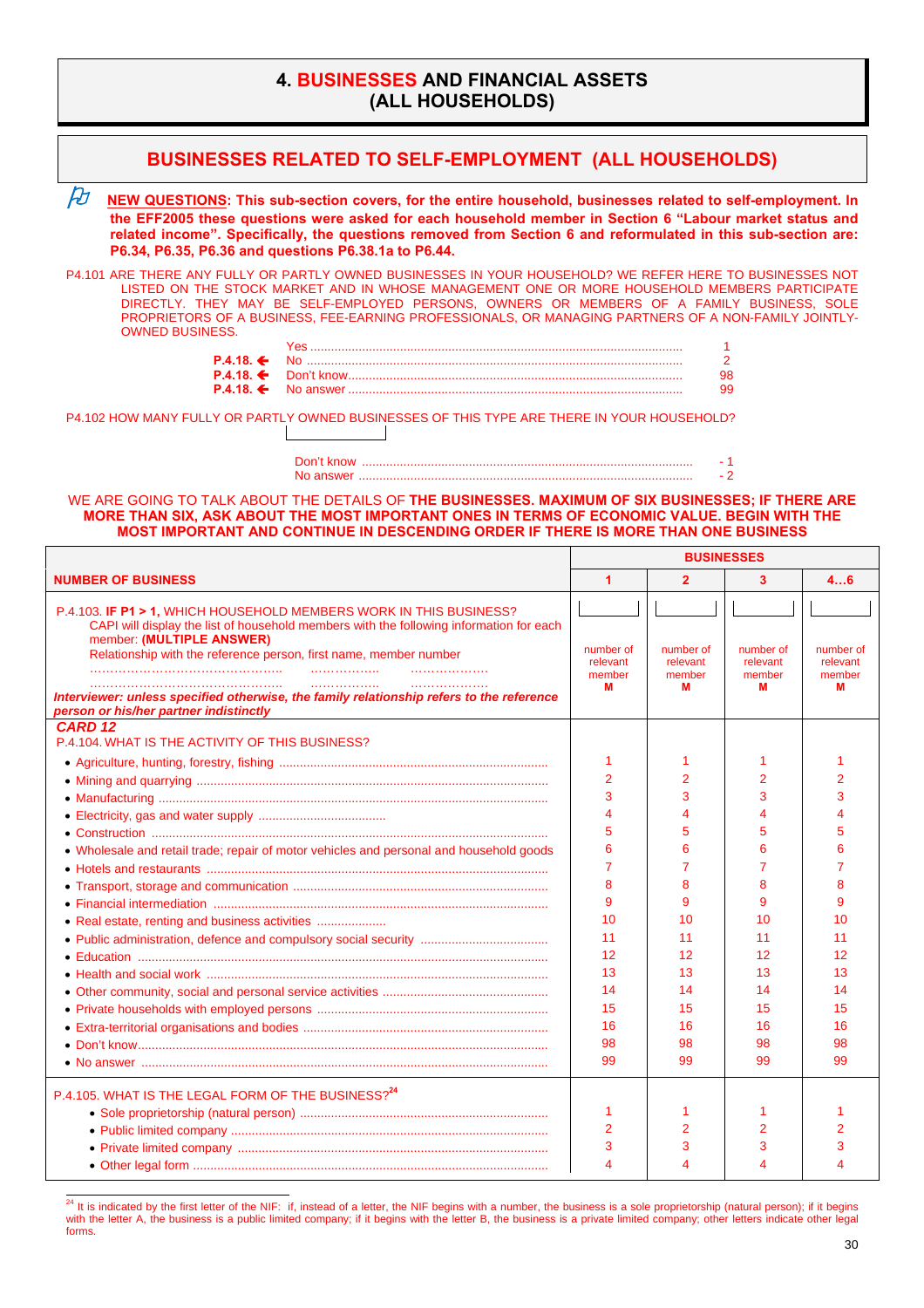|                                                                                                                                                                                                                                                                                                                                                                                                                                                                                                                                                              | <b>BUSINESSES</b>    |              |                |            |
|--------------------------------------------------------------------------------------------------------------------------------------------------------------------------------------------------------------------------------------------------------------------------------------------------------------------------------------------------------------------------------------------------------------------------------------------------------------------------------------------------------------------------------------------------------------|----------------------|--------------|----------------|------------|
| <b>NUMBER OF BUSINESS</b>                                                                                                                                                                                                                                                                                                                                                                                                                                                                                                                                    | $\blacktriangleleft$ | $\mathbf{2}$ | 3              | 46         |
| P.4.106. HOW DID YOUR HOUSEHOLD INITIALLY ACQUIRE THIS BUSINESS:<br>PURCHASE OR INVESTMENT, START-UP BY THE HOUSEHOLD,<br>INHERITANCE, DONATION OR IN SOME OTHER WAY?                                                                                                                                                                                                                                                                                                                                                                                        |                      |              |                |            |
|                                                                                                                                                                                                                                                                                                                                                                                                                                                                                                                                                              | 1                    | 1            | 1              |            |
|                                                                                                                                                                                                                                                                                                                                                                                                                                                                                                                                                              | $\overline{2}$       | 2            | $\overline{2}$ | 2          |
|                                                                                                                                                                                                                                                                                                                                                                                                                                                                                                                                                              | 3                    | 3            | 3              | 3          |
|                                                                                                                                                                                                                                                                                                                                                                                                                                                                                                                                                              | 4                    | 4            | 4              |            |
|                                                                                                                                                                                                                                                                                                                                                                                                                                                                                                                                                              | 5                    | 5            | 5              | 5          |
| P.4.107. IF P4.106=2 IN WHAT YEAR DID THE BUSINESS BEGIN?<br>IF P4.106=1 or 3 or 4 or 5. IN WHAT YEAR WAS THE BUSINESS<br>ACQUIRED?                                                                                                                                                                                                                                                                                                                                                                                                                          |                      |              |                |            |
| • Don't know ……………………………………………………………………………………………                                                                                                                                                                                                                                                                                                                                                                                                                                                                                                             | $-1$                 | -1           | -1             | -1         |
|                                                                                                                                                                                                                                                                                                                                                                                                                                                                                                                                                              | $-2$                 | $-2$         | $-2$           | $-2$       |
|                                                                                                                                                                                                                                                                                                                                                                                                                                                                                                                                                              |                      |              |                |            |
| P.4.108. IF P4.106=3 WHAT WAS THE VALUE OF THE BUSINESS WHEN YOU<br>INHERITED IT? If only part of the business was inherited, give the value of<br>the part you inherited                                                                                                                                                                                                                                                                                                                                                                                    | €                    | €            | €              | €          |
| IF P4.106=4 C WHAT WAS THE VALUE OF THE BUSINESS WHEN IT<br>WAS DONATED TO YOU? If only part of the business was donated, give the<br>value of the part donated to you                                                                                                                                                                                                                                                                                                                                                                                       |                      |              |                |            |
| • Don't know ……………………………………………………………………………………………                                                                                                                                                                                                                                                                                                                                                                                                                                                                                                             | -1                   | -1           | -1             | -1         |
|                                                                                                                                                                                                                                                                                                                                                                                                                                                                                                                                                              | $-2$                 | $-2$         | $-2$           | -2         |
|                                                                                                                                                                                                                                                                                                                                                                                                                                                                                                                                                              |                      |              |                |            |
| P.4.109. INCLUDING THE PERSON (OR PERSONS) OF YOUR HOUSEHOLD THAT<br>WORK IN IT, HOW MANY PEOPLE WORK IN THIS BUSINESS?                                                                                                                                                                                                                                                                                                                                                                                                                                      |                      |              |                |            |
|                                                                                                                                                                                                                                                                                                                                                                                                                                                                                                                                                              | $-1$                 | -1           | -1             | -1         |
|                                                                                                                                                                                                                                                                                                                                                                                                                                                                                                                                                              | $-2$                 | $-2$         | $-2$           | $-2$       |
| P.4.110. WHAT PERCENTAGE OF THE BUSINESS BELONGS TO THE<br>HOUSEHOLD?                                                                                                                                                                                                                                                                                                                                                                                                                                                                                        | %                    | %            | %              | %          |
|                                                                                                                                                                                                                                                                                                                                                                                                                                                                                                                                                              |                      |              |                |            |
|                                                                                                                                                                                                                                                                                                                                                                                                                                                                                                                                                              | -1<br>$-2$           | -1<br>$-2$   | -1<br>$-2$     | -1<br>$-2$ |
|                                                                                                                                                                                                                                                                                                                                                                                                                                                                                                                                                              |                      |              |                |            |
| P.4.111 IF P4.110=100%<br>WHAT IS THE CURRENT VALUE OF THE BUSINESS AFTER DEDUCTING<br>ANY OUTSTANDING DEBT ASSOCIATED WITH THAT BUSINESS?<br><b>EXCLUDE FROM THIS VALUE ANY REAL ESTATE ASSETS (INCLUDING</b><br>THE MAIN RESIDENCE) RELATING TO THIS BUSINESS THAT YOU HAVE<br>ALREADY TOLD US ABOUT.                                                                                                                                                                                                                                                      |                      |              |                |            |
| IF P4.110 is different from 100%<br>WHAT IS THE CURRENT VALUE OF THE PART OF THE BUSINESS THAT<br><b>BELONGS TO THE HOUSEHOLD</b> AFTER<br>DEDUCTING ANY<br>OUTSTANDING DEBT ASSOCIATED WITH THAT BUSINESS? EXCLUDE<br>FROM THIS VALUE ANY REAL ESTATE ASSETS (INCLUDING THE MAIN<br>RESIDENCE) RELATING TO THIS BUSINESS THAT YOU HAVE ALREADY<br>TOLD US ABOUT. (Interviewer: If The RP can only give the total value of<br>the business, use the answer to the previous question to calculate the<br>value of the household's part and include a comment) | $\epsilon$           | €            | $\epsilon$     | €∣         |
| In both cases:<br>(Interviewer: If the RP has difficulty in answering, ask "How much would<br>you get if you sold it now (excluding the value of any real estate assets<br>you have already told us about))?<br>(Interviewer: if the business has no value or its debts exceed its assets,<br>give a value of 0).                                                                                                                                                                                                                                            | -1                   | -1           | -1             |            |
|                                                                                                                                                                                                                                                                                                                                                                                                                                                                                                                                                              | $-2$                 | $-2$         | $-2^{1}$       | -2         |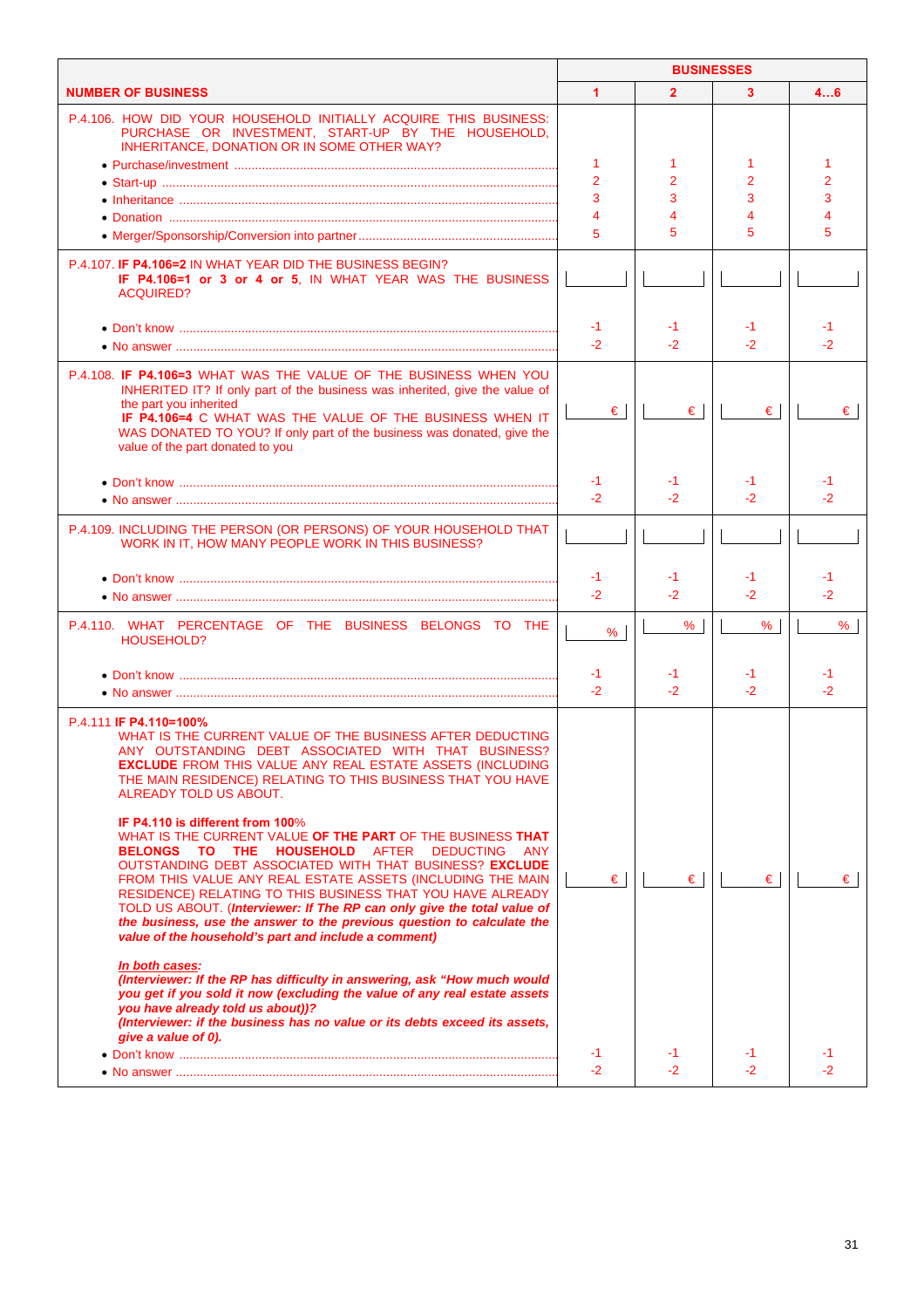|                                                                                                                                                                                  | <b>BUSINESSES</b>    |                |               |               |
|----------------------------------------------------------------------------------------------------------------------------------------------------------------------------------|----------------------|----------------|---------------|---------------|
| <b>NUMBER OF BUSINESS</b>                                                                                                                                                        | $\blacktriangleleft$ | $\overline{2}$ | $\mathbf{3}$  | 46            |
| P.4.112. WHAT IS THE ANNUAL PROFIT AFTER TAX PROVIDED BY THIS BUSINESS<br>TO YOUR HOUSEHOLD? (IF GREATER THAN $0 \rightarrow$ GO TO P.4.113)                                     | €                    | €              | €             | €             |
|                                                                                                                                                                                  | $\mathbf{0}$         | $\mathbf{0}$   | $\mathbf{0}$  | $\mathbf 0$   |
|                                                                                                                                                                                  | $-1$                 | $-1$           | -1            | $-1$          |
|                                                                                                                                                                                  | $-2$                 | $-2$           | $-2$          | $-2$          |
| P.4.112b WHAT IS THE ANNUAL LOSS BEFORE TAX ARISING FROM THIS BUSINESS<br>FOR YOUR HOUSEHOLD?                                                                                    | $\epsilon$           | €              | $\epsilon$    | $\epsilon$    |
|                                                                                                                                                                                  | $-1$                 | -1             | -1            | $-1$          |
|                                                                                                                                                                                  | $-2$                 | $-2$           | $-2^{1}$      | -2            |
| P.4.113. ARE YOU USING PERSONAL ASSETS (YOURS OR THE HOUSEHOLD'S) AS<br>COLLATERAL OR WAS ANY LOAN FOR THE BUSINESS GUARANTEED BY<br>YOU?                                        |                      |                |               |               |
|                                                                                                                                                                                  | 1                    | 1              | -1            | 1             |
|                                                                                                                                                                                  | $\overline{2}$       | $\mathcal{P}$  | $\mathcal{P}$ | $\mathcal{P}$ |
|                                                                                                                                                                                  | 98                   | 98             | 98            | 98            |
|                                                                                                                                                                                  | 99                   | 99             | 99            | 99            |
| P.4.114. FOR WHAT AMOUNT?                                                                                                                                                        | €                    | €              | €             | €             |
|                                                                                                                                                                                  | $-1$                 | -1             | -1            | $-1$          |
|                                                                                                                                                                                  | $-2$                 | $-2$           | $-2$          | $-2^{1}$      |
| P.4.115. IF P4.113=1<br>APART FROM THE COLLATERAL OR GUARANTEES MENTIONED ABOVE.<br>DOES THE BUSINESS OWE YOU ANY MONEY?<br>Other cases:<br>DOES THE BUSINESS OWE YOU ANY MONEY? |                      |                |               |               |
|                                                                                                                                                                                  | 1                    | 1              | -1            | 1             |
|                                                                                                                                                                                  | $\overline{2}$       | $\mathcal{P}$  | $\mathcal{P}$ | $\mathcal{P}$ |
|                                                                                                                                                                                  | 98                   | 98             | 98            | 98            |
|                                                                                                                                                                                  | 99                   | 99             | 99            | 99            |
| P.4.116. WHAT AMOUNT?                                                                                                                                                            | €                    | €              | €             | €             |
|                                                                                                                                                                                  | -1                   | -1             | -1            | -1            |
|                                                                                                                                                                                  | $-2$                 | $-2$           | $-2$          | -2            |

 $\hat{\mathcal{H}}$  NEW ORDER OF SUB-SECTIONS ON FINANCIAL ASSETS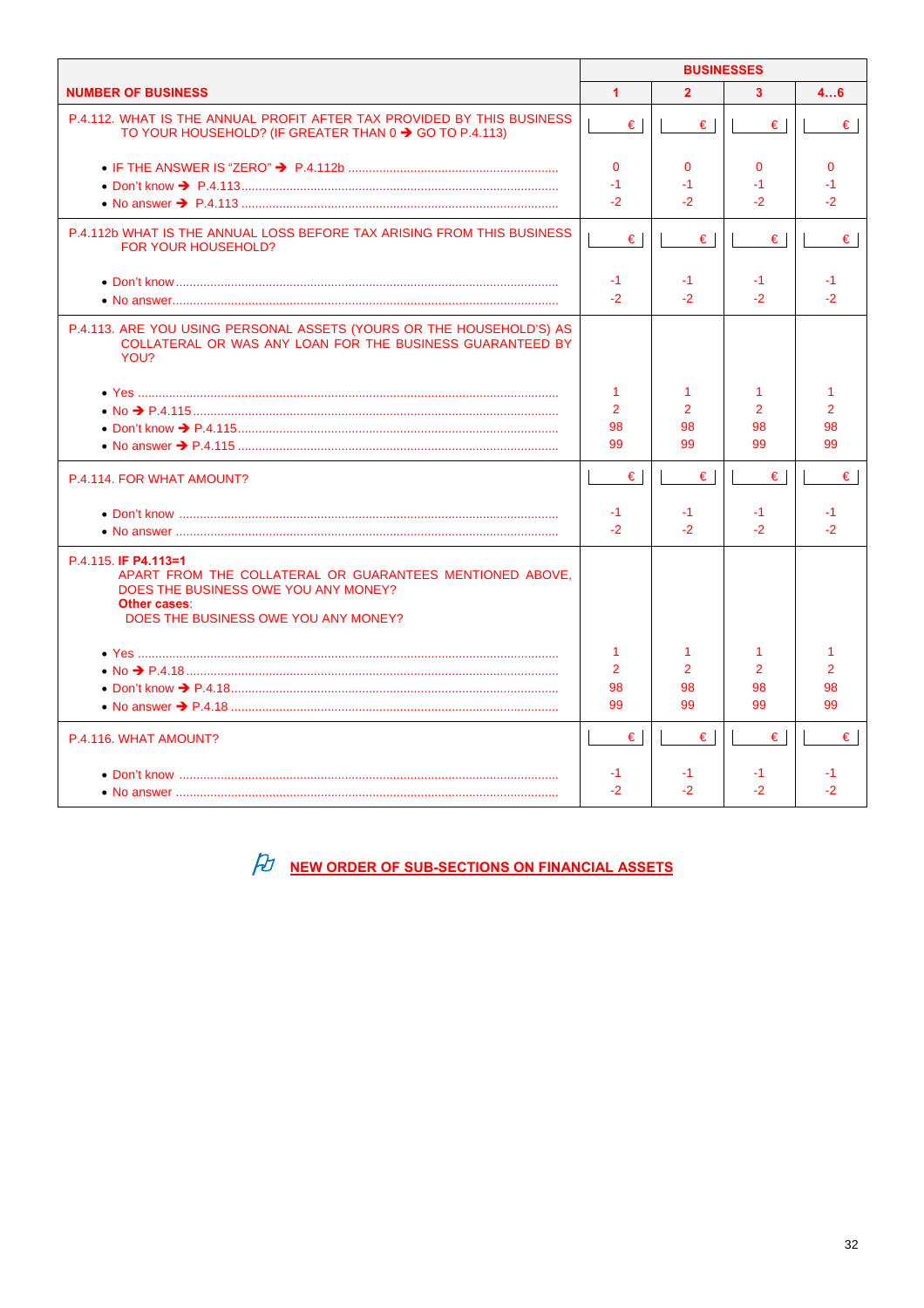## **UNLISTED SHARES AND OTHER HOLDINGS IN COMPANIES (ALL HOUSEHOLDS)**

| P.4.18. | <b>EMPLOYED?</b>                                                                 | DOES YOUR HOUSEHOLD OWN SHARES OR OTHER FORMS OF HOLDINGS IN ANY COMPANIES THAT ARE NOT LISTED<br>ON THE STOCK MARKET EXCLUDING ANY OWNERSHIP INTERESTS IN THE HOUSEHOLD BUSINESS IF YOU ARE SELF- |                                      |
|---------|----------------------------------------------------------------------------------|----------------------------------------------------------------------------------------------------------------------------------------------------------------------------------------------------|--------------------------------------|
|         | $P.4.10 \Leftrightarrow$<br>$P.4.10 \Leftrightarrow$<br>$P.4.10 \Leftrightarrow$ |                                                                                                                                                                                                    | 1<br>$\overline{2}$<br>98<br>99      |
|         |                                                                                  | ALL HOUSEHOLDS WHO HAVE SHARES OR OTHER HOLDINGS IN COMPANIES THAT ARE NOT LISTED<br>ON THE STOCK MARKET                                                                                           |                                      |
| P.4.19  | WHAT TYPE OF ASSETS DO YOU OWN?                                                  |                                                                                                                                                                                                    |                                      |
|         |                                                                                  |                                                                                                                                                                                                    | 1<br>$\overline{2}$<br>3<br>98<br>99 |
| P.4.20. |                                                                                  | HOW MANY DIFFERENT UNLISTED COMPANIES DO YOU OWN SHARES OR OTHER EQUITY IN?                                                                                                                        | - 1                                  |
| P.4.21. |                                                                                  | ARE ANY OF THESE UNLISTED SHARES IN A COMPANY THAT A MEMBER OF THE HOUSEHOLD WORKS FOR?                                                                                                            | $-2$                                 |
|         | $P.4.23$ ←<br>$P.4.23 \div$<br>$P.4.23 \div$                                     |                                                                                                                                                                                                    | 1<br>2<br>98<br>99                   |
| P.4.22. |                                                                                  | WHAT PERCENTAGE DO THESE SHARES REPRESENT OF ALL THE UNLISTED SHARES YOU OWN?<br>%                                                                                                                 |                                      |
|         |                                                                                  |                                                                                                                                                                                                    | - 1<br>$-2$                          |

P.4.23. WHAT TYPE OF COMPANY ISSUED THESE SHARES?

| 1M  |
|-----|
|     |
|     |
| 97M |
|     |
|     |

P.4.24. WHAT IS THE VALUE OF YOUR PORTFOLIO OF UNLISTED SHARES (ESTIMATED REALISABLE VALUE)?

| Don't know |  |
|------------|--|
| No answer  |  |

P.4.25. WHAT IS THE HOUSEHOLD'S ANNUAL INCOME FROM DIVIDENDS PAID ON THESE ASSETS?

 $\mathbf{L}$ 

| Don't know |  |
|------------|--|
|            |  |

P.4.26. OVERALL HAVE THESE SHARES GAINED IN VALUE, LOST VALUE OR MAINTAINED THE SAME VALUE AS WHEN YOU BOUGHT THEM?

| 98.  |
|------|
| - 99 |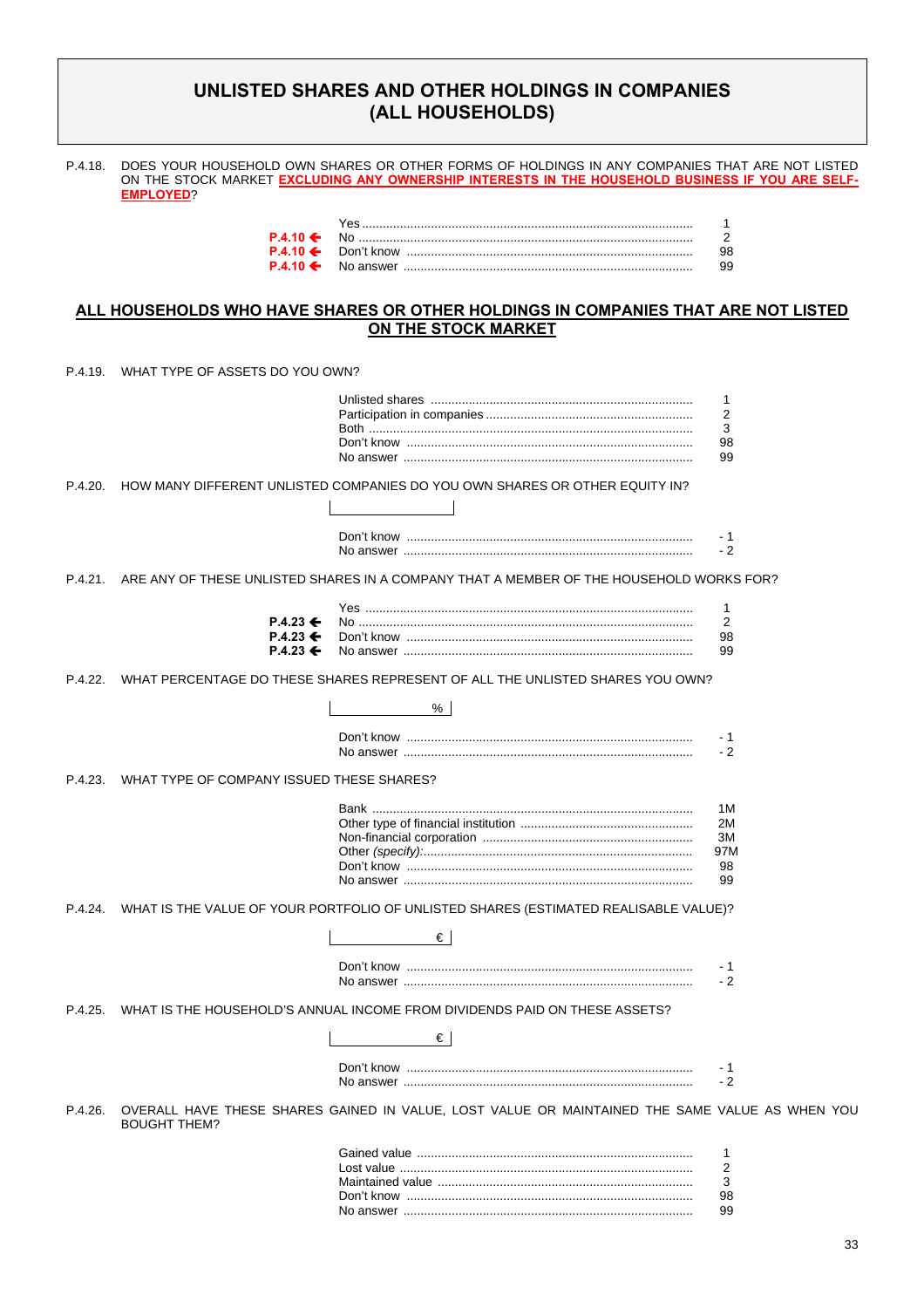## **LISTED SHARES** (ALL HOUSEHOLDS)

P.4.10. DOES YOUR HOUSEHOLD OWN SHARES IN LISTED COMPANIES?

|  | 98. |
|--|-----|
|  |     |

#### FOR ALL HOUSEHOLDS WHO OWN SHARES IN LISTED COMPANIES

P.4.11. HOW MANY DIFFERENT LISTED COMPANIES DO YOU OWN SHARES OF?

 $\mathbb{R}^n$  and  $\mathbb{R}^n$ 

| Don't know | - |
|------------|---|
| No answei  |   |

P.4.12. ARE ANY OF THESE SHARES IN A COMPANY THAT A MEMBER OF THE HOUSEHOLD WORKS FOR?

| YAS                                                                                                                                                                          |     |
|------------------------------------------------------------------------------------------------------------------------------------------------------------------------------|-----|
| $P.4.14 \leftarrow$ No $\ldots$ No $\ldots$ No $\ldots$ $\ldots$ $\ldots$ $\ldots$ $\ldots$ $\ldots$ $\ldots$ $\ldots$ $\ldots$ $\ldots$ $\ldots$ $\ldots$ $\ldots$ $\ldots$ |     |
|                                                                                                                                                                              | 98. |
|                                                                                                                                                                              |     |

P.4.13. WHAT PERCENTAGE DO THESE SHARES REPRESENT OF ALL THE SHARES YOU OWN?

| Don't know |  |
|------------|--|

P.4.14. WHAT TYPE OF COMPANY ISSUED THESE SHARES?

P.4.15. WHAT IS THE VALUE OF THE PORTFOLIO OF LISTED SHARES (MARKET VALUE)?  $\begin{array}{ccc} \vert & \vert & \vert & \vert \end{array}$ 

| Don't know | - |
|------------|---|
| No answer  |   |

P.4.16. HOW MUCH INCOME DO YOU EARN FROM DIVIDENDS EACH YEAR?

### $\qquad \qquad \in$

| <b>KNOW</b> |  |
|-------------|--|
| answer      |  |

P.4.17. OVERALL HAVE THESE SHARES GAINED IN VALUE, LOST VALUE OR MAINTAINED THE SAME VALUE AS WHEN YOU **BOUGHT THEM?** 

| 98. |
|-----|
| 99. |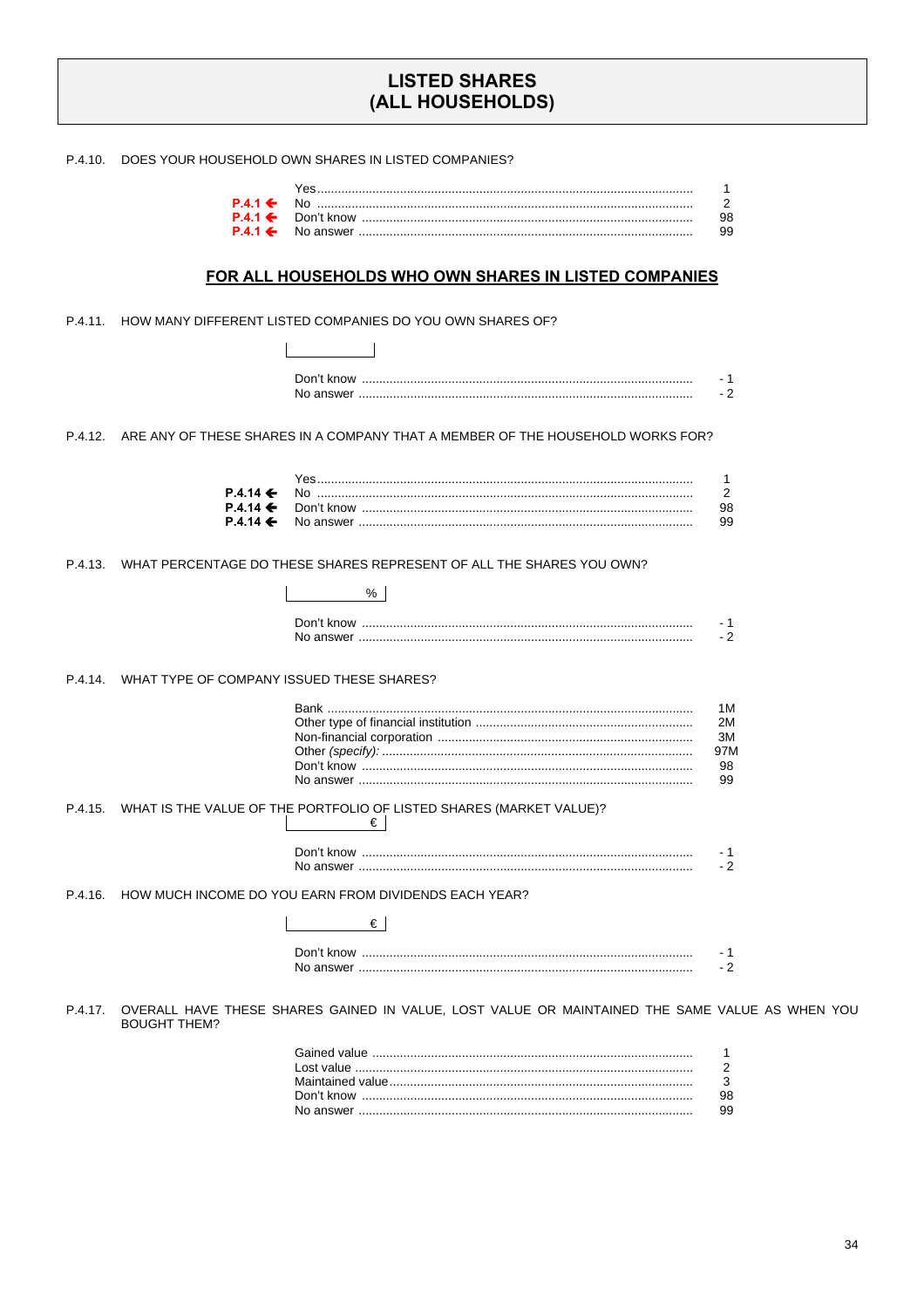## **ACCOUNTS AND DEPOSITS WITH FINANCIAL INSTITUTIONS (ALL HOUSEHOLDS)**

P.4.1. DOES **YOUR HOUSEHOLD** HAVE ANY ACCOUNTS, DEPOSITS, TERM DEPOSITS, SIGHT DEPOSITS OR SAVINGS ACCOUNTS (INCLUDING HOUSE-PURCHASE SAVINGS ACCOUNTS)?

#### **FOR ALL HOUSEHOLDS WITH ACCOUNTS OR DEPOSITS WITH FINANCIAL INSTITUTIONS**

# $\cancel{P}$  NEW CLARIFICATION

**DEPENDING ON THE ANSWER GIVEN BY THE INTERVIEWEE, HE/SHE WILL HAVE TO RESPOND TO ONE OR ANOTHER MODULE OF QUESTIONS. IF THE ANSWER IS OPTION 1 IN QUESTION P.4.3, HE/SHE HAS TO ANSWER THE QUESTIONS IN THE MODULE "HOUSE-PURCHASE SAVINGS ACCOUNT". IF THE ANSWER IS OPTION 1 IN QUESTION P.4.4, THE MODULE IS "ACCOUNTS THAT CANNOT BE USED TO MAKE PAYMENTS". AND IF THE ANSWER IS OPTION 1 IN QUESTION P.4.5, THE MODULE IS "ACCOUNTS THAT CAN BE USED TO MAKE PAYMENTS". IF MORE THAN ONE OPTION IS MARKED, THE QUESTIONS IN ALL THE PERTINENT MODULES WILL HAVE TO BE ANSWERED. WHEN ANSWERING QUESTIONS IN EACH MODULE, ALL ACCOUNTS OF THE TYPE IN QUESTION SHOULD BE TAKEN INTO ACCOUNT.** 

P.4.2. HOW MANY DO YOU HAVE IN TOTAL?

| Don't know |  |
|------------|--|
|            |  |

P.4.3. DOES ANYONE IN YOUR HOME HAVE A HOUSE-PURCHASE SAVING ACCOUNT?

 $\mathbf{I}$ 

| No. |  |
|-----|--|
|     |  |
|     |  |
|     |  |

## *FU* NEW LOCATION OF QUESTION P4.5

P.4.5. DO YOU HAVE ANY CURRENT ACCOUNTS, PASSBOOK ACCOUNTS, OR OTHER DEPOSITS WHICH CAN BE USED TO MAKE PAYMENTS USING CARDS OR CHEQUES?

| No. |  |
|-----|--|
|     |  |
|     |  |

P.4.4. DO YOU HAVE ANY TERM ACCOUNTS<sup>25</sup> OR DEPOSITS, SIGHT DEPOSITS OR SAVING ACCOUNTS THAT **CANNOT** BE USED TO MAKE PAYMENTS BY MEANS OF CARDS OR CHEQUES? DO NOT INCLUDE MUTUAL FUNDS.

| N٥ |  |
|----|--|
|    |  |
|    |  |

 $^{25}$  Note that financial institutions offer securities known as "repos" as an equivalent to term deposits and also structured deposits, so they should be included in this section.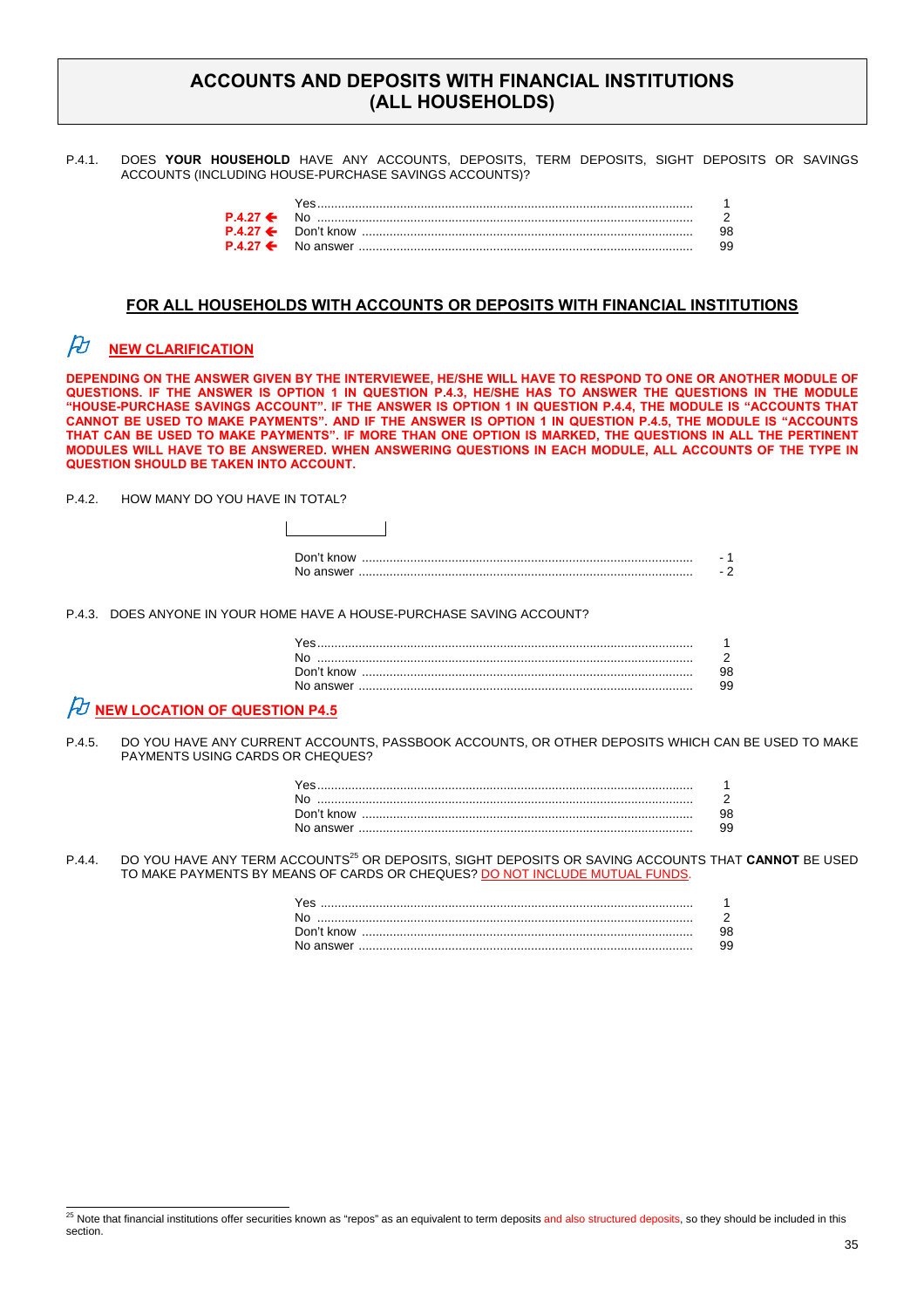|        |                                                                                            | House-<br><b>Purchase</b><br>savings<br>accounts | <b>Accounts that</b><br><b>CANNOT</b> be<br>used to make<br>payments <sup>26</sup> | <b>Accounts that</b><br><b>CAN be used</b><br>to make<br>payments |
|--------|--------------------------------------------------------------------------------------------|--------------------------------------------------|------------------------------------------------------------------------------------|-------------------------------------------------------------------|
| P.4.6. | WHAT TYPE OF FINANCIAL INSTITUTION DO YOU HOLD THIS ACCOUNT<br>WITH $2^{27}$               |                                                  |                                                                                    |                                                                   |
|        |                                                                                            | 1M<br>2M                                         | 1M<br>2M                                                                           | 1M<br>2M                                                          |
|        |                                                                                            | 3M                                               | 3M                                                                                 | 3M                                                                |
|        |                                                                                            | 4M                                               | 4M                                                                                 | 4M                                                                |
|        |                                                                                            | 97M                                              | 97M                                                                                | 97M                                                               |
|        |                                                                                            | 98<br>99                                         | 98                                                                                 | 98                                                                |
|        |                                                                                            |                                                  | 99                                                                                 | 99                                                                |
| P.4.7. | WHAT IS YOUR TOTAL BALANCE AT THE MOMENT?                                                  | €                                                | €                                                                                  | €                                                                 |
|        | $\bullet$                                                                                  | - 1<br>$-2$                                      | - 1<br>$-2$                                                                        | - 1<br>$-2$                                                       |
| P.4.8. | WHAT IS THE ANNUAL INCOME FROM THESE FINANCIAL ASSETS. I.E.<br>THE INTEREST THEY GENERATE? | €                                                | €                                                                                  | €                                                                 |
|        |                                                                                            | - 1                                              | - 1                                                                                | - 1                                                               |
|        |                                                                                            | $-2$                                             | $-2$                                                                               | $-2$                                                              |
| P.4.9. | IS THE INTEREST PAID ON THESE FINANCIAL ASSETS FIXED OR<br><b>REFERENCED TO AN INDEX?</b>  |                                                  |                                                                                    |                                                                   |
|        |                                                                                            | 1 M                                              | 1 M                                                                                |                                                                   |
|        |                                                                                            | 2 M                                              | 2 M                                                                                |                                                                   |
|        |                                                                                            | 97M                                              | 97M                                                                                |                                                                   |
|        |                                                                                            | 98                                               | 98                                                                                 |                                                                   |
|        |                                                                                            | 99                                               | 99                                                                                 |                                                                   |

<sup>&</sup>lt;sup>26</sup> Unlike in previous waves, the questions in EFF 2008 on accounts that CANNOT be used to make payments are included in the interview after those dealing with accounts that CAN be used to make payments. However, the names used for the variables relating to the different types of accounts are the same as in previous

waves.<br><sup>27</sup> A list will be provided specifying the group to which the various financial institutions belong if the respondent has any doubts. (This list should be a support for the questionnaire).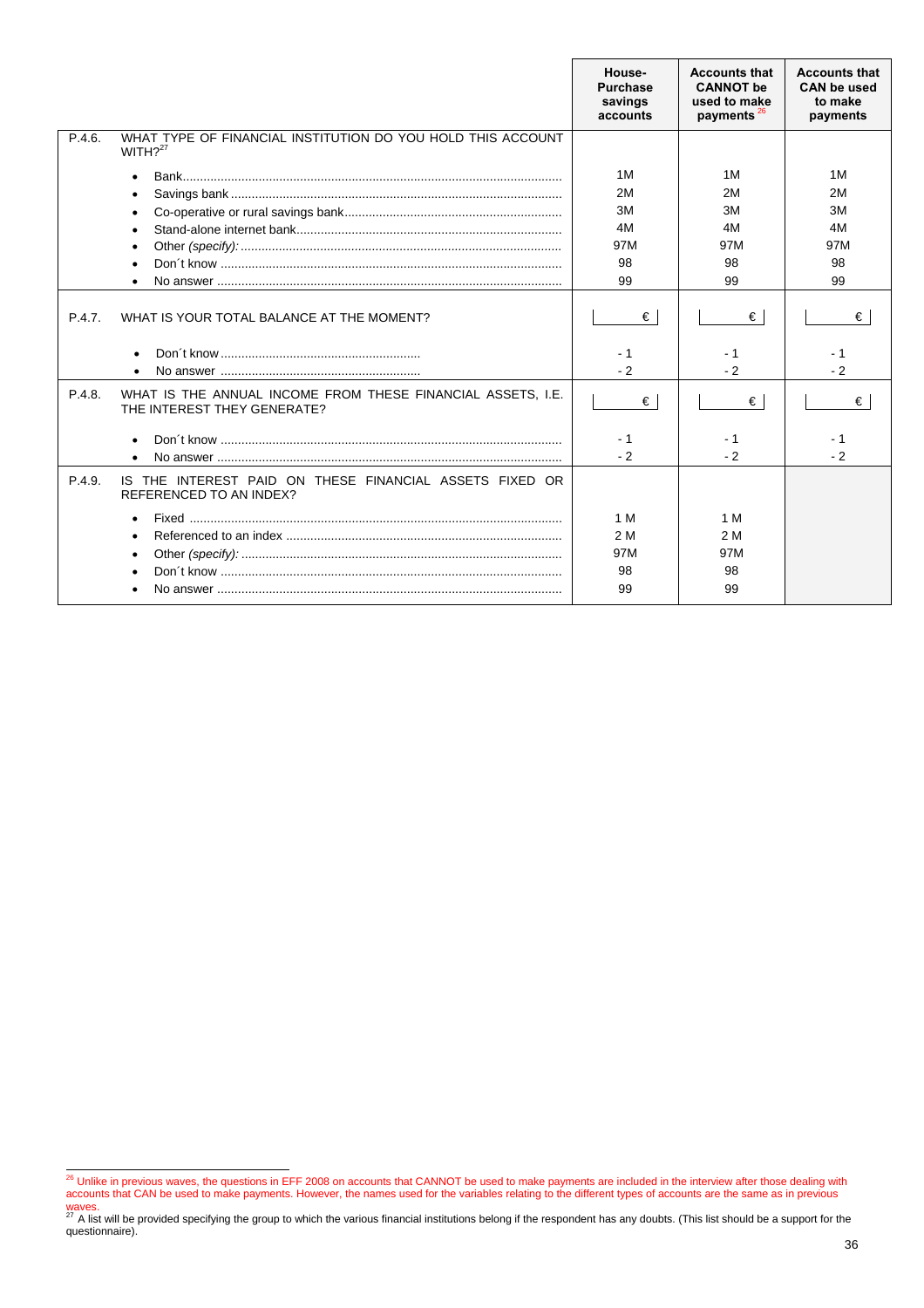### **MUTUAL FUNDS AND OTHER PORTFOLIO INVESTMENT INSTITUTIONS (ALL HOUSEHOLDS)**

P.4.27. DOES YOU HOUSEHOLD HAVE PARTICIPATIONS IN MUTUAL FUNDS OR OTHER PORTFOLIO INVESTMENT INSTITUTIONS (EXCLUDING **PENSION FUNDS**)?

### **ALL HOUSEHOLDS WHO HAVE PARTICIPATIONS IN MUTUAL FUNDS OR OTHER PORTFOLIO INVESTMENT INSTITUTIONS.**

P.4.28. IN HOW MANY MUTUAL FUNDS OR OTHER PORTFOLIO INVESTMENT INSTITUTIONS?

| P.4.28a. WHAT IS THE TOTAL VALUE OF YOUR MUTUAL FUND PORTFOLIO? |            |  |
|-----------------------------------------------------------------|------------|--|
|                                                                 |            |  |
|                                                                 | Don't know |  |

**\*P.4.33 or P.4.29** No answer .................................................................................... - 2

*If P.4.28=-1 or P4.28=-2, regardless of the value of P4.28a go to P4.33. IF P4.28>=2 and (P4.28a=-1 or P4.28a=-2), go to P4.29.* 

### $\beta$  we are going to consider a maximum of 10 FUNDS PER HOUSEHOLD, ALWAYS COLLECTING **THE DATA FOR THE 10 MOST IMPORTANT. BEGIN WITH THE MOST IMPORTANT AND CONTINUE IN DECREASING ORDER**

**For each of them:** 

| NUMBER OF MUTUAL FUNDS AND OTHER PORTFOLIO INVESTMENT                                                                                                                                          |                         | <b>MUTUAL FUNDS AND OTHER PORTFOLIO</b><br><b>INVESTMENT INSTITUTIONS</b> |                    |          |
|------------------------------------------------------------------------------------------------------------------------------------------------------------------------------------------------|-------------------------|---------------------------------------------------------------------------|--------------------|----------|
| <b>INSTITUTIONS</b>                                                                                                                                                                            |                         | 2                                                                         | 3                  | 410      |
| <b>CARD 8</b>                                                                                                                                                                                  |                         |                                                                           |                    |          |
| P.4.29. WHAT KIND OF INVESTMENT IS IT?                                                                                                                                                         |                         |                                                                           |                    |          |
| Other collective investment undertakings investing in securities <sup>29</sup>                                                                                                                 | 2<br>3<br>4<br>98<br>99 | 2<br>3<br>98<br>99                                                        | 2<br>3<br>98<br>99 | 98<br>99 |
| $\beta$ The alternative "FIAMMs (money market funds)" has been deleted as an answer<br>option                                                                                                  |                         |                                                                           |                    |          |
| <b>CARD 9</b>                                                                                                                                                                                  |                         |                                                                           |                    |          |
| P.4.30 DO YOU REMEMBER WHAT THE MAIN FORM OF INVESTMENT IS??<br>$\#$ NEW CLARIFICATION<br>(Interviewer: If the answer is "hedge fund", note it down and mark the<br>option "Other modalities") |                         |                                                                           |                    |          |
|                                                                                                                                                                                                |                         |                                                                           |                    |          |
|                                                                                                                                                                                                | $\overline{2}$          | $\overline{2}$                                                            | $\overline{2}$     |          |
|                                                                                                                                                                                                | 3                       |                                                                           | 3                  |          |
|                                                                                                                                                                                                | 4                       |                                                                           |                    |          |
| Mixed equities and fixed-income (NEW ANSWER CODE)                                                                                                                                              | 5                       |                                                                           | 5                  |          |
|                                                                                                                                                                                                | 6                       | 6                                                                         | 6                  |          |
|                                                                                                                                                                                                | 97                      | 97                                                                        | 97                 | 97       |
|                                                                                                                                                                                                | 98<br>99                | 98<br>99                                                                  | 98<br>99           | 98<br>99 |
|                                                                                                                                                                                                |                         |                                                                           |                    |          |

<sup>&</sup>lt;sup>28</sup> Note that FIAMMs (money market mutual funds) have ceased to exist. Most of the assets of these funds were transferred to FIMs (fixed-income short-term capital market funds).<br><sup>29</sup> This includes security investment companies, open-end investment companies, real estate investment sompacies, venture endenterent companies, venture

capital companies and funds, etc.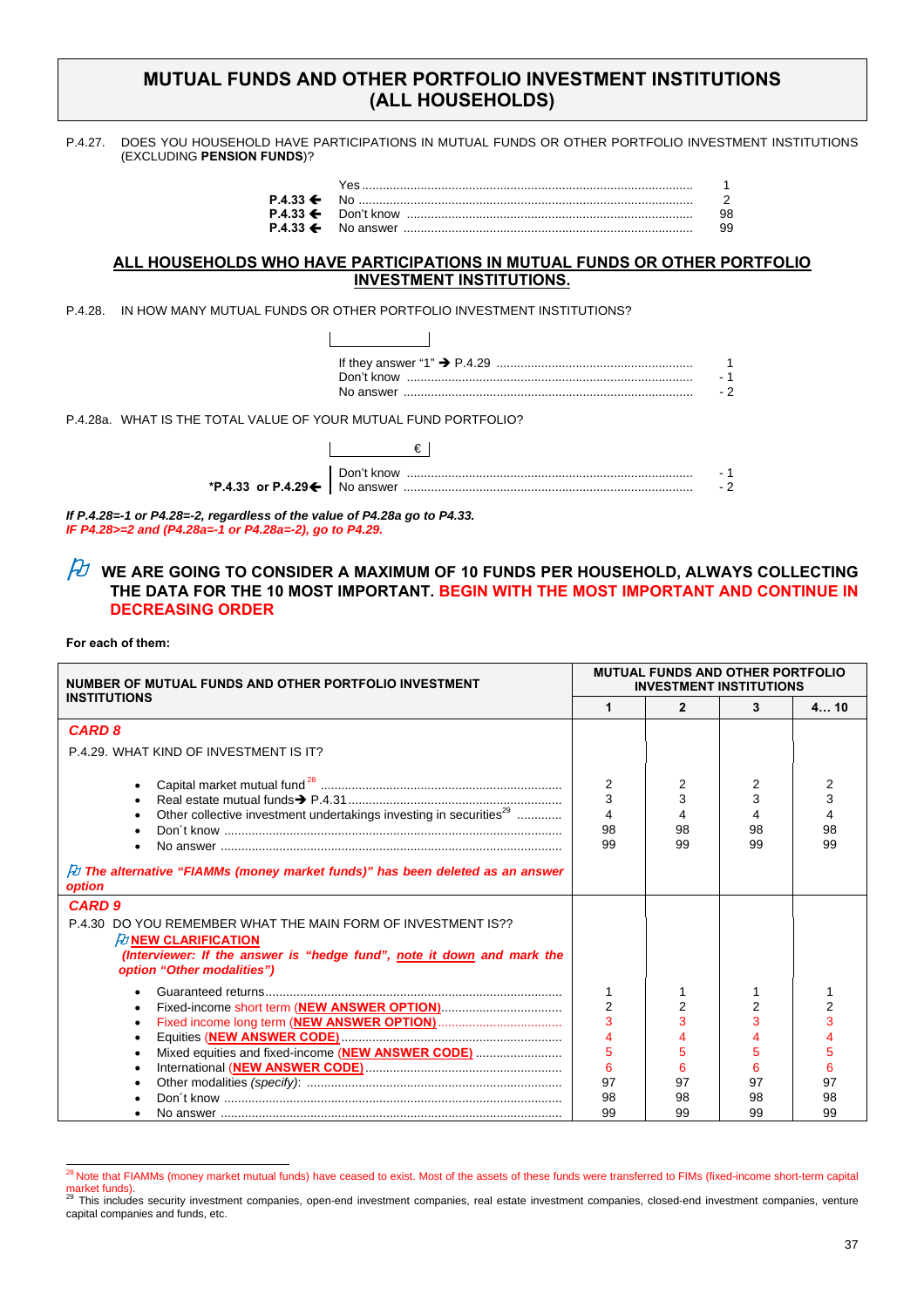| NUMBER OF MUTUAL FUNDS AND OTHER PORTFOLIO INVESTMENT                                                                                        |    | <b>MUTUAL FUNDS AND OTHER PORTFOLIO</b><br><b>INVESTMENT INSTITUTIONS</b> |     |     |
|----------------------------------------------------------------------------------------------------------------------------------------------|----|---------------------------------------------------------------------------|-----|-----|
| <b>INSTITUTIONS</b>                                                                                                                          |    |                                                                           |     | 410 |
| P.4.31. WHAT IS THE CURRENT VALUE OF YOUR PORTFOLIO?                                                                                         | €  | €                                                                         | €   | €   |
| $\bullet$                                                                                                                                    |    |                                                                           |     |     |
| $\bullet$                                                                                                                                    |    | - 2                                                                       | - 2 |     |
| P.4.32. OVERALL HAVE YOUR PARTICIPATIONS IN THE FUND GAINED IN VALUE,<br>LOST VALUE OR MAINTAINED THE SAME VALUE AS WHEN YOU BOUGHT<br>THEM? |    |                                                                           |     |     |
|                                                                                                                                              |    |                                                                           |     |     |
| $\bullet$                                                                                                                                    |    |                                                                           |     |     |
| ٠                                                                                                                                            | 3  |                                                                           |     |     |
|                                                                                                                                              | 98 | 98                                                                        | 98  | 98  |
|                                                                                                                                              | 99 | 99                                                                        | 99  | 99  |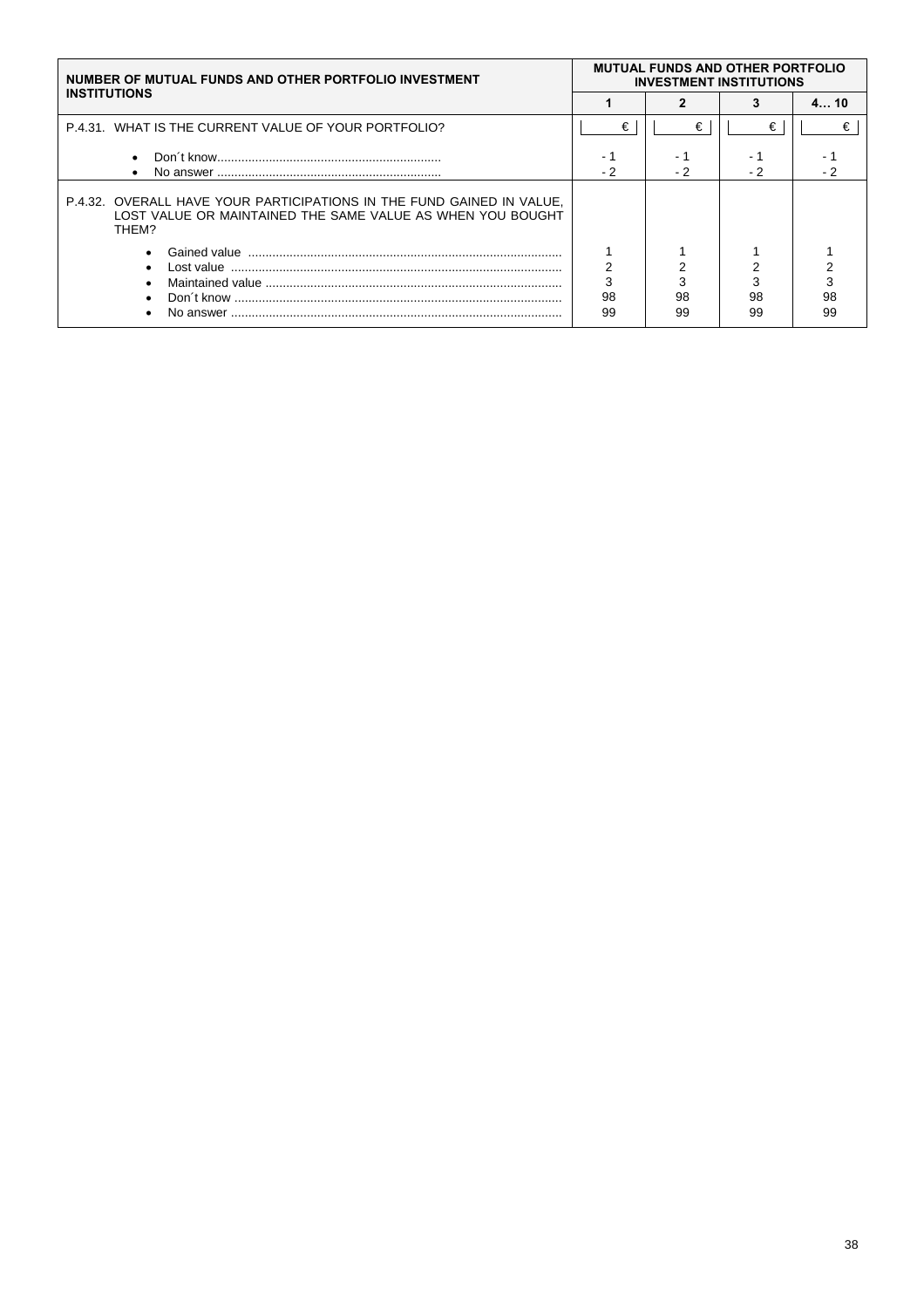### **FIXED-INCOME SECURITIES (ALL HOUSEHOLDS)**

P.4.33. DO YOU OWN ANY PUBLIC FIXED-INCOME SECURITIES (TREASURY BILLS, GOVERNMENT BONDS, OTHER GENERAL GOVERNMENT SECURITIES, ETC.) OR PRIVATE FIXED-INCOME SECURITIES (COMMERCIAL PAPER AND BONDS ISSUED BY PRIVATE COMPANIES, ETC.)?

### **ALL HOUSEHOLDS WHO HAVE FIXED-INCOME SECURITIES.**

€

P.4.34. WHAT TYPE OF COMPANY ISSUED THESE SECURITIES?

| 2M  |
|-----|
| 3M  |
|     |
| 97M |
| 98  |
|     |

P.4.35. WHAT IS THE VALUE OF YOUR PORTFOLIO OF FIXED-INCOME SECURITIES?

| Don't know |  |
|------------|--|
|            |  |

P.4.36. WHAT ANNUAL INCOME DO THESE SECURITIES PROVIDE FOR YOUR HOUSEHOLD?

| Don't know |  |
|------------|--|
|            |  |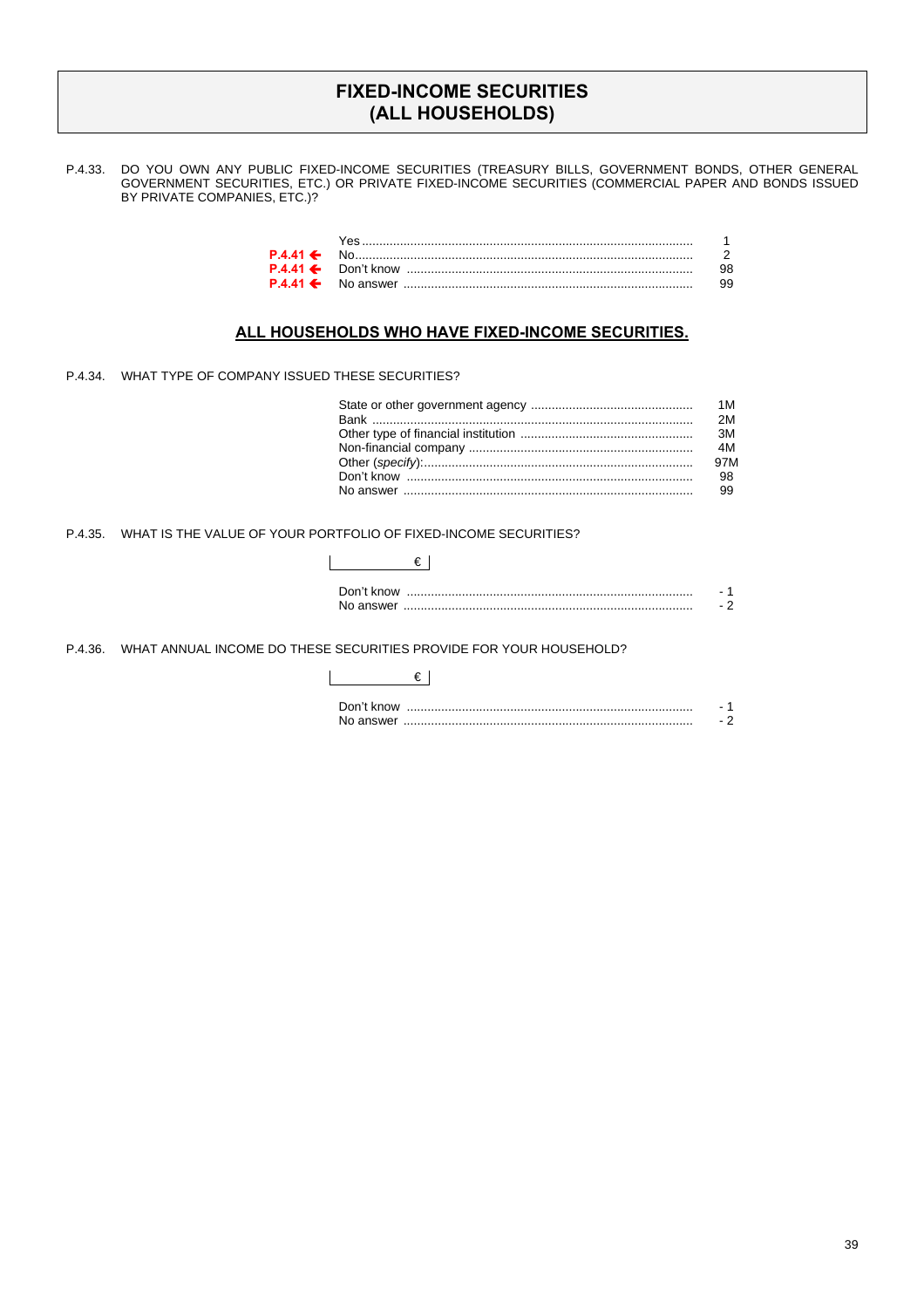## **MANAGED ACCOUNTS (ALL HOUSEHOLDS)**

# *A* **<u>NEW QUESTIONS</u>**

P.4.41. SOME PEOPLE DEPOSIT MONEY WITH CREDIT INSTITUTIONS, SECURITIES BROKERS AND DEALERS AND PORTFOLIO MANAGEMENT COMPANIES SO THAT A PERSON SPECIALISED IN INVESTMENTS CAN MANAGE IT INSTEAD OF THEM. THE<br>MANAGER TAKES MOST OF THE DAY-TO-DAY DECISIONS OR ASKS THE ACCOUNT-OWNER.<sup>30</sup> APART FROM PENSION FUNDS, INSURANCE POLICY OR MUTUAL FUNDS, DO YOU HAVE ANY MANAGED ACCOUNT OF THIS TYPE?

|  | 98. |
|--|-----|
|  | 99. |

### **FOR ALL THOSE WHO HAVE MANAGED ACCOUNTS**

P.4.42. DOES IT INCLUDE ANY REAL OR FINANCIAL ASSET THAT YOU HAVE NOT TOLD ME ABOUT PREVIOUSLY?

| <u>Yes ……………………………………………………………………………</u> |  |
|------------------------------------------|--|
|                                          |  |
|                                          |  |
|                                          |  |

P.4.43. WHAT IS THE VALUE OF THESE ADDITIONAL ASSETS?

### $\epsilon$

<sup>&</sup>lt;sup>30</sup> These accounts may also be trust accounts.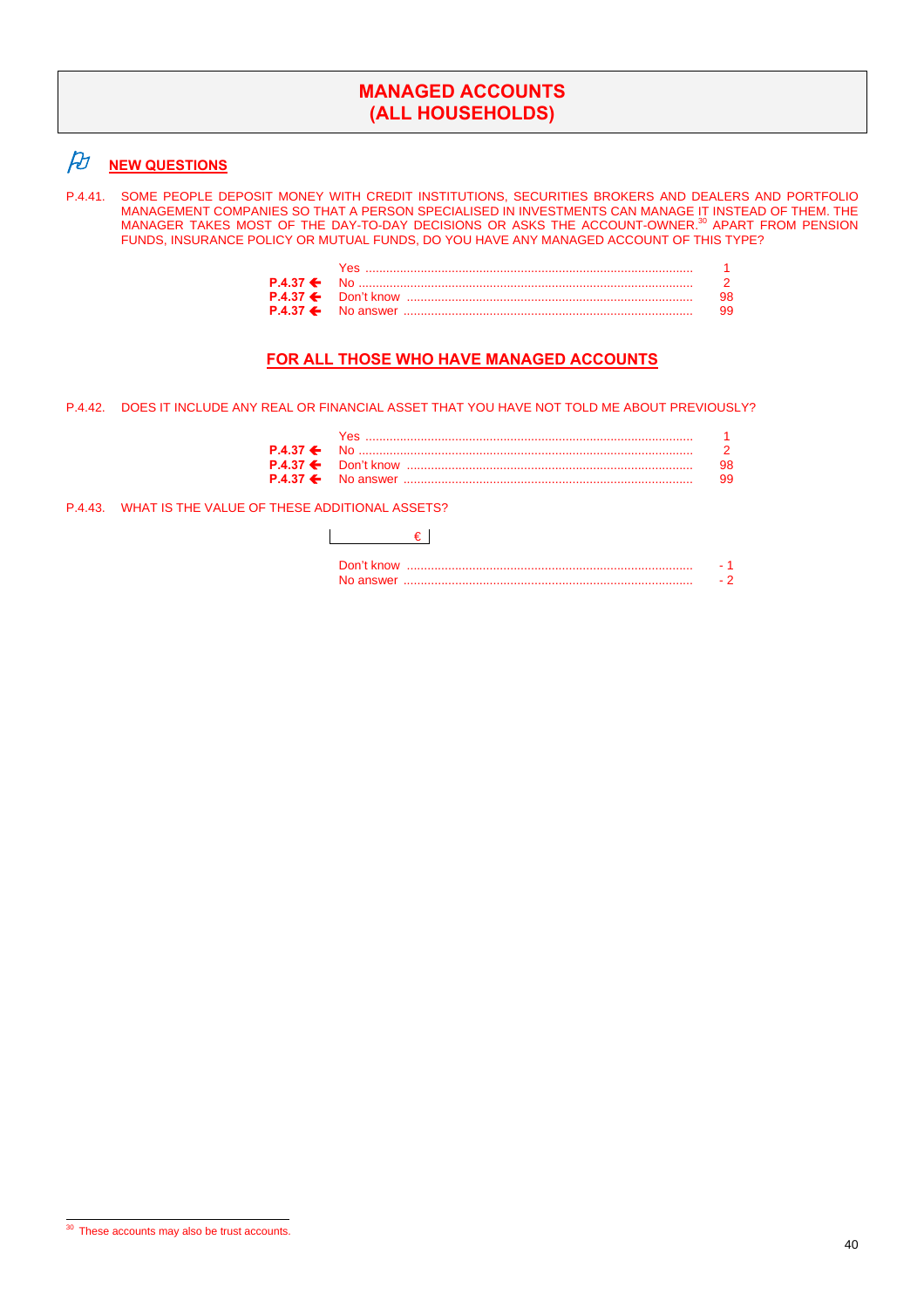## **OTHER FINANCIAL ASSETS (OPTIONS, LOANS TO THIRD PARTIES, ETC.) (ALL HOUSEHOLDS)**

P.4.37. SO FAR DURING THE SURVEY WE HAVE BEEN TALKING ABOUT DIFFERENT FORMS OF SAVING AND INVESTMENT. NOW WE WANT TO ASK ABOUT A NEW, RELATED MATTER, DOES ANYONE, SUCH AS A FRIEND, RELATIVE OUTSIDE THE IMMEDIATE FAMILY, COMPANY OR ANYONE ELSE NOT CONSIDERED SO FAR, OWE YOU (OR ANY OTHER MEMBER OF THE HOUSEHOLD) MONEY?

P.4.38. HOW MUCH ARE YOU OWED OVERALL?

| Don't know |     |
|------------|-----|
| No answer  | . . |

P.4.39. DO YOU OWN ANY OTHER FINANCIAL ASSETS SUCH AS OPTIONS, FUTURES OR SWAPS, ETC?

| $P.51 \leftarrow$ |  |
|-------------------|--|
|                   |  |
|                   |  |

P.4.40. WHAT IS THE ANNUAL INCOME YOU OBTAIN FROM THESE FINANCIAL ASSETS?

| Don't know |  |
|------------|--|
| No answer  |  |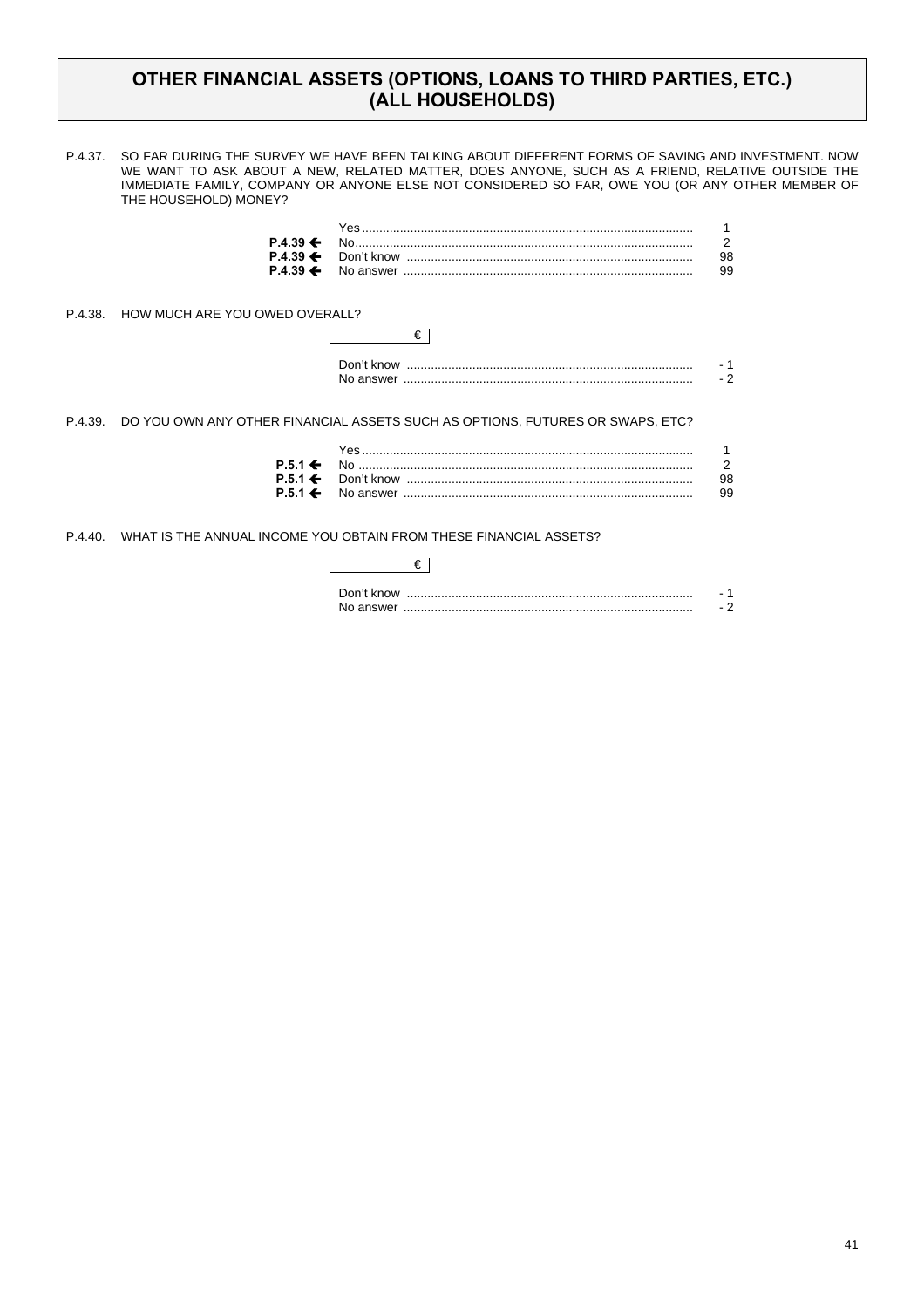## **5. INSURANCE POLICIES AND PENSION SCHEMES (ALL HOUSEHOLDS)**

*AJ* LET'S NOW TALK ABOUT PENSION SCHEMES AND OTHER FUTURE PENSION PROVISIONS. HERE YOU SHOULD NOT **INCLUDE PENSIONS WHICH YOU ARE ALREADY RECEIVING AT PRESENT.**

## **PENSION SCHEMES AND OTHER PENSION PROVISIONS (ALL HOUSEHOLDS)**

#### P.5.1. HAVE YOU OR ANY OTHER FAMILY MEMBER TAKEN OUT ANY TYPE OF PENSION SCHEME?

|                   | $P.5.9 \leftarrow$ | Yes<br>No. | ◠    |
|-------------------|--------------------|------------|------|
| P.5.1a. HOW MANY? |                    |            |      |
|                   |                    |            |      |
|                   | $\mathcal{B}$      |            |      |
|                   |                    |            | $-2$ |

## $H$  **NEW QUESTION**

P.5.7.0a. DO YOU HAVE A PENSION SCHEME OTHER THAN A MUTUAL INSURANCE SCHEME?

|  | 98. |
|--|-----|
|  | 99. |

# $\not\!\!\! D$  **NEW ROUTING**

In EFF2002 if P5.1a=-1 or P5.1a=-2 we went to P5.9

## **NEW QUESTION**

 P5.7.0 is a new question in EFF2005. It is asked whenever the household has, at least, some kind of pension scheme different from the Mutual insurance one.

## $\cancel{D}$  **NEW WORDING**

P.5.7.0. WHAT IS THE TOTAL PRESENT VALUE OF YOUR INVESTMENT IN THIS ASSET EXCLUDING MUTUAL INSURANCE SCHEMES?

| No answer |  |
|-----------|--|

*If P5.1a=-1 or P5.1a=-2, regardless of the value of P5.7.0 go to P5.9.*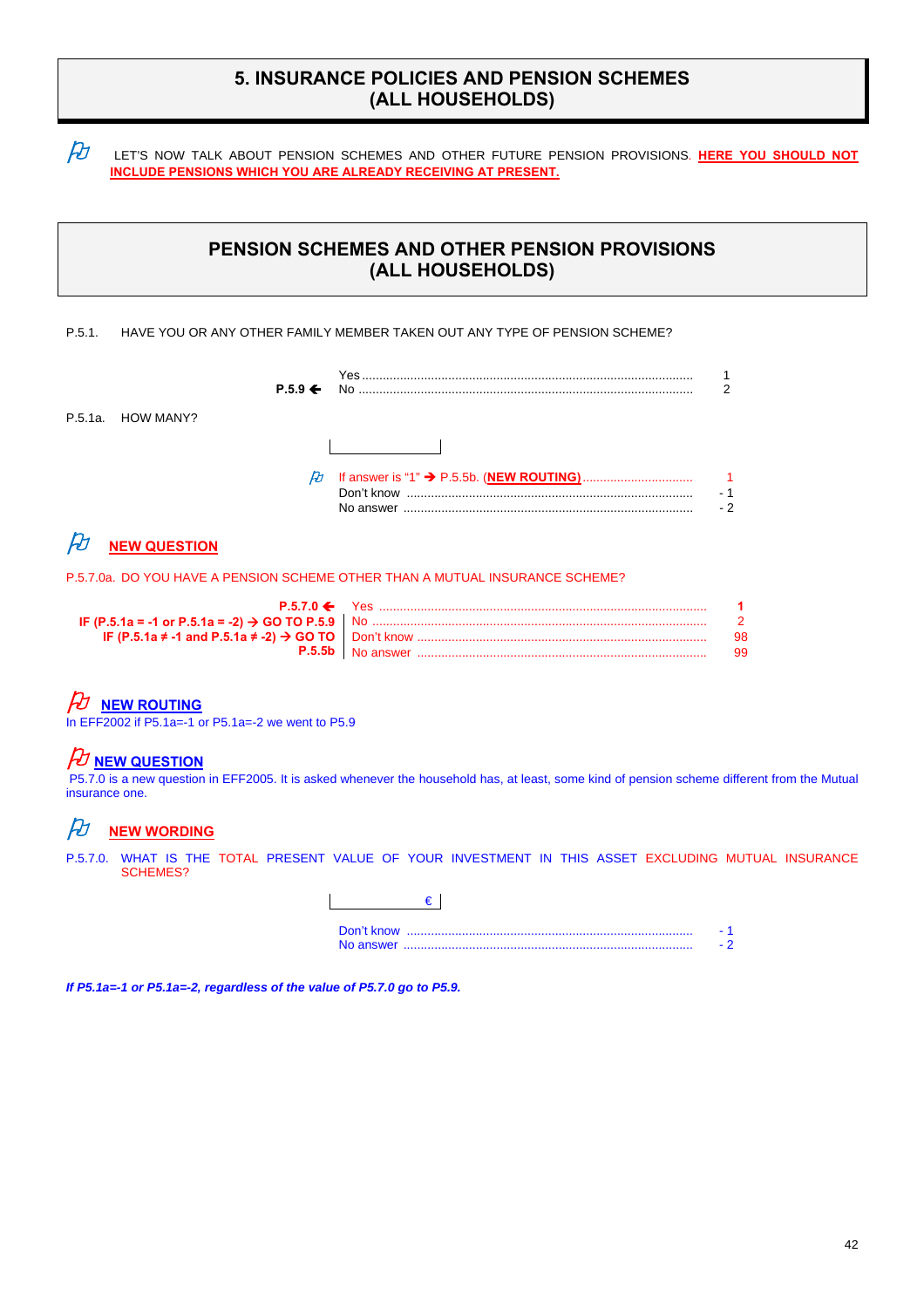### **M** MAXIMUM 10 PER HOUSEHOLD. FOR EACH SCHEME OR OTHER FORM OF PROVISION FOR A **FUTURE PENSION FOR ALL HOUSEHOLD MEMBERS. PLEASE ANSWER THE FOLLOWING QUESTIONS. BEGIN WITH THE MOST IMPORTANT AND CONTINUE IN DECREASING ORDER.**

| <b>NUMBER OF PENSION SCHEME</b>                                                                                                                                                                                                                                                                                                                                           |                                         |                                              | <b>PENSION SCHEMES AND OTHER PROVISIONS</b> |                                    |
|---------------------------------------------------------------------------------------------------------------------------------------------------------------------------------------------------------------------------------------------------------------------------------------------------------------------------------------------------------------------------|-----------------------------------------|----------------------------------------------|---------------------------------------------|------------------------------------|
|                                                                                                                                                                                                                                                                                                                                                                           | $\mathbf{1}$                            | $\mathbf{2}$                                 | 3                                           | 410                                |
| $H$ NEW QUESTION<br><b>NEW LOCATION OF QUESTION P5.5b</b>                                                                                                                                                                                                                                                                                                                 |                                         |                                              |                                             |                                    |
| P.5.5b. WHICH HOUSEHOLD MEMBER HAS TAKEN OUT THE PENSION<br>SCHEME? (Clarify that the question refers to the holder)<br><b><i>PUNEW ANSWER OPTIONS</i></b><br>CAPI will show the list of household members with the following information for<br>each member: (MULTIPLE ANSWERS NOT ALLOWED)<br>relationship with the reference person, first name, number of member<br>. |                                         | number of<br>relevant<br>member              | number of<br>relevant<br>member             | number of<br>relevant<br>member    |
| Interviewer: unless specified otherwise, the family relationship refers to the<br>reference person or his/her partner indistinctly<br><b>CARD 10</b>                                                                                                                                                                                                                      |                                         |                                              |                                             |                                    |
| P.5.2. WHAT TYPE OF SCHEME OR PROVISION IS IT?<br>Retirement insurance (taken out directly with an insurance                                                                                                                                                                                                                                                              | 1<br>2<br>3<br>4<br>5<br>97<br>98<br>99 | 1<br>2<br>3<br>4<br>5<br>97<br>98<br>99      | 1<br>2<br>3<br>4<br>5<br>97<br>98<br>99     | 1<br>2<br>3<br>5<br>97<br>98<br>99 |
| P.5.3. WHAT TYPE OF INSTITUTION MANAGES IT?<br>Insurance company (including mutual insurance companies)                                                                                                                                                                                                                                                                   | 1<br>2<br>3<br>4<br>5<br>97<br>98<br>99 | 1<br>2<br>3<br>4<br>5<br>97<br>98<br>99      | 1<br>2<br>3<br>4<br>5<br>97<br>98<br>99     | 1<br>2<br>3<br>5<br>97<br>98<br>99 |
| n<br>H<br><b>NEW QUESTION</b><br>P.5.4a. IN WHAT YEAR DID YOU START TO CONTRIBUTE TO THIS SCHEME?<br>(Interviewer: note down the year of commencement, e.g. 1982)<br>$\bullet$<br>$\bullet$                                                                                                                                                                               | - 1<br>$-2$                             | - 1<br>$-2$                                  | - 1<br>$-2$                                 | - 1<br>$-2$                        |
| P.5.4. AT WHAT AGE (OF THE HOUSEHOLD MEMBER WHO HAS TAKEN OUT THE<br>PLAN) ARE THE BENEFITS DUE?                                                                                                                                                                                                                                                                          | - 1                                     | - 1                                          | - 1                                         | - 1                                |
| $\bullet$<br>P.5.5. DO YOU INTEND TO TAKE THE BENEFITS AS INCOME OR CAPITAL?                                                                                                                                                                                                                                                                                              | $-2$<br>1<br>2<br>3<br>98<br>99         | $-2$<br>1<br>$\overline{2}$<br>3<br>98<br>99 | - 2<br>1<br>2<br>3<br>98<br>99              | - 2<br>1<br>2<br>3<br>98<br>99     |

 31 This category includes *planes individuales de ahorro sistemático* (PIAS).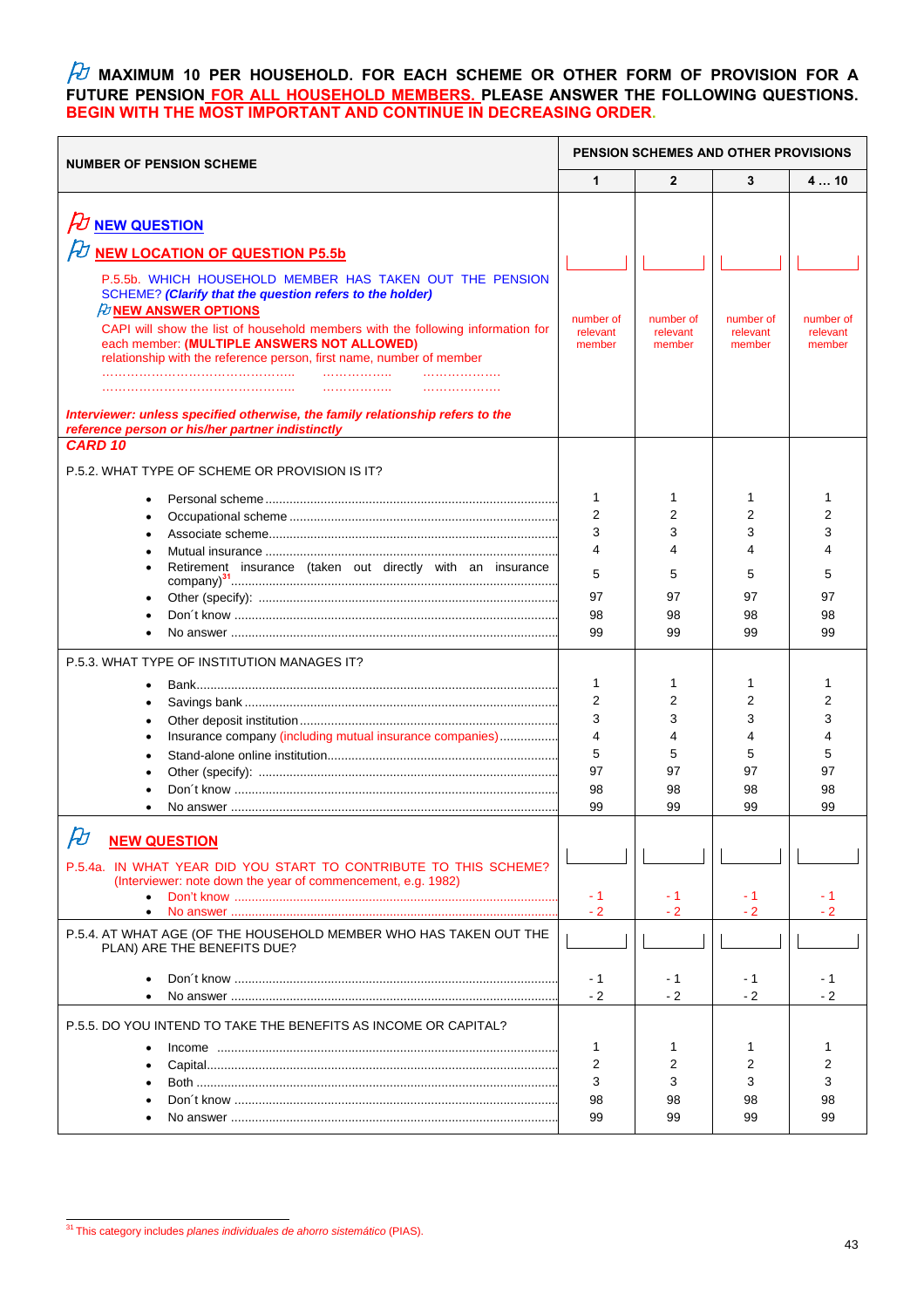| <b>PENSION SCHEMES AND OTHER</b><br><b>PROVISIONS</b><br><b>NUMBER OF PENSION SCHEME</b>                                                         |             |                |             |              |
|--------------------------------------------------------------------------------------------------------------------------------------------------|-------------|----------------|-------------|--------------|
|                                                                                                                                                  | 1           | $\overline{2}$ | 3           | 410          |
| P.5.6.<br>WHAT IS THE ANNUAL CONTRIBUTION TO THE SCHEME? IF YOU TOOK IT<br>OUT THIS YEAR, ESTIMATE WHAT YOUR ANNUAL CONTRIBUTION WOULD<br>BE.    | €           | €              | €           | €            |
| $\bullet$                                                                                                                                        | - 1<br>$-2$ | - 1<br>$-2$    | - 1<br>$-2$ | $-1$<br>$-2$ |
| CODE 2 IN 5.2 ONLY                                                                                                                               |             |                |             |              |
| P.5.6a. WHAT IS YOUR EMPLOYER'S ANNUAL CONTRIBUTION TO THE SCHEME?<br>IF YOU BEGAN THIS YEAR, ESTIMATE WHAT THE ANNUAL CONTRIBUTION<br>WOULD BE. | $\epsilon$  | €              | €           | €            |
|                                                                                                                                                  | - 1<br>$-2$ | - 1<br>$-2$    | - 1<br>$-2$ | - 1<br>$-2$  |
| <b>EXCEPT CODE 4 IN 5.2</b>                                                                                                                      |             |                |             |              |
| WHAT IS THE PRESENT VALUE OF YOUR INVESTMENT IN THIS ASSET?<br>P.5.7.                                                                            | €           | €              | €           | €            |
|                                                                                                                                                  | - 1<br>$-2$ | - 1<br>$-2$    | - 1<br>$-2$ | - 1<br>$-2$  |
| <b>CARD 10A</b><br>WHAT MADE YOU CHOOSE THIS WAY OF ENSURING AN INCOME IN OLD<br>P.5.8.<br>AGE?                                                  |             |                |             |              |
| $\bullet$                                                                                                                                        | 1M          | 1M             | 1M          | 1M           |
|                                                                                                                                                  | 2M          | 2M             | 2M          | 2M           |
| $\bullet$                                                                                                                                        | 3M          | 3M             | 3M          | 3M           |
| $\bullet$                                                                                                                                        | 4M          | 4M             | 4M          | 4M           |
| $\bullet$                                                                                                                                        | 5M          | 5M             | 5M          | 5M           |
|                                                                                                                                                  | 6M          | 6M             | 6М          | 6M           |
|                                                                                                                                                  | 7M          | 7M             | 7M          | 7M           |
|                                                                                                                                                  | 97M         | 97M            | 97M         | 97M          |
|                                                                                                                                                  | 98          | 98             | 98          | 98           |
|                                                                                                                                                  | 99          | 99             | 99          | 99           |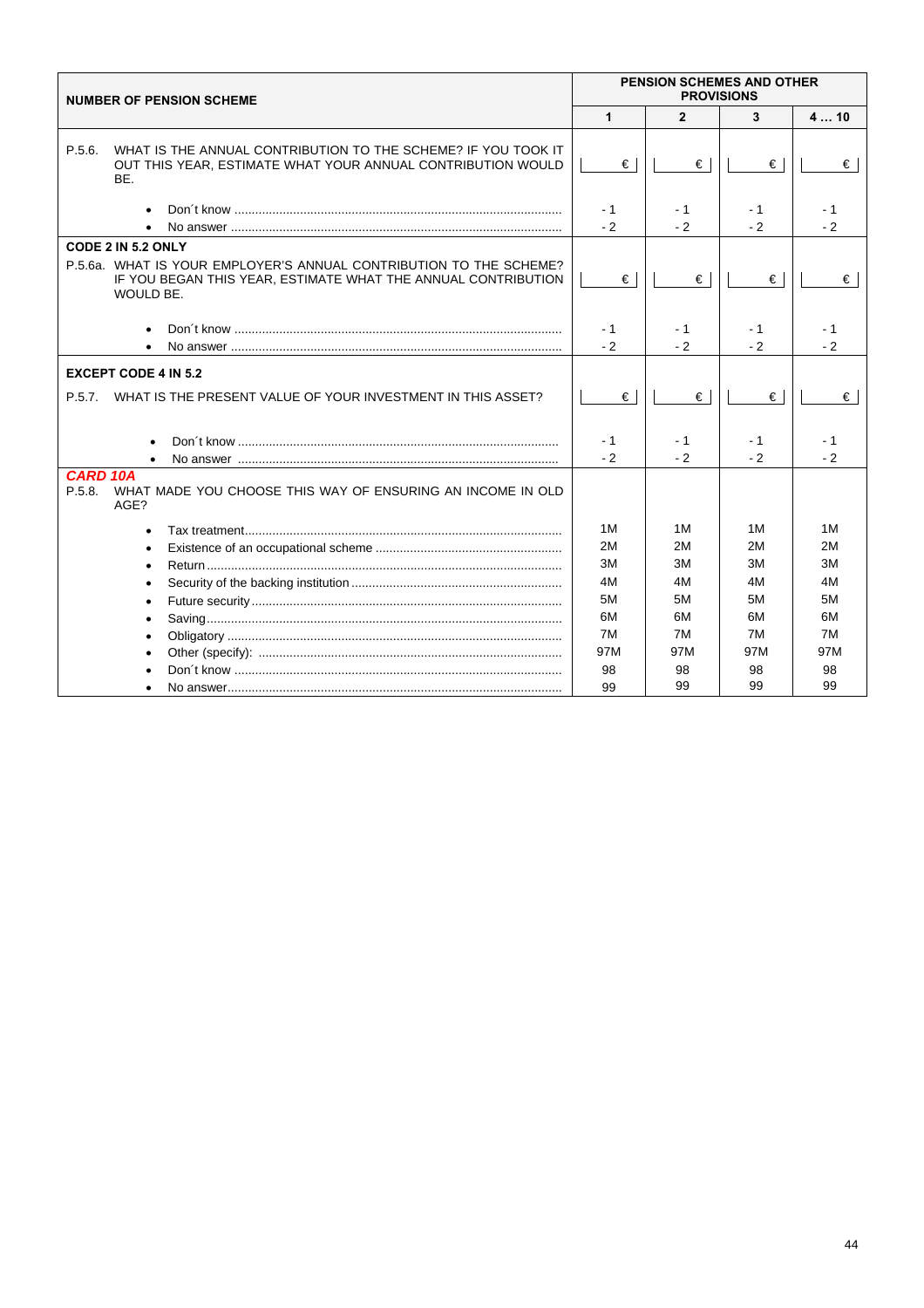## **LIFE INSURANCE (ALL HOUSEHOLDS)**

P.5.9. DO YOU OR ANY OTHER MEMBERS OF THE HOUSEHOLD HAVE ANY LIFE INSURANCE POLICIES OTHER THAN THOSE MENTIONED FOR RETIREMENT PURPOSES? CONSIDER BOTH THOSE TAKEN OUT BY A HOUSEHOLD MEMBER AND THOSE ASSOCIATED WITH ANOTHER PRODUCT (FOR EXAMPLE, THE BANK ACCOUNT INTO WHICH SALARY PAYMENTS ARE MADE, INSURANCE TAKEN OUT BY AN EMPLOYER, INSURANCE ASSOCIATED WITH A LOAN, ETC.) Yes ............................................................................................... 1 **P.5.22**  No ................................................................................................. 2

| P.5.10. HOW MANY EN TOTAL? |                             | 98<br>99 |
|----------------------------|-----------------------------|----------|
|                            |                             |          |
|                            | $\sim$ $\sim$ $\sim$ $\sim$ |          |

| Don't know |  |
|------------|--|
| No answer  |  |

# **NEW ROUTING**

In EFF2002 if P5.10=-1 or P5.10=-2 we went to P5.22

### $\cancel{E}$  NEW WORDING

P.5.11a. HOW MANY OF THEM WERE TAKEN SOLELY THROUGH THE HOUSEHOLD'S OWN DECISION?

 $\overline{\phantom{a}}$ 

 $\overline{\phantom{a}}$ 

## $\not\!\!\! D$  **NEW ROUTING**

In EFF2002 if P5.11a=-1 or P5.11a=-2 we went to P5.22

 $\n *D*\n *NEW ROUTING*\n$ 

**IF P5.11a=-1 or P5.11a=-2 go to P5.11b** 

# $\cancel{D}$  DELETED QUESTIONS

Questions p5.13.0 and p5.14.0 were deleted in the EFF2008 questionnaire.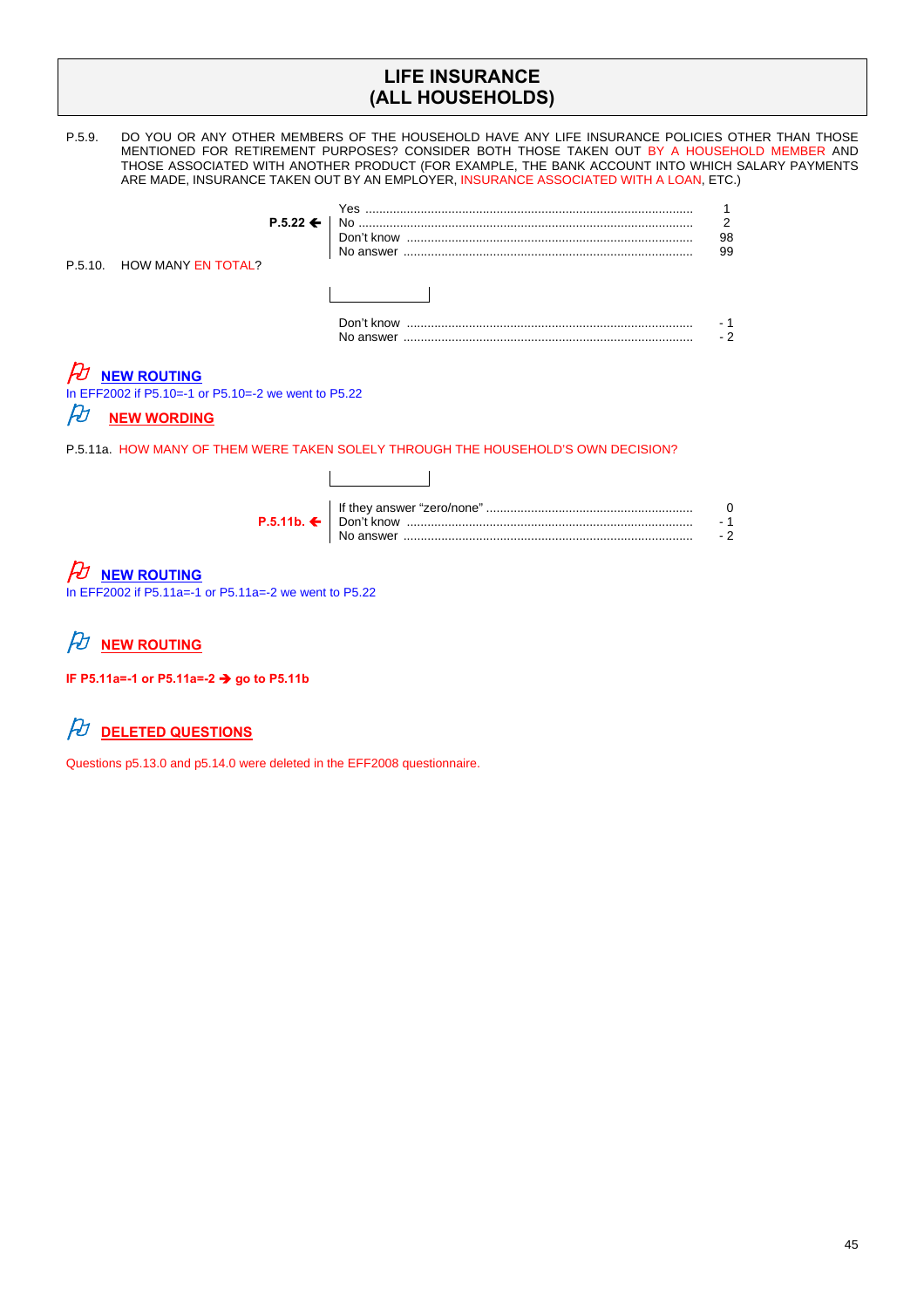## $\overline{\mathcal{H}}$  ask the next block of questions for each of the life insurance policies taken out **THROUGH THE HOUSEHOLD'S OWN DECISION, UP TO A MAXIMUM OF 6 (THE MOST IMPORTANT). BEGIN WITH THE MOST IMPORTANT ONE**

### **ALL HOUSEHOLDS WHO HAVE, THROUGH THEIR OWN DECISION, TAKEN OUT LIFE INSURANCE**

FOR EACH, PLEASE ANSWER THE FOLLOWING QUESTIONS:

| <b>LIFE INSURANCE NUMBER</b>                                                                                          |                     | LIFE INSURANCE TAKEN OUT VOLUNTARILY |                    |                    |  |
|-----------------------------------------------------------------------------------------------------------------------|---------------------|--------------------------------------|--------------------|--------------------|--|
|                                                                                                                       | 1                   | $\overline{2}$                       | 3                  | 46                 |  |
| FU NEW LOCATION OF QUESTION P5.18                                                                                     |                     |                                      |                    |                    |  |
| P.5.18. WHO TOOK OUT THE POLICY?                                                                                      |                     |                                      |                    |                    |  |
| (Clarify that the question refers to the holder)                                                                      |                     |                                      |                    |                    |  |
| <b><i>FUNEW ANSWER OPTIONS</i></b><br>CAPI will show the list of household members with the following information for |                     |                                      |                    |                    |  |
| each member: (MULTIPLE ANSWERS NOT ALLOWED)                                                                           |                     |                                      |                    |                    |  |
| relationship with the reference person, first name, number of member                                                  | number of           | number of                            | number of          | number of          |  |
| .<br>.                                                                                                                | relevant<br>member  | relevant<br>member                   | relevant<br>member | relevant<br>member |  |
| Interviewer: unless specified otherwise, the family relationship refers to the                                        |                     |                                      |                    |                    |  |
| reference person or his/her partner indistinctly<br>P.5.12. WHAT TYPE OF INSTITUTION IS THE INSURANCE POLICY WITH?    |                     |                                      |                    |                    |  |
|                                                                                                                       |                     |                                      |                    |                    |  |
|                                                                                                                       | 1                   | 1                                    | 1                  | 1                  |  |
|                                                                                                                       | $\overline{2}$<br>3 | 2                                    | 2                  | 2<br>3             |  |
|                                                                                                                       | 4                   | 3<br>4                               | 3<br>4             | 4                  |  |
|                                                                                                                       | 5                   | 5                                    | 5                  | 5                  |  |
|                                                                                                                       | 97                  | 97                                   | 97                 | 97                 |  |
|                                                                                                                       | 98                  | 98                                   | 98                 | 98                 |  |
|                                                                                                                       | 99                  | 99                                   | 99                 | 99                 |  |
| P.5.13. WHAT FORM DOES THE POLICY TAKE?                                                                               |                     |                                      |                    |                    |  |
|                                                                                                                       | 1                   | 1                                    | 1                  | 1                  |  |
|                                                                                                                       | $\overline{2}$      | 2                                    | 2                  | 2                  |  |
|                                                                                                                       | 3                   | 3                                    | 3                  | 3                  |  |
|                                                                                                                       | 97                  | 97                                   | 97                 | 97                 |  |
|                                                                                                                       | 98<br>99            | 98<br>99                             | 98<br>99           | 98<br>99           |  |
|                                                                                                                       |                     |                                      |                    |                    |  |
| P.5.14. WHAT IS ITS VALUATION?                                                                                        | €<br>$-1$           | €<br>$-1$                            | €<br>- 1           | €<br>$-1$          |  |
|                                                                                                                       | $-2$                | $-2$                                 | $-2$               | $-2$               |  |
| P.5.16. WHAT IS THE VALUE OF THE COVER?                                                                               | €                   | €                                    | €                  | €                  |  |
|                                                                                                                       | $-1$                | - 1                                  | - 1                | $-1$               |  |
|                                                                                                                       | $-2$                | $-2$                                 | - 2                | $-2$               |  |
| P.5.17. ARE THE PREMIUMS ANNUAL OR A ONE-OFF PAYMENT?                                                                 |                     |                                      |                    |                    |  |
|                                                                                                                       |                     |                                      |                    |                    |  |
| <b><i>FUNEW CLARIFICATION</i></b><br>(The premium is annual if periodic payments are made, even if it is              |                     |                                      |                    |                    |  |
| divided into more frequent instalments.)                                                                              |                     |                                      |                    |                    |  |
| $\bullet$                                                                                                             | 1                   | 1                                    | 1                  | 1                  |  |
|                                                                                                                       | 2                   | 2                                    | 2                  | 2                  |  |
| Single payment made more than a year ago → P.5.18                                                                     | 3<br>98             | 3<br>98                              | 3<br>98            | 3<br>98            |  |
|                                                                                                                       | 99                  | 99                                   | 99                 | 99                 |  |
|                                                                                                                       |                     |                                      |                    |                    |  |
| P.5.17a. WHAT IS THE ANNUAL PREMIUM FOR THIS INSURANCE?                                                               | €                   | $\epsilon$                           | €∣                 | €                  |  |
|                                                                                                                       | $-1$                | - 1                                  | - 1                | $-1$               |  |
|                                                                                                                       | $-2$                | $-2$                                 | $-2$               | $-2$               |  |
|                                                                                                                       |                     |                                      |                    |                    |  |
| P.5.17b. WHAT IS THE ONE-OFF PREMIUM FOR THIS LIFE INSURANCE POLICY?                                                  | €<br>- 1            | €<br>- 1                             | €<br>$-1$          | €<br>- 1           |  |
|                                                                                                                       | $-2$                | $-2$                                 | $-2$               | $-2$               |  |
|                                                                                                                       |                     |                                      |                    |                    |  |
|                                                                                                                       |                     |                                      |                    |                    |  |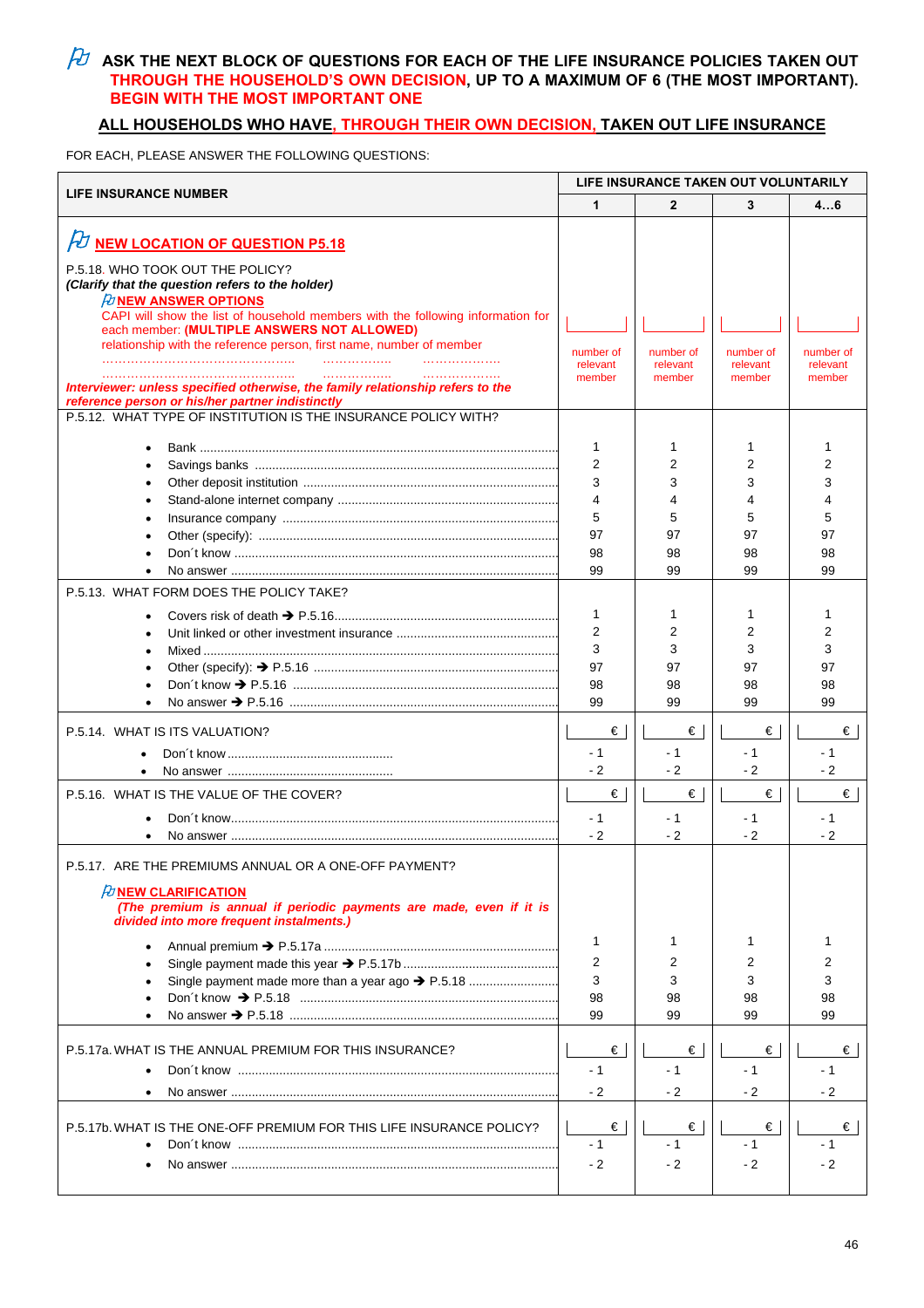$\not\!\!\! D$  <u>NEW LOCATION OF QUESTION P5.11b</u>

This question has been relocated. In EFF2002 it was asked before the specific "**Voluntarily taken out Life Insurance"** block of questions.

P.5.11b. AND HOW MANY INSURANCE POLICIES DO YOU HAVE THAT ARE ASSOCIATED WITH ANOTHER PRODUCT?

 $P.5.19. \leftarrow$ 

|  | $-1$ |
|--|------|
|  | $-2$ |

### **HOUSEHOLDS WHO HAVE INSURANCE ASSOCIATED WITH OTHER PRODUCTS/ASK ABOUT THE INSURANCE POLICIES AS A WHOLE.**

P.5.19. WHAT IS THE VALUE OF THE COVER?

| P.5.19. | WHAT IS THE VALUE OF THE COVER?                                                                                                                       |                                         |                    |                         |   |
|---------|-------------------------------------------------------------------------------------------------------------------------------------------------------|-----------------------------------------|--------------------|-------------------------|---|
|         |                                                                                                                                                       | €                                       |                    |                         |   |
|         |                                                                                                                                                       |                                         |                    | - 1                     |   |
|         |                                                                                                                                                       |                                         |                    | $-2$                    |   |
| P.5.20. | DO YOU PAY ANY SUMS FOR ANY OF THE INSURANCE ASSOCIATED WITH OTHER PRODUCTS?                                                                          |                                         |                    |                         |   |
|         |                                                                                                                                                       |                                         |                    | 1                       |   |
|         | $P.5.21 \leftarrow$                                                                                                                                   |                                         |                    | 2                       |   |
|         |                                                                                                                                                       |                                         |                    | 98<br>99                |   |
|         | P.5.20a. WHAT IS THE FORM OF PAYMENT CHOSEN (IF PAID THIS YEAR)?                                                                                      |                                         |                    |                         |   |
|         | $P.5.20b \leftarrow$                                                                                                                                  |                                         |                    | 1M                      |   |
|         | P.5.20 $c$ $\leftarrow$                                                                                                                               |                                         |                    | 2M                      |   |
|         | $P.5.21$ ←<br>$P.5.21 \leftarrow$                                                                                                                     |                                         |                    | 98<br>99                |   |
|         |                                                                                                                                                       |                                         |                    |                         |   |
|         | P.5.20b. WHAT IS THE ANNUAL PREMIUM FOR THESE LIFE INSURANCE POLICIES?                                                                                |                                         |                    |                         |   |
|         |                                                                                                                                                       | €                                       |                    |                         |   |
|         |                                                                                                                                                       |                                         |                    | - 1                     |   |
|         |                                                                                                                                                       |                                         |                    | $-2$                    |   |
|         | P.5.20c. HOW MUCH IS THE ONE-OFF PAYMENT FOR THESE LIFE INSURANCE POLICIES?                                                                           |                                         |                    |                         |   |
|         |                                                                                                                                                       | €                                       |                    |                         |   |
|         |                                                                                                                                                       |                                         |                    | $-1$                    |   |
|         |                                                                                                                                                       |                                         |                    | $-2$                    |   |
| P.5.21. | WHO TOOK OUT THE POLICY(IES)?<br>$\beta$ NEW ANSWER OPTIONS                                                                                           |                                         |                    |                         |   |
|         | CAPI HAS TO SHOW THE LIST OF HOUSEHOLD MEMBERS WITH THE FOLLOWING INFORMATION FOR EACH MEMBER:<br>(QUESTION TO WHICH MORE THAN ONE ANSWER IS ALLOWED) |                                         |                    |                         |   |
|         | Interviewer: unless specified otherwise, the family relationship refers to the reference person or his/her partner indistinctly                       |                                         |                    |                         |   |
|         |                                                                                                                                                       | RELATIONSHIP WITH THE REFERENCE PERSON. | <b>FIRST NAME,</b> | <b>NUMBER OF MEMBER</b> |   |
|         |                                                                                                                                                       |                                         |                    |                         | м |
|         |                                                                                                                                                       |                                         |                    |                         | м |
|         |                                                                                                                                                       |                                         |                    |                         |   |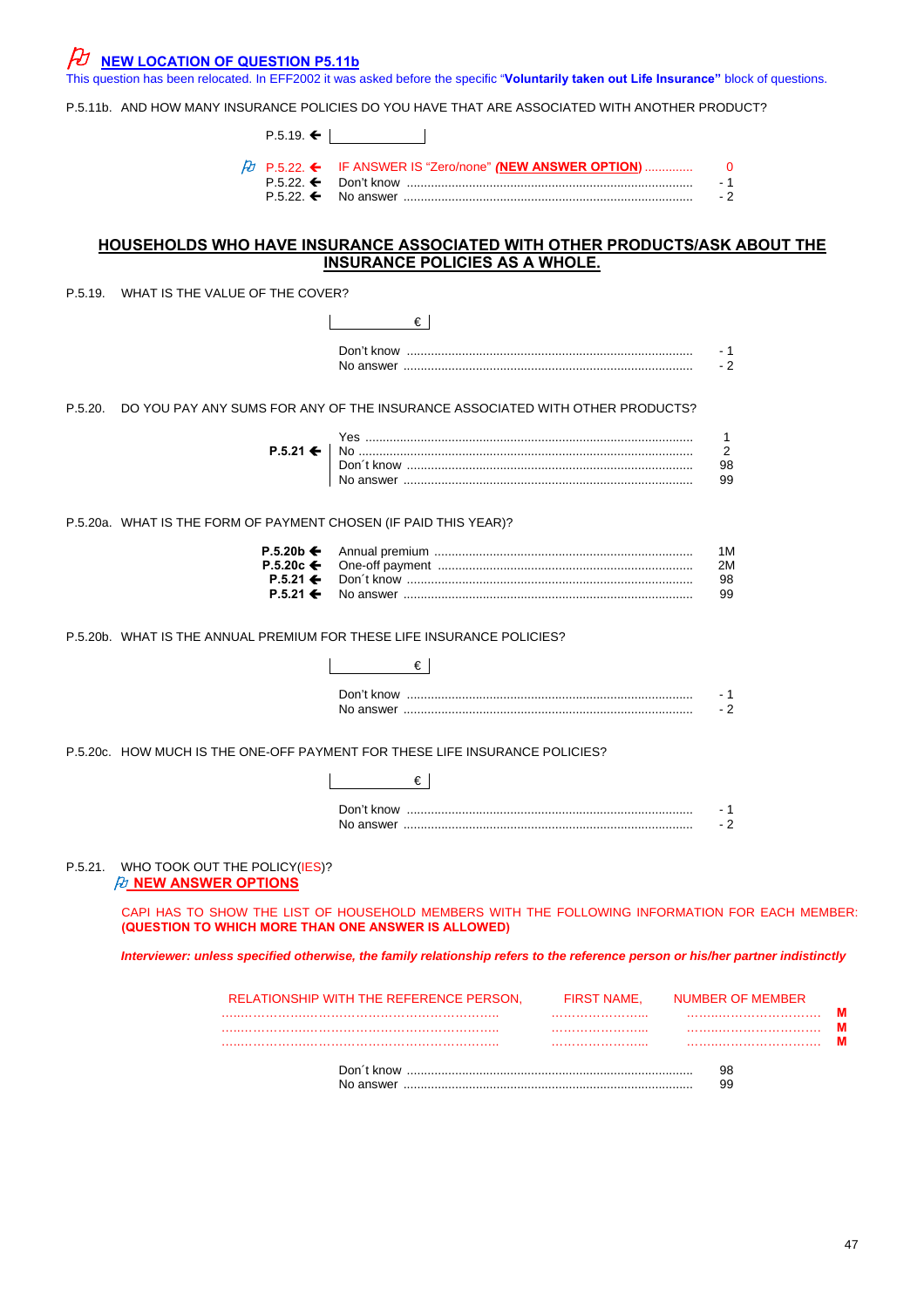## OTHER FORMS OF INSURANCE (HEALTH-CARE, HOME AND VEHICLE POLICIES) (ALL HOUSEHOLDS)

#### P.5.22. WHAT OTHER FORMS OF INSURANCE DO YOU HAVE? **CARD 10B**

| Þн                       |  |
|--------------------------|--|
| $P.6.1. \Leftrightarrow$ |  |
|                          |  |
|                          |  |
|                          |  |

P.5.23. HOW MUCH DO YOU PAY EACH YEAR ON AVERAGE FOR THIS INSURANCE?

| Don't know |  |
|------------|--|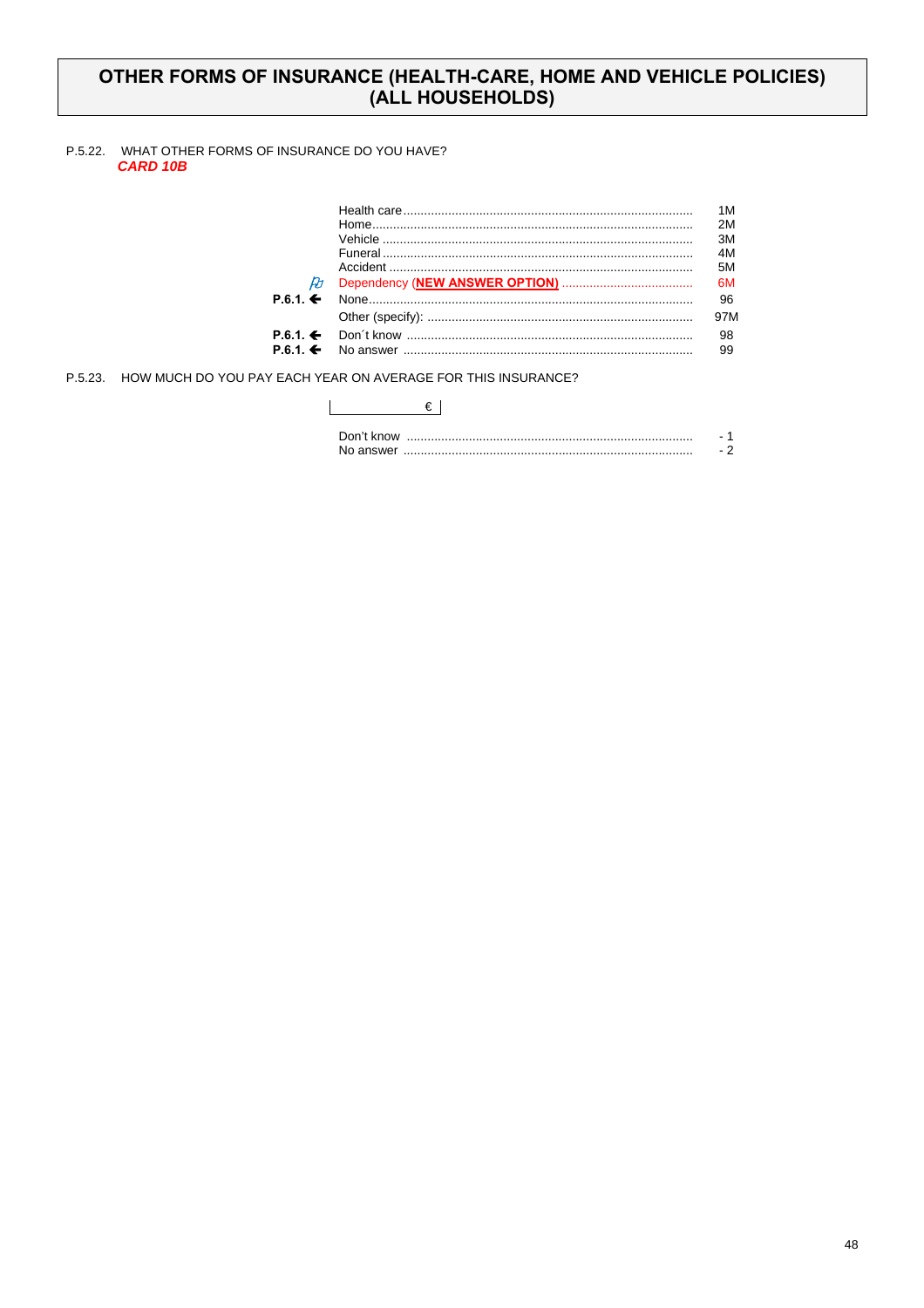### **6. EMPLOYMENT SITUATION AND RELATED INCOME (ALL HOUSEHOLD MEMBERS OVER 16))**

LET'S NOW TALK ABOUT YOUR EMPLOYMENT SITUATION, EARNINGS AND EMPLOYMENT HISTORY.

EACH OF THE HOUSEHOLD MEMBERS SHOULD BE ASKED THE QUESTIONS IN THE MODULE ON **DETAILS OF EMPLOYMENT INCOME** RELEVANT TO THEIR EMPLOYMENT SITUATION. ONLY IF THE HOUSEHOLD MEMBER IS ABSENT SHOULD ANOTHER MEMBER BE ASKED TO PROVIDE THIS INFORMATION.

#### **A ALL HOUSEHOLD MEMBERS OVER 16**

|                                                                        | <b>HOUSEHOLD MEMBERS</b> |                         |                |                |                |                         |                         |
|------------------------------------------------------------------------|--------------------------|-------------------------|----------------|----------------|----------------|-------------------------|-------------------------|
| <b>NUMBER OF PERSON IN THE HOUSEHOLD</b>                               | <b>P.R. 1</b>            | $\overline{2}$          | 3              | 4              | 5              | 6                       | 79                      |
| <b>CARD 10C</b>                                                        |                          |                         |                |                |                |                         |                         |
| P.6.1. WHAT<br>IS YOUR CURRENT EMPLOYMENT<br>SITUATION? <sup>32</sup>  |                          |                         |                |                |                |                         |                         |
|                                                                        | 1 M                      | 1 M                     | 1 M            | 1 M            | 1 M            | 1 M                     | 1 M                     |
|                                                                        | 2 M                      | 2 M                     | 2 M            | 2 M            | 2 M            | 2 M                     | 2 M                     |
|                                                                        | 3 M                      | 3 M                     | 3 M            | 3 M            | 3 M            | 3 M                     | 3 M                     |
| • Permanently disabled or unable to work                               | 4 M<br>5 M               | 4 M<br>5 M              | 4 M<br>5 M     | 4 M<br>5 M     | 4 M<br>5 M     | 4 M<br>5 M              | 4 M<br>5 M              |
|                                                                        | 6 M                      | 6 M                     | 6 M            | 6 M            | 6 M            | 6 M                     | 6 M                     |
|                                                                        | 7 M                      | 7 M                     | 7 M            | 7 M            | 7 M            | 7 M                     | 7 M                     |
|                                                                        | 8 M                      | 8 M                     | 8 M            | 8 M            | 8 M            | 8 M                     | 8 M                     |
| $\beta t$<br><b>NEW ROUTING</b>                                        |                          |                         |                |                |                |                         |                         |
| IF (P6.1c1=0 and P6.1c2=0) HAS HE/SHE EVER<br>P.6.2.<br><b>WORKED?</b> |                          |                         |                |                |                |                         |                         |
| $\bullet$                                                              | 1                        | 1                       | 1              | 1              | 1              | 1                       | 1                       |
|                                                                        | $\overline{2}$           | $\overline{2}$          | 2              | $\overline{2}$ | 2              | $\overline{2}$          | $\overline{2}$          |
| $\cancel{E}$<br><b>NEW ROUTING</b>                                     |                          |                         |                |                |                |                         |                         |
| Ask P.6.3 if P.6.1c1=1 or P.6.1c2=1 or P.6.2=1<br>CARD <sub>11</sub>   |                          |                         |                |                |                |                         |                         |
| WHAT TYPE OF WORK DO/DID YOU DO?<br>P.6.3.                             |                          |                         |                |                |                |                         |                         |
| Management in the public or private sector<br>$\bullet$                | 1                        | 1                       | 1              | 1              | 1              | 1                       | 1                       |
| Intellectual, technician or scientist<br>$\bullet$                     | $\overline{2}$           | $\overline{2}$          | 2              | 2              | 2              | 2                       | 2                       |
| $\bullet$                                                              | 3                        | 3                       | 3              | 3              | 3              | 3                       | 3                       |
|                                                                        | $\overline{\mathbf{4}}$  | $\overline{\mathbf{4}}$ | 4              | 4              | 4              | $\overline{\mathbf{4}}$ | $\overline{\mathbf{A}}$ |
| Hotel and catering, personal, security and                             | 5                        | 5                       | 5              | 5              | 5              | 5                       | 5                       |
| Skilled worker in agriculture and fishing<br>٠                         | 6                        | 6                       | 6              | 6              | 6              | 6                       |                         |
| Skilled craftsman or worker in<br>$\bullet$                            |                          |                         |                |                |                |                         |                         |
| manufacturing, construction or mining                                  |                          |                         |                |                |                |                         |                         |
|                                                                        | $\overline{7}$           | $\overline{7}$          | $\overline{7}$ | 7              | $\overline{7}$ | 7                       | 7                       |
| Operators and installers of machinery and<br>$\bullet$                 |                          |                         |                |                |                |                         |                         |
|                                                                        | 8                        | 8                       | 8              | 8              | 8              | 8                       | 8                       |
| $\bullet$                                                              | 9<br>10                  | 9<br>10                 | 9<br>10        | 9<br>10        | 9<br>10        | 9<br>10                 | 9<br>10                 |
|                                                                        | 98                       | 98                      | 98             | 98             | 98             | 98                      | 98                      |
|                                                                        | 99                       | 99                      | 99             | 99             | 99             | 99                      | 99                      |
|                                                                        |                          |                         |                |                |                |                         |                         |

 $\overline{a}$ 

**The managing partner of a jointly owned nonfamily firm.** 

 $32$  Respondents should reply to a different module of questions depending on their answer to this question. Specifically, if the answer to question 6.01 is option 1, the module they should answer is "SPECIFIC QUESTIONS FOR EMPLOYEES". If the answer is 2, the module they should answer is "SPECIFIC QUESTIONS FOR THE SELFEMPLOYED." If the household member is unemployed (option 3), the relevant module is "SPECIFIC QUESTIONS FOR THE UNEMPLOYED". If the answer is option 4 or 5, the questions to ask are in "SPECIFIC QUESTIONS FOR THE RETIRED OR PERMANENTLY DISABLED". There is no specific module of questions for the other possible responses. If the respondent answers more than one option, he/she should reply to all the pertinent modules.

<sup>&</sup>lt;sup>33</sup> Selfemployed refers to the following employment situations:

An independent professional, sole proprietor, selfemployed worker.

The owner of or partner in a family firm.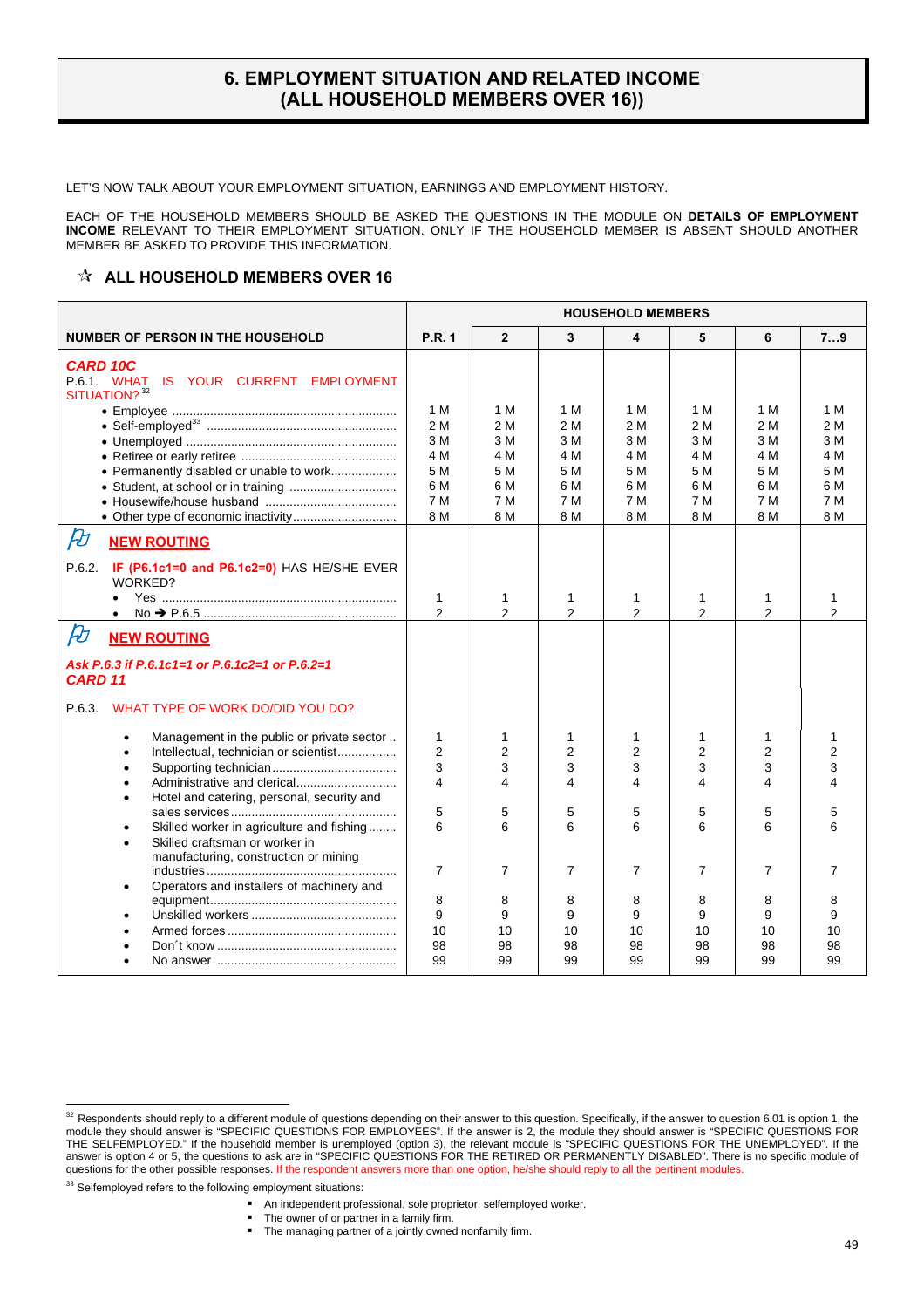|                                                                                                                                                                                                                                                                                                                                                                                                                     | <b>HOUSEHOLD MEMBERS</b>                                                                   |                                                                               |                                                                              |                                                                                 |                                                                                 |                                                                    |                                                                                 |
|---------------------------------------------------------------------------------------------------------------------------------------------------------------------------------------------------------------------------------------------------------------------------------------------------------------------------------------------------------------------------------------------------------------------|--------------------------------------------------------------------------------------------|-------------------------------------------------------------------------------|------------------------------------------------------------------------------|---------------------------------------------------------------------------------|---------------------------------------------------------------------------------|--------------------------------------------------------------------|---------------------------------------------------------------------------------|
| <b>NUMBER OF PERSON IN THE HOUSEHOLD</b>                                                                                                                                                                                                                                                                                                                                                                            | <b>P.R. 1</b>                                                                              | $\overline{2}$                                                                | 3                                                                            | 4                                                                               | 5                                                                               | 6                                                                  | 79                                                                              |
| $\cancel{E}$<br><b>NEW ROUTING</b><br>Ask P.6.4 if P.6.1c1=1 or P.6.1c2=1 or P.6.2=1<br><b>CARD 12</b><br>P.6.4. OF THE FOLLOWING TYPES OF ACTIVITY I AM GOING TO                                                                                                                                                                                                                                                   |                                                                                            |                                                                               |                                                                              |                                                                                 |                                                                                 |                                                                    |                                                                                 |
| LIST, TELL ME THE ONE IN WHICH YOU WORK/WORKED.<br>Agriculture, livestock farming, hunting, forestry, fishing<br>$\bullet$<br>Generation and distribution of electricity, gas and water<br>Commerce, repairs to vehicles and articles for personal and<br>Transport, storage and communications<br>Real estate property and rental: business services<br>Public administration, defence, obligatory social security | $\mathbf{1}$<br>$\overline{2}$<br>3<br>4<br>5<br>6<br>$\overline{7}$<br>8<br>9<br>10<br>11 | $\mathbf{1}$<br>2<br>3<br>4<br>5<br>6<br>$\overline{7}$<br>8<br>9<br>10<br>11 | $\mathbf 1$<br>2<br>3<br>4<br>5<br>6<br>$\overline{7}$<br>8<br>9<br>10<br>11 | 1<br>$\overline{2}$<br>3<br>4<br>5<br>6<br>$\overline{7}$<br>8<br>9<br>10<br>11 | 1<br>$\overline{2}$<br>3<br>4<br>5<br>6<br>$\overline{7}$<br>8<br>9<br>10<br>11 | 1<br>2<br>3<br>4<br>5<br>6<br>$\overline{7}$<br>8<br>9<br>10<br>11 | 1<br>$\overline{2}$<br>3<br>4<br>5<br>6<br>$\overline{7}$<br>8<br>9<br>10<br>11 |
| Health-care and veterinary practice; social services<br>Other social activities and services provided to the<br>community; personal services<br>Homes employing domestic servants<br>For household members who answer (P6 1c4=1 or P6 1c5=1) and<br>P6_1c1=0 and P6_1c2=0, go to the "SPECIFIC QUESTIONS FOR<br>RETIREES AND PERMANENTLY DISABLED PERSONS"                                                          | 12<br>13<br>14<br>15<br>16<br>98<br>99                                                     | 12<br>13<br>14<br>15<br>16<br>98<br>99                                        | 12<br>13<br>14<br>15<br>16<br>98<br>99                                       | 12<br>13<br>14<br>15<br>16<br>98<br>99                                          | 12<br>13<br>14<br>15<br>16<br>98<br>99                                          | 12<br>13<br>14<br>15<br>16<br>98<br>99                             | 12<br>13<br>14<br>15<br>16<br>98<br>99                                          |
| P.6.5. ARE YOU LOOKING FOR WORK?<br>No $\rightarrow$ Go to relevant module according to P.6.1.                                                                                                                                                                                                                                                                                                                      | $\mathbf{1}$<br>$\mathfrak{p}$                                                             | 1<br>$\mathcal{P}$                                                            | 1<br>$\mathcal{P}$                                                           | 1<br>$\mathcal{P}$                                                              | 1<br>$\mathfrak{p}$                                                             | 1<br>$\mathfrak{p}$                                                | $\mathfrak{p}$                                                                  |
| P.6.6. HAVE YOU RECEIVED JOB OFFERS YOU HAVE TURNED<br>DOWN?<br>No $\rightarrow$ Go to relevant module according to P.6.1.                                                                                                                                                                                                                                                                                          | 1<br>$\mathfrak{p}$                                                                        | 1<br>$\mathcal{P}$                                                            | 1<br>$\mathfrak{p}$                                                          | 1<br>$\mathcal{P}$                                                              | 1<br>$\overline{2}$                                                             | 1<br>$\mathfrak{p}$                                                | 1<br>$\mathfrak{p}$                                                             |
| P.6.7. HOW MANY??                                                                                                                                                                                                                                                                                                                                                                                                   | $-1$<br>$-2$                                                                               | - 1<br>$-2$                                                                   | - 1<br>$-2$                                                                  | - 1<br>$-2$                                                                     | - 1<br>$-2$                                                                     | $-1$<br>$-2$                                                       | - 1<br>$-2$                                                                     |

## **FOR EACH EMPLOYMENT SITUATION (see the reply to question 6.1) AND FOR EACH HOUSEHOLD MEMBER, GO TO THE CORRESPONDING EMPLOYMENT EARNINGS MODULE(S)**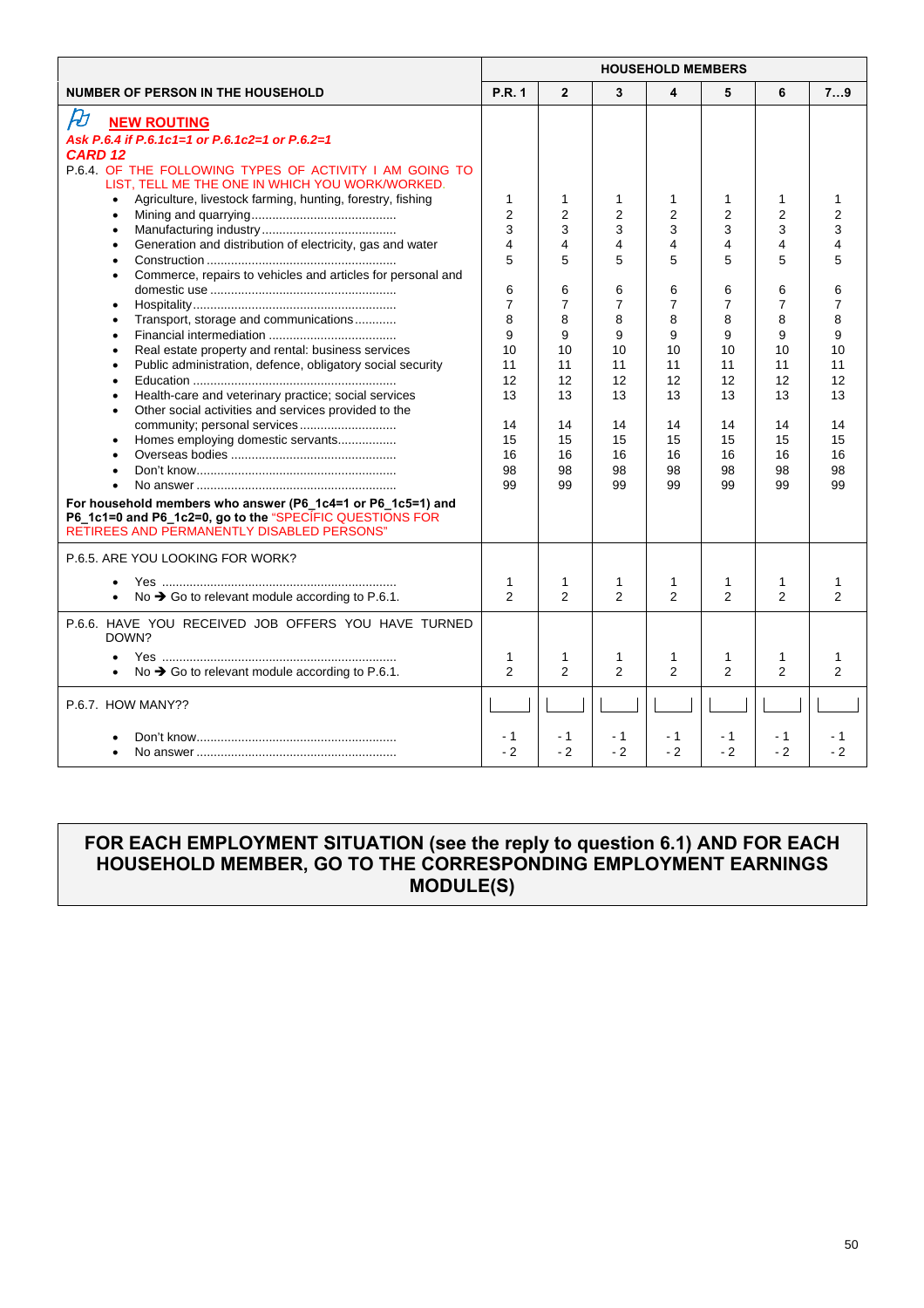## **SPECIFIC QUESTIONS FOR EMPLOYEES**

### **HOUSEHOLD MEMBERS AGED OVER 16 WHO ARE EMPLOYEES.**

|        |                                                                                                                                                                     |                     | <b>HOUSEHOLD MEMBERS</b> |   |  |  |     |   |    |  |
|--------|---------------------------------------------------------------------------------------------------------------------------------------------------------------------|---------------------|--------------------------|---|--|--|-----|---|----|--|
|        | NUMBER OF PERSON IN THE HOUSEHOLD                                                                                                                                   |                     | <b>P.R. 1</b>            | 2 |  |  | 5   | 6 | 79 |  |
| P.6.8. | DO YOU WORK FOR MORE THAN ONE EMPLOYER?<br>$\n  D$ NEW CLARIFICATION<br>(Interviewer: We refer to the jobs the household member is currently working as an employee |                     |                          |   |  |  |     |   |    |  |
|        |                                                                                                                                                                     | $P.6.10 \leftarrow$ |                          |   |  |  |     |   |    |  |
| P.6.9. | <b>HOW MANY?</b>                                                                                                                                                    |                     |                          |   |  |  |     |   |    |  |
|        |                                                                                                                                                                     |                     |                          |   |  |  |     |   |    |  |
|        |                                                                                                                                                                     |                     |                          |   |  |  | - 2 |   |    |  |

### **COLLECT DETAILS OF A MAXIMUM OF 3 JOBS AS AN EMPLOYEE. IF MORE THAN 3, TAKE THE 3 MOST IMPORTANT.**

|                                                                                                                                                                                                                                                  |                | <b>JOBS WHERE MEMBER IS WORKING AS AN</b><br><b>EMPLOYEE</b> |               |
|--------------------------------------------------------------------------------------------------------------------------------------------------------------------------------------------------------------------------------------------------|----------------|--------------------------------------------------------------|---------------|
| <b>JOB NUMBER</b>                                                                                                                                                                                                                                | 1              | $\mathbf{2}$                                                 | 3             |
| P.6.10. IS THIS YOUR MAIN OCUPATION?                                                                                                                                                                                                             |                |                                                              |               |
|                                                                                                                                                                                                                                                  | 1              |                                                              |               |
|                                                                                                                                                                                                                                                  | $\mathfrak{p}$ | $\mathfrak{p}$                                               | $\mathcal{P}$ |
| DO YOU WORK FULL OR PART-TIME <sup>34</sup> ?<br>P.6.11.                                                                                                                                                                                         |                |                                                              |               |
|                                                                                                                                                                                                                                                  | 1              |                                                              |               |
|                                                                                                                                                                                                                                                  | $\overline{2}$ | $\overline{2}$                                               |               |
| P.6.12.<br>HOW MANY HOURS A WEEK DO YOU DEVOTE TO THIS JOB?                                                                                                                                                                                      |                |                                                              |               |
|                                                                                                                                                                                                                                                  | - 1            | - 1                                                          | - 1           |
|                                                                                                                                                                                                                                                  | $-2$           | $-2$                                                         | - 2           |
| WHAT TYPE OF EMPLOYMENT CONTRACT DO YOU HAVE?<br>P.6.13.                                                                                                                                                                                         |                |                                                              |               |
|                                                                                                                                                                                                                                                  | 1              |                                                              |               |
|                                                                                                                                                                                                                                                  | $\overline{2}$ | 2                                                            | 2             |
|                                                                                                                                                                                                                                                  | 3              | 3                                                            |               |
|                                                                                                                                                                                                                                                  | 4              |                                                              |               |
| P.6.14. WHAT ARE THE REGULAR GROSS MONTHLY EARNINGS THIS JOB<br><b>BRINGS IN?</b>                                                                                                                                                                |                |                                                              |               |
| <b><i>PU</i></b> NEW CLARIFICATION                                                                                                                                                                                                               | €              | €                                                            | €             |
| Annual supplementary pay should be apportioned over twelve months                                                                                                                                                                                |                |                                                              |               |
| 35                                                                                                                                                                                                                                               | - 1            | - 1                                                          | - 1           |
|                                                                                                                                                                                                                                                  | $-2$           | $-2$                                                         | $-2$          |
| P.6.14.a. DOES THIS AMOUNT INCLUDE AN INCREASE IN 2009 NOT DUE TO<br>PROMOTION (E.G. AS A RESULT OF AN ANNUAL ADJUSTMENT FOR<br>INFLATION)? <sup>36</sup> (We ask P.6.14a only if [(P6.14>0 or L6.14>0 or U6.14>0 or<br>F6.14>0) and year=2009]) |                |                                                              |               |
|                                                                                                                                                                                                                                                  | 1              |                                                              |               |
|                                                                                                                                                                                                                                                  | $\mathfrak{p}$ | 2                                                            | 2             |

 $\frac{34}{10}$  The concept of part-time is for the respondent to interpret. Only if he or she expresses ignorance of its meaning should you refer to the objective criterion of fewer than 30 hours worked a week.

<sup>35</sup> If, after executing the loop for the questions asked in terms of euro, the response is "don't know" or "no answer", go to P6.15 36 P6.14a and P6.14b are questions added to the questionnaire in January 2009*.*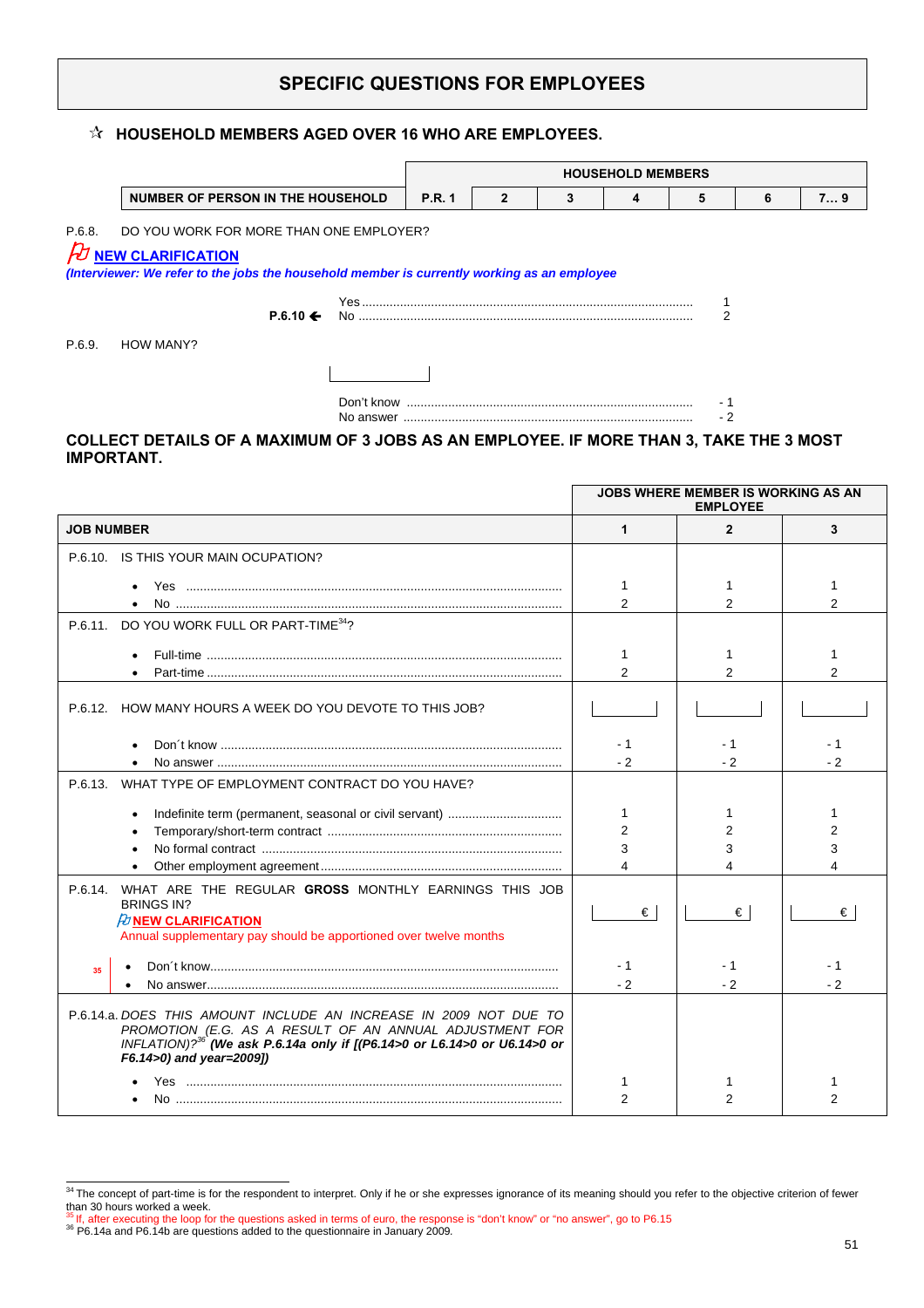|                                                                                                                                                                                                                                                                                              | <b>JOBS WHERE MEMBER IS WORKING AS AN</b><br><b>EMPLOYEE</b> |                    |                              |  |  |
|----------------------------------------------------------------------------------------------------------------------------------------------------------------------------------------------------------------------------------------------------------------------------------------------|--------------------------------------------------------------|--------------------|------------------------------|--|--|
| <b>JOB NUMBER</b>                                                                                                                                                                                                                                                                            | $\mathbf{1}$                                                 | $\overline{2}$     | 3                            |  |  |
| P.6.14b. HOW MUCH WAS THIS INCREASE?                                                                                                                                                                                                                                                         | €                                                            | €                  | €                            |  |  |
| $\bullet$                                                                                                                                                                                                                                                                                    | - 1<br>$-2$                                                  | $-1$<br>$-2$       | - 1<br>$-2$                  |  |  |
| DO YOU RECEIVE PAYMENTS IN KIND IN THE FORM OF LUNCHEON<br>P.6.15.<br>VOUCHERS, TRAVEL, A COMPANY CAR, SUBSISISED LOANS, FREE USE<br>OF ACCOMMODATION, ETC. (PLEASE DO NOT INCLUDE DAILY LIVING<br>ALLOWANCES OR CONTRIBUTIONS (WHERE ANY ARE MADE) TO A<br>PENSION SCHEME BY THE EMPLOYER)? |                                                              |                    |                              |  |  |
|                                                                                                                                                                                                                                                                                              | 1<br>2                                                       | 1<br>2             | 1<br>$\overline{2}$          |  |  |
| P.6.16.<br>WHAT WOULD THEIR MONTHLY MONETARY VALUE BE?                                                                                                                                                                                                                                       | $\epsilon$                                                   | €                  | €                            |  |  |
|                                                                                                                                                                                                                                                                                              | - 1<br>$-2$                                                  | - 1<br>$-2$        | - 1<br>$-2$                  |  |  |
| HOW LONG HAVE YOU WORKED FOR THIS COMPANY (IN YEARS)?<br>P.6.17.<br>$\beta$ NEW CLARIFICATION<br>(For less than one year, answer 0).                                                                                                                                                         |                                                              |                    |                              |  |  |
|                                                                                                                                                                                                                                                                                              | - 1<br>$-2$                                                  | - 1<br>$-2$        | - 1<br>$-2$                  |  |  |
| DO YOU REMEMBER YOUR MONTHLY SALARY WHEN YOU STARTED<br>P.6.18.<br>WORKING FOR THE COMPANY?                                                                                                                                                                                                  |                                                              |                    |                              |  |  |
|                                                                                                                                                                                                                                                                                              | 1<br>2                                                       | 2                  | 1<br>2                       |  |  |
| WHAT WAS YOUR SALARY?<br>P.6.19.                                                                                                                                                                                                                                                             | €                                                            | €                  | €                            |  |  |
|                                                                                                                                                                                                                                                                                              | - 1<br>$-2$                                                  | - 1<br>$-2$        | - 1<br>$-2$                  |  |  |
| HOW MANY EMPLOYEES DOES THE COMPANY YOU WORK FOR HAVE?<br>P.6.20.<br>(TOTAL SIZE OF THE COMPANY)                                                                                                                                                                                             |                                                              |                    |                              |  |  |
|                                                                                                                                                                                                                                                                                              | 1<br>$\overline{2}$<br>3<br>4<br>5<br>98<br>99               | 2<br>5<br>98<br>99 | 1<br>2<br>3<br>5<br>98<br>99 |  |  |
| DO YOU EXPECT TO GIVE UP WORK IN THE NEXT TWELVE MONTHS?<br>P.6.21.                                                                                                                                                                                                                          | 1                                                            |                    | 1                            |  |  |
|                                                                                                                                                                                                                                                                                              | 2                                                            | 2                  | 2                            |  |  |

# **NEW CLARIFICATION**

P.6.22. *(If all your jobs are part time)* WHEN WAS THE LAST TIME YOU WORKED FULL TIME? **(We refer to the last year in which the respondent worked full time).** *Interviewer: Note down the year written out as four digits, for example, 1978, 2001, etc. If the interviewee answers X years, convert it).*

| Never |  |
|-------|--|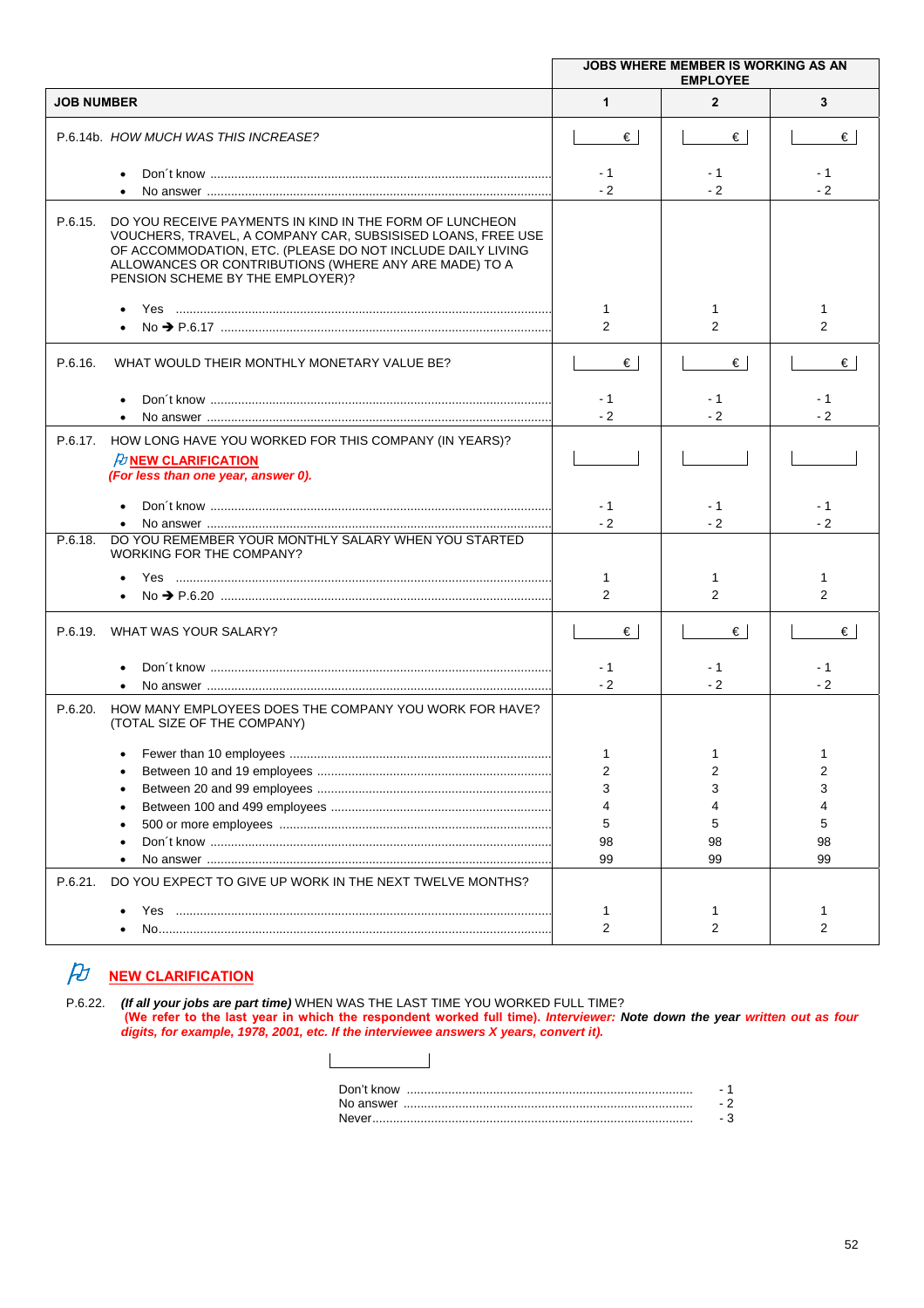## SPECIFIC QUESTIONS FOR UNEMPLOYED PERSONS

### $\hat{\mathbb{X}}$  HOUSEHOLD MEMBERS OVER 16 WHO ARE UNEMPLOYED.

|                                                                                                                            |               |              |   | <b>HOUSEHOLD MEMBERS</b>                      |   |                    |      |
|----------------------------------------------------------------------------------------------------------------------------|---------------|--------------|---|-----------------------------------------------|---|--------------------|------|
| NUMBER OF PERSON IN THE HOUSEHOLD                                                                                          | <b>P.R. 1</b> | $\mathbf{2}$ | 3 | 4                                             | 5 | 6                  | 7. 9 |
| P.6.23a. IN WHAT YEAR DID YOU BECOME UNEMPLOYED?                                                                           |               |              |   |                                               |   |                    |      |
| Year                                                                                                                       |               |              |   |                                               |   |                    |      |
|                                                                                                                            |               |              |   |                                               |   |                    |      |
|                                                                                                                            |               |              |   |                                               |   | - 1<br>$-2$        |      |
|                                                                                                                            |               |              |   |                                               |   |                    |      |
| P.6.23b. IN WHAT MONTH DID YOU BECOME UNEMPLOYED?                                                                          |               |              |   |                                               |   |                    |      |
|                                                                                                                            |               |              |   |                                               |   | 1<br>2             |      |
|                                                                                                                            |               |              |   |                                               |   | 3                  |      |
|                                                                                                                            |               |              |   |                                               |   | 4                  |      |
|                                                                                                                            |               |              |   |                                               |   | 5<br>6             |      |
|                                                                                                                            |               |              |   |                                               |   | $\overline{7}$     |      |
|                                                                                                                            |               |              |   |                                               |   | 8                  |      |
|                                                                                                                            |               |              |   |                                               |   | 9                  |      |
|                                                                                                                            |               |              |   |                                               |   | 10                 |      |
|                                                                                                                            |               |              |   |                                               |   | 11<br>12           |      |
|                                                                                                                            |               |              |   |                                               |   | 98                 |      |
|                                                                                                                            |               |              |   |                                               |   | 99                 |      |
|                                                                                                                            |               |              |   |                                               |   | 1<br>2<br>98<br>99 |      |
| <b>NEW WORDING</b>                                                                                                         |               |              |   |                                               |   |                    |      |
| DO YOU RECEIVE INCOME FROM ANY OF THE FOLLOWING SOURCES?<br>P.6.27.<br><b>CARD 13</b>                                      |               |              |   |                                               |   |                    |      |
| P.6.28a $\leftarrow$                                                                                                       |               |              |   |                                               |   | 1M                 |      |
| $P.6.28b \leftarrow$                                                                                                       |               |              |   |                                               |   | 2M                 |      |
| P.6.28c $\leftarrow$                                                                                                       |               |              |   |                                               |   | ЗM                 |      |
| P.6.28d $\leftarrow$                                                                                                       |               |              |   |                                               |   | 4M                 |      |
| $P.6.28e \leftarrow$                                                                                                       |               |              |   |                                               |   | 5M                 |      |
| $\beta$ P.6.29 ←                                                                                                           |               |              |   | No, none of these sources (NEW ANSWER OPTION) |   | 6                  |      |
| $P.6.29 \Leftrightarrow$                                                                                                   |               |              |   |                                               |   | 98                 |      |
| $P.6.29 \Leftrightarrow$                                                                                                   |               |              |   |                                               |   | 99                 |      |
| The answer option "Other (specify)" has been deleted.                                                                      |               |              |   |                                               |   |                    |      |
| P.6.28a. WHAT IS YOUR MONTHLY INCOME IN THE FORM OF HELP PROVIDED BY FAMILY MEMBERS WHO DO NOT BELONG TO<br>THE HOUSEHOLD? |               |              |   |                                               |   |                    |      |

P.6.28b. WHAT IS YOUR MONTHLY INCOME FROM CONTRIBUTION-BASED INSURANCE BENEFITS?

 $\epsilon$ 

| Don't know     |  |
|----------------|--|
| No answer<br>. |  |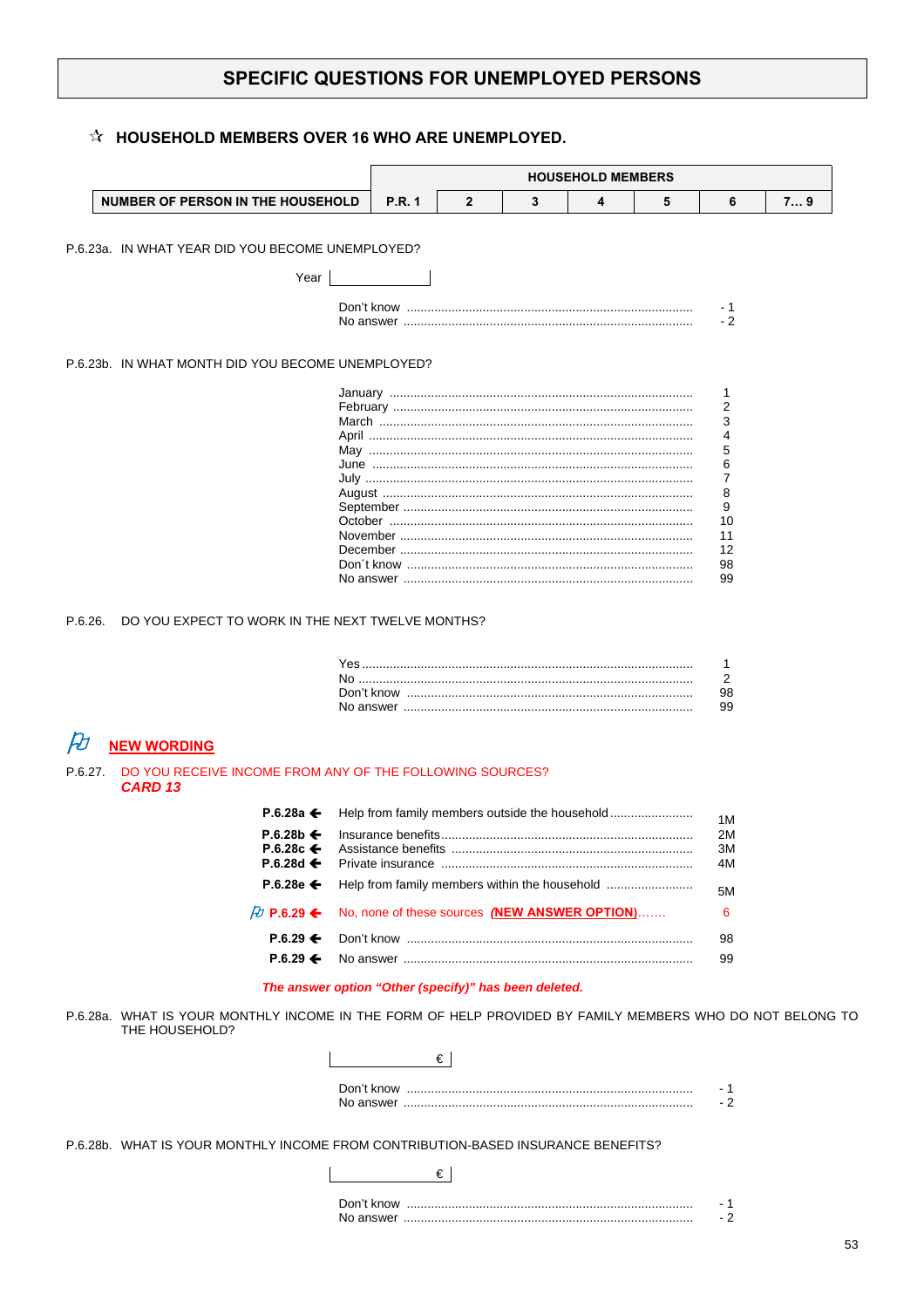|                                                              | €∣                                                                                                                                                                                                                |      |
|--------------------------------------------------------------|-------------------------------------------------------------------------------------------------------------------------------------------------------------------------------------------------------------------|------|
| 37                                                           |                                                                                                                                                                                                                   | - 1  |
|                                                              |                                                                                                                                                                                                                   | $-2$ |
|                                                              | P.6.28c1. DOES THIS AMOUNT INCLUDE AN INCREASE IN 2009 (E.G. AS A RESULT OF AN ADJUSTMENT FOR INFLATION)? <sup>38</sup><br>(We ask P6.28c1 only if P6.28c>0 or L6.28c>0 or U6.28c>0 or F6.28c>0) and year= 2009]) |      |
|                                                              |                                                                                                                                                                                                                   |      |
|                                                              |                                                                                                                                                                                                                   | 2    |
|                                                              |                                                                                                                                                                                                                   | 98   |
|                                                              |                                                                                                                                                                                                                   | 99   |
| P.6.28c2. HOW MUCH WAS THIS INCREASE?                        |                                                                                                                                                                                                                   |      |
|                                                              | €                                                                                                                                                                                                                 |      |
|                                                              |                                                                                                                                                                                                                   |      |
|                                                              |                                                                                                                                                                                                                   | $-2$ |
| P.6.28d. WHAT IS YOUR MONTHLY INCOME FROM PRIVATE INSURANCE? |                                                                                                                                                                                                                   |      |
|                                                              | €                                                                                                                                                                                                                 |      |
|                                                              |                                                                                                                                                                                                                   |      |
|                                                              |                                                                                                                                                                                                                   | $-2$ |
| HOUSEHOLD?                                                   | P.6.28e. WHAT IS YOUR MONTHLY INCOME IN THE FORM OF HELP PROVIDED BY FAMILY MEMBERS WHO BELONG TO THE                                                                                                             |      |
|                                                              | €                                                                                                                                                                                                                 |      |

| Don't know |  |
|------------|--|
| No answer  |  |

# *<u>DELETED QUESTION</u>*

Question p6.28f has been deleted from the EFF2008 questionnaire

# *A* <u>NEW ANSWER OPTIONS</u>

P.6.29. WHAT IS THE GROSS MONTHLY SALARY FOR WHICH YOU WOULD BE WILLING TO WORK?

| $\mathbb{R}^n$ . The set of $\mathbb{R}^n$ |  |
|--------------------------------------------|--|
|                                            |  |

<sup>&</sup>lt;sup>37</sup> If, after executing the loop for the questions asked in terms of euro, the response is "don't know" or "no answer", do not ask question P.6.28c1.

 $38$  P6.28c1 and P6.28c2 are questions added to the questionnaire in January 2009.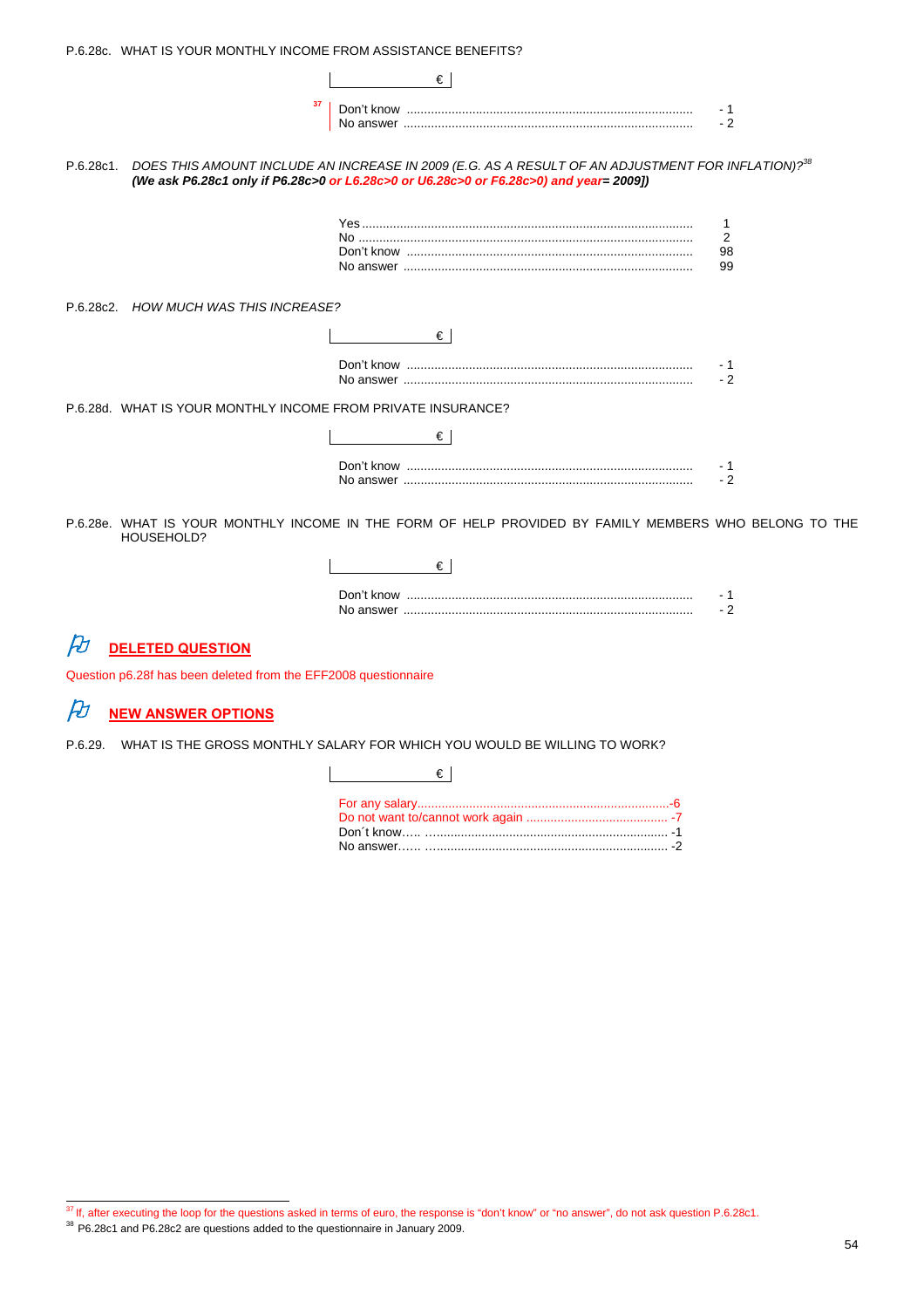## **SPECIFIC QUESTIONS FOR SELF-EMPLOYED WORKERS**

#### **HOUSEHOLD MEMBERS OVER 16 WHO ARE SELF-EMPLOYED.**

|                                                                                 |                     |               |              |   | <b>HOUSEHOLD MEMBERS</b> |   |   |    |
|---------------------------------------------------------------------------------|---------------------|---------------|--------------|---|--------------------------|---|---|----|
| NUMBER OF PERSON IN THE HOUSEHOLD                                               |                     | <b>P.R. 1</b> | $\mathbf{2}$ | 3 | 4                        | 5 | 6 | 79 |
|                                                                                 |                     |               |              |   |                          |   |   |    |
| P.6.30. DO YOU HAVE MORE THAN ONE JOB IN WHICH YOU ARE CURRENTLY SELF-EMPLOYED? |                     |               |              |   |                          |   |   |    |
| <b>NEW COMMENT</b>                                                              |                     |               |              |   |                          |   |   |    |
| (Interviewer: We refer to the ones the household member has at present)         |                     |               |              |   |                          |   |   |    |
|                                                                                 |                     |               |              |   |                          |   |   |    |
|                                                                                 | $P.6.32 \leftarrow$ |               |              |   |                          |   |   |    |
| P.6.31. HOW MANY IN TOTAL?                                                      |                     |               |              |   |                          |   |   |    |
|                                                                                 |                     |               |              |   |                          |   |   |    |
|                                                                                 |                     |               |              |   |                          |   |   |    |
|                                                                                 |                     |               |              |   |                          |   |   |    |

IF YOU HAVE MORE THAN ONE JOB IN WHICH YOU ARE SELF-EMPLOYED, PLEASE ANSWER THE FOLLOWING QUESTIONS (FILLING IN A COLUMN) FOR EACH.

## *O* DELETED QUESTIONS

 Questions p6.34, p6.35, p6.36, p6.38.1a, p6.38.1b, p6.38.1.1a, p6.38.1.1b, p6.38.2, p6.38.2.1, p6.38.2.2, p6.38.2.3, p6.38.2.4, p6.38.2.5, p6.38.3, p6.38.3.1, p6.38.3.2, p6.39, p6.39.1, p6.39.2, p6.40, p6.40.1, p6.40.2, p6.41, p6.42, p6.43 and p6.44 have been deleted from the EFF2008 questionnaire.

### **COLLECT DETAILS OF A MAXIMUM OF 3 JOBS IN WHICH SELF-EMPLOYED.**

|                                                                           | <b>JOBS IN WHICH SELF-EMPLOYED</b> |  |  |
|---------------------------------------------------------------------------|------------------------------------|--|--|
| <b>JOB NUMBER</b>                                                         |                                    |  |  |
| P.6.32. IS THIS YOUR MAIN OCCUPATION?                                     |                                    |  |  |
|                                                                           |                                    |  |  |
| P.6.33. HOW MANY HOURS DO YOU NORMALLY WORK EACH WEEK?                    |                                    |  |  |
|                                                                           |                                    |  |  |
| P.6.37. WHAT KIND OF EMPLOYMENT IS IT?                                    |                                    |  |  |
| Independent professional, sole proprietor of business, self-employed      |                                    |  |  |
|                                                                           |                                    |  |  |
| Partner in a non-family partnership, with a role in the management of the |                                    |  |  |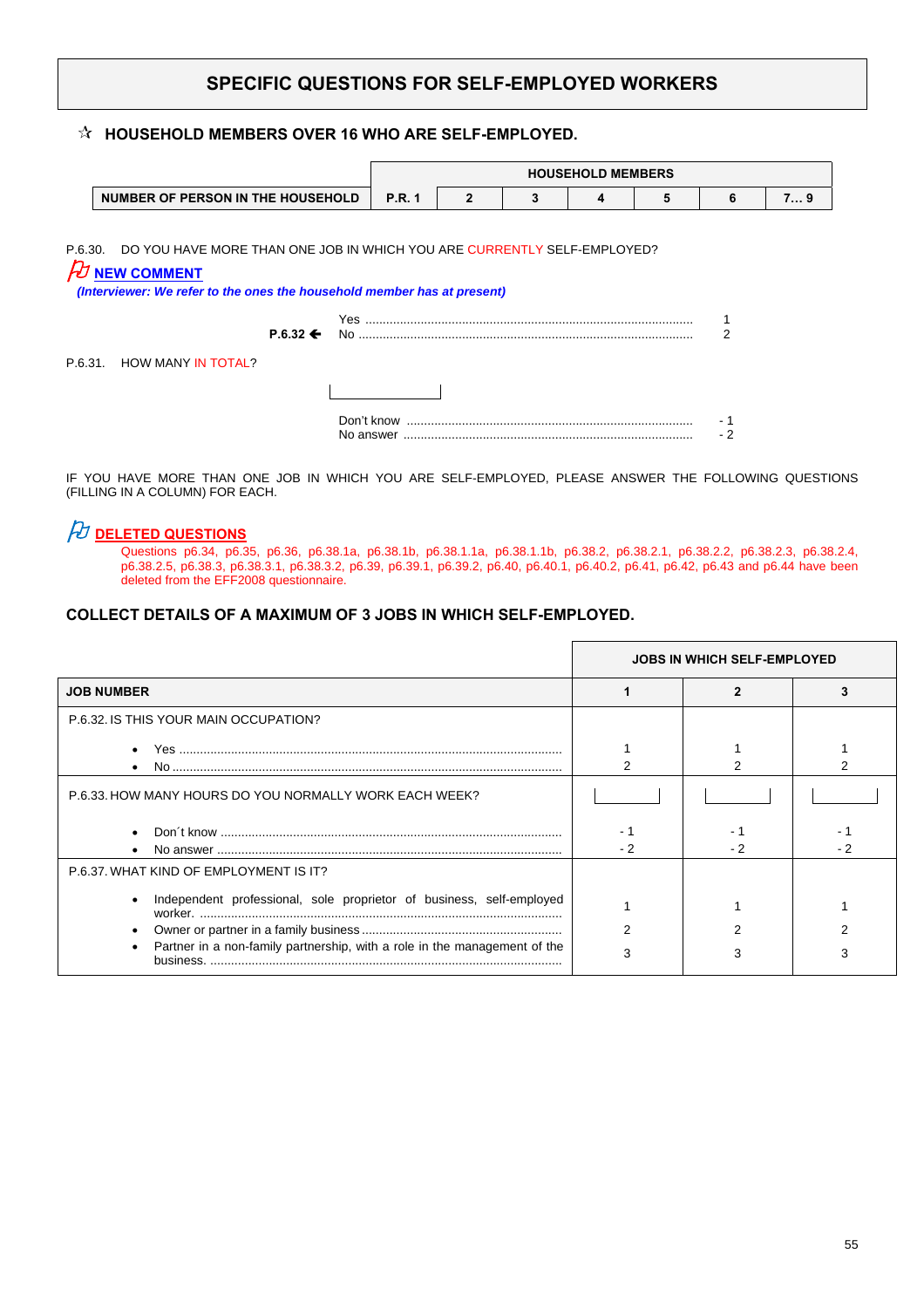|                                                                                                                                                                                                                             | <b>JOBS IN WHICH SELF-EMPLOYED</b> |                |                      |
|-----------------------------------------------------------------------------------------------------------------------------------------------------------------------------------------------------------------------------|------------------------------------|----------------|----------------------|
| <b>JOB NUMBER</b>                                                                                                                                                                                                           | $\mathbf{1}$                       | $\overline{2}$ | 3                    |
| <b><i>FU</i></b> NEW QUESTION                                                                                                                                                                                               |                                    |                |                      |
| P.6.101. ¿HOW ARE YOU PAID FOR YOUR WORK IN THIS BUSINESS? DO YOU<br><b>RECEIVE A REGULAR WAGE OR SALARY?</b>                                                                                                               |                                    |                |                      |
|                                                                                                                                                                                                                             |                                    |                |                      |
| $\bullet$                                                                                                                                                                                                                   | $\overline{2}$<br>98               | 2<br>98        | $\overline{2}$<br>98 |
|                                                                                                                                                                                                                             | 99                                 | 99             | 99                   |
| $H$ NEW QUESTION                                                                                                                                                                                                            |                                    |                |                      |
| P.6.102. HOW MUCH DO YOU RECEIVE MONTHLY?                                                                                                                                                                                   | $\epsilon$                         | €              | €                    |
| $\bullet$                                                                                                                                                                                                                   | $-1$                               | -1             | -1                   |
|                                                                                                                                                                                                                             | $-2$                               | -2             | -2                   |
| $H$ NEW QUESTION                                                                                                                                                                                                            |                                    |                |                      |
| P.6.103. IF P6.101=1 AS WELL AS A REGULAR WAGE, DO YOU RECEIVE A PART OF<br>THE EARNINGS OR NET INCOME OF THE BUSINESS?<br>IF P6.101=2 or 98 or 99, DO YOU RECEIVE A PART OF THE EARNINGS OR<br>NET INCOME OF THE BUSINESS? |                                    |                |                      |
|                                                                                                                                                                                                                             |                                    |                |                      |
|                                                                                                                                                                                                                             | $\overline{2}$                     | $\overline{2}$ | $\overline{2}$       |
| $\bullet$                                                                                                                                                                                                                   | 98<br>99                           | 98<br>99       | 98<br>99             |
| $\cancel{P}$ NEW QUESTION                                                                                                                                                                                                   |                                    |                |                      |
| P.6.104. IF P6.101=1 AND P6.103=1 HOW MUCH DO YOU PERSONALLY RECEIVE                                                                                                                                                        |                                    |                |                      |
| FROM THE BUSINESS (BEFORE TAX), APART FROM THE REGULAR                                                                                                                                                                      | €                                  | €              | €                    |
| <b>WAGE. IN ANNUAL TERMS?</b><br>IF P6.101=2 or 98 or 99 and P6.103=1, HOW MUCH DO YOU PERSONALLY<br>RECEIVE FROM THE BUSINESS (BEFORE TAX), IN ANNUAL TERMS?                                                               |                                    |                |                      |
|                                                                                                                                                                                                                             |                                    |                |                      |
|                                                                                                                                                                                                                             | -2                                 | -2             |                      |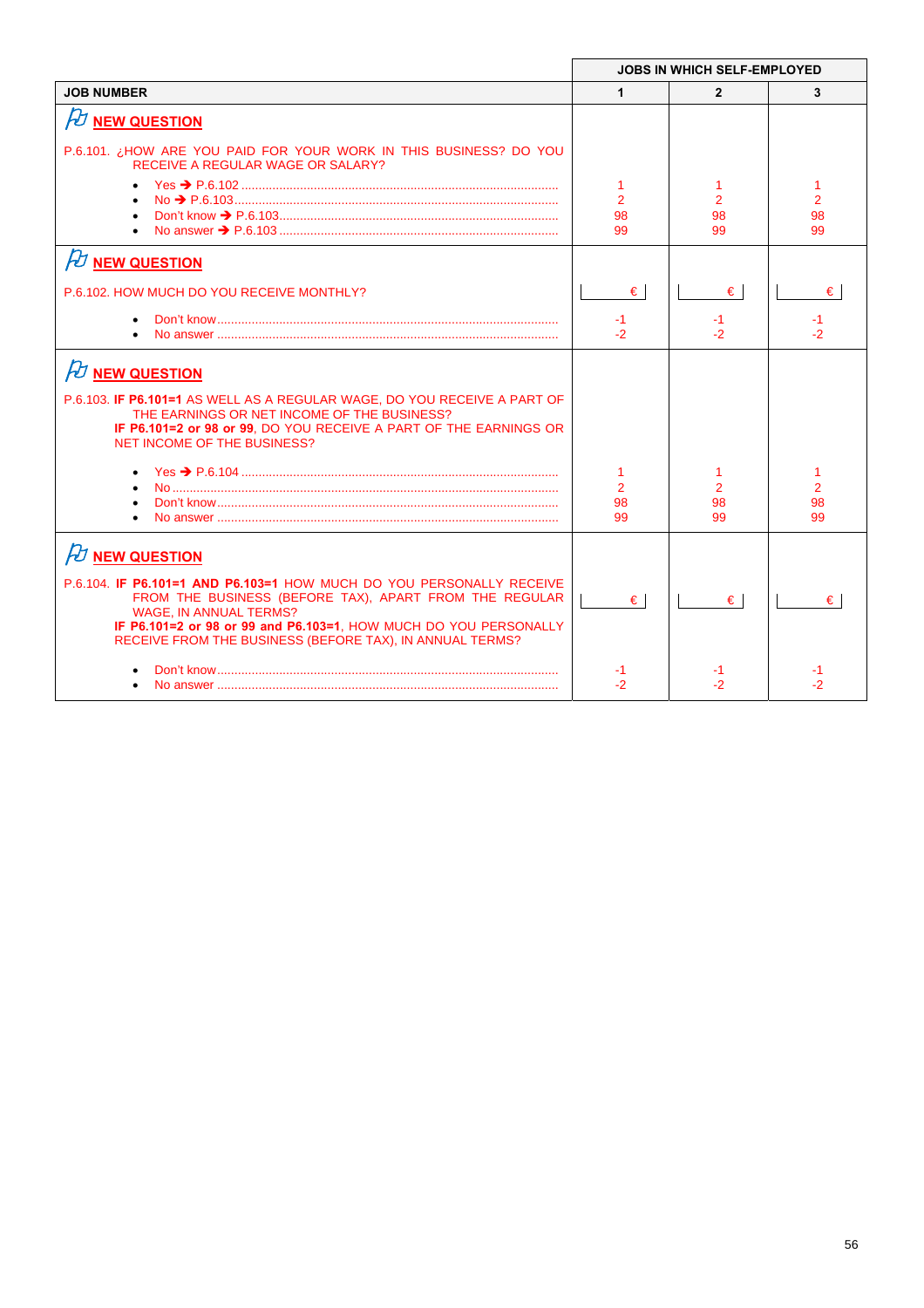## **SPECIFIC QUESTIONS FOR RETIREES AND PERMANENTLY DISABLED PERSONS**

#### **HOUSEHOLD MEMBERS WHO ARE RETIRED OR PERMANENTLY DISABLED AND UNABLE TO WORK.**

|                                   | <b>HOUSEHOLD MEMBERS</b> |  |  |  |  |  |   |
|-----------------------------------|--------------------------|--|--|--|--|--|---|
| NUMBER OF PERSON IN THE HOUSEHOLD | R.P.                     |  |  |  |  |  | . |

P.6.45. HOW MANY RETIREMENT PENSIONS (INCLUDING PENSION PLANS) OR PENSIONS ASSOCIATED TO A PERMANENT DISABILTY DO YOU RECEIVE?

### **NEW CLARIFICATION**

 **Widow's, orphan's and other survivor's pensions will not be dealt with here; rather, they will be asked about later on.** 

| $P.6.46 \div$                                                                |     |
|------------------------------------------------------------------------------|-----|
|                                                                              |     |
|                                                                              | - 2 |
| $\cancel{E}$ NEW ROUTING                                                     |     |
| In EFF2002, if P6.45=-1 or P6.45==-2, we went to P6.51, now we go to P6.49.0 |     |
| $\n  D$ New QUESTION                                                         |     |
| P.6.49.0 is a new question in EFF2005                                        |     |

P.6.49.0. WHAT IS THE TOTAL GROSS AMOUNT YOU RECEIVE EACH MONTH FOR THESE PENSIONS?

€

*If P6.45=-1 or P6.45==-2, regardless of the value of P6.49.0 go to P6.51* 

### $\beta$  collect details of up to 4 pensions. If the respondent has more, collect details of **THE 4 MOST IMPORTANT. BEGIN WITH THE MOST IMPORTANT AND CONTINUE IN DECREASING ORDER.**

IF YOU RECEIVE MORE THAN ONE RETIREMENT PENSION (INCLUDING PENSION SCHEMES) OR BENEFITS FOR PERMANENT DISABLEMENT, PLEASE ANSWER THE FOLLOWING QUESTIONS (BY FILLING IN A COLUMN) FOR EACH:

|                                                              |    | <b>PENSIONS RECEIVED</b> |    |    |
|--------------------------------------------------------------|----|--------------------------|----|----|
| <b>NUMBER OF THE PENSION RECEIVED</b>                        |    |                          |    |    |
| CARD <sub>14</sub>                                           |    |                          |    |    |
| WHAT INSTITUTION PAYS YOU THIS PENSION?<br>P.6.46.           |    |                          |    |    |
| Other general government body (national, regional, etc.)     | 2  |                          |    |    |
| The internal pension fund of a financial institution or non- | 3  |                          |    |    |
| Insurance company, external pension fund, mutual fund        |    |                          |    |    |
|                                                              | 5  |                          |    |    |
|                                                              | 97 | 97                       | 97 | 97 |
|                                                              | 98 | 98                       | 98 | 98 |
|                                                              | 99 | 99                       | 99 | 99 |
| WHAT TYPE OF PENSION/BENEFIT IS IT?<br>P.6.47.               |    |                          |    |    |
|                                                              |    |                          |    |    |
|                                                              | 2  |                          |    |    |
|                                                              | 3  |                          |    |    |
|                                                              | 98 |                          |    |    |
|                                                              | 99 | 99                       |    | 99 |

<sup>&</sup>lt;sup>39</sup> If the respondent receives income from the Social Security system of other countries, the option "Foreign institution" should be marked.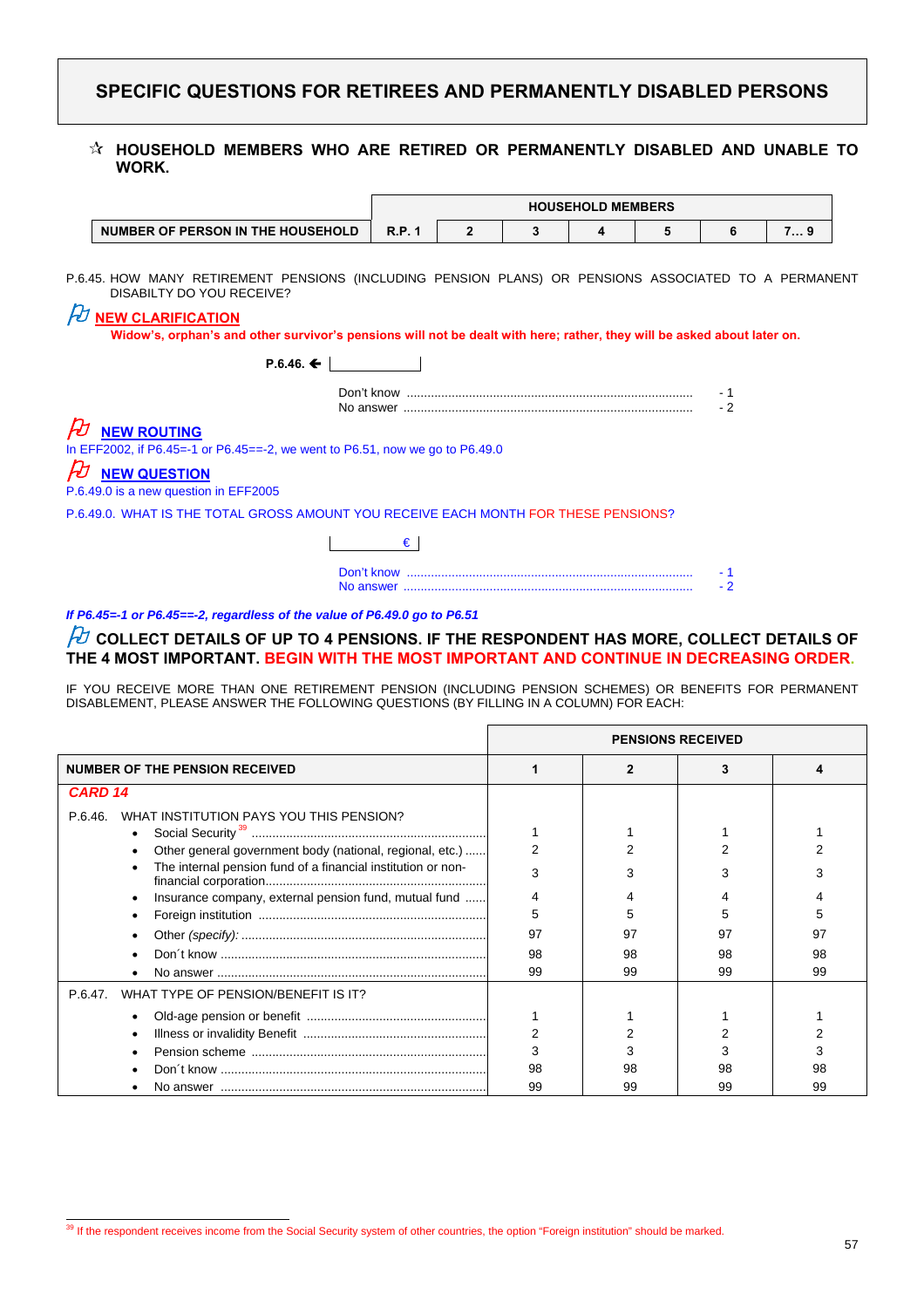|                                                                                                                                                                                                                                                                                                                                          | <b>PENSIONS RECEIVED</b>                                                |                                                                         |                                                     |                                                    |
|------------------------------------------------------------------------------------------------------------------------------------------------------------------------------------------------------------------------------------------------------------------------------------------------------------------------------------------|-------------------------------------------------------------------------|-------------------------------------------------------------------------|-----------------------------------------------------|----------------------------------------------------|
| <b>NUMBER OF THE PENSION RECEIVED</b>                                                                                                                                                                                                                                                                                                    | 1                                                                       | 2                                                                       | 3                                                   | 4                                                  |
| P.6.48a. IN WHAT YEAR DID YOU START RECEIVING IT?<br>$\bullet$<br>$\bullet$                                                                                                                                                                                                                                                              | $-1$<br>$-2$                                                            | $-1$<br>$-2$                                                            | $-1$<br>$-2$                                        | $-1$<br>$-2$                                       |
| P.6.48b. IN WHAT MONTH DID YOU START RECEIVING IT?<br>$\bullet$<br>$\bullet$<br>$\bullet$<br>July ……………………………………………………………………………                                                                                                                                                                                                          | 1<br>2<br>3<br>4<br>5<br>6<br>7<br>8<br>9<br>10<br>11<br>12<br>98<br>99 | 1<br>2<br>3<br>4<br>5<br>6<br>7<br>8<br>9<br>10<br>11<br>12<br>98<br>99 | 1<br>2<br>3<br>6<br>8<br>10<br>11<br>12<br>98<br>99 | 2<br>3<br>6<br>7<br>8<br>9<br>10<br>11<br>12<br>98 |
| WHAT IS THE GROSS AMOUNT YOU RECEIVE EACH<br>P.6.49.<br>MONTH?<br>40                                                                                                                                                                                                                                                                     | €<br>- 1<br>$-2$                                                        | €<br>- 1<br>$-2$                                                        | €<br>- 1<br>$-2$                                    | 99<br>€<br>- 1<br>$-2$                             |
| $\bullet$<br>P.6.49a. DOES THIS AMOUNT INCLUDE ANY INCREASE IN 2009 (E.G.<br>AS A RESULT OF AN ADJUSTMENT FOR INFLATION)? <sup>41</sup> We<br>ask P6.49a only if [(P6_49>0 or L6_49>0 or U6_49>0 or<br>F6_49>0) and year=2009])                                                                                                          | 1<br>2                                                                  | 1<br>$\overline{2}$                                                     | 2                                                   | 1<br>2                                             |
| P.6.49b. HOW MUCH WAS THIS INCREASE?                                                                                                                                                                                                                                                                                                     | €<br>- 1<br>$-2$                                                        | €<br>- 1<br>$-2$                                                        | €<br>- 1<br>$-2$                                    | €<br>$-1$<br>$-2$                                  |
| <b>NEW ROUTING</b><br>P.6.50.<br><b>DEW CLARIFICATION</b><br>This question is only asked to household members who have<br>worked at some stage or are currently working (code 1 in<br>question P.6.2 or (P6.1c1=1 or P6.1c2=1))<br>WHAT PERCENTAGE OF YOUR FINAL SALARY DID THE<br>FIRST MONTHLY PAYMENT OF YOUR PENSION ACCOUNT<br>FOR? | %                                                                       | %                                                                       | %                                                   | %                                                  |
| $\bullet$                                                                                                                                                                                                                                                                                                                                | - 1<br>$-2$                                                             | - 1<br>$-2$                                                             | - 1<br>$-2$                                         | - 1<br>$-2$                                        |

 $\overline{a}$ 

 $40\,$  If, after executing the loop for the questions asked in terms of euro, the response is "don't know" or "no answer", go to question P6.50

 $41$  Questions p.6.49a and p.6.49b were added to the questionnaire in January 2009.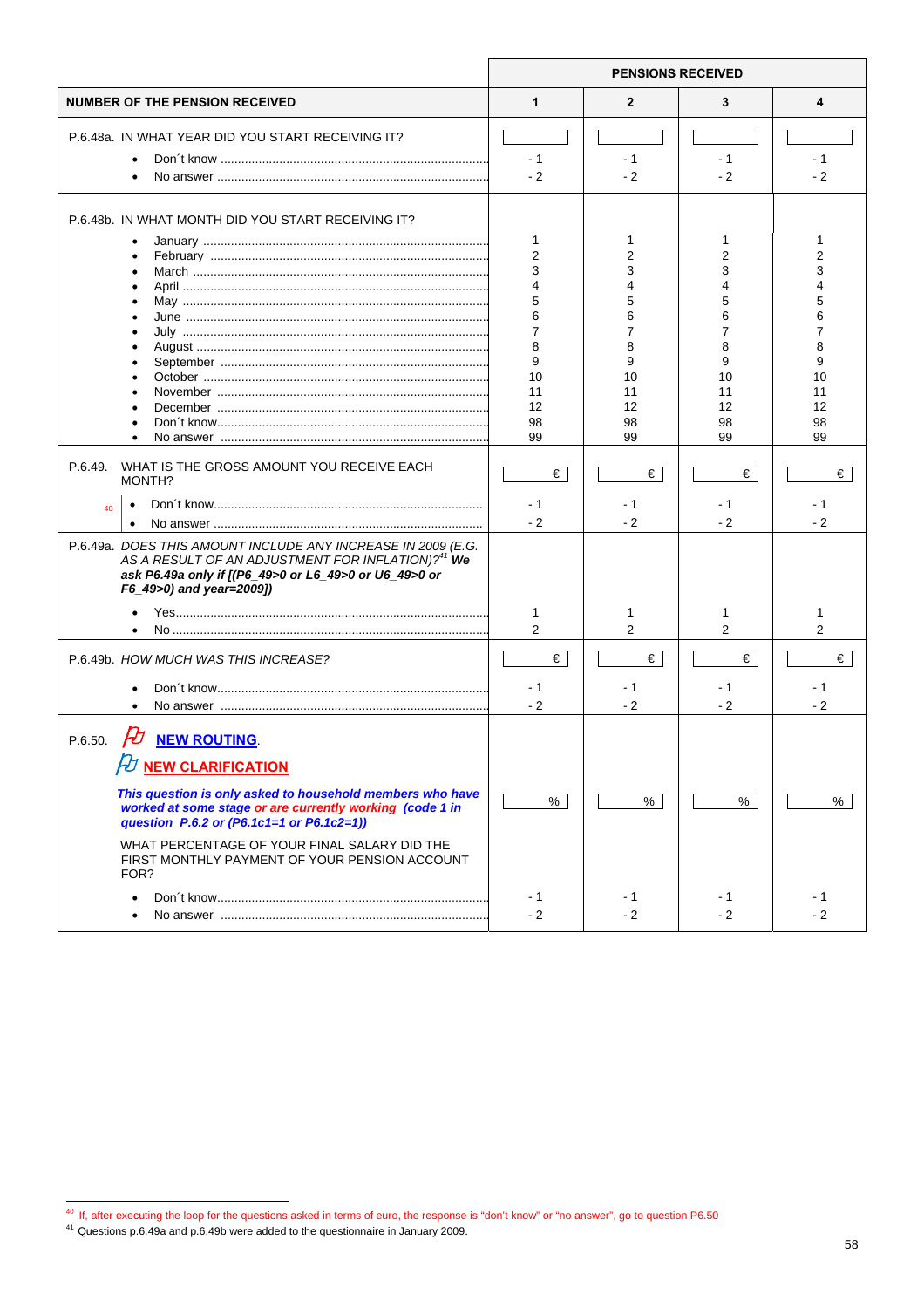### **NON-EMPLOYMENT-RELATED INCOME CURRENTLY RECEIVED BY THE HOUSEHOLD (ALL HOUSEHOLDS)**

P.6.51. DO YOU OR ANY OTHER MEMBER OF THE HOUSEHOLD RECEIVE A COMPENSATION PAYMENT FOR **ACCIDENTS, HEALTH, MEDICAL EXPENSES**?

P.6.52. HOW MUCH DO YOU RECEIVE EACH MONTH AS COMPENSATION FOR ACCIDENTS, HEALTH, MEDICAL EXPENSES?

**P.6.51a**<sup>42</sup> ←  $\left| \right|$  ∈  $\left| \right|$ 

## $\not\!\!\! D$  NEW QUESTION

P.6.51a. *DOES THIS INCLUDE ANY INCREASE WHICH OCCURRED IN 2009 (SUCH AS, FOR EXAMPLE, AN INCREASE RESULTING FROM ADJUSTMENTS FOR ANNUAL INFLATION)? (Ask P6.51a only if [(P6.52>0 or L6.52>0 or U6.52>0 or F6.52>0) and year=2009])*

|  | 98. |
|--|-----|
|  | 99. |

### $H$  NEW LOCATION OF QUESTION P6.51b

P.6.51b. *HOW MUCH WAS THE INCREASE IN COMPENSATION FOR ACCIDENTS, HEALTH-CARE OR MEDICAL INSURANCE?*

P.6.53. DOES ANY MEMBER OF YOUR HOUSEHOLD RECEIVE INCOME IN THE FORM OF A **SURVIVOR'S PENSION OR BENEFIT** (SUCH AS, FOR EXAMPLE, A WIDOW'S OR ORPHAN'S PENSION, ETC.)?

P.6.54. HOW MUCH DO YOU RECEIVE IN **SURVIVOR'S PENSIONS OR BENEFITS** (SUCH AS, FOR EXAMPLE, A WIDOW'S OR ORPHAN'S PENSION, ETC.) EACH MONTH?

| <b>P</b> 6.53a <sup>44</sup> $\leftarrow$ |            |        |
|-------------------------------------------|------------|--------|
| 45                                        | Don't know | -<br>- |

## *A***<sub>D</sub>** NEW QUESTION

P.6.53a. *DOES THIS INCLUDE ANY INCREASE WHICH OCCURRED IN 2009 (SUCH AS, FOR EXAMPLE, AN INCREASE RESULTING FROM ADJUSTMENTS FOR ANNUAL INFLATION)? (Ask P6.53a only if [(P6.54>0 or L6.54>0 or U6.54>0 or F6.54>0) and year=2009])*

|  | 98. |
|--|-----|
|  | 99  |

 $42$  This jump takes place only for those interviews conducted from January 2009.

<sup>&</sup>lt;sup>43</sup> If, after executing the loop for the questions asked in terms of euro, the response is "don't know" or "no answer", go to P6.53

<sup>44</sup> This jump takes place only for those interviews conducted from January 2009.

<sup>&</sup>lt;sup>45</sup> If, after executing the loop for the questions asked in terms of euro, the response is "don't know" or "no answer", go to P6.55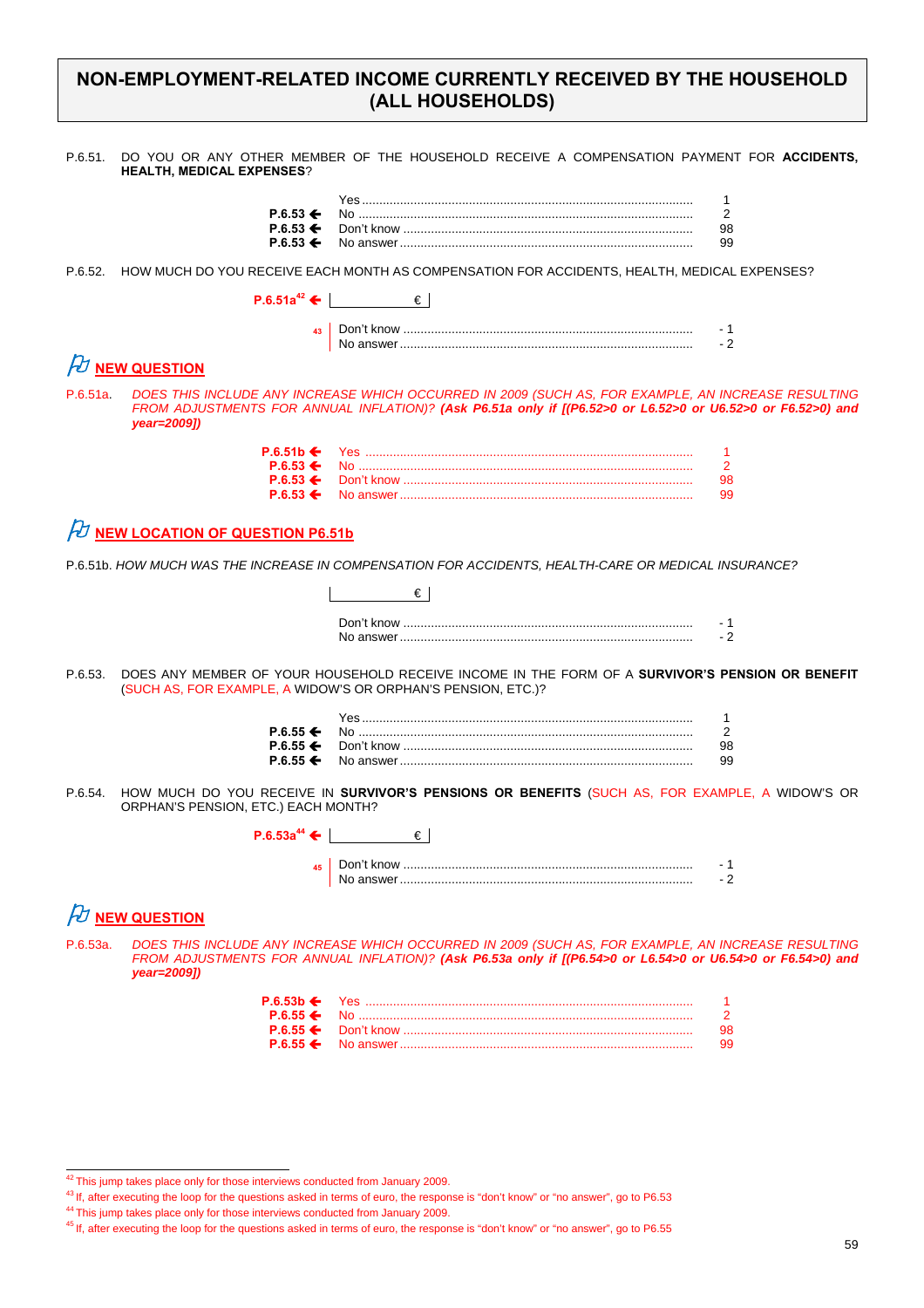## *FU* NEW LOCATION OF QUESTION P6.53b

| P.6.53b. | HOW MUCH WAS THE INCREASE IN INCOME IN THE FORM OF A SURVIVOR'S PENSION OR BENEFIT (WIDOW'S OR |
|----------|------------------------------------------------------------------------------------------------|
|          | ORPHAN'S PENSION, ETC.)?                                                                       |

|                    |                                                       | €∣                                                                                                                                                                                                                |             |
|--------------------|-------------------------------------------------------|-------------------------------------------------------------------------------------------------------------------------------------------------------------------------------------------------------------------|-------------|
|                    |                                                       |                                                                                                                                                                                                                   |             |
|                    |                                                       |                                                                                                                                                                                                                   | - 1<br>$-2$ |
|                    |                                                       |                                                                                                                                                                                                                   |             |
| P.6.55.            |                                                       | DO YOU OR ANY OTHER MEMBER OF THE HOUSEHOLD RECEIVE INCOME IN THE FORM OF OTHER STATE ALLOWANCES<br>(FAMILY PROTECTION, RENT ALLOWANCE, UNDER THE DEPENDENCY LAW, ETC.)?                                          |             |
|                    |                                                       |                                                                                                                                                                                                                   | 1           |
|                    | $P.6.57 \leftarrow$                                   |                                                                                                                                                                                                                   | 2           |
|                    | P.6.57 $\div$<br>P.6.57 $\leftarrow$                  |                                                                                                                                                                                                                   | 98<br>99    |
| P.6.56.            | UNDER THE DEPENDENCY LAW, ETC.) EACH MONTH?           | HOW MUCH INCOME DO YOU RECEIVE IN THE FORM OF STATE ALLOWANCES (FAMILY PROTECTION, RENT ALLOWANCE,                                                                                                                |             |
|                    |                                                       | $P.6.55a^{46}$ $\leftarrow$  <br>$\epsilon$                                                                                                                                                                       |             |
|                    |                                                       |                                                                                                                                                                                                                   |             |
|                    |                                                       |                                                                                                                                                                                                                   | - 1<br>$-2$ |
|                    |                                                       |                                                                                                                                                                                                                   |             |
|                    | $\not\!\! D$ new question                             |                                                                                                                                                                                                                   |             |
| P.6.55a.           | year=2009])                                           | DOES THIS INCLUDE ANY INCREASE WHICH OCCURRED IN 2009 (SUCH AS, FOR EXAMPLE, AN INCREASE RESULTING<br>FROM ADJUSTMENTS FOR ANNUAL INFLATION)? (Ask P6.55a only if [(P6.56>0 or L6.56>0 or U6.56>0 or F6.56>0) and |             |
|                    | $P.6.55b \Leftrightarrow$                             |                                                                                                                                                                                                                   |             |
|                    | $P.6.57 \Leftrightarrow$<br>$P.6.57 \leftarrow$       |                                                                                                                                                                                                                   | 2           |
|                    | $P.6.57 \Leftrightarrow$                              |                                                                                                                                                                                                                   | 98<br>99    |
| P.6.55b.           | $ETC.$ )?                                             | HOW MUCH WAS THE INCREASE IN INCOME IN THE FORM OF OTHER STATE ALLOWANCES (FAMILY PROTECTION,<br>€∣                                                                                                               |             |
|                    |                                                       |                                                                                                                                                                                                                   |             |
|                    |                                                       |                                                                                                                                                                                                                   |             |
|                    |                                                       |                                                                                                                                                                                                                   | - 1         |
|                    | SCHOLARSHIP? Do not include a waiver of tuition fees  | DO YOU OR ANY OTHER MEMBER OF THE HOUSEHOLD RECEIVE INCOME IN THE FORM OF A STUDENT GRANT OR                                                                                                                      | $-2$        |
|                    |                                                       |                                                                                                                                                                                                                   | 1           |
|                    | $P.6.59 \leftarrow$                                   |                                                                                                                                                                                                                   | 2           |
|                    | P.6.59                                                |                                                                                                                                                                                                                   | 98          |
|                    | $P.6.59 \leftarrow$                                   | HOW MUCH DO YOU RECEIVE EACH MONTH IN THE FORM OF GRANTS AND SCHOLARSHIPS? Do not include a waiver of                                                                                                             | 99          |
|                    | tuition fees.                                         |                                                                                                                                                                                                                   |             |
|                    | $P.6.57a^{48}$ $\leftarrow$ 1                         | €                                                                                                                                                                                                                 |             |
| P.6.57.<br>P.6.58. |                                                       |                                                                                                                                                                                                                   | - 1<br>$-2$ |
|                    |                                                       |                                                                                                                                                                                                                   |             |
| P.6.57a.           | <b>A NEW QUESTION</b><br>year=2009])                  | DOES THIS INCLUDE ANY INCREASE WHICH OCCURRED IN 2009 (SUCH AS, FOR EXAMPLE, AN INCREASE RESULTING<br>FROM ADJUSTMENTS FOR ANNUAL INFLATION)? (Ask P6.57a only if [(P6.58>0 or L6.58>0 or U6.58>0 or F6.58>0) and |             |
|                    |                                                       |                                                                                                                                                                                                                   |             |
|                    | $P.6.57b \Leftrightarrow$<br>$P.6.59 \Leftrightarrow$ |                                                                                                                                                                                                                   | 1<br>2      |
|                    | $P.6.59 \Leftrightarrow$                              |                                                                                                                                                                                                                   | 98          |
|                    | $P.6.59 \leftarrow$                                   |                                                                                                                                                                                                                   | 99          |

<sup>&</sup>lt;sup>46</sup> This jump takes place only for those interviews conducted from January 2009.

 $^{47}$  If, after executing the loop for the questions asked in terms of euro, the response is "don't know" or "no answer", go to P6.57

<sup>&</sup>lt;sup>48</sup> This jump takes place only for those interviews conducted from January 2009.

 $49$  If, after executing the loop for the questions asked in terms of euro, the response is "don't know" or "no answer", go to P6.59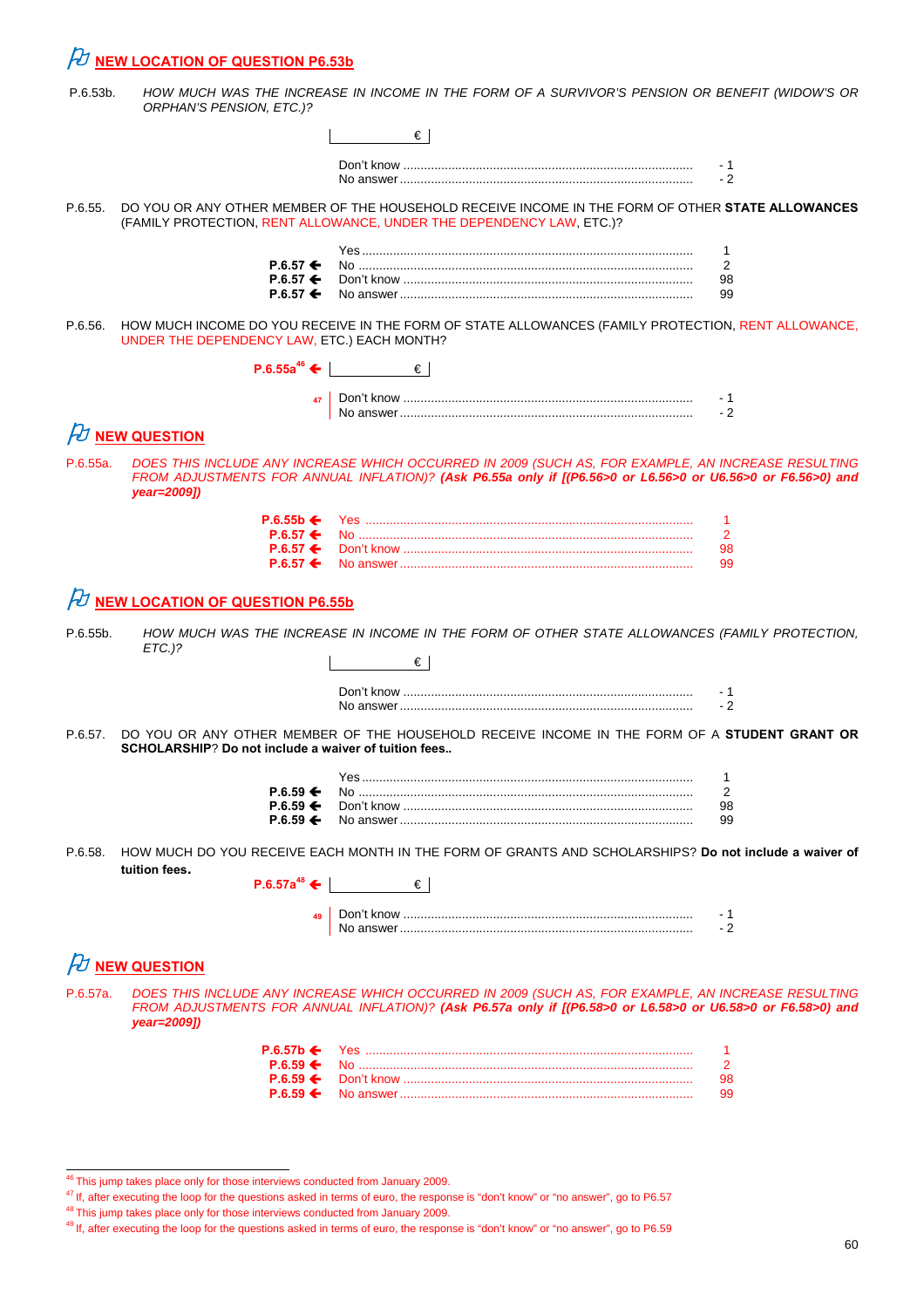| P.6.57b.    |                                                                      | HOW MUCH WAS THE INCREASE IN INCOME FROM STUDENT GRANTS AND SCHOLARSHIPS?<br>€                                                                                                                                                  |                    |
|-------------|----------------------------------------------------------------------|---------------------------------------------------------------------------------------------------------------------------------------------------------------------------------------------------------------------------------|--------------------|
|             |                                                                      |                                                                                                                                                                                                                                 | - 1<br>$-2$        |
| P.6.59.     | INCLUDE GIFTS, SUCH AS BIRTHDAY PRESENTS)?                           | DO YOU OR ANY OTHER MEMBER OF THE HOUSEHOLD RECEIVE MONETARY ASSISTANCE FROM FRIENDS OR FAMILY<br>MEMBERS OUTSIDE THE HOUSEHOLD, OR FROM A PARTNER NO LONGER LIVING IN THE HOUSEHOLD (PLEASE DO NOT                             |                    |
|             | $P.6.60a \leftarrow$<br>P.6.60a $\leftarrow$<br>P.6.60a $\leftarrow$ | <u>Yes……………………………………………………………………………………</u>                                                                                                                                                                                      | 1<br>2<br>98<br>99 |
| P.6.60.     | BIRTHDAY PRESENTS) EACH MONTH?                                       | HOW MUCH MONETARY ASSISTANCE DO YOU RECEIVE FROM FRIENDS OR FAMILY MEMBERS OUTSIDE THE<br>HOUSEHOLD, OR FROM A PARTNER NO LONGER LIVING IN THE HOUSEHOLD (PLEASE DO NOT INCLUDE GIFTS, SUCH AS                                  |                    |
|             | P.6.59a <sup>50</sup> ←                                              | €                                                                                                                                                                                                                               |                    |
|             |                                                                      |                                                                                                                                                                                                                                 | - 1<br>$-2$        |
|             | FU NEW QUESTION                                                      |                                                                                                                                                                                                                                 |                    |
| P.6.59a.    | year=2009])                                                          | DOES THIS INCLUDE ANY INCREASE WHICH OCCURRED IN 2009 (SUCH AS, FOR EXAMPLE, AN INCREASE RESULTING<br>FROM ADJUSTMENTS FOR ANNUAL INFLATION)? (Ask P6.59a only if [(P6.60>0 or L6.60>0 or U6.60>0 or F6.60>0) and               |                    |
|             | $P.6.59b \leftarrow$<br>$P.6.60a \triangleleft$                      |                                                                                                                                                                                                                                 | 1                  |
|             | P.6.60a $\leftarrow$<br>P.6.60a $\leftarrow$                         |                                                                                                                                                                                                                                 | 2<br>98<br>99      |
|             | $H$ NEW LOCATION OF QUESTION P6.59b                                  |                                                                                                                                                                                                                                 |                    |
| $P.6.59b$ . |                                                                      | HOW MUCH WAS THE INCREASE IN MONETARY ASSISTANCE FROM FRIENDS OR FAMILY MEMBERS OUTSIDE THE                                                                                                                                     |                    |
|             | AS BIRTHDAY PRESENTS)?                                               | HOUSEHOLD, OR FROM A PARTNER NO LONGER LIVING IN THE HOUSEHOLD (PLEASE DO NOT INCLUDE GIFTS, SUCH                                                                                                                               |                    |
|             |                                                                      | €                                                                                                                                                                                                                               |                    |
|             |                                                                      | No answer                                                                                                                                                                                                                       | - 1                |
|             | $\n  H$ NEW ROUTING                                                  |                                                                                                                                                                                                                                 |                    |
|             | ATTENDANCE FEES, ETC.?                                               | P.6.60a. DO YOU OR ANY OTHER MEMBER OF THE HOUSEHOLD BELONG TO THE BOARD OF DIRECTORS OR A PUBLIC LIMITED<br>COMPANY OR SIMILAR ENTITY AND RECEIVE SOME FORM OF COMPENSATION, SUCH AS DIRECTORS' FEES,                          |                    |
|             | $P.6.60d \leftarrow$                                                 |                                                                                                                                                                                                                                 | -1<br>2            |
|             | P.6.60.d $\leftarrow$<br>$P.6.60.d \leftarrow$                       |                                                                                                                                                                                                                                 | 98<br>99           |
|             |                                                                      |                                                                                                                                                                                                                                 |                    |
|             | PREVIOUS SECTION ON EMPLOYMENT INCOME?                               | P.6.60c. COULD YOU TELL ME THE TOTAL MONTHLY AMOUNT YOU RECEIVE IN THIS FORM, UNLESS YOU INCLUDED IT IN THE                                                                                                                     |                    |
|             | P.6.60.1a <sup>52</sup> ←                                            | $\epsilon$                                                                                                                                                                                                                      |                    |
|             |                                                                      |                                                                                                                                                                                                                                 | - 1<br>$-2$        |
|             | $\n  B$ NEW WORDING                                                  |                                                                                                                                                                                                                                 |                    |
|             | and year= $2009$ ])                                                  | P.6.60.1a. DOES THIS INCLUDE ANY INCREASE WHICH OCCURRED IN 2009 (SUCH AS, FOR EXAMPLE, AN INCREASE RESULTING<br>FROM ADJUSTMENTS FOR ANNUAL INFLATION)? (Ask P6.60.1.a only if [(P6.60c>0 or L6.60c>0 or U6.60c>0 or F6.60c>0) |                    |
|             |                                                                      |                                                                                                                                                                                                                                 |                    |

|  | 98. |
|--|-----|
|  | 99. |

<sup>50</sup> This jump takes place only for those interviews conducted from January 2009.

<sup>51</sup> If, after executing the loop for the questions asked in terms of euro, the response is "don't know" or "no answer", go to P6.60a

 $52$  This jump takes place only for those interviews conducted from January 2009.

<sup>53</sup> If, after executing the loop for the questions asked in terms of euro, the response is "don't know" or "no answer", go to P6.60d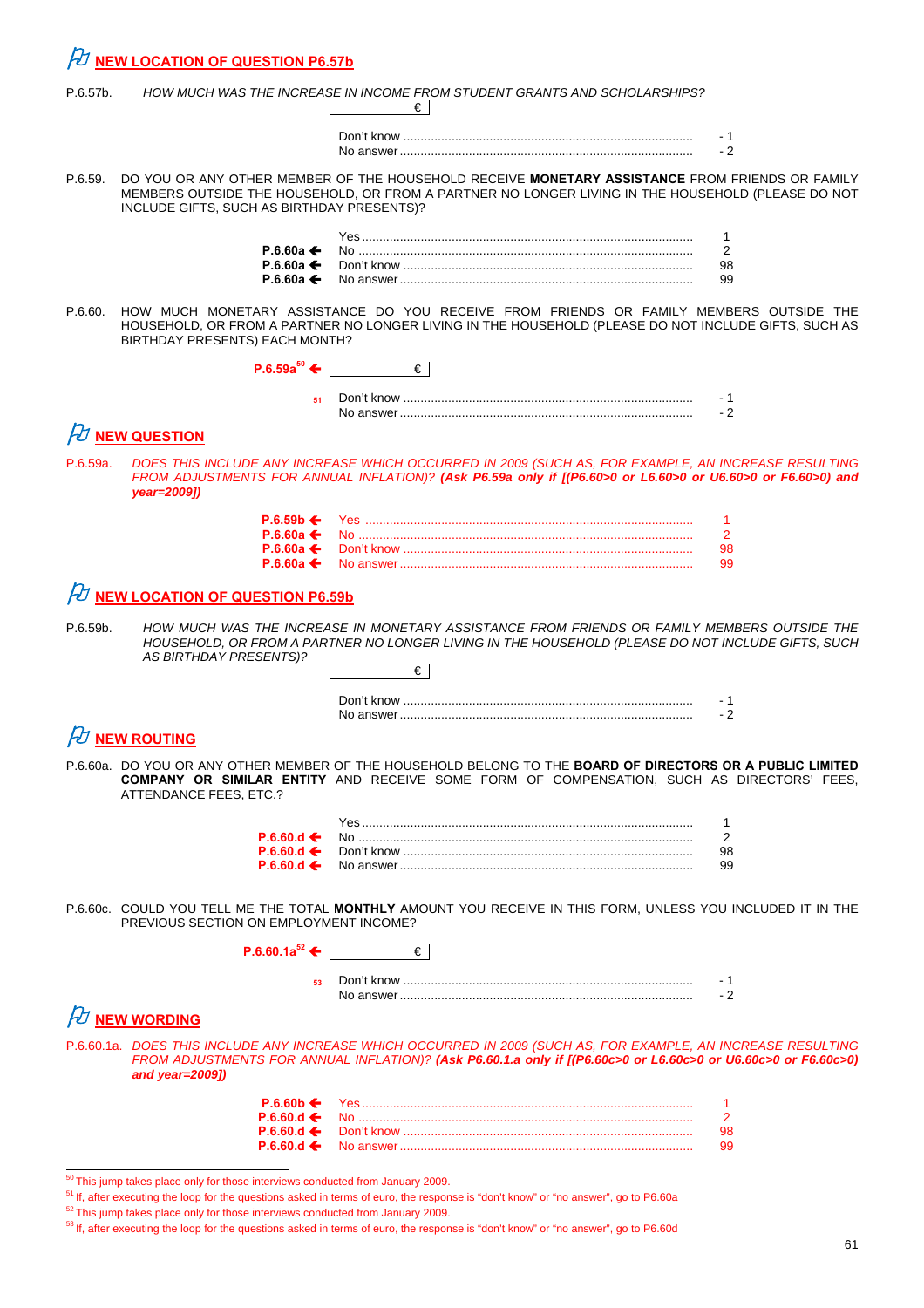# *<u>DELETED QUESTION</u>*

Question p6.60.2a has been deleted in the EFF2008 questionnaire

|           | Question polouiza nas been deleted in the EFFZ000 questionnane |                                                                                                                                                                                                       |                |
|-----------|----------------------------------------------------------------|-------------------------------------------------------------------------------------------------------------------------------------------------------------------------------------------------------|----------------|
|           | FU NEW LOCATION OF QUESTION P6.60b                             |                                                                                                                                                                                                       |                |
| P.6.60b.  | SIMILAR?                                                       | HOW MUCH WAS THE INCREASE IN INCOME RECEIVED FOR DIRECTORSHIP OF A PUBLIC LIMITED COMPANY OR                                                                                                          |                |
|           |                                                                | €                                                                                                                                                                                                     |                |
|           |                                                                |                                                                                                                                                                                                       | $-1$           |
|           |                                                                |                                                                                                                                                                                                       | $-2$           |
| P.6.60d.  | <b>OWN-CONSUMPTION, ETC.</b>                                   | DO YOU HAVE, OR HAVE YOU HAD IN THE LAST THREE MONTHS, ANY INCOME OTHER THAN THAT ALREADY<br>DECLARED SUCH AS, FOR EXAMPLE, PRIZES, LOTTERIES, INHERITANCES, REDUNDANCY PAYMENTS OR EARLY RETIREMENT, |                |
|           |                                                                | <u>Yes……………………………………………………………………………………</u>                                                                                                                                                            | 1              |
|           | P.6.60g. $\bigoplus$                                           |                                                                                                                                                                                                       | $\overline{2}$ |
|           | P.6.60g. $\bigoplus$                                           |                                                                                                                                                                                                       | 98             |
|           | P.6.60g. $\bigoplus$                                           |                                                                                                                                                                                                       | 99             |
| P.6.60.e. | WHAT WAS THE SOURCE OF THAT INCOME?                            |                                                                                                                                                                                                       |                |
|           |                                                                |                                                                                                                                                                                                       | 1M             |
|           |                                                                |                                                                                                                                                                                                       | 2M             |
|           |                                                                | Compensation (for redundancy, early retirement, etc.)                                                                                                                                                 | 3M             |
|           |                                                                |                                                                                                                                                                                                       | 97M            |
|           |                                                                |                                                                                                                                                                                                       | 98<br>99       |
| P.6.60f.  | AND HOW MUCH WAS IT?                                           |                                                                                                                                                                                                       |                |
|           |                                                                | €                                                                                                                                                                                                     |                |
|           |                                                                |                                                                                                                                                                                                       | - 1            |
|           |                                                                |                                                                                                                                                                                                       | $-2$           |
| P.6.60g.  |                                                                | HOW WOULD YOU DESCRIBE YOUR HOUSEHOLD'S CURRENT INCOME::                                                                                                                                              |                |
|           |                                                                |                                                                                                                                                                                                       | 1              |
|           |                                                                |                                                                                                                                                                                                       | 2              |
|           |                                                                |                                                                                                                                                                                                       | 3              |
|           |                                                                |                                                                                                                                                                                                       | 98             |
|           |                                                                |                                                                                                                                                                                                       | 99             |
| P.6.60h.  |                                                                | DO YOU THINK THAT IN THE FUTURE YOUR INCOME WILL BE HIGHER, LOWER OR THE SAME AS AT PRESENT?                                                                                                          |                |
|           |                                                                |                                                                                                                                                                                                       | 1              |
|           |                                                                |                                                                                                                                                                                                       | $\overline{2}$ |
|           |                                                                |                                                                                                                                                                                                       | 3              |
|           |                                                                |                                                                                                                                                                                                       | 98             |
|           |                                                                | No answer…………………………………………………………………………                                                                                                                                                                 | 99             |

 $\frac{54}{2}$  Own-consumption is understood to refer to that portion of goods (primarily foodstuffs) produced by the owner's own farm, factory or workshop by any member(s) of the household that is consumed or given away by the household in the reference period. Goods so consumed are valued, in general, at the prices prevailing on the local retail market at the time of consumption or giving away, or at the time they reach the home.<br><sup>55</sup> <u>Self-supply</u> is understood to refer to that portion of goods withdrawn (without payment) from the business by any

which is consumed or given away by the household during the reference period. It is valued in the same manner as own-consumption.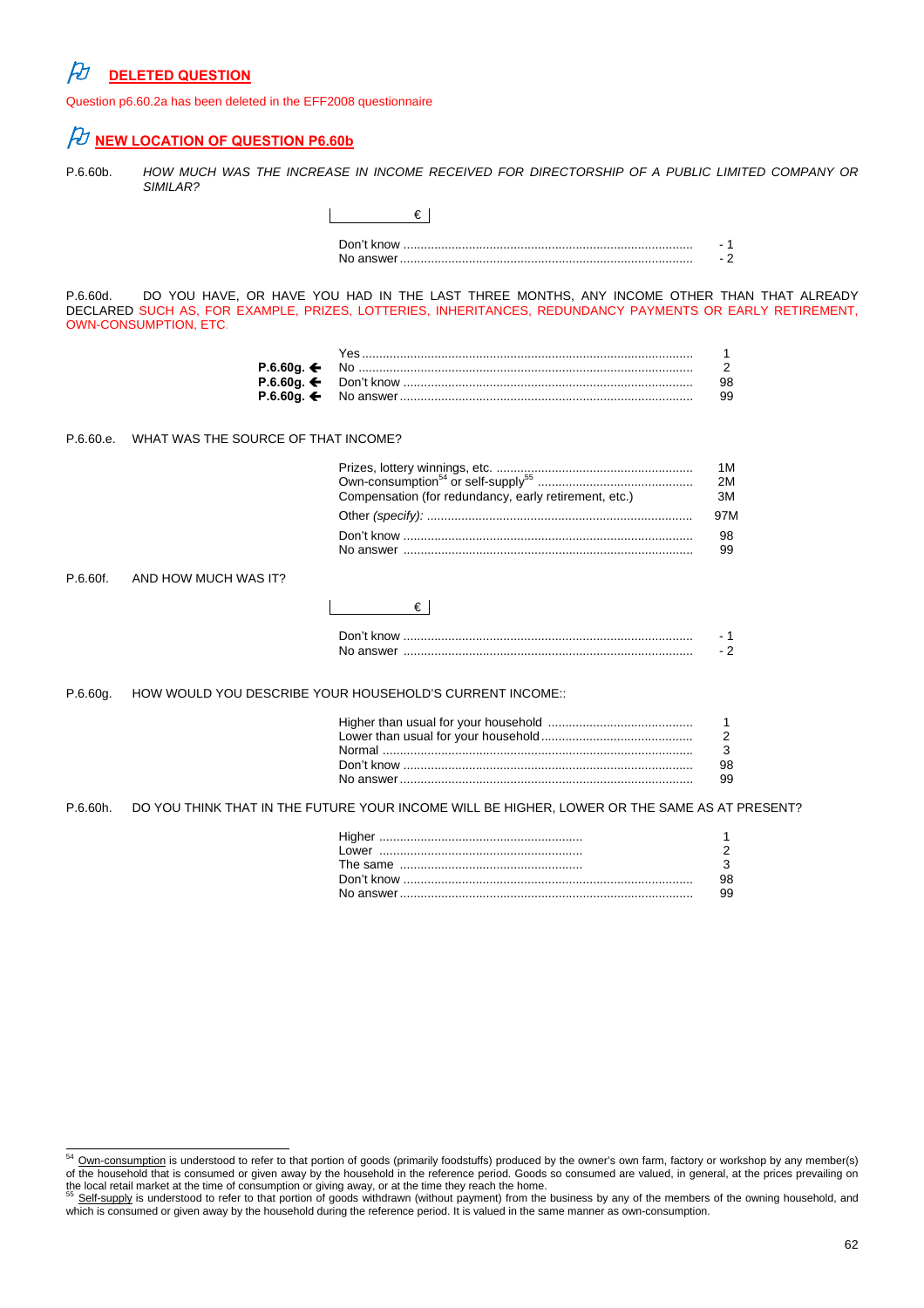## $\overrightarrow{A}$   $\overrightarrow{D}$  **ALL HOUSEHOLD MEMBERS OVER AGE 16.**

WE ARE NOW GOING TO TALK ABOUT THE EMPLOYMENT OR RELATED INCOME OF EACH OF THE HOUSEHOLD MEMBERS IN 2007. THE AMOUNTS WE ARE GOING TO TALK ABOUT ARE GROSS (BEFORE TAX AND DEDUCTIONS) RECEIVED DURING THE WHOLE OF 2007.

## **DELETED QUESTIONS**

Questions p6.61 and p6.62 have been deleted in the EFF2008 questionnaire

|                                                                                                                                                                                                                                                                                                                                                                                                                                                                                                          | <b>HOUSEHOLD MEMBERS</b>                     |                                              |                                              |                                              |                                              |                                              |                                              |
|----------------------------------------------------------------------------------------------------------------------------------------------------------------------------------------------------------------------------------------------------------------------------------------------------------------------------------------------------------------------------------------------------------------------------------------------------------------------------------------------------------|----------------------------------------------|----------------------------------------------|----------------------------------------------|----------------------------------------------|----------------------------------------------|----------------------------------------------|----------------------------------------------|
| <b>NUMBER OF PERSON IN THE HOUSEHOLD</b>                                                                                                                                                                                                                                                                                                                                                                                                                                                                 | <b>P.R. 1</b>                                | $\mathbf{2}$                                 | 3                                            | 4                                            | 5                                            | 6                                            | 79                                           |
| <b>CARD 10C</b><br>P.6.63. WHAT WAS [NAME]'S EMPLOYMENT SITUATION<br>IN 2007? PLEASE INDICATE ALL THE<br>CATEGORIES NEEDED TO DESCRIBE YOUR<br>EMPLOYMENT SITUATION IN 2007, NOT JUST<br>THE MAIN ONE.                                                                                                                                                                                                                                                                                                   |                                              |                                              |                                              |                                              |                                              |                                              |                                              |
| Permanently disabled and unable to work                                                                                                                                                                                                                                                                                                                                                                                                                                                                  | 1M<br>2M<br>3M<br>4M<br>5M<br>6M<br>7M<br>8M | 1M<br>2M<br>3M<br>4M<br>5M<br>6М<br>7M<br>8M | 1M<br>2M<br>3M<br>4M<br>5M<br>6M<br>7M<br>8M | 1M<br>2M<br>3M<br>4M<br>5M<br>6M<br>7M<br>8M | 1M<br>2M<br>3M<br>4M<br>5M<br>6M<br>7M<br>8M | 1M<br>2M<br>3M<br>4M<br>5M<br>6M<br>7M<br>8M | 1M<br>2M<br>3M<br>4M<br>5M<br>6M<br>7M<br>8M |
| FU NEW ROUTINGS<br>If (P6 $63c1=1$ or P6 $63c2=1$ ) and (P6 $63c3=1$ or<br>P6_63c4=1 or P6_63c5=1 or P6_63c6=1 or P6_63c7=1 or<br>P6 63c8=1): GO TO → P.6.63b<br>If $(P6_63c1=1 \text{ or } P6_63c2=1)$ and $(P6_63c3=0 \text{ and } P6_63c3=0)$<br>P6_63c4=0 and P6_63c5=0 and P6_63c6=0 and<br>P6_63c7=0 and P6_63c8=0) see FOOTNOTE. <sup>56</sup><br>If (P6_63c1=0 and P6_63c2=0) and (P6_63c3=1 or<br>P6_63c4=1 or P6_63c5=1 or P6_63c6=1 or P6_63c7=1 or<br>P6_63c8=1) see FOOTNOTE. <sup>57</sup> |                                              |                                              |                                              |                                              |                                              |                                              |                                              |
| $\beta$ NEW QUESTION<br>P.6.63b HOW MANY MONTHS WAS [NAME] WORKING?<br>After this question, follow the questionnaire as indicated in<br>the footnote <sup>58</sup>                                                                                                                                                                                                                                                                                                                                       | $-1$<br>$-2$                                 | -1<br>$-2$                                   | -1<br>$-2$                                   | -1<br>$-2$                                   | -1<br>$-2$                                   | -1<br>$-2$                                   | -2                                           |

WE WOULD LIKE TO KNOW ABOUT YOUR EMPLOYMENT AND RELATED INCOME IN **2007**. FOR EACH OF THE FOLLOWING ITEMS PLEASE TELL US FIRST WHETHER YOU DID OR DID NOT RECEIVE ANY INCOME UNDER THIS HEADING, AND IF SO, HOW MUCH GROSS INCOME YOU RECEIVED (I.E. BEFORE TAXES AND EMPLOYEE SOCIAL SECURITY CONTRIBUTIONS) IN TOTAL IN THIS CONNECTION IN 2007.

<sup>&</sup>lt;sup>56</sup> Depending on the answer given by the interviewee to P6.63, he/she will have to respond to a different group of questions. Specifically:

<sup>-</sup>If he/she chooses option 1, he/she should answer P6.64a to P6.66

<sup>-</sup>If he/she chooses option 2, he/she should answer P6.71 to P6.72

<sup>-</sup>If he/she chooses option 3, he/she should answer P6.67 to P6.70

<sup>-</sup>If he/she chooses option 4, he/she should answer P6.73 to P6.74

<sup>-</sup> If he/she chooses option 5, he/she should answer P6.73 to P6.74

<sup>-</sup>If he/she chooses ONLY option 6, 7 or 8, or a combination of these three options, go to P6.75a and do not include the following text after P6.63b.

If more than one option is chosen, he/she will have to be asked all the pertinent groups of questions.  $57$  Same as preceding footnote.  $58$  Same as preceding footnote.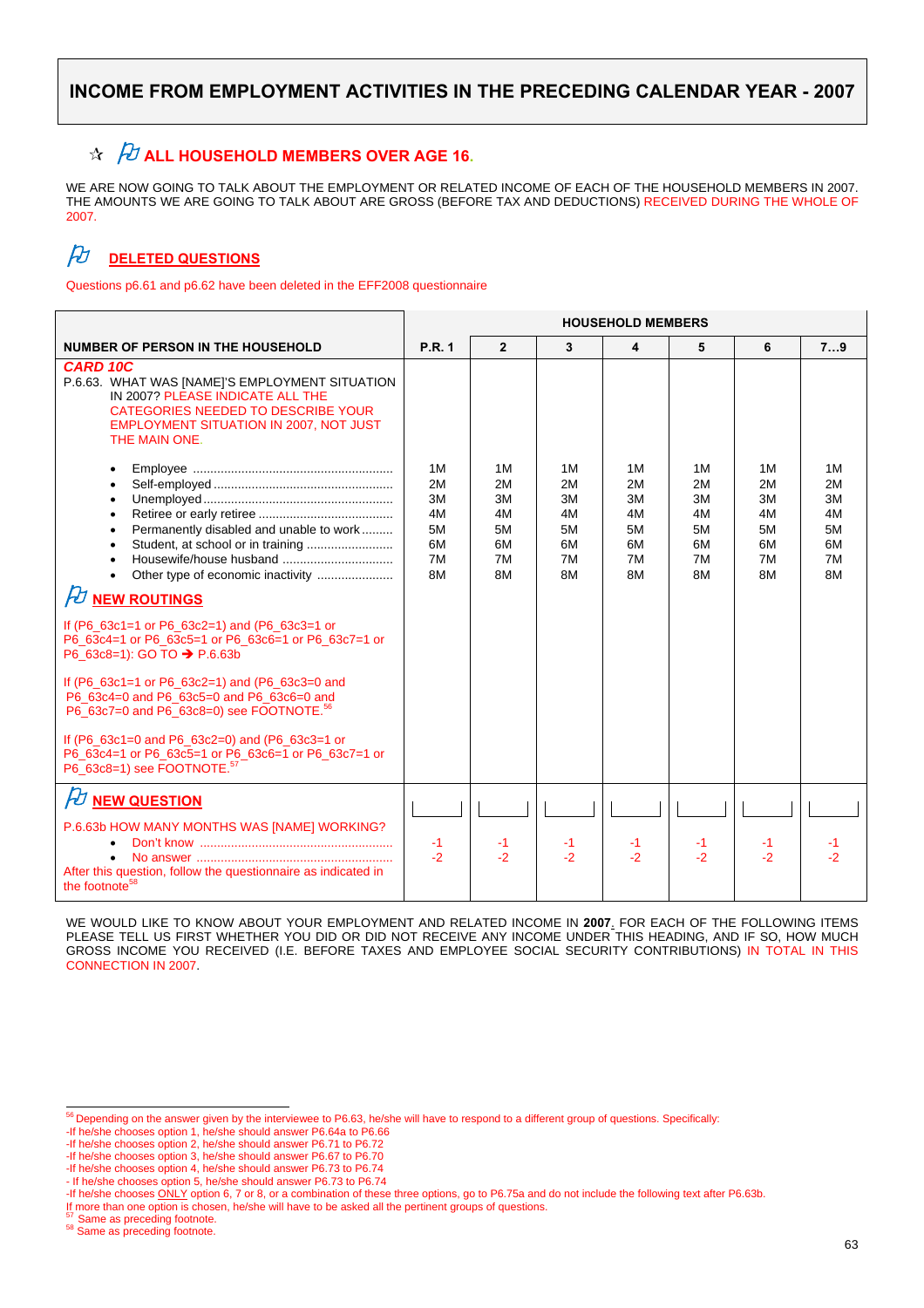|                                                                                                                                                                                                                                                                                                         | <b>HOUSEHOLD MEMBERS</b>       |                               |                     |                     |                               |                     |                     |
|---------------------------------------------------------------------------------------------------------------------------------------------------------------------------------------------------------------------------------------------------------------------------------------------------------|--------------------------------|-------------------------------|---------------------|---------------------|-------------------------------|---------------------|---------------------|
| <b>NUMBER OF PERSON IN THE HOUSEHOLD</b>                                                                                                                                                                                                                                                                | <b>P.R. 1</b>                  | $\overline{2}$                | 3                   | 4                   | 5                             | 6                   | 79                  |
| <b>PU NEW QUESTION</b>                                                                                                                                                                                                                                                                                  |                                |                               |                     |                     |                               |                     |                     |
| P.6.64a. <b>IF P6.63c1=1 DID YOU/HE/SHE RECEIVE</b><br>INCOME AS AN EMPLOYEE (INCLUDING<br>BONUSES, COMMISSIONS, OVERTIME) DURING<br>2007?                                                                                                                                                              |                                |                               |                     |                     |                               |                     |                     |
|                                                                                                                                                                                                                                                                                                         | 1<br>$\mathcal{P}$             | 1<br>$\mathcal{P}$            | 1<br>$\mathcal{P}$  | 1<br>$\mathcal{P}$  | $\mathcal{P}$                 | $\mathcal{P}$       |                     |
| P.6.64. HOW MUCH INCOME DID YOU/HE/SHE RECEIVE<br>AS AN EMPLOYEE (INCLUDING BONUSES,<br>COMMISSIONS, OVERTIME) DURING 2007?                                                                                                                                                                             | €                              | €                             | €                   | €                   | €                             | €                   | €                   |
|                                                                                                                                                                                                                                                                                                         | - 1<br>$-2$                    | - 1<br>$-2$                   | - 1<br>$-2$         | - 1<br>$-2$         | - 1<br>$-2$                   | - 1<br>$-2$         | - 1<br>$-2$         |
| P.6.65. IF P6.63c1=1, DID YOU/HE/SHE RECEIVE ANY<br>INCOME IN KIND AS AN EMPLOYEE DURING<br>2007?                                                                                                                                                                                                       |                                |                               |                     |                     |                               |                     |                     |
|                                                                                                                                                                                                                                                                                                         | 1<br>2                         | 1<br>$\overline{2}$           | 1<br>$\overline{2}$ | 1<br>$\overline{2}$ | 1<br>$\overline{2}$           | 1<br>$\overline{2}$ | 1<br>$\overline{2}$ |
| P.6.66. HOW MUCH DID YOU/HE/SHE RECEIVE IN KIND<br>AS AN EMPLOYEE DURING 2007? 60                                                                                                                                                                                                                       | €                              | €                             | €                   | €                   | €                             | €                   | €                   |
|                                                                                                                                                                                                                                                                                                         | - 1<br>$-2$                    | - 1<br>$-2$                   | - 1<br>$-2$         | - 1<br>$-2$         | - 1<br>$-2$                   | - 1<br>$-2$         | - 1<br>$-2$         |
| P.6.67 IF P6.63c3=1 DID YOU/HE/SHE RECEIVE<br>INCOME IN THE FORM OF UNEMPLOYMENT<br><b>BENEFITS DURING 2007?</b>                                                                                                                                                                                        |                                |                               |                     |                     |                               |                     |                     |
|                                                                                                                                                                                                                                                                                                         | 1<br>$\overline{2}$            | $\mathbf{1}$<br>$\mathcal{P}$ | 1<br>$\mathcal{P}$  | 1<br>$\overline{2}$ | 1<br>2                        | 1<br>2              | 1<br>$\overline{2}$ |
| P.6.68. HOW MUCH DID YOU/HE/SHE RECEIVE IN<br>UNEMPLOYMENT BENEFITS DURING 2007?                                                                                                                                                                                                                        | €                              | $\epsilon$                    | €                   | €                   | €                             | $\epsilon$          | €                   |
|                                                                                                                                                                                                                                                                                                         | $-1$<br>$-2$                   | - 1<br>$-2$                   | - 1<br>$-2$         | - 1<br>$-2$         | - 1<br>$-2$                   | - 1<br>$-2$         | - 1<br>$-2$         |
| P.6.69. IF P6.63c3=1, DID YOU/HE/SHE RECEIVE<br>INCOME IN THE FORM OF REDUNDANCY<br><b>PAYMENTS DURING 2007?</b>                                                                                                                                                                                        | 1<br>$\overline{2}$            | 1<br>2                        | 1<br>$\mathfrak{p}$ | 1<br>$\mathfrak{p}$ | 1<br>$\mathcal{P}$            | 1<br>$\mathfrak{p}$ | 1                   |
| P.6.70. HOW MUCH DID YOU/HE/SHE RECEIVE AS<br>REDUNDANCY PAYMENTS DURING 2007?                                                                                                                                                                                                                          | €                              | €                             | €                   | $\in$               | €                             | €                   | 2<br>€              |
|                                                                                                                                                                                                                                                                                                         | $-1$<br>$-2$                   | - 1<br>$-2$                   | - 1<br>$-2$         | $-1$<br>$-2$        | $-1$<br>$-2$                  | $-1$<br>$-2$        | $-1$<br>$-2$        |
|                                                                                                                                                                                                                                                                                                         |                                |                               |                     |                     |                               |                     |                     |
| <b><i>FU</i></b> NEW WORDING<br>P.6.71. IF P6.63c2=1, DID YOU/HE/SHE RECEIVE ANY<br>INCOME FROM WORKING WHILE SELF-<br><b>EMPLOYED DURING 2007? Include both any</b><br>regular wages and your part of profits received from<br>self-employed business in whose management you<br>participate actively. |                                |                               |                     |                     |                               |                     |                     |
|                                                                                                                                                                                                                                                                                                         | $\mathbf{1}$<br>$\overline{2}$ | 1<br>$\overline{2}$           | 1<br>$\overline{2}$ | 1<br>$\overline{2}$ | $\mathbf 1$<br>$\overline{2}$ | 1<br>$\overline{2}$ | 1<br>2              |
| P.6.72. HOW MUCH DID YOU/HE/SHE RECEIVE WHILE<br>SELF-EMPLOYED DURING 2007?                                                                                                                                                                                                                             | €                              | €                             | €                   | €                   | €                             | $\epsilon$          | $\epsilon$          |
|                                                                                                                                                                                                                                                                                                         | - 1<br>$-2$                    | - 1<br>$-2$                   | - 1<br>$-2$         | $-1$<br>$-2$        | - 1<br>$-2$                   | - 1<br>$-2$         | - 1<br>$-2$         |

 $^{59}$  Go to question P6.75a unless some other block of questions must be done according to the response given to P.6.63.<br><sup>60</sup> Valuation according to the local retail market.

<sup>&</sup>lt;sup>61</sup> Go to question P6.75a unless some other block of questions must be done according to the response given to P.6.63.<br><sup>62</sup> Go to question P6.75a unless some other block of questions must be done according to the response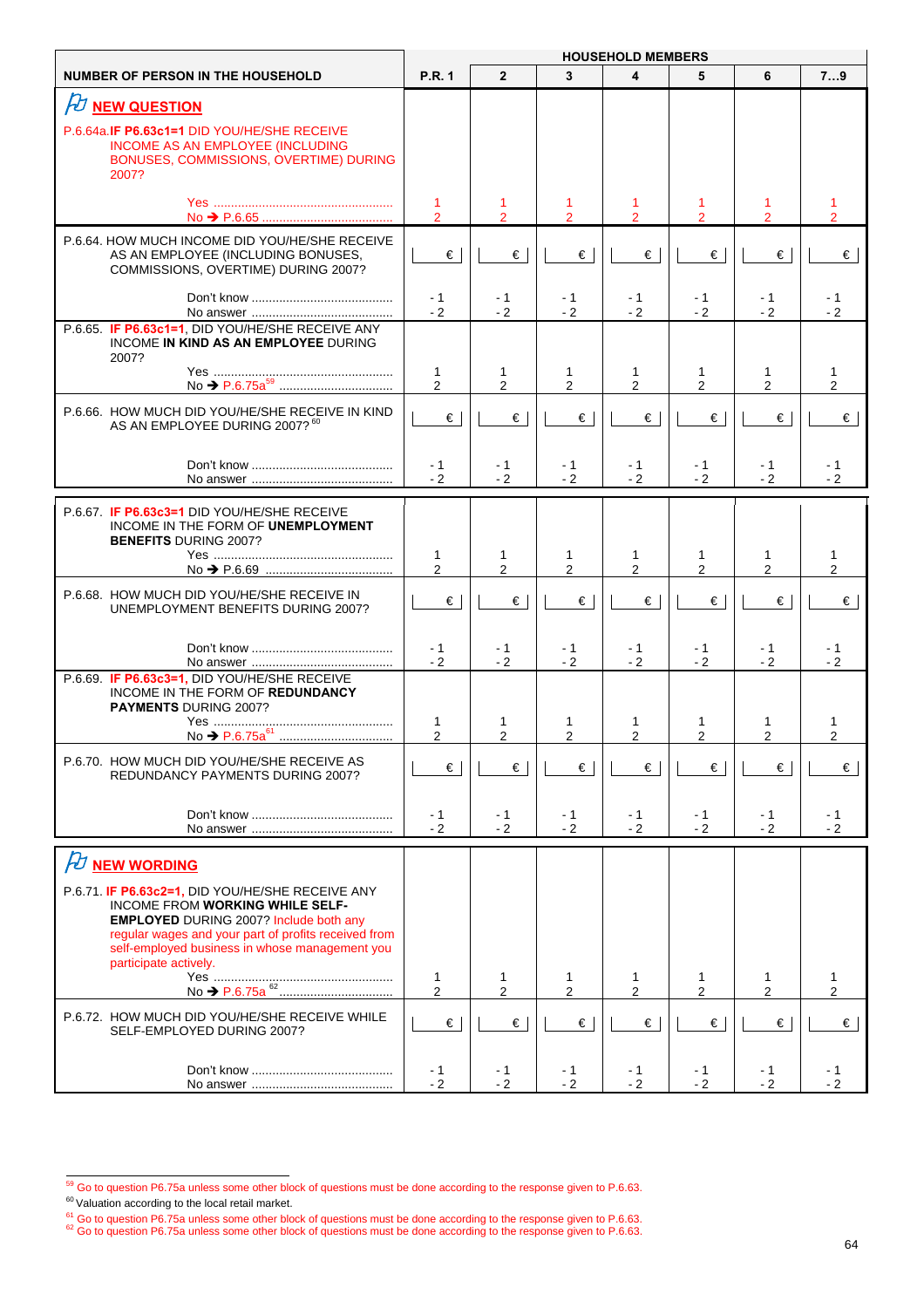|                                                                                                                                                                                                                                                                                                                                   | <b>MIEMBROS DEL HOGAR</b> |             |             |             |            |   |    |
|-----------------------------------------------------------------------------------------------------------------------------------------------------------------------------------------------------------------------------------------------------------------------------------------------------------------------------------|---------------------------|-------------|-------------|-------------|------------|---|----|
| NÚMERO DE PERSONA DEL HOGAR                                                                                                                                                                                                                                                                                                       | <b>P.R. 1</b>             | 2           | 3           | 4           | 5          | 6 | 79 |
| $H$ NEW WORDING                                                                                                                                                                                                                                                                                                                   |                           |             |             |             |            |   |    |
| P.6.73 <b>IF P6.63c4=1 or P6.63c5=1, DID YOU RECEIVE</b><br><b>INCOME FROM RETIREMENT OR PERMANENT</b><br><b>DISABILITY PENSIONS, EITHER FROM THE</b><br><b>SOCIAL SECURITY SYSTEM OR ANOTHER</b><br><b>BODY OR PENSION FUND, DURING 2007? Do</b><br>not include widow's or orphan's pensions, which<br>are asked about later on. | $\mathcal{P}$             | 2           | 2           | 2           | 2          | 2 |    |
| $H$ NEW WORDING                                                                                                                                                                                                                                                                                                                   |                           |             |             |             |            |   |    |
| P.6.74. HOW MUCH INCOME DID YOU RECEIVE IN THE<br>FORM OF RETIREMENT OR PERMANENT<br><b>DISABILITY PENSIONS DURING 2007?</b>                                                                                                                                                                                                      | €                         | €           | €           | €           | €          | € | €  |
|                                                                                                                                                                                                                                                                                                                                   | $-2$                      | - 1<br>$-2$ | - 1<br>$-2$ | - 1<br>$-2$ | - 1<br>- 2 |   |    |

## $\frac{1}{N}$   $\frac{1}{N}$  the household as a whole: income not directly related to work received in **THE PREVIOUS CALENDAR YEAR – 2007.**

## **DELETED QUESTIONS**

Questions p6.75 and p6.76 were split into various new questions in the EFF2008 questionnaire.

## *FU* NEW QUESTIONS

P.6.75a. DID YOUR HOUSEHOLD RECEIVE IN 2007 INCOME FROM **SURVIVOR'S PENSIONS OR BENEFITS, SUCH AS, FOR EXAMPLE, WIDOW'S OR ORPHAN'S PENSIONS, ETC.?**

P.6.75b. HOW MUCH INCOME DID YOU FROM **SURVIVOR'S PENSIONS OR BENEFITS, SUCH AS, FOR EXAMPLE, WIDOW'S OR ORPHAN'S PENSIONS IN 2007?**

| UNDER THE DEPENDENCY LAW, GRANTS, ETC. IN 2007 <sup>64</sup> ? | P.6.75c. DID YOUR HOUSEHOLD RECEIVE INCOME IN THE FORM OF <b>OTHER STATE ALLOWANCES, ASSISTANCE FROM FAMILY</b><br>MEMBERS OUTSIDE THE HOUSEHOLD OR FROM A PARTNER NO LONGER LIVING IN THE HOUSEHOLD, ASSISTANCE |    |
|----------------------------------------------------------------|------------------------------------------------------------------------------------------------------------------------------------------------------------------------------------------------------------------|----|
|                                                                |                                                                                                                                                                                                                  |    |
|                                                                |                                                                                                                                                                                                                  |    |
|                                                                |                                                                                                                                                                                                                  | 98 |
|                                                                |                                                                                                                                                                                                                  | 99 |
| <b>UNDER THE DEPENDENCY LAW, GRANTS, ETC. IN 200765?</b>       | P.6.75d. HOW MUCH INCOME DID YOU RECEIVE IN THE FORM OF OTHER STATE ALLOWANCES, ASSISTANCE FROM FAMILY<br>MEMBERS OUTSIDE THE HOUSEHOLD OR FROM A PARTNER NO LONGER LIVING IN THE HOUSEHOLD, ASSISTANCE          |    |
|                                                                |                                                                                                                                                                                                                  |    |
|                                                                |                                                                                                                                                                                                                  |    |
|                                                                |                                                                                                                                                                                                                  |    |

<sup>&</sup>lt;sup>63</sup> Go to question P6.75a unless some other block of questions must be done according to the response given to P.6.63.

<sup>&</sup>lt;sup>64</sup> Do not include rent allowances for young people, which came into force on 1 January 2008.<br><sup>64</sup> Do not include rent allowances for young people, which came into force on 1 January 2008.<br><sup>65</sup> Do not include rent allowan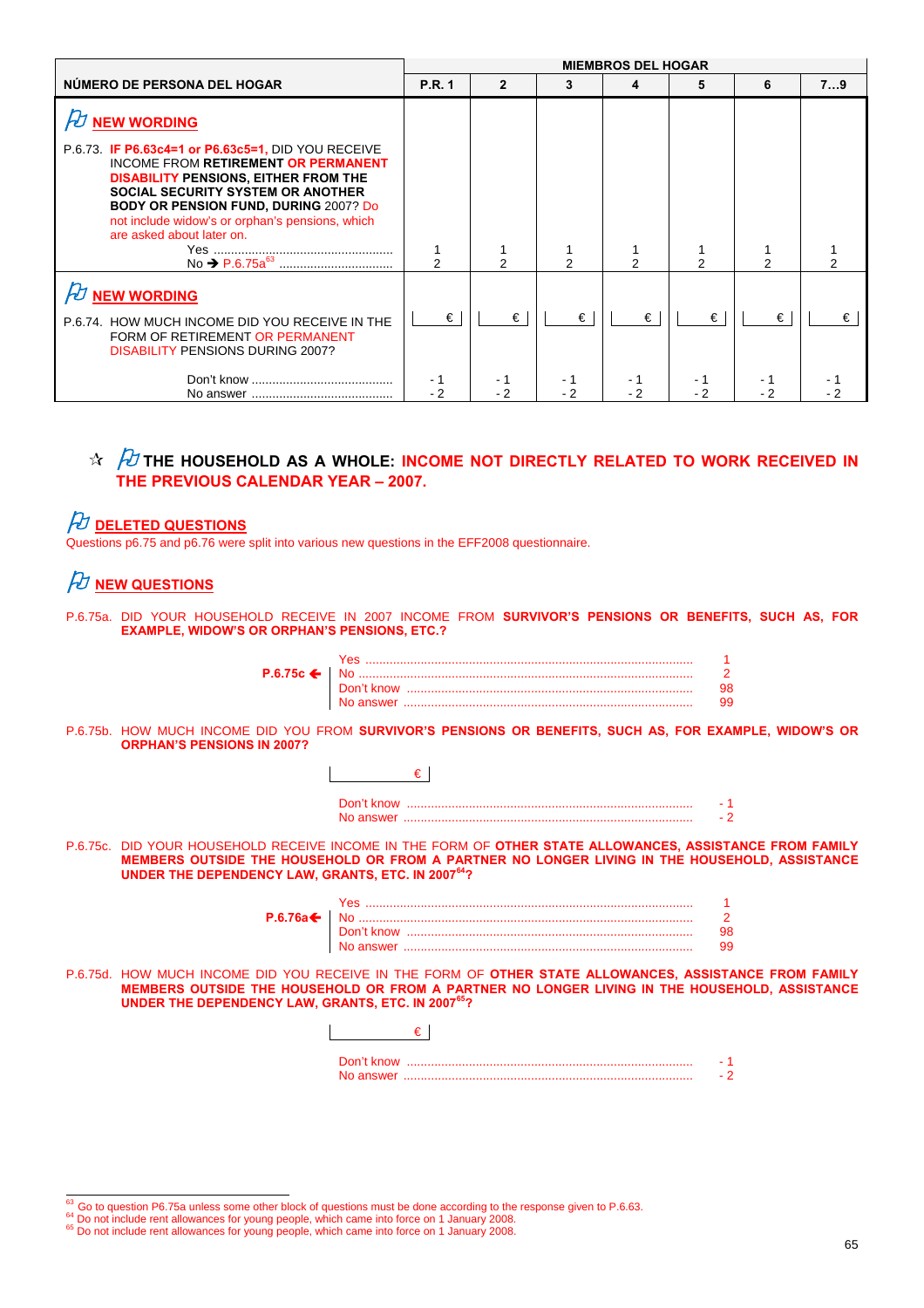P.6.76a. DID YOU OR ANY OTHER MEMBER OF THE HOUSEHOLD BELONG TO THE **BOARD OF DIRECTORS OF A PUBLIC LIMITED COMPANY OR SIMILAR ENTITY** AND RECEIVE SOME FORM OF COMPENSATION, SUCH AS DIRECTORS' FEES, ATTENDANCE FEES, ETC.?

| $P.6.75e \leftarrow$ |  |  |
|----------------------|--|--|
|----------------------|--|--|

## *A* NEW WORDING

P.6.76b. COULD YOU TELL ME THE TOTAL AMOUNT YOU RECEIVED IN THIS FORM IN 2007? (UNLESS YOU INCLUDED IT IN THE ANSWER TO THE PREVIOUS QUESTION ON EMPLOYMENT INCOME)?

 $\overline{a}$ 

 $\overline{1}$ 

| Don't know |  |
|------------|--|
| No answer  |  |

# $\cancel{E}$  NEW QUESTIONS

P.6.75e. FINALLY, DID YOUR HOUSEHOLD RECEIVE IN 2007 INCOME FROM **INSURANCE POLICIES, PRIZES, LOTTERIES, INHERITANCES, REDUNDANCY PAYMENTS OR EARLY RETIREMENT?**

| P.6.77✦ │ No ……………………………………………………………………………… |  |
|---------------------------------------------|--|
|                                             |  |
|                                             |  |

P.6.75f. HOW MUCH INCOME DID YOUR HOUSEHOLD RECEIVE IN 2007 FROM **INSURANCE POLICIES, PRIZES, LOTTERIES, INHERITANCES, REDUNDANCY PAYMENTS OR EARLY RETIREMENT IN 2007?**

€

## **EMPLOYMENT HISTORY**

### **ALL HOUSEHOLD MEMBERS WHO WORK OR HAVE WORKED AT ANY TIME (CODE 1 AND 2 OF P.6.1. OR CODE 1 OF P.6.2.)**

 $\cancel{E}$  let's now talk about the employment history of each household member who works or has worked at **SOME TIME, FROM WHEN HE/SHE FIRST WORKED UNTIL THE PRESENT.** 

|                                                                      | <b>HOUSEHOLD MEMBERS</b> |              |              |              |             |             |     |
|----------------------------------------------------------------------|--------------------------|--------------|--------------|--------------|-------------|-------------|-----|
| <b>NUMBER OF PERSON IN THE HOUSEHOLD</b>                             | <b>P.R. 1</b>            | $\mathbf{2}$ | 3            | 4            | 5           | 6           | 79  |
| P.6.77. FOR HOW LONG (IN YEARS) HAVE YOU<br><b>WORKED FULL-TIME?</b> |                          |              |              |              |             |             |     |
|                                                                      | $-1$<br>$-2$             | - 1<br>$-2$  | - 1<br>$-2$  | - 1<br>$-2$  | - 1<br>$-2$ | - 1<br>$-2$ |     |
| P.6.78. AND PART-TIME? <sup>66</sup>                                 |                          |              |              |              |             |             |     |
|                                                                      | $-1$<br>$-2$             | - 1<br>$-2$  | - 1<br>$-2$  | - 1<br>$-2$  | - 1<br>$-2$ | - 1<br>$-2$ | - 2 |
| P.6.79. HOW MANY DIFFERENT EMPLOYERS HAVE<br>YOU WORKED FOR?         |                          |              |              |              |             |             |     |
|                                                                      | $-1$<br>$-2$             | - 1<br>$-2$  | $-1$<br>$-2$ | $-1$<br>$-2$ | - 1<br>$-2$ | - 1<br>- 2  |     |

<sup>&</sup>lt;sup>66</sup> The concept of part-time is for the respondent to interpret. Only if he or she expresses ignorance of its meaning should you refer to the objective criterion of working fewer than 30 hours a week.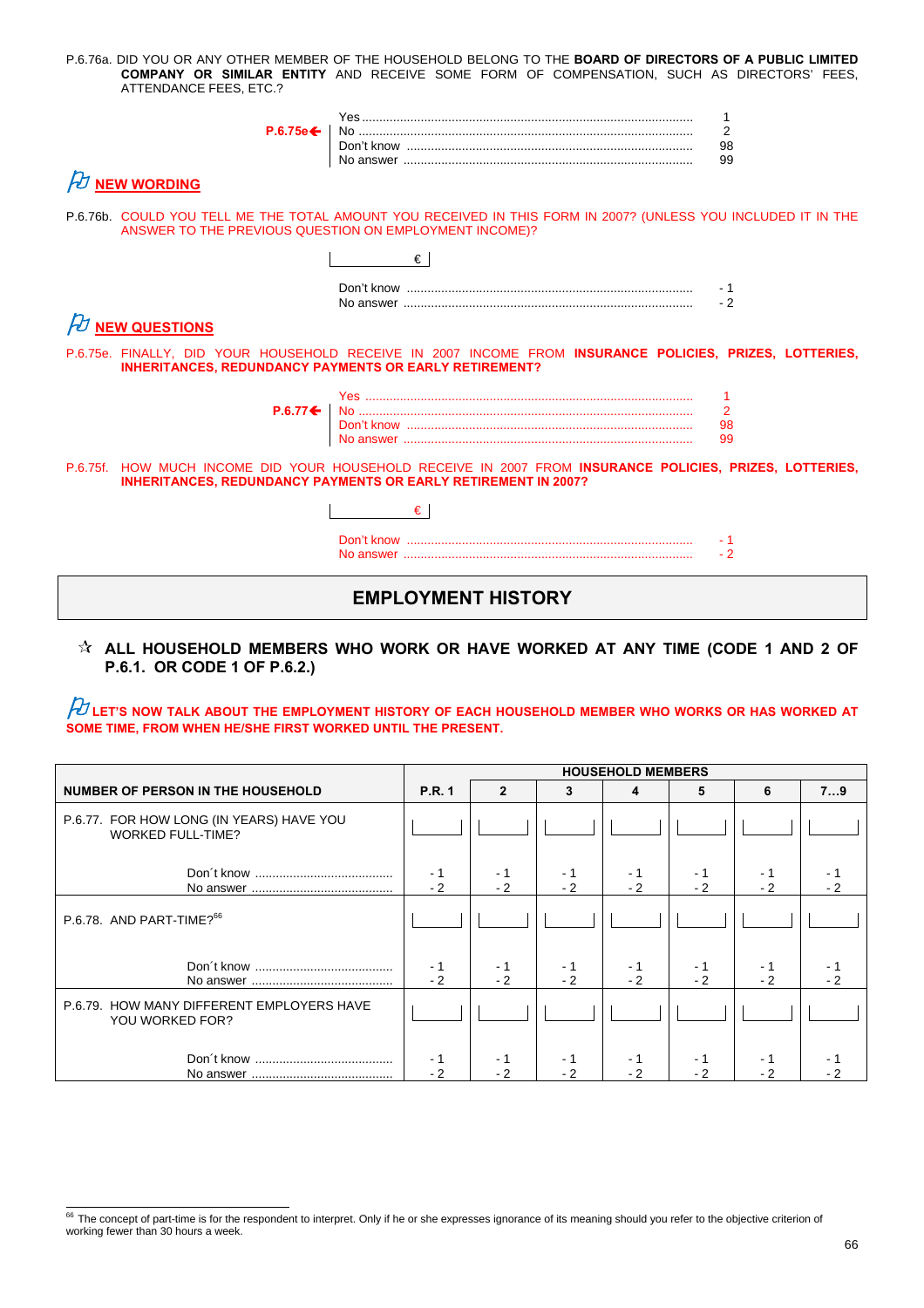|                                                                                                                       | <b>HOUSEHOLD MEMBERS</b>       |                     |                                |                               |                     |                     |                   |
|-----------------------------------------------------------------------------------------------------------------------|--------------------------------|---------------------|--------------------------------|-------------------------------|---------------------|---------------------|-------------------|
| <b>NUMBER OF PERSON IN THE HOUSEHOLD</b>                                                                              | <b>P.R. 1</b>                  | $\overline{2}$      | 3                              | 4                             | 5                   | 6                   | 79                |
| P.6.80. IN WHICH JOB HAVE YOU WORKED LONGEST?<br><b>HOW MANY YEARS?</b>                                               |                                |                     |                                |                               |                     |                     |                   |
|                                                                                                                       | $-1$<br>$-2$                   | - 1<br>$-2$         | - 1<br>$-2$                    | $-1$<br>$-2$                  | $-1$<br>$-2$        | $-1$<br>$-2$        | - 1<br>$-2$       |
| P.6.81. WHAT HAS YOUR EMPLOYMENT SITUATION<br>BEEN DURING MOST OF YOUR WORKING<br>LIFE?                               |                                |                     |                                |                               |                     |                     |                   |
| Working for someone else                                                                                              | $\mathbf{1}$<br>$\overline{2}$ | 1<br>2              | 1<br>$\overline{2}$            | 1<br>$\overline{2}$           | 1<br>$\overline{2}$ | 1<br>2              | 1<br>2            |
| P.6.82. HAVE [NAME] OR YOUR EMPLOYER EVER PAID<br>CONTRIBUTIONS TO THE SOCIAL SECURITY<br>SYSTEM OR A SIMILAR SCHEME? |                                |                     |                                |                               |                     |                     |                   |
|                                                                                                                       | $\mathbf{1}$<br>$\overline{2}$ | 1<br>2              | 1<br>2                         | 1<br>$\overline{2}$           | 1<br>$\overline{2}$ | 1<br>2              | 1<br>2            |
| P.6.83. FOR HOW MANY YEARS (CONSIDER YOUR<br>WHOLE WORKING LIFE)?                                                     |                                |                     |                                |                               |                     |                     |                   |
|                                                                                                                       | $-1$<br>$-2$                   | - 1<br>$-2$         | $-1$<br>$-2$                   | $-1$<br>$-2$                  | $-1$<br>$-2$        | $-1$<br>$-2$        | $-1$<br>$-2$      |
| $\beta$ QUESTION P6.84 HAS BEEN ELIMINATED                                                                            |                                |                     |                                |                               |                     |                     |                   |
| WE ASK P6.85 IF [(P6_1c1=1 or P6_1c2=1) and<br>(P6_1c4≠1)] or [(P6_1c3=1 and P6_2=1) and (P6_1c4≠1)]                  |                                |                     |                                |                               |                     |                     |                   |
| P.6.85. AT WHAT AGE DO YOU HOPE TO RETIRE? <sup>67</sup>                                                              |                                |                     |                                |                               |                     |                     |                   |
|                                                                                                                       | $-1$<br>$-2$                   | $-1$<br>$-2$        | - 1<br>$-2$                    | $-1$<br>$-2$                  | $-1$<br>$-2$        | $-1$<br>$-2$        | $-1$<br>$-2$      |
| P.6.86. HAVE [NAME] OR YOUR EMPLOYER EVER PAID<br><b>CONTRIBUTIONS TO A PENSION SCHEME?</b>                           |                                |                     |                                |                               |                     |                     |                   |
|                                                                                                                       | $\mathbf{1}$<br>$\overline{2}$ | 1<br>$\overline{2}$ | $\mathbf{1}$<br>$\overline{2}$ | $\mathbf{1}$<br>$\mathcal{P}$ | 1<br>$\overline{2}$ | 1<br>$\overline{2}$ | $\mathbf{1}$<br>2 |
| P.6.87. FOR HOW MANY YEARS (CONSIDER YOUR<br><b>WHOLE WORKING LIFE)?</b>                                              |                                |                     |                                |                               |                     |                     |                   |
|                                                                                                                       | - 1<br>$-2$                    | - 1<br>$-2$         | - 1<br>$-2$                    | - 1<br>$-2$                   | - 1<br>$-2$         | - 1<br>$-2$         | - 1<br>$-2$       |

*After having completed the relevant modules on the employment earnings of the various members of the home, fill in the following table:*

 *In EFF2002 P6.88 was completed only to those household members who had answered some specific module about their employment situation. In EFF2005 the question was completed to all household members over 16.*

**Question P6.88 should be answered for all household members over age 16.**

|                                                             | <b>HOUSEHOLD MEMBERS</b> |  |  |  |  |  |  |  |
|-------------------------------------------------------------|--------------------------|--|--|--|--|--|--|--|
| NUMBER OF PERSON IN THE HOUSEHOLD                           | <b>P.R. 1</b>            |  |  |  |  |  |  |  |
| P.6.88. WAS THE HOUSEHOLD MEMBER<br>INTERVIEWED PERSONALLY? |                          |  |  |  |  |  |  |  |
| Yes<br>No                                                   |                          |  |  |  |  |  |  |  |

<sup>&</sup>lt;sup>67</sup> To answer this question you must be working (including self-employment), or unemployed (if you have worked at some stage); and, in both cases, the answer to question P.6.1 must not be 4 (retiree or early retiree).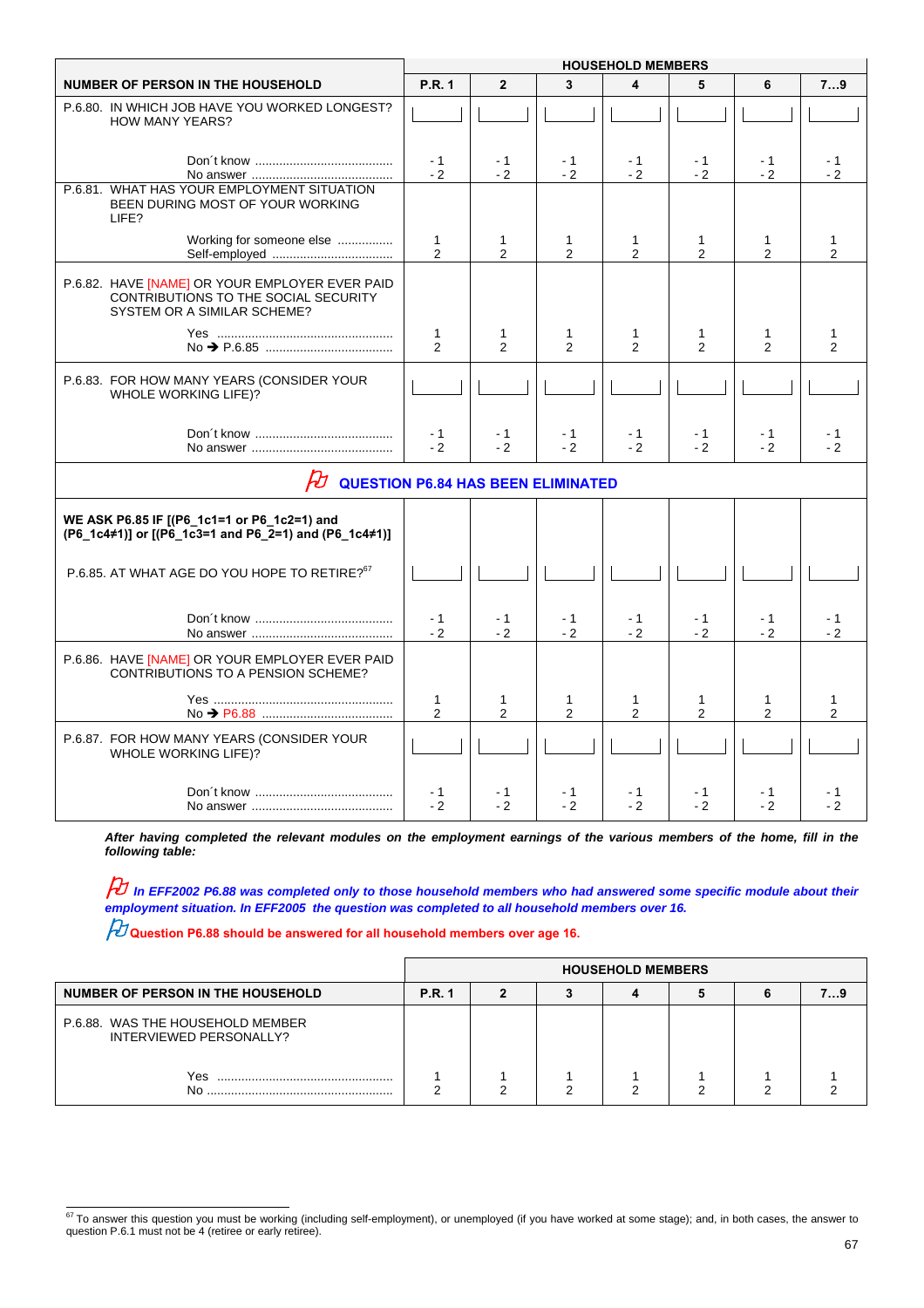### **7. INCOME FROM REAL OR FINANCIAL ASSETS RECEIVED BY THE HOUSEHOLD IN THE PRECEDNG CALENDAR YEAR - 2007**

WE WOULD ALSO LIKE TO KNOW ABOUT ANY INCOME NOT RELATED TO THE EMPLOYMENT SITUATION OF THE **HOUSEHOLD** IN 2007.

### $\hat{x}$  THE HOUSEHOLD AS A WHOLE.

P.7.1. DID YOUR HOUSEHOLD RECEIVE ANY **INCOME FROM REAL ESTATE PROPERTY** (RENTING OF FLATS, ROOMS, PLOTS OF LAND, ETC.) DURING 2007?

P.7.2. HOW MUCH DID YOUR HOUSEHOLD RECEIVE AS INCOME FROM REAL ESTATE PROPERTY (RENTING OF FLATS, ROOMS, PLOTS OF LAND, ETC.) DURING 2007?<sup>68</sup>

|         |                                                                                                         | €                                                                                                              |                           |
|---------|---------------------------------------------------------------------------------------------------------|----------------------------------------------------------------------------------------------------------------|---------------------------|
|         |                                                                                                         |                                                                                                                | - 1<br>$-2$               |
| P.7.3.  | <b>PROPERTIES DURING 2007?</b>                                                                          | DID YOUR HOUSEHOLD RECEIVE ANY INCOME FROM CAPITAL GAINS (OR MAKE ANY LOSSES) FROM THE SALE OF                 |                           |
|         | P.7.4a $\leftarrow$<br>$P.7.4b \Leftrightarrow$<br>$P.7.5. \Leftrightarrow$<br>$P.7.5.$ ←<br>$P.7.5.$ ← |                                                                                                                | 11<br>12<br>2<br>98<br>99 |
| P.7.4a. | <b>DURING 2007?</b>                                                                                     | HOW MUCH DID YOUR HOUSEHOLD RECEIVE IN THE FORM OF CAPITAL GAINS FROM THE SALE OF PROPERTIES                   |                           |
|         |                                                                                                         | €∣                                                                                                             |                           |
|         | $P.7.5.$ ←<br>$P.7.5.$ ←                                                                                |                                                                                                                | - 1<br>- 2                |
|         | $\#$ The answer option "IF ANSWER IS ZERO" has been deleted.                                            |                                                                                                                |                           |
| P.7.4b. |                                                                                                         | AND WHAT WERE YOUR LOSSES ON THE SALE OF REAL ESTATE PROPERTY DURING 2007?                                     |                           |
|         |                                                                                                         | €                                                                                                              |                           |
|         |                                                                                                         |                                                                                                                | - 1<br>- 2                |
| P.7.5.  | <b>WORKS OF ART OR ANTIQUES DURING 2007?</b>                                                            | DID YOUR HOUSEHOLD RECEIVE ANY INCOME FROM CAPITAL GAINS <sup>69</sup> (OR LOSSES) FROM THE SALE OF JEWELLERY, |                           |
|         | $P.7.6a \Leftrightarrow$                                                                                |                                                                                                                | 11                        |
|         | $P.7.6b \Leftrightarrow$<br>$P.7.7.$ ←                                                                  |                                                                                                                | 12<br>2                   |
|         | P.7.7.<br>$P.7.7 \div$                                                                                  |                                                                                                                | 98<br>99                  |
| P.7.6a. | OF ART OR ANTIQUES DURING 2007?                                                                         | HOW MUCH DID YOUR HOUSEHOLD RECEIVE IN THE FORM OF CAPITAL GAINS FROM THE SALE OF JEWELLERY. WORKS             |                           |
|         |                                                                                                         | €                                                                                                              |                           |
|         |                                                                                                         |                                                                                                                | - 1                       |
|         | $P.7.7.$ ←                                                                                              |                                                                                                                | $-2$                      |
|         | The answer option "IF ANSWER IS ZERO" has been deleted.                                                 |                                                                                                                |                           |

<sup>&</sup>lt;sup>68</sup> Payments received under reverse mortgages are not included as income because they are a loan

<sup>&</sup>lt;sup>69</sup> A capital gain is understood to mean the difference between the sale price in the current year and the purchase price in the year of purchase.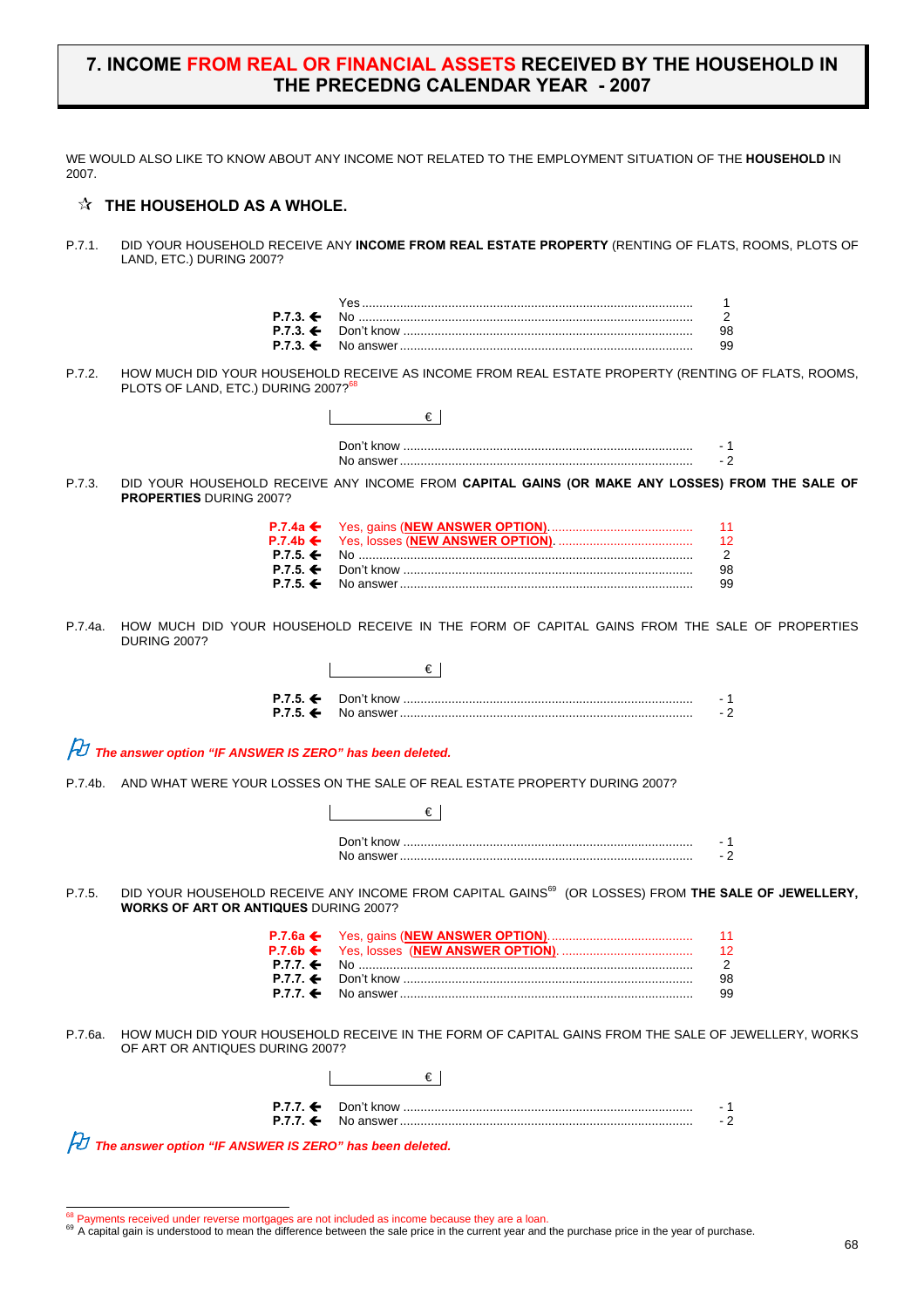|         |                                                         | P.7.6b. AND WHAT WERE YOUR LOSSES FOR THE SALE OF JEWELLERY, WORKS OF ART OR ANTIQUES DURING 2007?                                                                      |             |
|---------|---------------------------------------------------------|-------------------------------------------------------------------------------------------------------------------------------------------------------------------------|-------------|
|         |                                                         | €                                                                                                                                                                       |             |
|         |                                                         |                                                                                                                                                                         | - 1<br>- 2  |
| P.7.7.  | <b>ASSETS DURING 2007?</b>                              | DID YOUR HOUSEHOLD RECEIVE ANY INCOME FROM CAPITAL GAINS (OR LOSSES) ON THE SALE OF FINANCIAL                                                                           |             |
|         | P.7.8a $\leftarrow$                                     |                                                                                                                                                                         | 11          |
|         | $P.7.8b \Leftrightarrow$<br>$P.7.9.$ ←                  |                                                                                                                                                                         | 12<br>2     |
|         | $P.7.9 \div$<br>$P.7.9. \Leftrightarrow$                |                                                                                                                                                                         | 98<br>99    |
|         |                                                         |                                                                                                                                                                         |             |
| P.7.8a. | <b>DURING 2007?</b>                                     | HOW MUCH DID YOUR HOUSEHOLD RECEIVE IN THE FORM OF CAPITAL GAINS ON THE SALE OF FINANCIAL ASSETS                                                                        |             |
|         |                                                         | €∣                                                                                                                                                                      |             |
|         | $P.7.9 \div$<br>$P.7.9.$ ←                              |                                                                                                                                                                         | - 1<br>$-2$ |
|         | The answer option "IF ANSWER IS ZERO" has been deleted. |                                                                                                                                                                         |             |
|         |                                                         |                                                                                                                                                                         |             |
| P.7.8b. |                                                         | AND WHAT WERE YOUR LOSSES ON THE SALE OF FINANCIAL ASSETS DURING 2007?                                                                                                  |             |
|         |                                                         | €∣                                                                                                                                                                      |             |
|         |                                                         |                                                                                                                                                                         | - 1<br>$-2$ |
|         |                                                         |                                                                                                                                                                         |             |
| P.7.9.  | ACCOUNTS, CURRENT ACCOUNTS OR SIMILAR) DURING 2007?     | DID YOUR HOUSEHOLD RECEIVE INCOME IN THE FORM OF INTEREST ON BANK ACCOUNTS (TERM DEPOSITS, SAVINGS                                                                      |             |
|         |                                                         |                                                                                                                                                                         | 1           |
|         | $P.7.11. \Leftrightarrow$<br>P.7.11. ←                  |                                                                                                                                                                         | 2<br>98     |
|         | $P.7.11.$ ←                                             |                                                                                                                                                                         | 99          |
| P.7.10. |                                                         | HOW MUCH INCOME DID YOUR HOUSEHOLD RECEIVE IN THE FORM OF INTEREST ON BANK ACCOUNTS (TERM<br>DEPOSITS, SAVINGS ACCOUNTS, CURRENT ACCOUNTS OR SIMILAR) DURING 2007?<br>€ | - 1         |
|         |                                                         |                                                                                                                                                                         | $-2$        |
|         | $\n  D$ NEW WORDING                                     |                                                                                                                                                                         |             |
| P.7.11. | THE HOUSEHOLD, OPTIONS OR LOANS TO THIRD PARTIES?       | DID YOUR HOUSEHOLD RECEIVE DIVIDEND INCOME IN 2007 FROM A SOURCE OTHER THAN A BUSINESS MANAGED BY                                                                       |             |
|         | P.7.11a. $\bigoplus$                                    |                                                                                                                                                                         | 1<br>2      |
|         | P.7.11a. ←                                              |                                                                                                                                                                         | 98          |
|         | $P.7.11a.$ ←                                            |                                                                                                                                                                         | 99          |
|         | $\cancel{E}$ NEW WORDING                                |                                                                                                                                                                         |             |
| P.7.12. |                                                         | HOW MUCH DIVIDEND INCOME DID YOUR HOUSEHOLD RECEIVE IN 2007 FROM A SOURCE OTHER THAN A BUSINESS<br>MANAGED BY THE HOUSEHOLD, OPTIONS OR LOANS TO THIRD PARTIES?         |             |
|         |                                                         | €                                                                                                                                                                       |             |
|         |                                                         |                                                                                                                                                                         | - 1<br>$-2$ |
|         | FU NEW QUESTIONS                                        |                                                                                                                                                                         |             |
|         |                                                         |                                                                                                                                                                         |             |
|         | OF THE HOUSEHOLD MEMBERS WORKING IN THE BUSINESS?       | P.7.11a DID YOUR HOUSEHOLD RECEIVE INCOME IN 2007 FROM A BUSINESS MANAGED BY THE HOUSEHOLD EXCLUDING THAT                                                               |             |
|         |                                                         |                                                                                                                                                                         | 1           |
|         | $P.7.13.$ ←<br>$P.7.13.$ ←                              |                                                                                                                                                                         | 2<br>98     |
|         | P.7.13. ←                                               |                                                                                                                                                                         | 99          |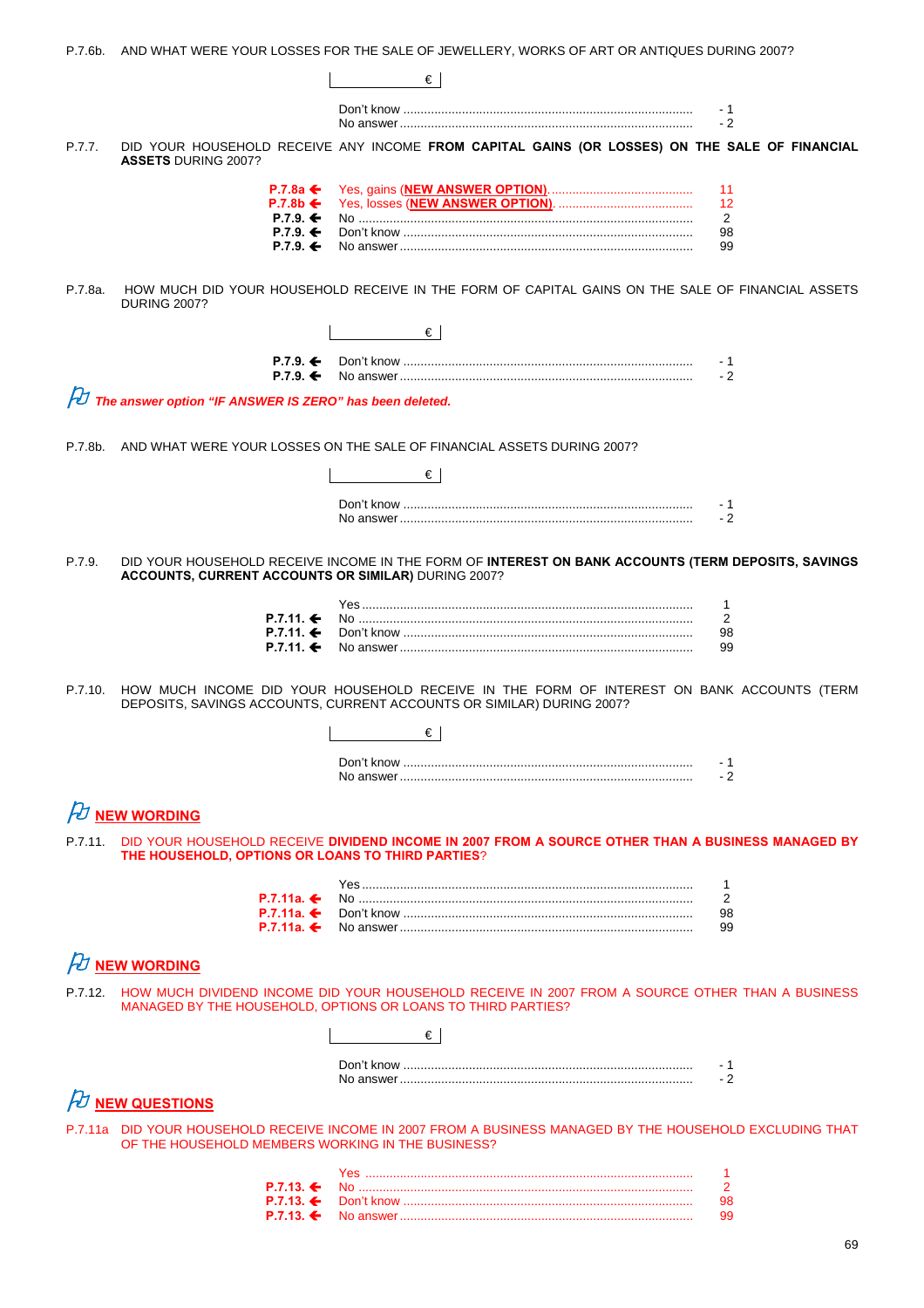P.7.12a. HOW MUCH INCOME DID YOUR HOUSEHOLD RECEIVE IN 2007 FROM A BUSINESS MANAGED BY THE HOUSEHOLD EXCLUDING THAT OF THE HOUSEHOLD MEMBERS WORKING IN THE BUSINESS?

P.7.13. DID YOUR HOUSEHOLD RECEIVE INCOME FOR ITEMS OTHER THAN THOSE MENTIONED EARLIER DURING 2007?

|  | 99 |
|--|----|
|  |    |

# $\n *D*$  **NEW QUESTION**

P.7.13a. COULD YOU TELL ME WHICH ITEMS?

| 98. |
|-----|
| 99. |

P.7.14. HOW MUCH DID YOU RECEIVE, IN TOTAL, IN THIS CONNECTION?

| Don't know |  |
|------------|--|
|            |  |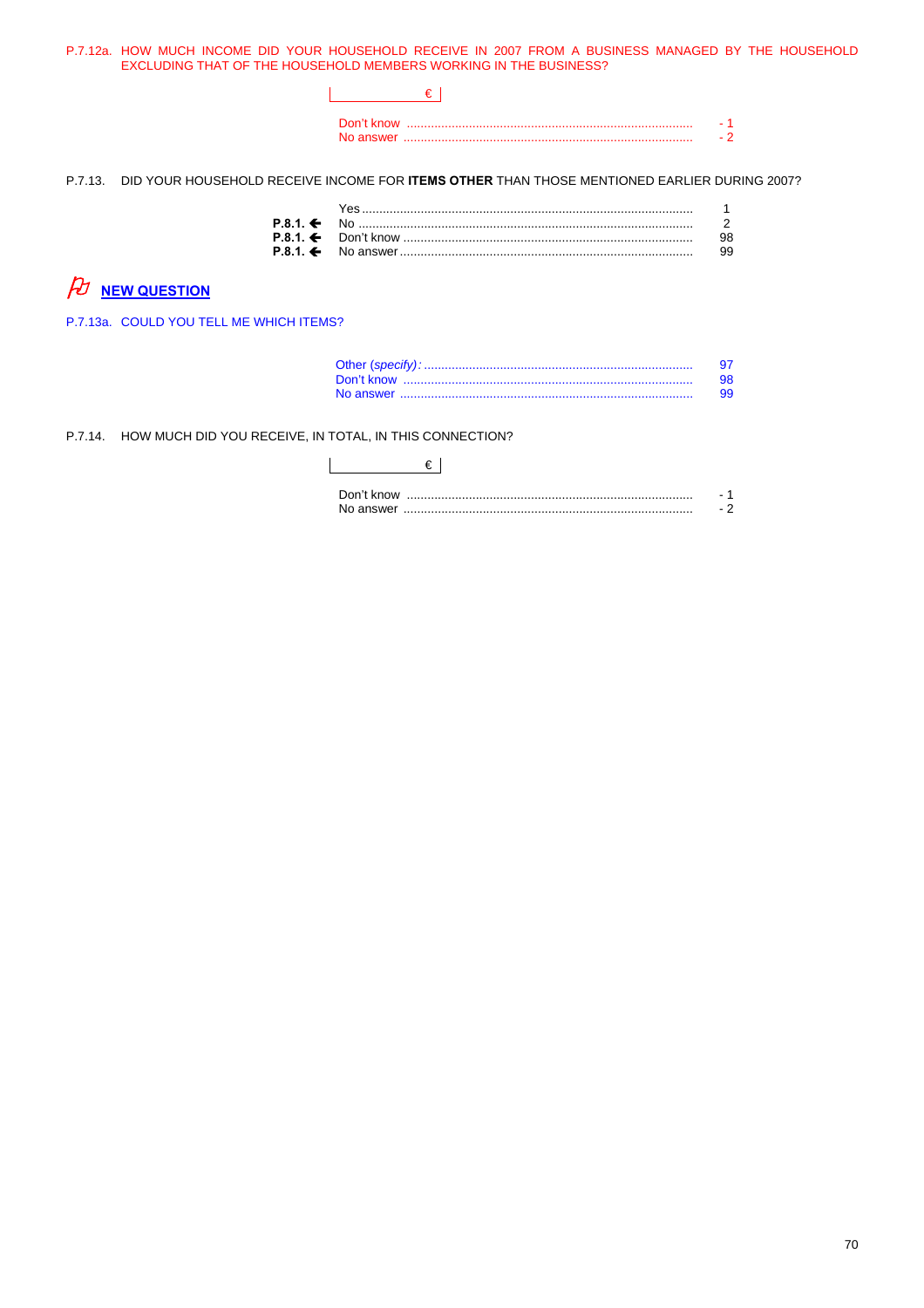## **8. USE OF MEANS OF PAYMENT AND NEW DISTRIBUTION CHANNELS (ALL HOUSEHOLDS)**

|                                                                                                                 | USE OF PAYMENT INSTRUMENTS<br>(ALL HOUSEHOLDS)                                                                                                                                                                                                                                                               |                  |
|-----------------------------------------------------------------------------------------------------------------|--------------------------------------------------------------------------------------------------------------------------------------------------------------------------------------------------------------------------------------------------------------------------------------------------------------|------------------|
| P.8.1.                                                                                                          | HOW MUCH CASH DO THE MEMBERS OF THE HOUSEHOLD NORMALLY KEEP TO MEET WEEKLY EXPENSES?                                                                                                                                                                                                                         |                  |
|                                                                                                                 | $\epsilon$                                                                                                                                                                                                                                                                                                   |                  |
|                                                                                                                 |                                                                                                                                                                                                                                                                                                              | - 1<br>$-2$      |
| <b>NEW CLARIFICATION</b>                                                                                        |                                                                                                                                                                                                                                                                                                              |                  |
| (EXCLUDING DUPLICATES) <sup>7</sup>                                                                             | P.8.2. HOW MAY CREDIT CARDS FROM FINANCIAL INSTITUTIONS (VISA, MASTERCARD, AMERICAN EXPRESS), DEBIT CARDS<br>FROM FINANCIAL INSTITUTIONS, AND DEBIT OR CREDIT CARDS FROM NON-FINANCIAL CORPORATIONS (DEPARTMENT<br>STORES, SUPERMARKETS, ETC.) DOES YOUR HOUSEHOLD HAVE? WE WANT TO KNOW THE NUMBER OF CARDS |                  |
|                                                                                                                 |                                                                                                                                                                                                                                                                                                              |                  |
| $P.8.11 \Leftrightarrow$                                                                                        |                                                                                                                                                                                                                                                                                                              | 0<br>- 1<br>$-2$ |
| <b>NEW ROUTING</b><br>In EFF2002, if P8.2=-1 or P8.2=-2, we went to p8.8 (which has been eliminated in EFF2005) |                                                                                                                                                                                                                                                                                                              |                  |
| P.8.3.                                                                                                          | HOW MANY DO YOU USE? (EITHER TO MAKE PAYMENTS OR WITHDRAW MONEY FROM CASH MACHINES)                                                                                                                                                                                                                          |                  |
|                                                                                                                 |                                                                                                                                                                                                                                                                                                              |                  |
| $P.8.11 \Leftrightarrow$                                                                                        |                                                                                                                                                                                                                                                                                                              | 0<br>- 1<br>$-2$ |
| <b>NEW ROUTING</b><br>In EFF2002, if P8.3=-1 or P8.3=-2, we went to p8.8 (which has been eliminated in EFF2005) |                                                                                                                                                                                                                                                                                                              |                  |
| P.8.4.                                                                                                          | ON AVERAGE, HOW MANY PAYMENTS A MONTH DO YOU MAKE USING THEM?                                                                                                                                                                                                                                                |                  |
|                                                                                                                 |                                                                                                                                                                                                                                                                                                              |                  |
|                                                                                                                 |                                                                                                                                                                                                                                                                                                              | 0<br>- 1<br>- 2  |
| P.8.5.<br>WHAT IS THE AVERAGE MONTHLY AMOUNT?                                                                   |                                                                                                                                                                                                                                                                                                              |                  |
|                                                                                                                 | €∣                                                                                                                                                                                                                                                                                                           |                  |
|                                                                                                                 |                                                                                                                                                                                                                                                                                                              | - 1<br>$-2$      |
|                                                                                                                 |                                                                                                                                                                                                                                                                                                              |                  |

 $\overline{r}$  The purpose of the question is to ascertain the number of accounts, not the number of cards. For example, if an account with a bank has two credit cards associated with it (one for each member of a couple), they count as one. If an account has a debit card and a credit card associated with it, they are considered to be two. It may be of help to think of the number of bank statements received.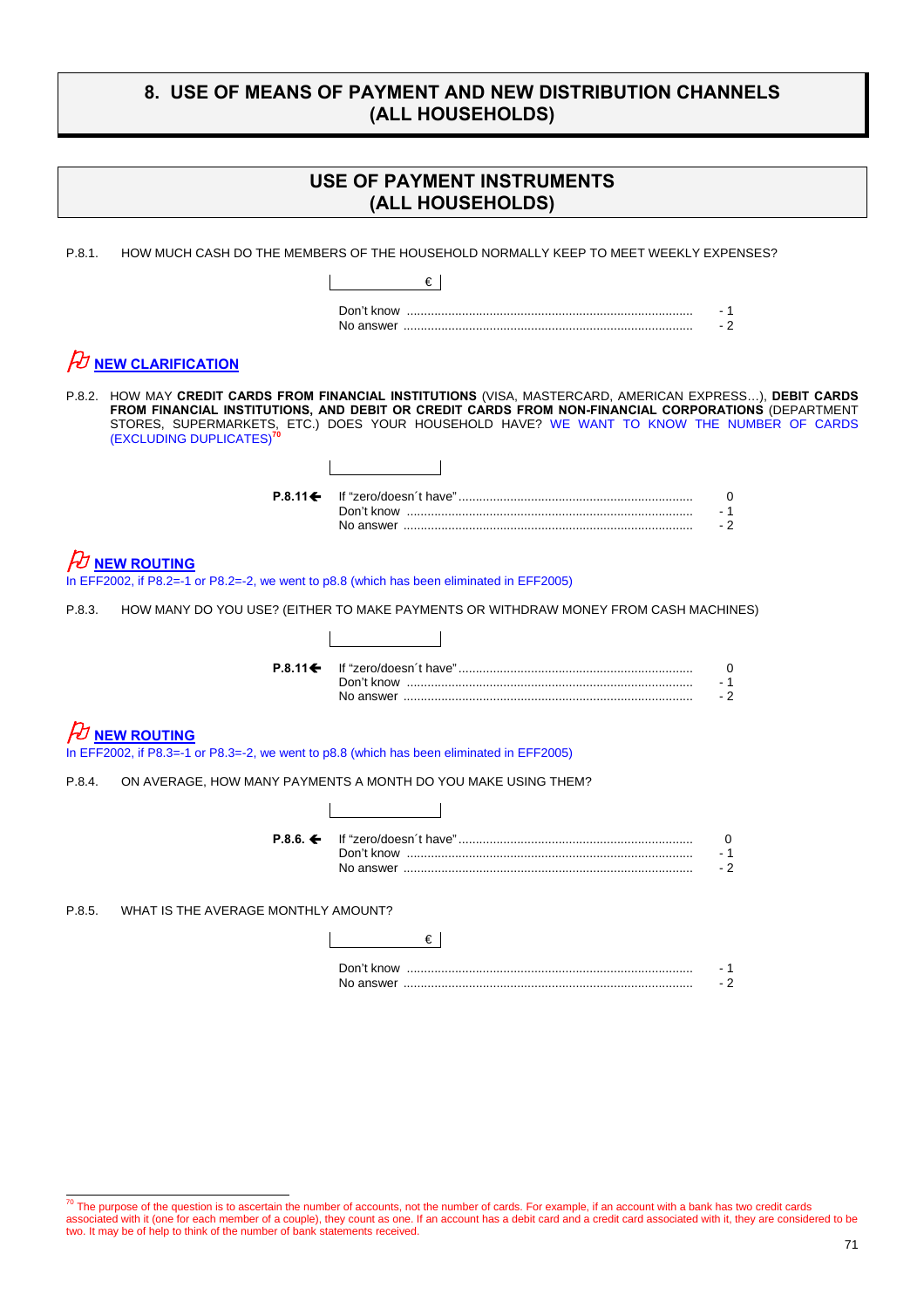## $\cancel{E}$  <u>NEW QUESTIONS</u>

P8.5a, P8.5b and P8.5c are new questions in EFF2005

## $\n *D*$  NEW QUESTION

P.8.5d. THERE ARE CARDS WHICH ALLOW THE HOLDER NOT TO PAY ALL THE DEBT AT THE END OF THE MONTH. THERE ARE MANY VARIANTS AND IN NEARLY ALL OF THEM YOU HAVE TO PAY INTEREST. EACH MONTH YOU CAN PAY A<br>PERCENTAGE OF THE MONEY UTILISED OR A FIXED AMOUNT.<sup>71</sup> HAVE YOU EVER USED THIS PAYMENT OPTION OFFERED BY CREDIT CARDS?

| $P.8.6.$ $\leftarrow$ No $\ldots$ No $\ldots$ No $\ldots$ $\ldots$ $\ldots$ $\ldots$ $\ldots$ $\ldots$ $\ldots$ $\ldots$ $\ldots$ $\ldots$ $\ldots$ $\ldots$ $\ldots$ |  |
|-----------------------------------------------------------------------------------------------------------------------------------------------------------------------|--|
|                                                                                                                                                                       |  |
|                                                                                                                                                                       |  |

## $\not\!\!\! D$  NEW WORDING

P.8.5a. HOW MUCH WAS LEFT OWING BY YOU?

|         | P.8.5a. HOW MUCH WAS LEFT OWING BY YOU?                                                                                                                         |
|---------|-----------------------------------------------------------------------------------------------------------------------------------------------------------------|
|         | €                                                                                                                                                               |
|         | - 1<br>$-2$                                                                                                                                                     |
|         | P.8.5b. HOW MUCH OF THESE DEBTS DO YOU REPAY EACH MONTH?                                                                                                        |
|         | €                                                                                                                                                               |
|         | - 1<br>- 2                                                                                                                                                      |
| P.8.5c. | WHAT IS THE ANNUAL INTEREST RATE ON THESE CREDITS?                                                                                                              |
|         | %                                                                                                                                                               |
|         | - 1<br>$-2$                                                                                                                                                     |
|         | <b>CASH MACHINES</b>                                                                                                                                            |
| P.8.6.  | HOW MANY TIMES A WEEK DOES YOUR HOUSEHOLD TAKE MONEY OUT OF CASH MACHINES? (Enterviewer: remember<br>that we are referring to the sum of all household members) |
|         | $P.8.11 \div$<br>0<br>- 1                                                                                                                                       |
|         | $-2$                                                                                                                                                            |

### **NEW ROUTING**

In EFF2002, if P8.6=-1 or P8.6=-2, we went to P8.8 (which has been eliminated in EFF2005)

P.8.7. ON AVERAGE, HOW MUCH DO YOU TAKE OUT EACH WEEK?

| Don't know |  |
|------------|--|
| No answer  |  |



 $171$  Normally the portion that you return will be added back to the undrawn amount of your credit limit, thereby increasing your drawable amount.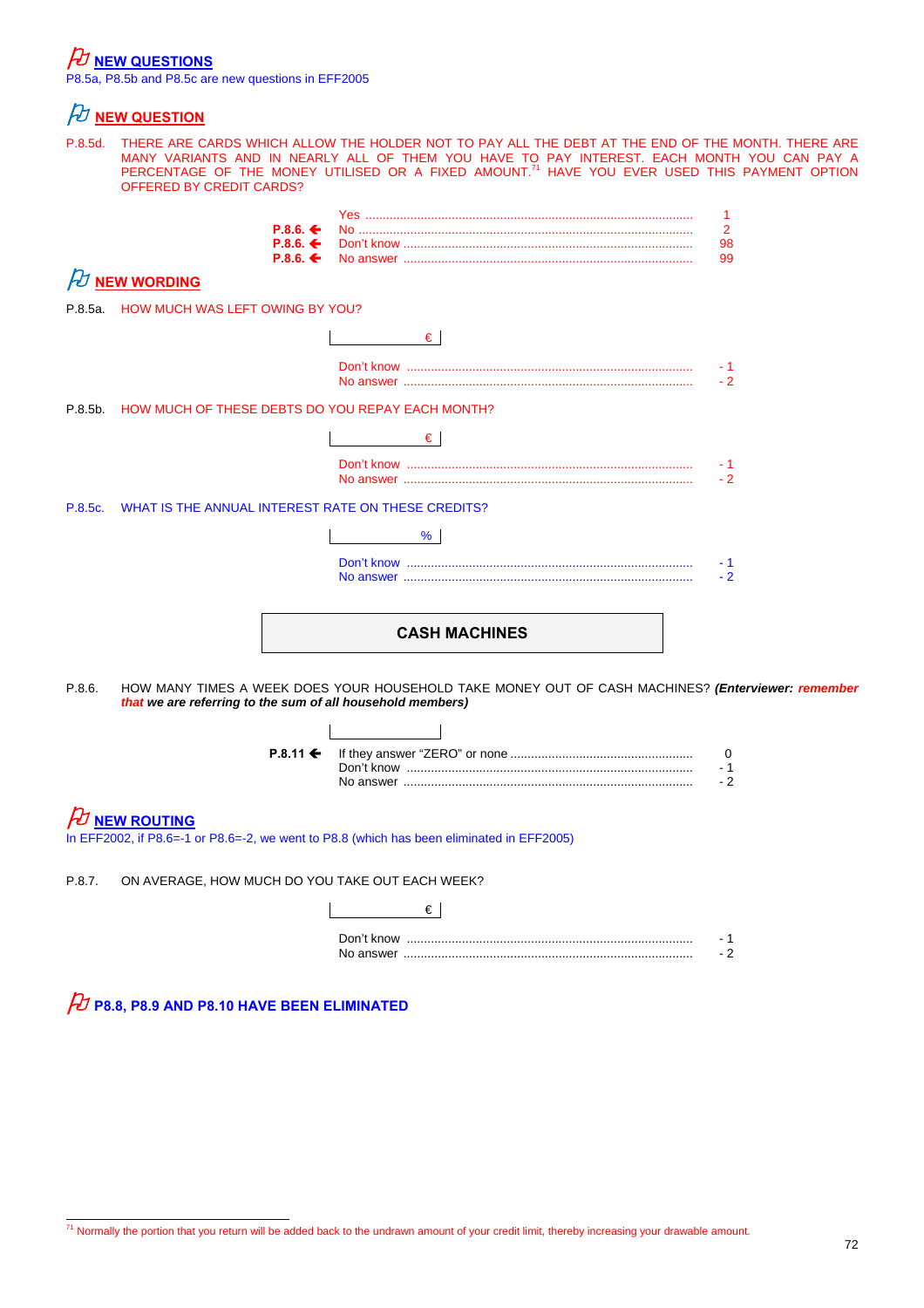### **CHEQUES, TRANSFERS AND DIRECT DEBITS**

#### P.8.11. HOW OFTEN DOES YOUR HOUSEHOLD WRITE CHEQUES?

| 98 |
|----|
| 99 |

#### P.8.12. HOW OFTEN DOES YOUR HOUSEHOLD RECEIVE CHEQUES?

| 98 |
|----|
|    |

#### P.8.13. SOME PEOPLE HAVE THEIR INCOME PAID DIRECTLY INTO THEIR BANK ACCOUNT. DO YOU OR ANY MEMBER OF YOUR HOUSEHOLD HAVE INCOME PAID DIRECTLY INTO YOUR BANK ACCOUNT BY DIRECT TRANSFER (SUCH AS YOUR SALARY, PENSION, RENTAL INCOME, ETC.)?

#### P.8.14. WHAT TYPE OF INCOME DO YOU HAVE PAID IN?

|                                                   | 1M  |
|---------------------------------------------------|-----|
| Rent on assets (property rental, dividends, etc.) | 2M  |
|                                                   | 3M  |
|                                                   | 97M |
|                                                   | 98. |
|                                                   | 99  |

#### P.8.15a. HOW OFTEN DO YOU RECEIVE TRANSFERS OTHER THAN THOSE ALREADY MENTIONED?

| 98 |
|----|
| 99 |
|    |

#### P.8.15. DO YOU MAKE REGULAR PAYMENTS BY DIRECT DEBIT?

| $P.8.17.$ $\leftarrow$ No $\ldots$ No $\ldots$ No $\ldots$ $\ldots$ $\ldots$ $\ldots$ $\ldots$ $\ldots$ $\ldots$ $\ldots$ $\ldots$ $\ldots$ $\ldots$ $\ldots$ $\ldots$ |    |
|------------------------------------------------------------------------------------------------------------------------------------------------------------------------|----|
|                                                                                                                                                                        | 98 |
|                                                                                                                                                                        | 99 |

#### P.8.16. WHAT TYPE OF REGULAR PAYMENTS DO YOU MAKE BY DIRECT DEBIT? CARD 14A

| 1M  |
|-----|
| 2M  |
| 3M  |
| 4M  |
| 5M  |
| 6M  |
| 66  |
| 97M |
|     |
| 99  |
|     |

#### $\rightarrow$  Go to question P8.17a after having completed question P8.16.

#### P.8.17. WHAT ARE YOUR REASONS FOR NOT USING THIS KIND OF MEANS OF PAYMENT? **CARD 14B**

|                                                          | 1 M |
|----------------------------------------------------------|-----|
|                                                          | 2M  |
|                                                          | 3M  |
| The financial institution charges a lot for this service | 4M  |
|                                                          | 5M  |
|                                                          | 97M |
|                                                          | 98  |
|                                                          | 99  |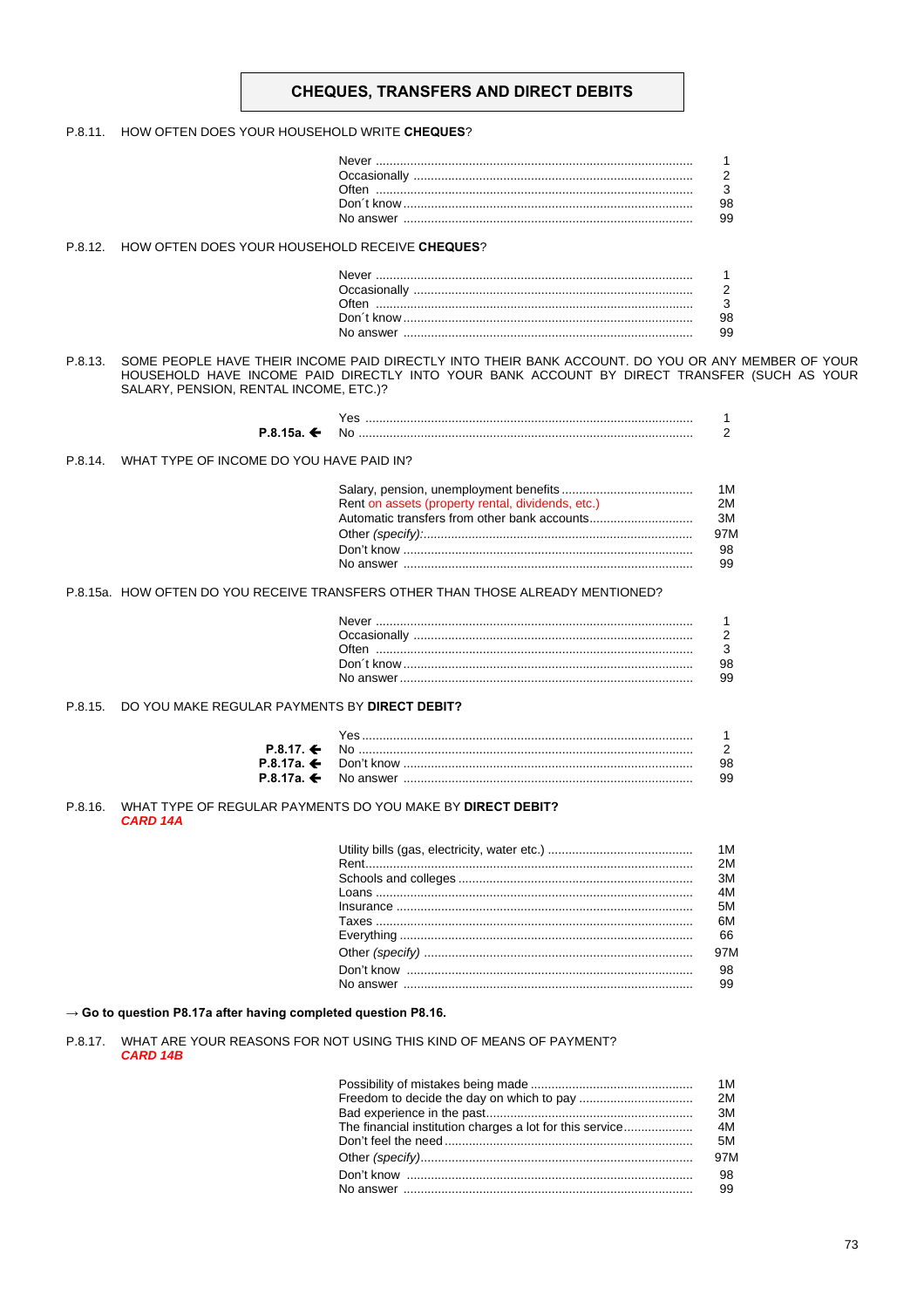P.8.17a. HOW OFTEN DO YOU MAKE TRANSFERS OTHER THAN THE DIRECT DEBITS ALREADY MENTIONED?

| 98 |
|----|
| 99 |

## TELEPHONE AND INTERNET BANKING (ALL HOUSEHOLDS)

P.8.18. DO YOU USE TELEPHONE BANKING IN YOUR HOUSEHOLD?

| Yes……………………………………………………………………………………… |    |
|--------------------------------------|----|
|                                      |    |
|                                      | 98 |
|                                      | 99 |

P.8.19. HOW OFTEN DO YOU USE TELEPHONE BANKING SERVICES?

| 2    |
|------|
| 98   |
| - 99 |

### P.8.20. WHAT TYPE OF TRANSACTIONS DO YOU USE TELEPHONE BANKING SERVICES FOR?

P.8.21. DO YOU OR ANY MEMBER OF THE HOUSEHOLD USE A COMPUTER, WHETHER AT HOME, AT WORK, OR ELSEWHERE?

| P.8.25. ← No ………………………………………………………………………………… |     |
|----------------------------------------------|-----|
|                                              | 98. |
|                                              | 99  |

# $\cancel{E}$  NEW ROUTING

### IF CODE 2 IN P.8.18 AND CODE 2 IN P.8.21 GO TO P.9.2

P.8.22. DO YOU USE INTERNET BANKING SERVICES?

| $P.8.25.$ $\leftarrow$ No $\ldots$ No $\ldots$ No $\ldots$ $\ldots$ $\ldots$ $\ldots$ $\ldots$ $\ldots$ $\ldots$ $\ldots$ $\ldots$ $\ldots$ $\ldots$ $\ldots$ $\ldots$ |    |
|------------------------------------------------------------------------------------------------------------------------------------------------------------------------|----|
|                                                                                                                                                                        |    |
|                                                                                                                                                                        | 99 |

#### P.8.23. HOW OFTEN DO YOU USE INTERNET BANKING SERVICES?

| 99 |
|----|

P.8.24. WHAT TYPE OF TRANSACTIONS DO YOU USE THEM FOR?

| 1M  |
|-----|
|     |
| 3M  |
| 4M  |
| 97M |
|     |
|     |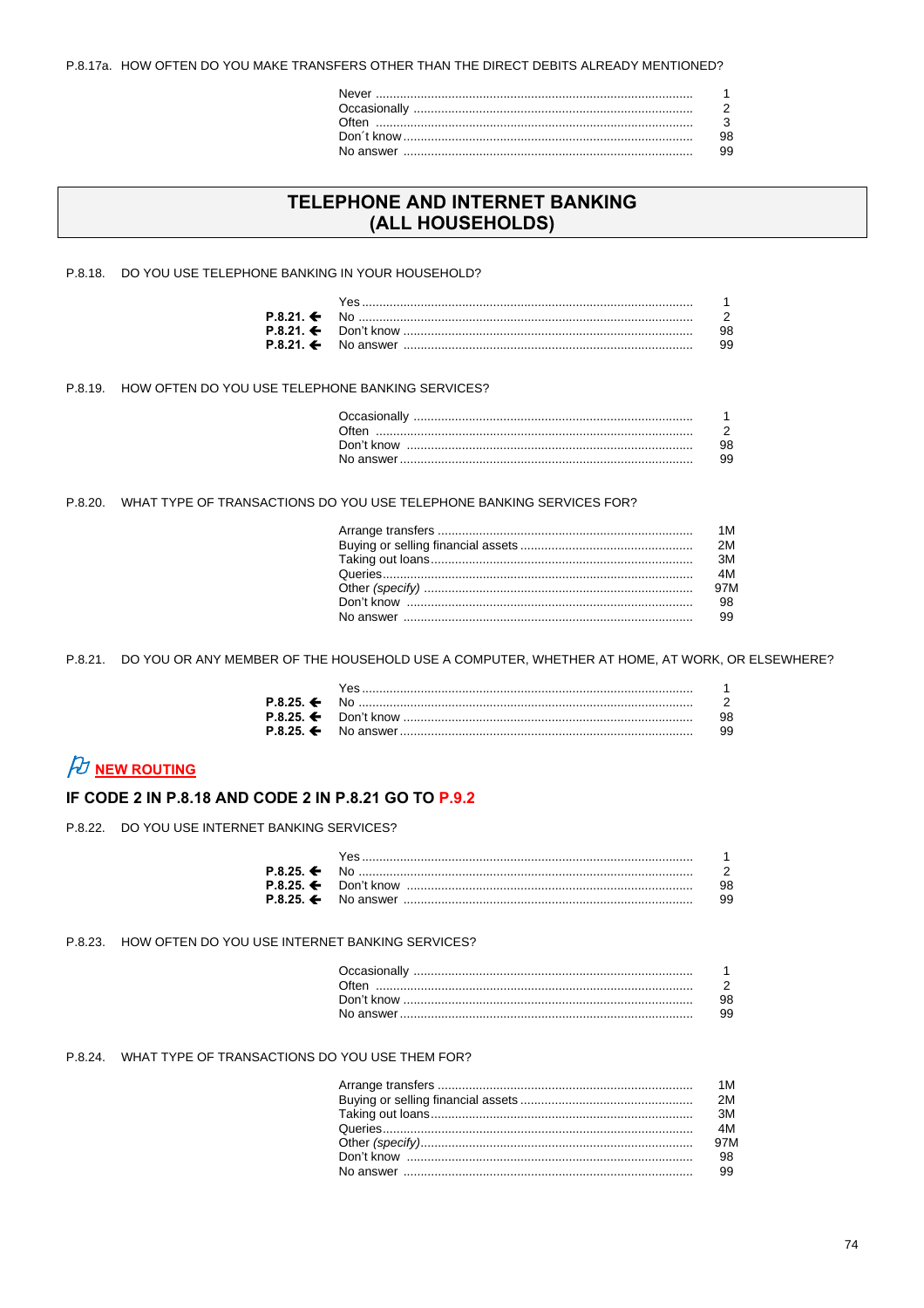P.8.25. ARE YOU CUSTOMERS OF A STAND-ALONE INTERNET BANK (I.E. ONE WHICH DOES NOT HAVE A NETWORK OF BRANCHES)? THE INTERNET BANKS WHICH DO NOT HAVE A BRANCH NETWORK ARE: ING-DIRECT, OPENBANK (PREVIOUSLY CALLED "PATAGON"), UNO-E, INVERSIS, BANCOPOPULAR-E (PREVIOUSLY CALLED "POPULAR-E") AND ALLFUNDS.

| Yes |  |
|-----|--|
|     |  |
|     |  |
|     |  |

#### P.8.26. WHY DO YOU USE INTERNET BANKS?

| Returns (higher rates of interest on your savings) | 1M  |
|----------------------------------------------------|-----|
|                                                    | 2M  |
|                                                    | 3M  |
|                                                    |     |
|                                                    | 97M |
|                                                    | 98  |
|                                                    | 99  |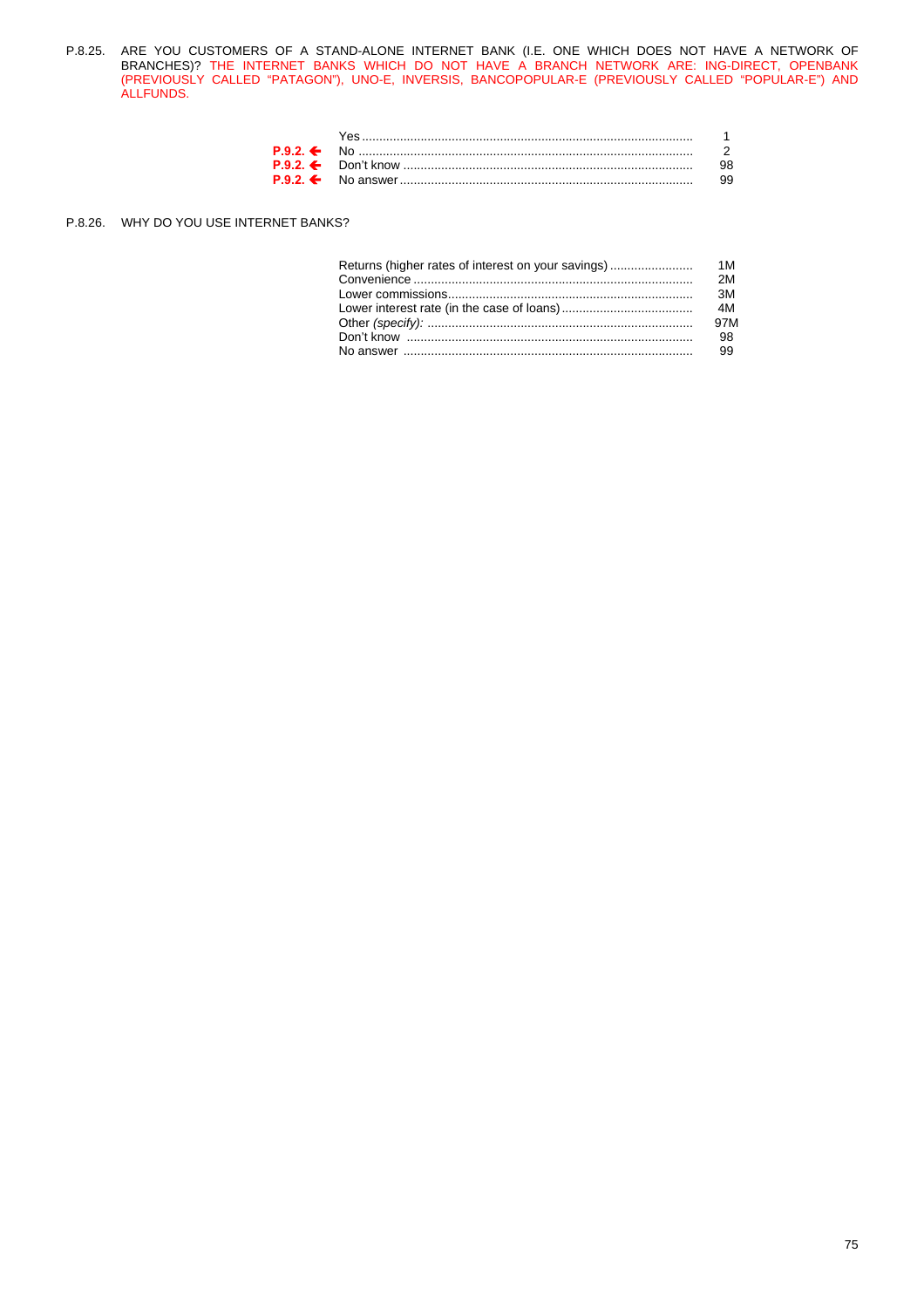## **9. CONSUMPTION AND SAVING (ALL HOUSEHOLDS)**

|         | <b>NEW LOCATION OF QUESTION P9.2</b>               |                                                                                                                                                                                                                                                                                                         |             |
|---------|----------------------------------------------------|---------------------------------------------------------------------------------------------------------------------------------------------------------------------------------------------------------------------------------------------------------------------------------------------------------|-------------|
| P.9.2.  |                                                    | ON AVERAGE, HOW MUCH DO YOU SPEND ON FOOD IN OR OUT OF THE HOME? <sup>72</sup>                                                                                                                                                                                                                          |             |
|         |                                                    | €                                                                                                                                                                                                                                                                                                       |             |
|         | If the answer is $0 \in \text{go}$ to P9.1         |                                                                                                                                                                                                                                                                                                         |             |
|         | $P.9.1 \Leftrightarrow$<br>$P.9.1 \Leftrightarrow$ |                                                                                                                                                                                                                                                                                                         | - 1<br>$-2$ |
| P.9.2b. | THIS FIGURE FOR SPENDING ON FOOD REFERS TO         |                                                                                                                                                                                                                                                                                                         |             |
|         |                                                    |                                                                                                                                                                                                                                                                                                         | 1           |
|         |                                                    |                                                                                                                                                                                                                                                                                                         | 2           |
| P.9.1.  | COST OF UPKEEP, ETC.                               | WHAT IS YOUR FAMILY'S TOTAL AVERAGE SPENDING ON CONSUMER GOODS IN A MONTH? CONSIDER ALL HOUSEHOLD<br>EXPENSES, INCLUDING FOOD BUT EXCLUDING CONSUMER DURABLES (SUCH AS CARS, ELECTRICAL APPLIANCES,<br>ETC.), RENT ON YOUR HOME OR OTHER PROPERTIES, MORTGAGE PAYMENTS, INSURANCE POLICIES, RENOVATION, |             |
|         |                                                    | €∣                                                                                                                                                                                                                                                                                                      |             |
|         |                                                    |                                                                                                                                                                                                                                                                                                         | - 1<br>$-2$ |
| P.9.3.  | PRESENTS). DO YOU SEND ANY MONEY IN THIS WAY?      | SOME PEOPLE REGULARLY SEND MONEY TO OTHER PEOPLE WHO ARE NOT MEMBERS OF THE HOUSEHOLD. SUCH AS<br>SPOUSES OR EX-SPOUSES, CHILDREN WHO NO LONGER LIVE AT HOME, PARENTS, CHARITIES, ETC. (EXCLUDING                                                                                                       |             |
|         |                                                    |                                                                                                                                                                                                                                                                                                         | 1           |
|         | $P.9.5 \div$<br>$P.9.5 \leftarrow$                 |                                                                                                                                                                                                                                                                                                         | 2<br>98     |
|         | $P.9.5.$ ←                                         |                                                                                                                                                                                                                                                                                                         | 99          |
| P.9.4.  | HOW MUCH DO YOU SEND ON AVERAGE EVERY MONTH?       |                                                                                                                                                                                                                                                                                                         |             |
|         |                                                    | €∣                                                                                                                                                                                                                                                                                                      |             |
|         |                                                    |                                                                                                                                                                                                                                                                                                         | - 1<br>$-2$ |
| P.9.5.  |                                                    | WOULD YOU DESCRIBE YOUR HOUSEHOLD'S TOTAL EXPENSES AT THE MOMENT AS BEING ABNORMALLY HIGH, LOW,<br>OR NORMAL? Do not include any expenditure buying your home or any financial investment you have made.                                                                                                |             |
|         |                                                    |                                                                                                                                                                                                                                                                                                         | 1<br>2      |
|         |                                                    |                                                                                                                                                                                                                                                                                                         | 3           |
|         |                                                    |                                                                                                                                                                                                                                                                                                         | 98<br>99    |
| P.9.6.  |                                                    | DO YOU BELIEVE THAT YOUR TOTAL SPENDING WILL BE HIGHER, LOWER OR THE SAME AS AT PRESENT IN THE<br>FUTURE? Do not include any expenditure buying your home or any financial investment you have made.                                                                                                    |             |
|         |                                                    |                                                                                                                                                                                                                                                                                                         | 1           |
|         |                                                    |                                                                                                                                                                                                                                                                                                         | 2<br>3      |
|         |                                                    |                                                                                                                                                                                                                                                                                                         | 98          |
|         |                                                    |                                                                                                                                                                                                                                                                                                         | 99          |
| P.9.7.  | made.                                              | WOULD YOU SAY THAT OVER THE LAST TWELVE MONTHS YOUR HOUSEHOLD EXPENSES HAVE BEEN HIGHER. LOWER<br>OR THE SAME AS YOUR INCOME? Do not include any expenditure buying your home or any financial investments you have                                                                                     |             |
|         | $P.9.9.$ ←                                         |                                                                                                                                                                                                                                                                                                         | 1           |
|         |                                                    |                                                                                                                                                                                                                                                                                                         | 2           |
|         | $P.9.10 \div$<br>$P.9.10 \div$                     |                                                                                                                                                                                                                                                                                                         | 3<br>98     |
|         | $P.9.10.$ ←                                        |                                                                                                                                                                                                                                                                                                         | 99          |
|         |                                                    |                                                                                                                                                                                                                                                                                                         |             |

 $72$  Not including meal vouchers or similar items.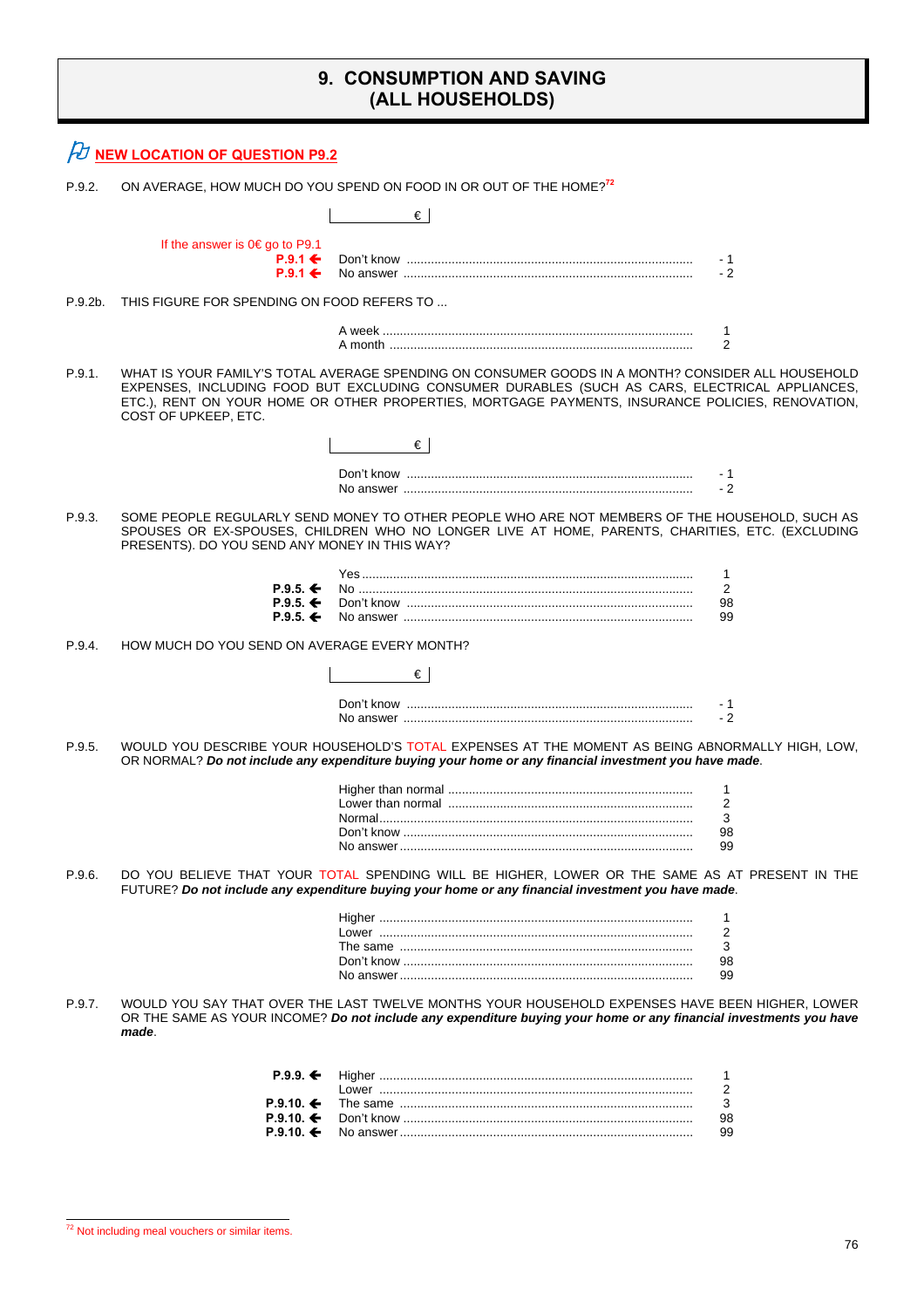P.9.8. YOU SAID THAT YOU DO NOT SPEND ALL YOU EARN, THAT IS TO SAY THAT YOU HAVE SAVED SOME MONEY. WHAT DO YOU WANT TO EARMARK THAT SAVING FOR? BEGIN WITH THE MOST IMPORTANT.

## *NU* NEW CLARIFICATION/NEW ANSWER OPTIONS

*Interviewer: "Save" is not a valid answer. If this answer is given, ask "Yes, but save for what purpose?".* 

#### *CARD 15*

|                                                          | 1M         |
|----------------------------------------------------------|------------|
| Purchase other property (other housing, parking spaces,  | 2M         |
|                                                          |            |
|                                                          | 3M         |
|                                                          | 4M         |
| Purchase household appliances, fixtures and fittings     | 5M         |
|                                                          | 6M         |
|                                                          | 7M         |
| Invest in financial assets (bank deposits, shares, etc.) | 8M         |
| Pay committed future expenses (pay outstanding debts,    | 9M         |
|                                                          |            |
| Education of oneself, of partner or of children          | <b>10M</b> |
|                                                          | 11M        |
|                                                          | 12M        |
|                                                          | 13M        |
|                                                          | 14M        |
|                                                          | <b>15M</b> |
|                                                          | 16M        |
|                                                          | 17M        |
|                                                          | 18M        |
|                                                          | 97M        |
|                                                          | 98         |
|                                                          | 99         |

*The answer option "Save" has been deleted.*

P.9.9. YOU SAID THAT YOU HAD MORE EXPENSES THAN INCOME. WHAT DID YOU DO TO COVER THE DIFFERENCE?

P.9.10. DO YOU BELIEVE THAT YOUR SAVINGS WILL BE HIGHER, LOWER OR THE SAME AS AT PRESENT IN THE FUTURE?

| 99. |
|-----|

## **NEW LOCATION OF QUESTION P9.16/NEW ROUTING**

#### P.9.16. **IF P2.8= YES or P2.50.0= YES or P2.50.1= YES or P2.50.2= YES or P2.50.3= YES or P2.50.4=SI or P3.1>0 or P8.5d= YES**

 IN THE LAST TWELVE MONTHS HAVE YOU HAD ANY FINANCIAL DIFFICULTIES WHICH RESULTED IN YOUR DELAYING THE PAYMENT OF ANY OF YOUR DEBTS?

| 98. |
|-----|
| 99. |

#### P.9.11. WHICH OF THE FOLLOWING STATEMENTS DO YOU FEEL BEST DESCRIBES YOUR HOUSEHOLD IN TERMS OF THE AMOUNT OF FINANCIAL RISK YOU ARE WILLING TO RUN WHEN YOU MAKE AN INVESTMENT? *CARD 16*

| Take on a lot of risk in the expectation of obtaining a lot of                                                              |         |
|-----------------------------------------------------------------------------------------------------------------------------|---------|
| Take on a reasonable amount of risk in the expectation of<br>Take on a medium level of risk in the expectation of obtaining | 2       |
|                                                                                                                             | 3       |
| You are not willing to take on financial risk                                                                               | 4<br>98 |
|                                                                                                                             | 99      |

P.9.12. HAVE YOU EVER HAD A WINDFALL (SUCH AS FROM GAMBLING, OR A TAX REDUCTION, OR A REVALUATION OF YOUR REAL ESTATE PROPERTY OR FINANCIAL ASSETS)? AMOUNTS GREATER THAN €1800 (AROUND PTA 300,000)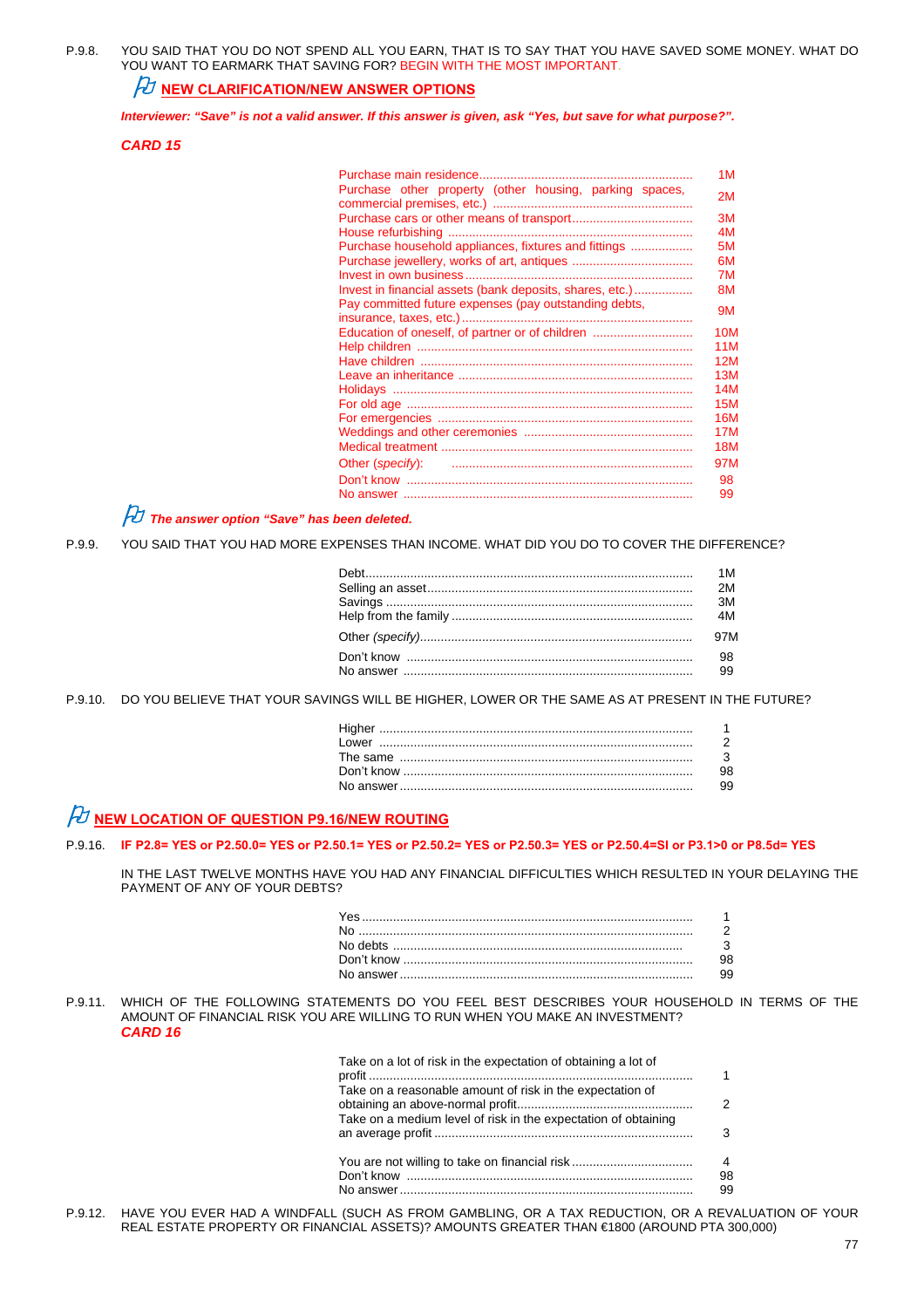| <b>P.9.18. ←</b> No ………………………………………………………………………………… |     |
|-----------------------------------------------------|-----|
|                                                     | 98. |
|                                                     | 99. |

P.9.13. DO YOU REMEMBER THE YEAR IN WHICH YOU RECEIVED THIS WINDFALL? *In the case of several windfalls, note the most recent year.* 

| Don't know |  |
|------------|--|
| No answer  |  |

P.9.14. HOW MUCH WAS IT ALL? *If several windfalls, note down the sum total value.*

 $\mathbf{r}$ 

P.9.15. WHAT DID YOU ASSIGN THIS MONEY TO? BEGIN WITH THE MOST IMPORTANT.

## *FU* NEW CLARIFICATION/NEW ANSWER OPTIONS

*Interviewer: "Save" is not a valid answer. If this answer is given, ask "Yes, but save for what purpose?". CARD 15*

|                                                          | 1M         |
|----------------------------------------------------------|------------|
| Purchase other property (other housing, parking spaces,  | 2M         |
|                                                          | 3M         |
|                                                          | 4M         |
| Purchase household appliances, fixtures and fittings     | 5M         |
|                                                          | 6M         |
|                                                          | 7M         |
| Invest in financial assets (bank deposits, shares, etc.) | 8M         |
| Pay committed future expenses (pay outstanding debts,    |            |
|                                                          | 9M         |
| Education of oneself, of partner or of children          | <b>10M</b> |
|                                                          | <b>11M</b> |
|                                                          | 12M        |
|                                                          | 13M        |
|                                                          | 14M        |
|                                                          | 15M        |
|                                                          | 16M        |
|                                                          | 17M        |
|                                                          | 18M        |
|                                                          |            |
|                                                          | 97M        |
|                                                          | 98         |
|                                                          | 99         |

*The answer option "Save" has been deleted.*

## $\not\!\!\! D$  new questions

P.9.18. **IF P2.2=2 or 3 or (P2.35.1=2 or 3) or (P2.35.2=2 or 3) or (P2.35.3=2 or 3) or (P2.35.4=2 or 3) or P4.106=3 or 4. APART FROM** THE REAL ESTATE PROPERTY AND BUSINESSES MANAGED BY HOUSEHOLD MEMBERS WHICH WE HAVE ALREADY TALKED ABOUT IN DETAIL, HAVE YOU EVER RECEIVED ANY INHERITANCE OR GIFT (FROM SOMEONE WHO DOES NOT CURRENTLY FORM PART OF YOUR HOUSEHOLD)?

**OTHER CASES**, HAVE YOU EVER RECEIVED ANY INHERITANCE OR GIFT (FROM SOMEONE WHO DOES NOT CURRENTLY FORM PART OF YOUR HOUSEHOLD)?

|  | 98. |
|--|-----|
|  | 99. |

P.9.19. IN WHAT YEAR DID YOU RECEIVE THE MOST IMPORTANT INHERITANCE (OR GIFT)?

P.9.20. WHAT WAS ITS APPROXIMATE VALUE WHEN YOU RECEIVED IT?

€